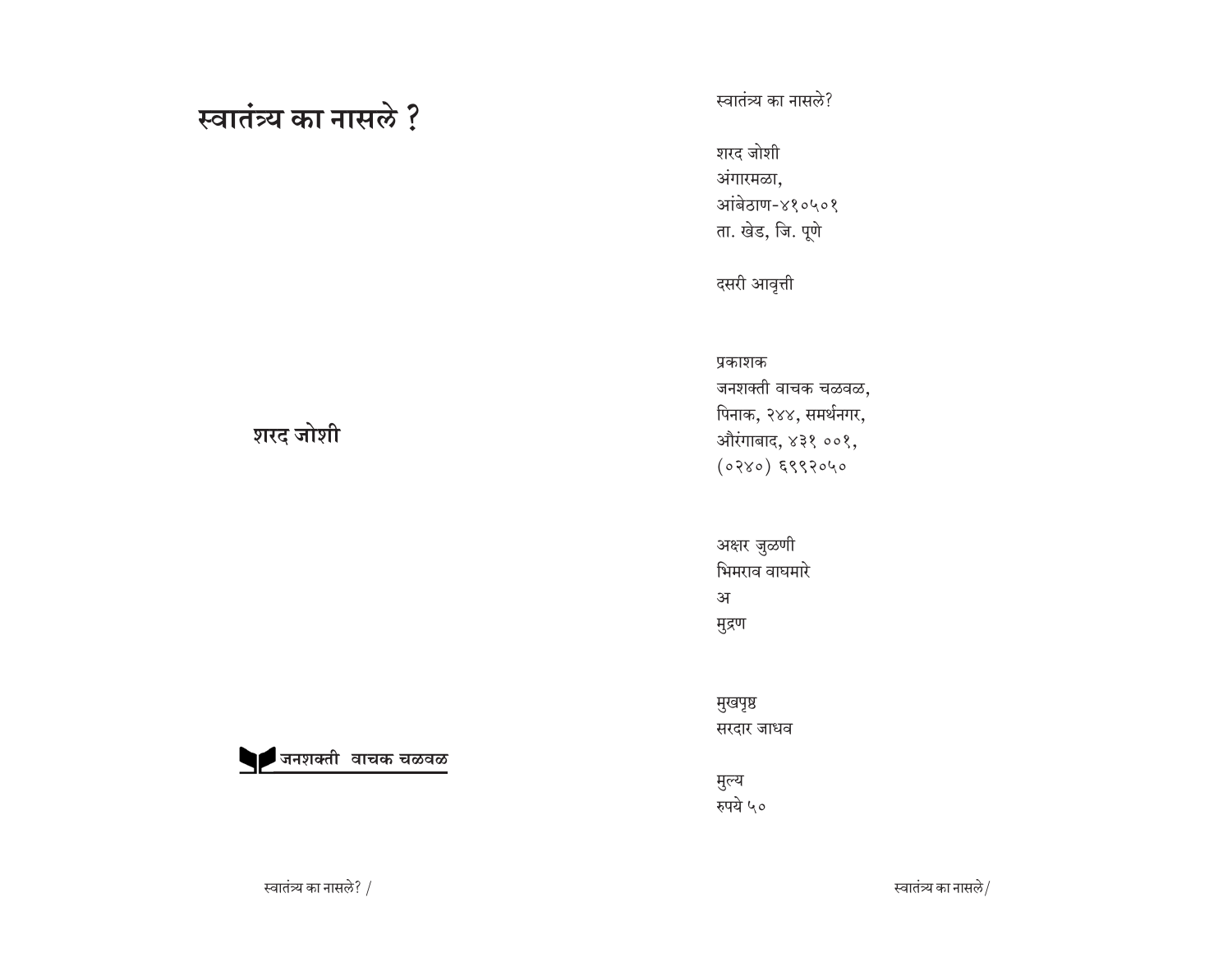### नमनाचे पळीभर तेल

स्वातंत्र्याच्या सुवर्णमहोत्यावाचे वर्ष पहिले तर १५ ऑगस्ट १९९८ रोजीच संपले. १४ ऑगस्टच्या रात्री संसदेच्या दोन्ही सभागृहांची संयुक्त बैठक झाली आणि महोत्सवाचे सुप वाजले. महाराष्ट्र राज्याने आपल्यापुरत्या एक फतवा काढुन महोत्सवाची मुद्रत २६ जानेवारी १९९९ पर्यंत वाढवून घेतली आहे. प्रत्यक्षात, वाढीव काळात महाराष्ट्रात सुवर्णजयंती संबंधीचा एकही कार्यक्रम योजला गेलेला नाही.

स्वातंत्र्य महोत्सवाच्या या वर्षात संयुक्त मोर्चाचे सरकार पडले, एक मध्यावधी निवडणुक घ्यावी, लागली, ४० वर्षे पंतप्रधानकीच्या रांगेत उभे राहिलेले अटलबिहारी वाजपेयी पंतप्रधान झाले, स्वातंत्र्यानंतर पहिल्यांदा संपूर्ण बिगर काँग्रेसी सरकार सत्तेवर आले. राममंदिर, प्रखर राष्ट्रवाद आणि स्वदेशी अर्थकारण असा भाजपाचा कार्यक्रम पुरेशा बहुमताच्या अभावी गाठोड्यात बांधून ठेवावा लागला. नोव्हेंबर १९९८ मधील, चार राज्यांतील <u>निवडणुकांवरुन भाजपा आघाडीचे शासन फार काळ चालेल आणि चालले</u> तरी काही प्रभावशाली शासन चालवेल असे दिसत नाही. मे महिन्यातील <u>पोखरणचे अणुस्फोट सोडल्यास एकही निर्णय कॉंग्रेसचा ठसा सोडून घेतलेला</u> दिसत नाही. अर्थकारण अगदीच दिशाहीन झाले आहे.

अंदाजपत्रक एक दिवस मांडावे आणि त्याच दिवशी संध्याकाळपासून त्यात बद्दल करावेत असा खेळखंडोबा पूर्वी कधी झाला नव्हता. स्वदेशीच्या घोघणा देत भाजपाने निवडका जिंकल्या पण, खुर्चीवर बसताच आर्थिक सुधारणा निष्ठेने चालविण्याच्या घोषणा अर्थमंत्री आणि खुद पंतप्रधानच करु लागले.

स्वातंत्र्याच्या वर्षात रुपया घसरला; आर्थिक मंदीची लाट सर्वदूर पसरली; शेतकऱ्यांनी वेगवेगळ्या राज्यात मोठ्या संख्येने आत्महत्या केल्या; करवसुली अधिकाऱ्यांच्या बरोबरीने आणि संगनमताने गुंड खंडण्या मागून ऌूटू लागले; खंडणी नाकारणाऱ्यांचे दिवसाढवळ्या खून पडू लागले; कायदा सब्यवस्था त्यातले त्यात बिहारात बरी, का दीर्घकाळ कार्यक्षम प्रशासनाविषयी प्रसिध्द असलेल्या महाराष्ट्रात बरी अशी चर्चा करण्याची वेळ आली.

शिस्तप्रिय म्हणून नाव कमावलेल्या भाजपाच्या राज्यात इतकी बजबजपुरी माजली की तुलनेने सोनिया गांधीसारखी सामान्य व्यक्ती नेहरु घराण्याच्या वारसाहक्काने साऱ्या कॉॅंग्रेस पक्षाचे नेतृत्व आपल्या हातात एकवट्र शकली; अर्जूनसिंग, शरद पवार यांच्या सारखे नेते तिच्यापुढे कुर्निसात घालू लागले. काँग्रेसमधील या घराणेशाहीच्या 'मॅडम वाक्यम् प्रमाणम्' मुळे तेथील शिस्त भाजपा आणि संयुक्त मोर्चाच्या तुलनेने मोठी आकर्षक वाटू लागली.

सूनबाईने सासुबाईचेच राजकारण पुढे चालविले आहे. रामटेक येथील शिबिरात पुन्हा आघाडी कॉॅंग्रेसमधील समाजवादी समाजरचनेच्या, दारिद्रय निर्मूलनाच्या घोषणा झाल्या. सफारी सूट घालून फिरणारे सारे नेते एका रात्रीत पुन्हा खादीचा पेहराव घालू लागले.

'स्वातंत्र्य का नासले'? या पुस्तिकेत स्वराज्य आंदोलनातील वेगवेगळ्या प्रवाहांसंबंधी एक नवीन उपपत्ति आणि मांडणी करण्यात आली आहे. कॉंग्रेस ही मूळची शहरी, पाश्चिमात्य विचारसरणी आणि जीवनशैली यांच्याशी घनिष्ठ संबंध असलेल्यांची आघाडी. गांधीजींनी तिलाच अध्यात्म आणि सर्वोदय यांचा मुलामा दिला आणि सत्याग्रहाचे हत्यार दिले. मुसलमान सोडल्यास बाकीच्या राष्ट्राची कॉॅंग्रेसप्रणित आंदोलनास मान्यता मिळाली.

स्वातंत्र्य मिळाले सारी सत्ता पाश्चिमात्य प्रभावाखाली सवर्णांकडे गेली. त्यांनी 'भटशाही' समाजवाद तयार केला. ४० वर्षे समाजवादाचा उद्घोष झाला. नंतर, समाजवादापेक्षा खुल्या व्यवस्थेतून उच्चवर्णीयांचे भले अधिक होण्याची संभावना दिसू लागली तेव्हां अप्रतिहत व्यवस्थेचा पुरस्कार सुरु झाला. पण, उच्चवर्णीयांत उद्योजकत्वाची धडाडी दाखविण्याची कुवत नाही हे स्पष्ट झाले. स्पर्धेसाठी समतल मैदान असण्याची भाषा सुरु झाली. नोकरशहा, कामगार, गुंड आणि पुढारी एकत्र झाले आणि पुन्हा एकदा सरकारशाहीच्याच मार्गाने जाण्याचा कार्यकम बनत आहे.

भाजपा, शिवसेना, बजरंगदल, विश्व हिंदु परिषद या साऱ्या हिंदुत्ववादी चळवळींचा वारसा इंग्रज आल्यावर ज्यांच्या हातून सत्ता गेली अशा हिंदु सवर्ण माजी सत्ताधाऱ्यांपासून होता. गांधींच्या खुनानंतर हिंदु राष्ट्रवाद सं<u>पु</u>ष्टात आला असे वाटत होते. शेजारील पाकिस्तानची हिंदुस्थानशी विद्वेष जळत ठेवण्याची राजकीय गरज, काश्मिरचे जळते प्रकरण आणि हिंदुस्थानातिल मुसलमान नेत्यांनी मुसलमान समाजाच्या दारुण आर्थिक समस्यांची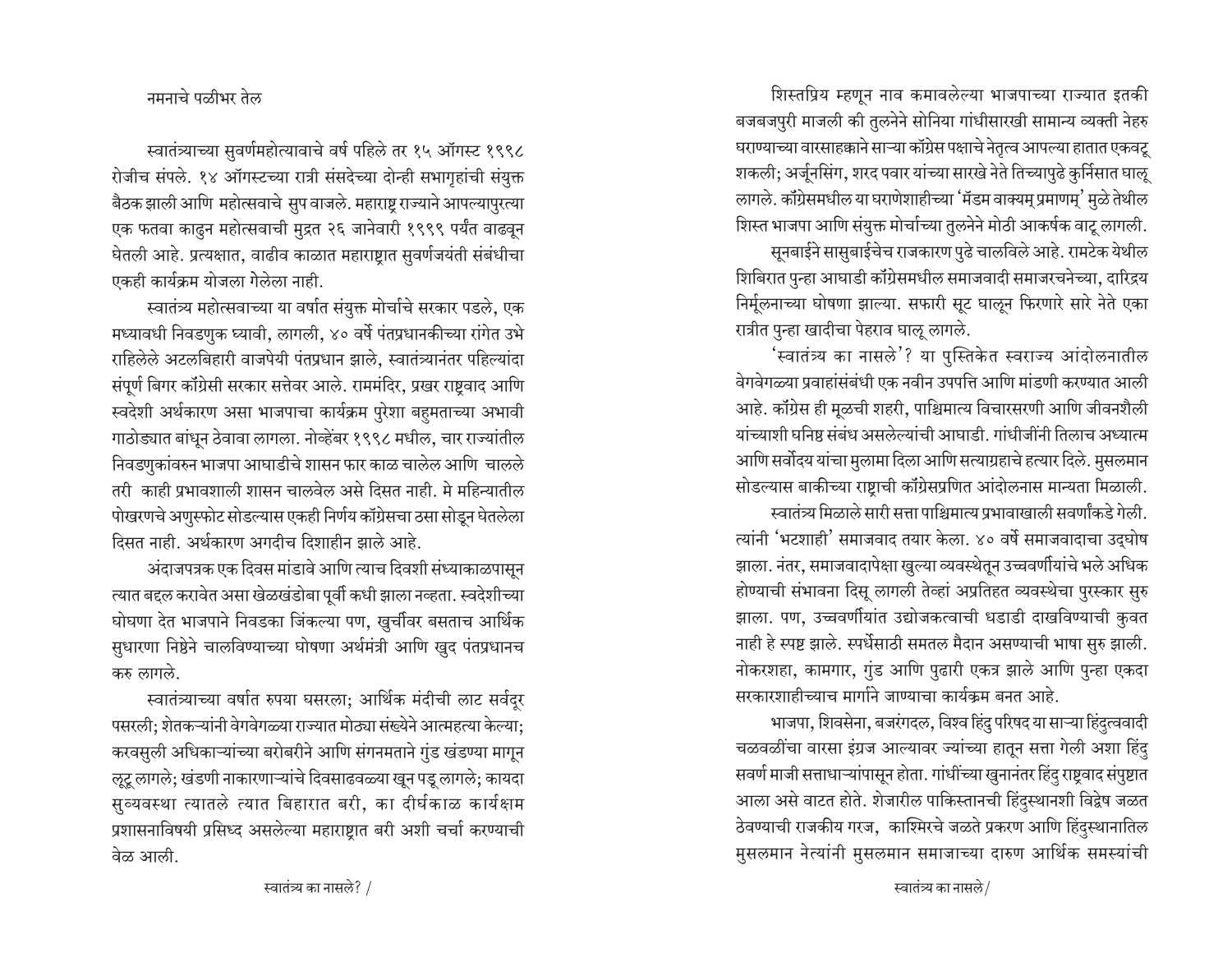हेळसांड करुन सामाजिक , धार्मिक समस्यांना दिलेले महत्व यांमुळे या साऱ्या विचारसरणीचे पुनरुज्जीवन झाले आहे. हिंदुत्ववाद्यांतील स्वदेशी तत्वांनी सध्या माघार घेतलेली दिसत असली तरी ते पुन्हा डोके वर काढतील आणि स्वदेशी, राष्ट्रवाद, हिंदुत्व अशा नावांखाली सरकारशाहीच मजबूत करुन पाहतील.

कॉंग्रेसी प्रवाह समाजवादाच्या नावाखाली सरकारशाही चालू ठेवू इच्छितो आणि हिंदुत्ववादी प्रवाह धर्मराष्ट्**वादाच्या** नावाखाली, एवढाच काय तो फरक आहे.

बहजन समाजाच्या नेतृत्वाची स्वातंत्र्याआधीच ससेहोलपट झाली होती. फैजपूर कॉॅंग्रेसपर्यंत एक मोठा भाग कॉॅंग्रेसमध्ये सामील झाला होता. स्वातंत्र्यानंतर आंबेकरी प्रवाह सत्तेच्या जवळ गेला, तेथूनही दूर झाला. बौद्ध धर्म स्वीकारण्याच्या कार्यक्रमाने ब्राह्मण कर्मकांडासमांतर बुद्ध कर्मकांडाचे स्तोम माजले. निवडणुका आणि नोकऱ्या यांतील राखीव जागांमुळे मागासवर्गीयांत एक सुखवस्तुंचा थर तयार झाला. दलितांच्या <u>दु</u>:खाच्या गोष्टी बोलाव्यात आणि दलित सुखवस्तुंच्या अर्थसाधनाचे आणि सत्तासंपादनाचे राजकारण करावे यासाठी मोठा हैदोस सुरु आहे.

स्वत:च्या कष्टाने भाकरी कमावून सन्मानाने जगू पहाणाऱ्या बहजनसमाजाचे सार्वजनिक जीवनात काही स्थान राहिलेले नाही. केवळ मागासवर्गीयांच्या आंदोलनात हे घडले, असे नाही; आदिवासी, मुसलमान, महिला, शेतकरी या साऱ्याच शोषित वर्गीयांच्या आंदोलनांचे पानिपत झाले आहे. सवर्णांनी बाजी मारली आहे, बहुजनसमाज आणि राष्ट्र यांना फरफटत फरफटत ते सरकारशाहीकडे आणि आर्थिक संकटाच्या खाईकडे घेऊन जात आहेत.

हे काय घडले तरी काय? आणि, पुढे आणखी काय भीषण भवितव्य वाढून ठेवले आहे? याचा सारासार विचारही अशक्य झाला आहे. स्वातंत्र्यानंतर काय होईल याची सारी रम्य स्वप्ने धुळीस मिळाली. देशाचा अध:पात अजुन चालूच आहे. यावेळी सर्व अहंकार, पक्ष, व्यक्तिपूजा सोडून  $\hat{p}$ 'चुकले काय?' आणि 'यापूढे कोणता मार्ग धरावा?' याचा विचार कोणास महत्वाचा वाटत नाही. नवीन पिढीत कोणा तरुणाच्या मनात भगतसिंग बाबू गेनू, सुभाषचंद्र बोस, यांच्या मनातील चेतना जागृत झाली तर त्या वातीस थोडा आधार मिळावा यासाठी 'स्वातंत्र्य का नासले?' या पुस्तिकेचा तेल म्हणून तरी उपयोग व्हावा एवढ्याच आशेने ही पुस्तिका वाचकांच्या हाती देत आहे.

अंगारमळा 2 G'>PC\*kŸ 1998 ~Ÿ£ ÆbC~a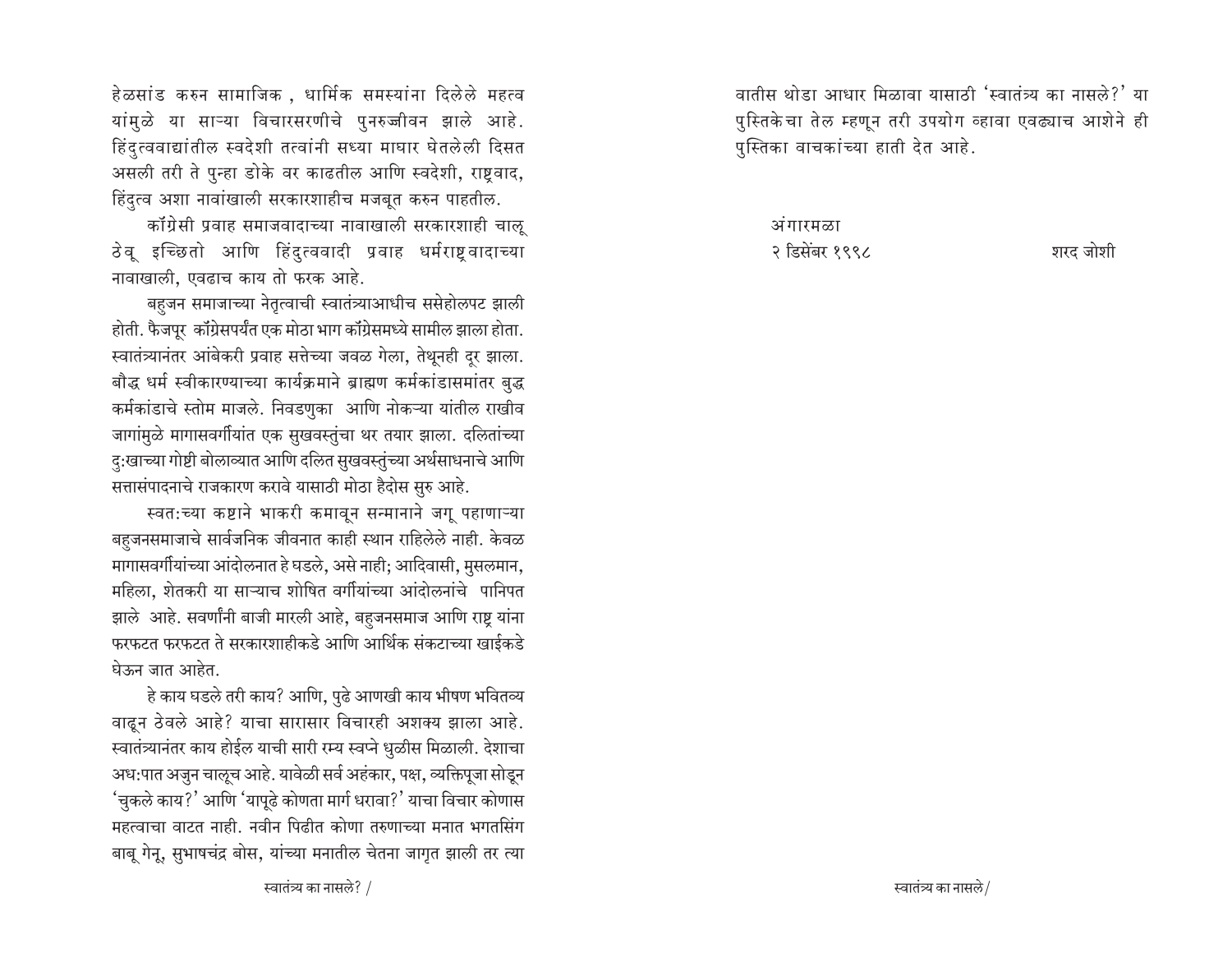# अनुक्रमणिका

| १. नियतीची गाठभेट………………………………….७                   |
|----------------------------------------------------|
|                                                    |
| ३. स्वराज्य आंदोलनातील विविध प्रवाह१९              |
| ४. गांधीवादा ऐवजी भटशाही समाजवाद२७                 |
| ५. स्वातंत्र्य आले, स्वतंत्रता गेली४२              |
|                                                    |
|                                                    |
|                                                    |
|                                                    |
| १०.सुरक्षाव्यवस्थेतही अंग्रेजियतच राहिली९१         |
| ११. स्वातंत्र्याचा झेंडा फडकण्याआधीच लुटला गेला१०५ |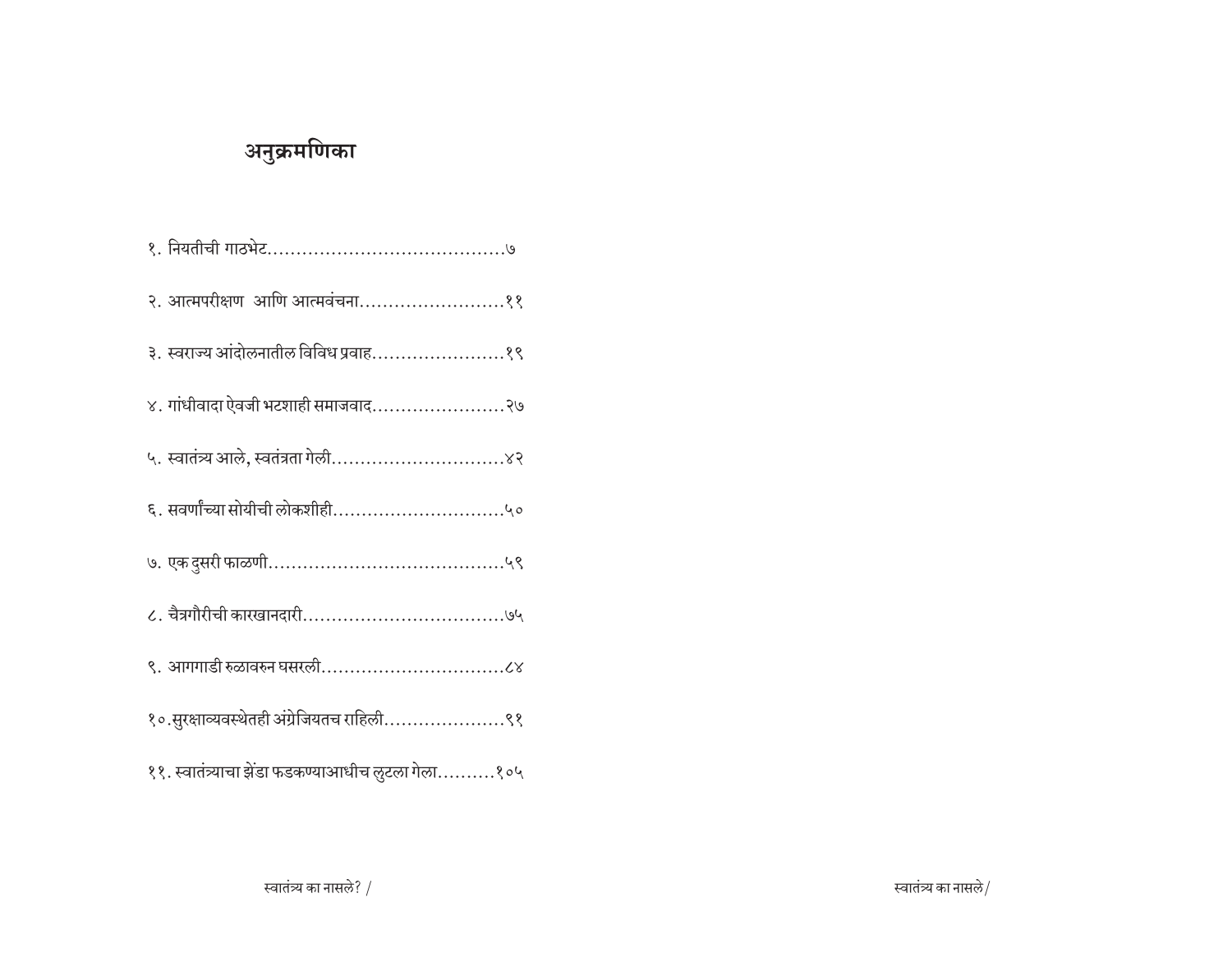## नियतीची गा**ठभे**ट

भारतातील इंग्रजी राज्य अधिकृतरीत्या १५ ऑगस्ट १९४७ रोजी संपुष्टात आले आता पन्नास वर्षे झाली. भारतीय स्वातंत्र्याचे सुवर्ण-महोत्सवी वर्ष म्हणून ते देशभर साजरे केले जात आहे.

दीड शतकांच्या राजकीय दास्यानंतर भारतात स्वातंत्र्याची पहाट उगवली आणि शेकडो वर्षांच्या महानिद्रेतून देश जागा झाला; आपल्या नियतीचा अधिकारी बनला. सगळा देश दारिद्र, भूकमार, रोगराई, निरक्षरता, अडाणींपणा, धर्मभेद, जातिवाद यांनी ग्रासून टाकलेला. परकीयांच्या हातातील सत्ता स्वकीयांच्या हाती आली, आता शतकानुशतकांच्या या समस्या सहज दुर होतील अशी सर्व भारतीयांची भावना होती. १९९७ साली, म्हणजे पन्नास वर्षांच्या स्वातंत्र्यानंतर देशात काय परिस्थिती असेल असे १९४७ साली कोण्या नागरिकास विचारले असते तर त्याने 'स्वतंत्र भारत पन्नास वर्षांत सर्व राष्ट्रांच्या शिखरावर आरुढ झालेला असेल' असे आत्मविश्वासपूर्वक सांगितले असते. 'विश्वविजय कर के दिखालायेंगे तब होवे प्रण पूर्ण हमारा' या झेंडागीतात सर्व देशवासीयांची अपेक्षा व्यक्त होत होती

जुन्या कायदेमंडळाच्या सभागृहात पंतप्रधान म्हणून शपथ घेतांना मन हलवणाऱ्या इंग्रजीत पंडीत जवाहरलाल नेहरु म्हणाले, ''महानिद्रेच्या कालखंडातून भारत जागा होतो आहे. आपल्या 'नियतीशी गाठ' साधण्याची संधी शतकांच्या गुलामगिरीनंतर देशापुढे चालून येत आहे.''

#### अभद्र भाकिते

त्या वेळच्या या सगळ्या आशांशी विसंगत सूर काढणारे भारतीय त्या काळीही काही थोडे नव्हते.

 $\overline{t}$ स्वातंत्र्य का नासले? /  $\overline{t}$  •  $\overline{t}$   $\overline{t}$   $\overline{t}$   $\overline{t}$   $\overline{t}$   $\overline{t}$   $\overline{t}$   $\overline{t}$   $\overline{t}$   $\overline{t}$   $\overline{t}$   $\overline{t}$   $\overline{t}$   $\overline{t}$   $\overline{t}$   $\overline{t}$   $\overline{t}$   $\overline{t}$   $\overline{t}$   $\overline{t$ 'अरे राज्य करावे इंग्रजांनीच. हे नेहरु आणि पटेल, यांना कसले राज्य चालवता येणार? सगळ्या देशात अंदाधुंदी, अराजक माजेल आणि सगळा बट्ट्याबोळ करुन टाकतील हे किंवा अशा प्रकारचे उद्गार काढणारे लोक सरकारी नोकरीतून निवृत्त झालेले; रावसाहेब रावबहादुरीच्या ताठ्यात असलेले, आपले राज्य संपले त्यामुळे बोटे मोडीत आहेत असेच सगळेजण

मानत आणि त्याकडे दुर्लक्ष करत.

इंग्लंडचे युद्धकाळातील पंतप्रधान सर बिन्स्टन चर्चिल हे मुळातच साम्राज्यातील वसाहतींना स्वातंत्र्य देण्याच्या विरुध्द होते. 'इंग्रजी साम्राज्याची वासलात लावण्यापकरिता मी बादशहाचा पंतप्रधान झालेलो नाही' अशी त्यांची दर्पोक्ती होती. साम्राज्यांतील वसाहती इंग्रज येण्यापूर्वी मुळी राष्ट्रे नव्हतीच. समाजातील दांडग्यांनी दुर्बलांचे मनसोक्त शोषण करायचे अशी परिस्थिती. जातिभेद, अस्पृश्यता, बालविवाह, सती असल्या रानवट चालीरीती असलेल्या भारतात इंग्रज कांही संस्कृती आणत आहेत. इंग्रजी साम्राज्य म्हणजे वसाहतीतील कोट्यवधी दीनदुबळ्या, दारिद्रयाने गांजलेल्या लोकांना ईश्वरी कृपेने मिळालेले आतर्क्य वरदान आहे अशी त्यांची निष्ठा होती. त्यामुळे भारताच्या स्वातंत्र्यासंबंधी त्यांनी अशुभ उद्गार काढावे हे समजण्यासारखे होते. <sup>''</sup>भारतातील बहतेक यरत इंग्रजी साम्राज्यात सुखी आहे; तिला स्वातंत्र्य नको आहे; स्वातंत्र्याची मागणी करणारे मूठभर पुढारी स्वार्थापोटी आणि सत्तेच्या लालसेने दंगेधोपे माजवणारे फालतू लोक आहेत; त्यांच्या हाती सत्ता दिल्यास ते देशातील दीन-दुबळ्यांचे आयुष्य उध्वस्त करुन टाकतील; जातिधर्माच्या नावावर दंगे माजतील; रक्ताचे पाट वाहतील: भारतीयांवर दया करा आणि तेथील इंग्रजी सत्ता संपव् नका $\mathrm{''}$ अशी मागणी चर्चिल यांनी केली.

पण, साम्राज्याच्या विसर्जनाच्या आणि वसाहतींच्या स्वातंत्र्याच्या जल्लोषात त्यांच्या अभद्र वाणीकडे कुणी फारसे लक्ष दिले नाही.

## अपघाती स्वातंत्र्य

भारताच्या सीमेवर धडका देणाऱ्या जपानी फौजांना शरणागती स्वीकारावी लागली. पण त्यांच्याशी झुंज देता देता इंग्रजी साम्राज्याचा सिंहही थकून भागून गेला होता. पृथ्वीच्या पाठीवर ज्यावर सूर्य कधी मावळत नाही असे इंग्रजी साम्राज्य आता सांभाळणे शक्य नव्हते. हिंदुस्थानसारख्या देशात तर सैन्यातही असंतोष होता. नौदलाचे खलाशी तर बंड करुन उठले होते. अशा परिस्थितीत भारतावर सत्ता चालवायची म्हणजे महायुद्धाच्याच प्रयत्नांची पराकष्ठा करावी लागेल हे स्पष्ट होते. त्यासाठी केवळ पैसा आणि साधनसंपत्तीच नाही तर रक्ताची किंमत द्यावी लागेल हेही स्पष्ट होते. दोन-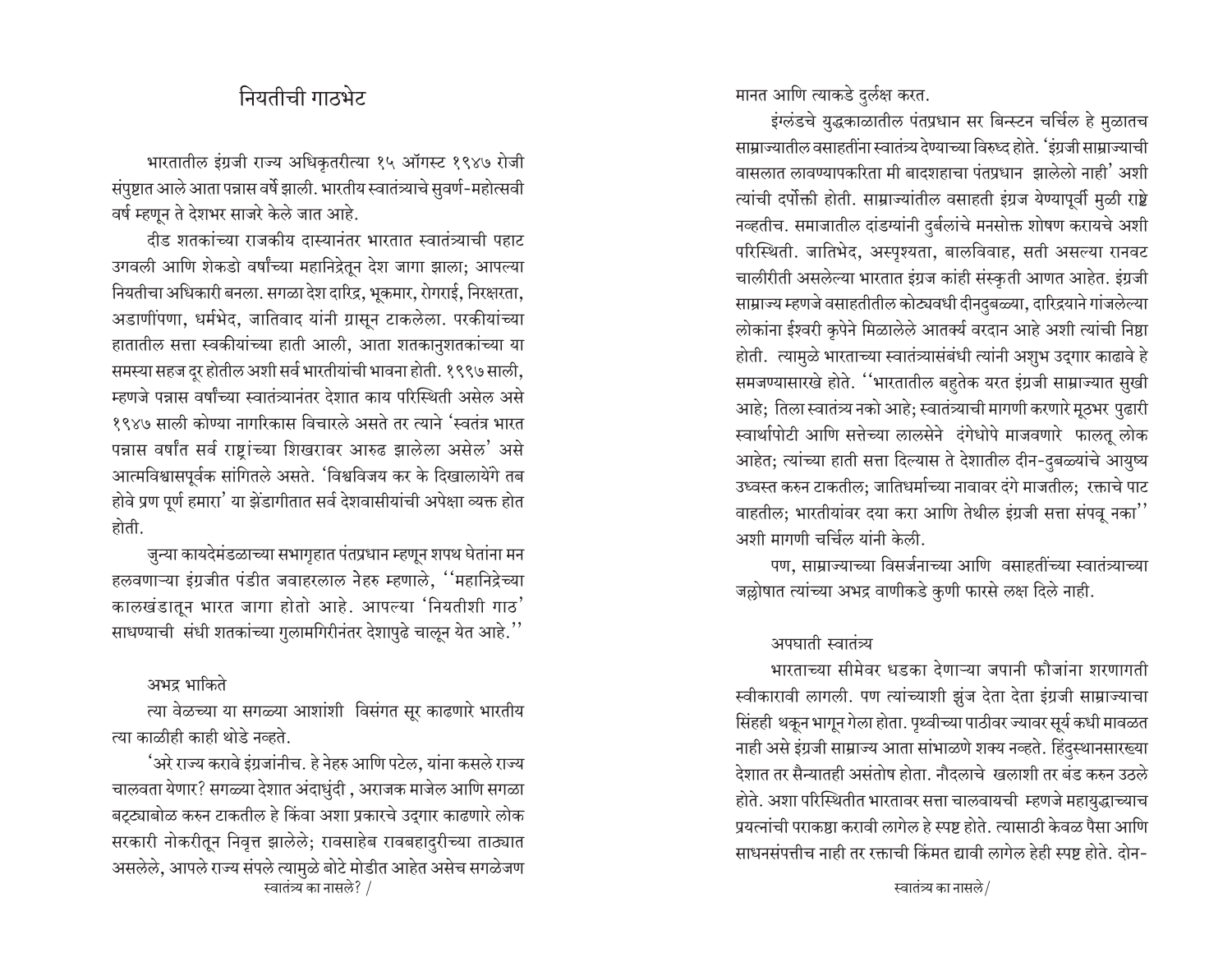पाच हजार इंग्रजांनी स्थानिक अधिकारी आणि फौज यांचा उपयोग करुन दीडशे वर्षे हिंदुस्थानवर राज्य चालवले, तसे यापुढे शक्य नाही. आता स्थानिक जनतेचा पाठिंबा जवळजवळ राहणार नाही. दिल्लीपासून ते गावापर्यंत सत्ता चालवण्यासाठी इंग्लंडचे सारे लोक तेथे नेऊन बसवले असते तरी साम्राज्य टिकवणे शक्य नाही. जे काही काळ टिकवता येईल त्यासाठी घाम, अश्रू आणि रक्त यांची दुसऱ्या महायुद्धातील काळापेक्षाही जबरदस्त किंमत द्यावी लागेल आणि असा संघर्ष झाला तर दोस्त राष्ट्रात आणि संयुक्त राष्ट्रसंघात स्वातंत्र्याचे पुरस्कर्ते म्हणून बसणे इंग्रजांना अशक्य होईल. अशा परिस्थितीत वसाहतींना, विशेषत: भारताला स्वातंत्र्य देणे अपरिहार्य होते. महायुद्धातील जखमी सिंह महात्माजींनी जागे केलेल्या प्रजेला ताब्यात ठेवू शकत नव्हता.

#### अभद्र वाणीच अवतरली

इंग्रजांचे राज्य संपल्याला आता पन्नास वर्षे झाली. नियतीला दिलेल्या वचनाची गोष्ट दूरच राहिली, सर्व जगात सर्वोच्च स्थानी आरुढ होण्याची स्वप्ने कधी साकारणे शक्यच नव्हते, उलट, गरीबीचा प्रश्न सुटला नाही, निरक्षरांची संख्या वाढली, महागाई, बेकारी यांनी थैमान घातले; नोकरशाही. काळाबाजार करणारे, तस्कर, गुन्हेगार यांचा अमंल चालू झाला; गुंड नेत्यांना हाती धरु लागले आणि नंतर नेत्यांना दुर करुन स्वत:च राजकारणाच्या आखाड्यात उतरले. विज्ञान आणि तंत्रज्ञान यांच्या परदेशी झालेल्या प्रगतीमुळे देश निदान पोटापुरते अन्न पिकवू लागला. देवी, कॉलरा, मलेरिया, प्लेग अशा साथींच्या रोगांचे उच्चाटन झाल्यामुळे जीवनमान वाढले. मोठमोठ्या शहरात कारखानदारी वाढली, पण इंग्रज राहिले असते तरी ती कारखानदारी उभी राहिली नसती, असे काही नाही. जगाच्या तुलनेने हिंदुस्थान स्वातंत्र्यानंतर पुढे प्रगती करुन गेला नाहीच, उलट त्याची अधोगतीच झाली. पन्नास वर्षांपूर्वी भारताच्या तुलनेने मागासलेले इंडोनेशिया, मलेशिया, थायलंड यांसारखे देश भारताच्या कितीतरी पुढे निघून गेले.

यासाठी जडजंबाल आकडेवारी दाखवण्याची काही गरज नाही. स्वातंत्र्य मिळाले तेव्हा दरडोई उत्पन्न रु.२५० पेक्षाही कमी होते. आता हा आकडा रु.१२०००च्या आसपास आहे. ४७ सालच्या रुपयाच्या तुलनेने आजचा रुपया त्यावेळच्या ३ पैशाच्या बरोबर आहे हे लक्षात घेतले तर ५०

वर्षांच्या काळात दरडोई उत्पादनात वाढ रु.२५० पासून रु.४०० पर्यंतच झाली. संयुक्त राष्टसंघाच्या आकडेवारीनुसार रुपयाची क्रयशक्ती बघायची झाली तर अमेरिकेत १३४८ डॉलर देऊन जेवढे काही विकत घेता येईल तेवढेच आजच्या दरडोई रु. १२००० च्या मिळकतीत खरीदता येईल. बांगला देश (। १३३१) आपल्या कांही फार मागे नाही. पाकिस्तान (। २१५४) आपल्या बराच पुढे आहे. बराच म्हणजे जवळ जवळ ६० टक्क्याने पुढे आहे. चीन (। २६०४), श्रीलंका (। ३२७७), थायलंड (। ७१०४), मलेशिया (। ८८६५), कोरिया (। १०६५६), सिंगापूर (। २०९८७) हे सारे ५० वर्षापूर्वी हिंदुस्थानच्या तुलनेने मागास असलेले देश भरधाव पुढे निघून गेले आहेत. युद्धात हारलेल्या देशापैकी जपानचे दरडोई राष्ट्रीय उत्पादन (1 २११५८१) पर्यंत भिडले आहे; जर्मनी (1 १९६७५) आणि इटली (1 १९३६३) अशी नेत्रदीपक वाटचाल करुन गेले आहेत.

## काळ्या ढगांच्या रुपेरी कडा

प्रगती कोठे काही झालीच नाही असे नाही. आयुष्यमान जवळजवळ दुपटीने वाढले. स्वातंत्र्य आले तेव्हा देश दुष्काळाच्या जबड्यातच होता. तो अन्नधान्याच्या बाबतीत स्वावलंबी झाला. ईशान्य सरहद्दीवरील काही हजार) चौरस मैलांचा प्रदेश आणि पाकिस्थानने आक्रमण करुन व्यापलेला काश्मीरचा भाग सोडल्यास इंग्रजांकडून विरासतीत मिळालेला प्रदेश सगळा संघराज्यात टिकला आहे. नियमितपणे निवडणुका होतात. लष्कराने बंडाळी करुन कोणी सैनिकाने हुकूमशहा देशावर लादण्याचा प्रयत्नही केला नाही. इंदिराबाईंनी लादलेल्या आणीबाणीचा काळ सोडला तर प्रतिनिधिक लोकशाही अजून तरी मोडून पडलेली नाही.

स्वातंत्र्यापूर्वीच्या काळाशी तुलना केली तर आणखीही काही चांगल्या गोष्टींचा उल्लेख करता येईल. गावागावात शाळा झाल्या, निरक्षारतेची टक्केवारी घटली हे खरे. शहरातील उच्च शिक्षणाच्या सोयी आणि संधी वाढत्या हेही खरे, पण त्याबरोबर एकूण निरक्षरांची संख्या कित्येक पटींनी वाढली. गावोगावी रस्ते झाले, एस. टी. झाली, टपाल कचेऱ्या झाल्या पण ग्रामीण भागाचे दारिद्रय काही संपले नाही. हजारोंच्या संख्येने निर्वासित खेड्याकडून शहराकडे लोंढ्याने वाहत जातात. मुंबई, दिल्लीसारखी शहरे अफाट फुगली; जिल्ह्याजिल्ह्याची शहरेची पसरत चालली. पूर्वी गरीबगुरीब शहरात गेले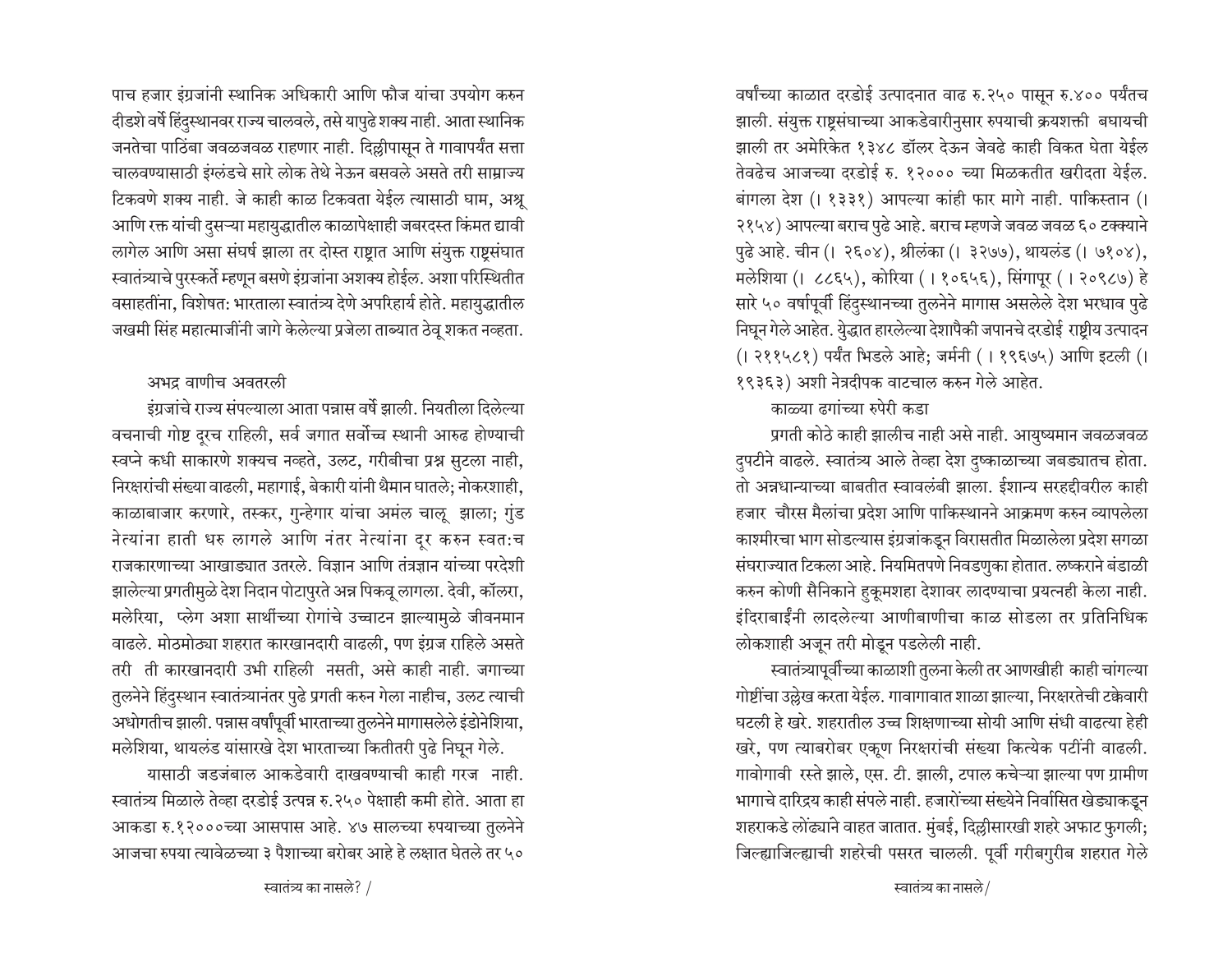म्हणजे पत्र्याच्या किंवा सिमेंटच्या चाळीत रहात. आता ते झोपडपट्ट्यांत, गालिच्छ वस्त्यात किंवा फुटपाथवर राह लागले. थोडक्यात, गेल्या ५० वर्षाचा इतिहास अभिमानाने सांगाव्या अशा गोष्टींनी भरलेला नाही.

स्वातंत्र्यानंतर पंडित नेहरुंच्या प्रेरणेने देशाने समाजवादाची कास धरली. समाजवादी व्यवस्थेचाच नव्हे. तर विचारपद्धतीचाही जगभर पाडाव झाला. खुल्या व्यवस्थेची काही चर्चा झाली, पण ती थोडक्यात खुंटली. आता कोणत्या दिशेने पुढे वाटचाल करायची आहे हे सांगण्याच्या कुवतीचे देशात कुणीच राहिले नाही. स्वातंत्र्याच्या पन्नासाव्या वर्षी देश कधी नव्हे इतका भांबावलेल्या मन:स्थितीत, कधी नव्हे इतका आर्थिक संकटाच्या दरीवर उभा आहे.

## आत्मपरीक्षण आणि आत्मवंचना

उत्साह गेला कोठे?

स्वातंत्र्याचा महोत्सव साजरा करण्याची तयारी सुरु झाली, समित्या नेमल्या गेल्या. आणि खुद्द सत्तेच्या खुर्च्यांवर विराजमान झालेलेही स्वातंत्र्याचा सुवर्ण-महोत्सव साजरा करण्याबद्दल गोंधळलेल्या द्विधा मन:स्थितीत होते. पन्नास वर्षे झाली, प्रसंग साजरा करायला पाहिजे, पण सारजे नेमके काय करायचे हे कुणीच सांगू शकत नव्हते. आनंद साजरा करणे हा महोत्सवाचा एक हेतु पण त्याबरोबर पन्नास वर्षोंच्या या स्वातंत्र्याच्या कालखंडात आपण काय मिळवले यापेक्षा भारताची पिछेहाट का झाली. स्वप्ने अपुरी का राहिली याचा विचार अंतर्मुख होऊन करण्याची आवश्यकता आहे असा सगळ्यांचा सूर होता. ९ ऑगस्ट १९९७ रोजी महोत्सवाची सुरुवात मुंबईच्या ऐतिहासिक गोवालिया टॅंक मैदानावर करण्यात आली. १४ ऑगस्ट रोजी मध्यरात्री संसद भवनाच्या मोठा समारंभ करण्यात आला. वर्षभर काही ना काही कार्यक्रम चालू राहणार आहेत. वर्तमानपत्रे आणि प्रसार माध्यमे हे समारंभ प्रचंड उत्साहाने साजरे होत असल्याचे डिण्डिम वाजवीत राहणार आहेत. उत्सवाला सुरुवात होऊन अजून महिनाही झाला नाही, पण सगळ्यांना कळून चुकले आहे की हे सारे सोंग आहे. आम भारतीयांचे मन उत्साहाने उचंबळून आलेले नाही.

१५ ऑगस्ट १९४७ रोजी भारताची फाळणी झाल्याचे दु:ख होते. लक्षावधी निर्वासितांचे लोढे देशाकडे येत होते. जातीय दंगलींतील क्रौर्यकथा मनाचा थरकाप करत होत्या. खुद्द महात्मा गांधी स्वातंत्र्यदिनाच्या जल्लोषापासून दूर, नौखालीच्या दंगलग्रस्त प्रदेशात वणवण फिरत होते. आणि तरीही, मुसळधार पावसाची तमा न करता कोट्यवधी नागरिक नव्या स्वातंत्र्याच्या स्वागताच्या आनंदात धुंद होऊन हर्षोल्लासात नाचत होते.

पन्नास वर्षांपूर्वीच्या त्या उत्साहाचा लवलेशही यंदाच्या सुवर्णमहोत्सवात दिसत नाही. पहिल्या स्वातंत्र्यदिनाचा सोहळा जनतेने केला. पन्नासाव्या स्वातंत्र्याचा उत्सव सारा सरकारी मामला आहे.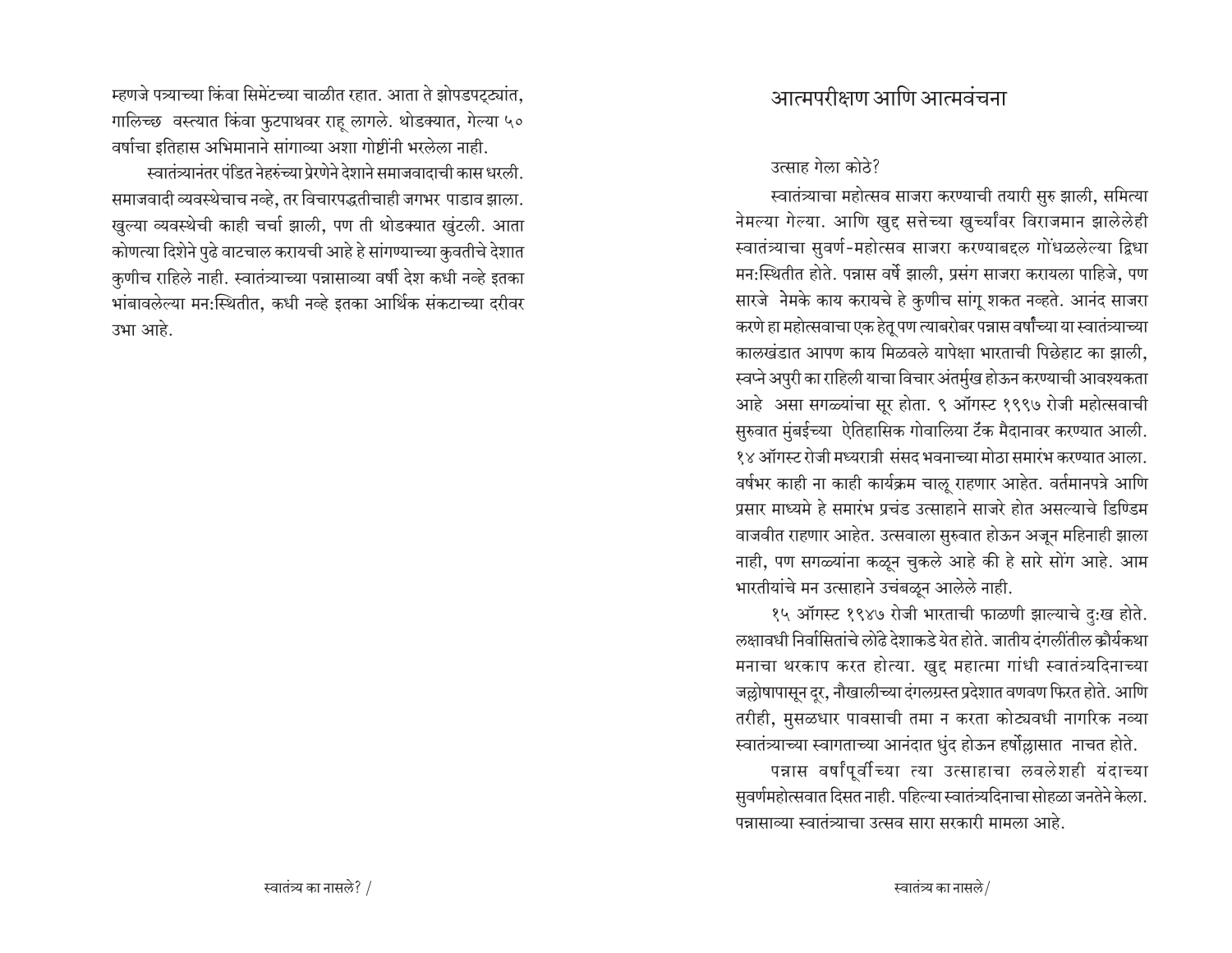जितके वैद्य तितकी निदान<mark>े</mark>

 $\vec{c}$  असे का झाले? स्वातंत्र्य का नासले? याचा उहापोह होत नाही असे नाही. स्वातंत्र्यानंतर आलेल्या सत्तेचा लाभ ज्यांना मिळाला नाही अशी मंडळी अमुक करायला पाहिजे होते, तमुक व्हायला पाहिजे होते असे सांगत आहेत. कोणी म्हणतो लोकसंख्या आटोक्याबाहेर गेली म्हणून असे झाले. कोणी म्हणतो भ्रष्टाचार माजला, कोणी म्हणतो आपल्यात राष्ट्रप्रेमच नाही, देशाकरिता त्याग करण्याची तयारीच नाही म्हणून हे नासले.

देशात लोकशाही आणली हीच चुक झाली, आमच्या लोकांना हकूमशाहीच सोसते, प्रौढ मतदानानेच सगळे वाटोळे केले; तर भाषावर प्रांतरचनेमुळे देश दुभंगला असा सूर कोणी धरतो. आमच्या पूर्वापारच्या परंपरा विसरलो, पश्चिमी देशांच्या निधार्मिकता, लोकतंत्र असल्या संकल्पना मानू लागलो म्हणूनच देशाचा अध:पात झाला असा काहींचा कोलाहल आहे. कोणी म्हणतो शाळा काढा; कोणी म्हणतो गरीगांचे भले करा, विषमता दूर करा. असा चारी बाजूला गोंगाट चालू आहे. जो तो शहाणपणाच सांगतो आहे.

पन्नास वर्षात बहुतेक काळ ज्यांनी सत्ता गाजवली ते काँग्रेसवाले  $^{\prime}$ आमच्या हातात सत्ता होती तोपर्यंत ठीक होते $^{\prime}$  असा कांगावा करीत आहेत. काँग्रेस राज्यात नेहरु-गांधी घराण्याच्या राजवटीत आखलेल्या धोरणांमुळे देशाचे वाटोळे झाले हे ते आपल्या तोंडाने थोडेच कबूल करणार आहेत? <sup>'</sup>नेहरुंनी केले ते त्यांच्या काळी योग्यच होते; समाजवाद, नियोजन याखेरीज त्यावेळी देशाला आता आर्थिक पर्यायच नव्हता; त्याच दिशेने पुढे जाण्यासाठी, देश स्वावलंबी, सशक्त बनवण्यासाठी आता आर्थिक सुधारणा आणल्या जात आहेत' अशा तऱ्हेचा त्यांचा युक्तिवाद त्यांना स्वत:लाही पटत नाही, इतरांना समजण्याऊमजण्याचा प्रश्नच नाही.

डावे पक्ष आणि जातीयवादी यांनी एक मोठी विचित्र आघाडी बांधली आहे. एका काळी समाजवादाच्या नावाखाली नेहरु ज्या धोरणांचा पाठपुरावा आणि समर्थन करीत त्याच धोरणांचा पुरस्कार एका काळी नेहरुंना विरोध करणारी ही मंडळी आता करत आहेत. कोणी जातीच्या नावाखाली, कोणी धर्माच्या नावाखाली या बुडत्या घराचे काही वासे आणि विटा आपल्याला लाटता येतील का अशा चिंतेत आहेत.

लोकसभेची खास बैठक

संसदेचे खास आत्मपरीक्षणाकरिता सत्र आता संपले आहे आणि एक भयाण दारुण सत्य सर्व जनतेपुढे आले आहे. पण देशाला नवी दिशा दाखवणारे नेतृत्व संसदेच्या सभागृहात येण्याची तिळमात्रही शक्यता नाही. पन्नास वर्षांच्या अवघीत मिळालेल्या स्वातंत्र्याचे वाटोळे केलेला हा देश! हे असे का झाले आणि यापुढे तरी कोणता वेगळा मार्ग स्वीकारायला पाहिजे यासंबंधी चर्चा करण्याचे भाग्य ५५० च्या वर खासदारांना लाभले. चर्चेच्या बहुतेक काळात बहुसंख्य खासदार कॅटीनमध्ये होते. सभागृहात गणती फक्त पन्नासशंभरची राहिली. जे बोलले त्यांची इच्छा काहीतरी जबरदस्त, भारदस्त, ऐतिहासिक बोलण्याची होती. पण काय बोलावे याची पंचाईत. शाळकरी मुलांना स्वातंत्र्याच्या पन्नास वर्षांविषयी निबंध लिहन आणायला सांगितले असते तरी ते खासदारांच्या वक्तव्यांपेक्षाही उजवे झाले असते. भारताच्या अर्थव्यवस्थेवरील कोणत्याही क्रमिक पुस्तकात सहज उपलब्ध होणारी, शेकडो वेळा वापरुन गुळगुळीत झालेली आकडेवारी आणि माहिती; आणि आपण काही भलेमोठे सांगत आहोत असा आवेश आणि दंभ! लोकसभेतील सर्व चर्चा अशी उथळ आणि हास्यास्पद झाली.

नाव आत्मचिंतनाचे आणि प्रत्यक्षात सगळा बकवास आपल्याआपल्या जुनाट कार्यक्रमांचा आणि पुढे निवडणुका नजरेसमोर ठेवून केलेल्या स्वस्त घोषणाबाजीचा अशी स्थिती. कोणी आपल्या मनातील आदर्श हिंदुस्थानच्या स्वप्नांची रसभरीत वर्णने केली, कोणी स्वातंत्र्य मिळूनही आपल्या समाजाला कसा न्याय मिळाला नाही याची रडकथा गाईली. कोणी यापुढे आपल्याला काय मिळाले पाहिजे याची यादी ठेवली. १ सप्टेंबर १९९७ रोजी संसदेचे लोकनायकत्व संपुष्टात आले.

## जो तो शहाणपण सांगतो

महोत्सवाच्या निमित्ताने अक्षरश: गल्लीपासून दिल्लीपर्यंत स्वातंत्र्याचा जमाखर्च मांडला जात आहे. लोकसभेने विशेष सत्र घेऊन स्वातंत्र्यानंतर काय कमावले आणि काय गमावले या विषयावर चर्चा घडवून आणली.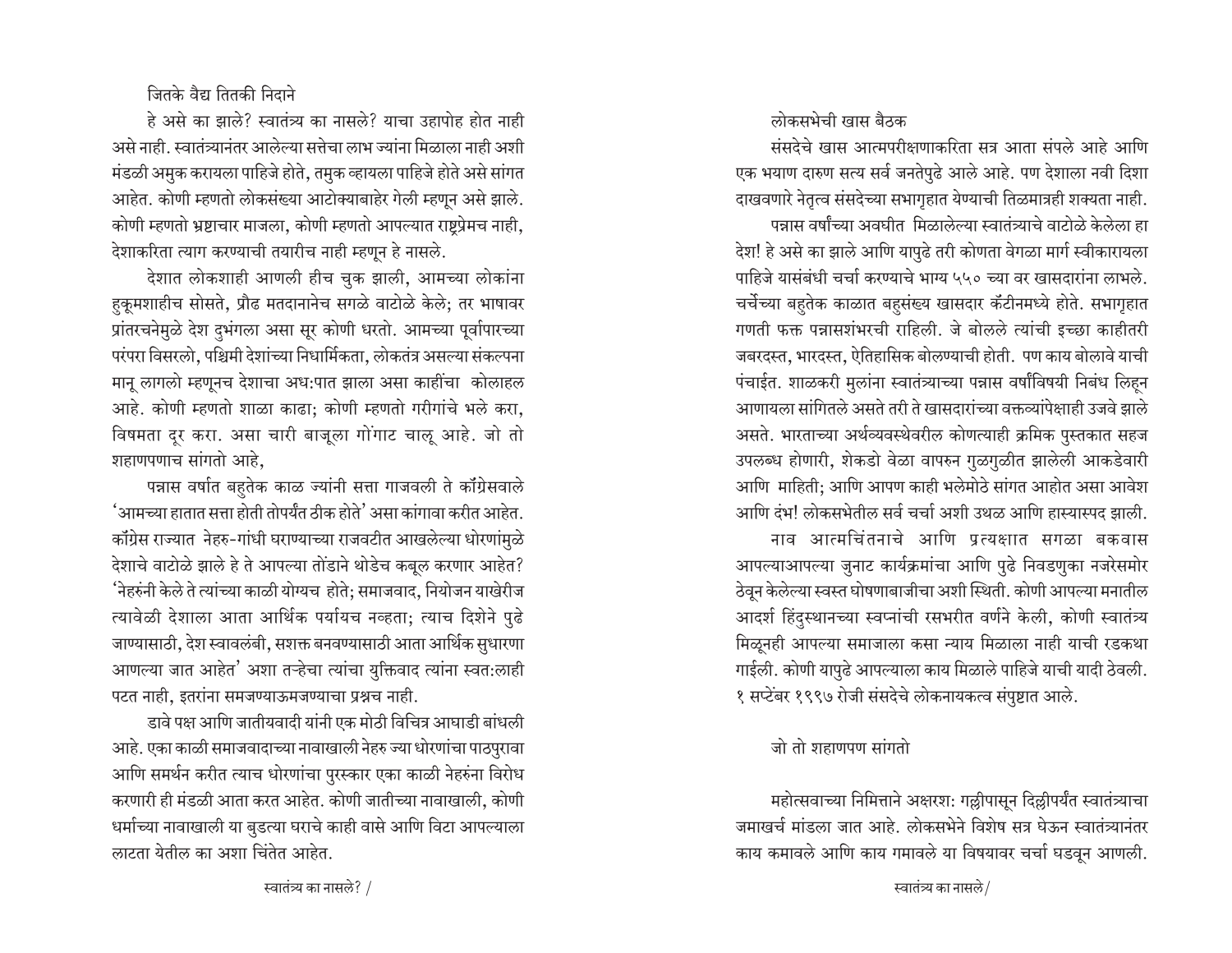गावोगावच्या सार्वजनिक संस्था, व्यापारी/कारखानदाराच्या संघटना, अगदी शाळाकॉलेजातील अभ्यास मंडळेसुध्दा स्वातंत्र्याचा जमाखर्च मांडण्यासाठी भाषणे ठेवीत आहेत; चर्चासत्रे, कार्यशाळा भरवीत आहेत. स्वातंत्र्यानंतर झालेल्या चुका कोणत्या? याचा शोध घेण्यासाठी ५० वर्षांच्या काळातच सत्तेवर असलेल्या नेत्यांना पाचारण करण्यात येत आहे; सध्या खूर्चीवर असलेल्या पंतप्रधान, मंत्रीगण यांनाही भरपूर मागणी आहे. नियोजकांचा हेतू आत्मपरीक्षणापेक्षा सत्तेशी संपर्क साधण्याचा आहे, हे स्पष्ट आहे.

सर्व वर्तमानपत्रांनी १५ ऑगस्ट १९९७ च्या आसपास विशेषांक काढले. स्वातंत्र्यानंतरची कामगिरी फारशी स्पृहणीय नाही याविषयावर सगळ्यांचे एकमत आहे. परंतु स्वातंत्याचे स्वप्न कुठे भरकटले या विषयावर जितके लेखक तितकी मते असा प्रकार आहे. झाले गेजे जाऊ द्या, यापुढे काय करायला पाहिजे याही विषयावर काहीच समान सूर उमटला नाही. देशात सगळीकडे भ्रष्टाचार माजला आहे, हा भ्रष्टाचार दूर झाला म्हणजे सगळे काही ठीक होईल एवढाच काय तो एक मुद्दा या विषयावर बोलणाऱ्या, लिहिणाऱ्या सगळ्यांमध्ये समान सापडतो.

संसदेपासून गावगन्ना सम्मेलनांपर्यंत आजपावेतो झालेल्या चर्चा आगदीच निकृष्ट आणि सामान्य झाल्या आशीच सर्वांची प्रतिक्रिया आहे. म्हणजेच, स्वातंत्र्याचा जमाखर्च अजून नेटका मांडला गेलेला नाही याची जाणीव सगळ्यांना आहे. पण जमाखर्च मांडताना नेमकी चूक कोठे होते आहे हे काही केल्या उमजत नाही.

#### <u>दुसरे गणराज्य पाहिजे</u>

दिल्लीची आजची अवस्था औरंगजेबाच्या मृत्यूनंतरच्या दिल्लीच्या सत्तेसारखी झाली आहे. कोण शाहजादा येतो आणि स्वख्तबर बसतो याला काहीच महत्व राहिले नाही. तख्तावर कोणी देवेगौडा बसला तर त्याला युगपुरुष संबोधून जयोऽ स्तुते करणाऱ्या भाटांनी दरबार भरुन गेले आहेत. स्वातंत्र्य महोत्सवाच्या पन्नासाव्या वर्षी एकच गोष्ट स्पष्ट आहे: १५ ऑगस्ट १९४७ रोजी उजाडलेले, १९५० साली घोषित झालेले भारताचे पहिले गणराज्य संपुष्टात आले आहे.

या गणराज्याच्या पद्धतीने देश पुढे चालणारही नाही. विकासाचा प्रश्नच

बाजूला राहिला. आता दुसरे गणराज्य उभे करावे लागले. त्यासाठी दुसऱ्या स्वातंत्र्याची लढाई द्यावी लागेल.

दुसरे गणराज्य, दुसऱ्या स्वातंत्र्याची लढाई हे शब्द संसदेच्या सभापतींनी २६ ऑगस्ट १९९७ रोजी सुरु झालेल्या संसदेच्या एका विशेष सत्रात वापरले. हे शब्द शेतकरी संघटनेच्या पाईकांच्या परिचयाचे आहेत. गेली सतरा वर्षे शेतकरी संघटनेचा सारा विचार ४७ च्या स्वातंत्र्याचे मिथ्यापण आणि नव्या खऱ्याखुऱ्या स्वातंत्र्याची आवश्यकता सांगणारा आहे.

दुसरे गणराज्य उभे करणे याचा अर्थ घटनेमध्ये छोटेमोठे फेरफार करणे इतका मर्यादित नाही. घटनेतील तरतुदींत व्यापक बदल घडवून आणणे आवश्यक आहे अशी घोषणा ९८ साली सत्तेवर आलेल्या भारतीय जनता पार्टीच्या नेत्यांनी उघडपणे केली आहे. लोकसभा पद्धतीऐवजी अमेरिकेच्या धर्तीवर राष्ट्रपतीप्रधान्याची व्यवस्था आणावी अशी मागणी खुद्द काँग्रेसी नेत्यांनीच सुरु केली. निवडुन गेलेल्या प्रतिनिधींना मागे बोलावण्याचा हक्क लोकांना देण्यात यावा, मागासवर्गीयांना पुरेपूर प्रतिनिधीत्व मिळावे, महिलांना मोठ्या संख्येने कायदेमंडळात सामावून घ्यावे इ. इ. प्रकारे अनेक भाबडे, घटना दुरुस्ती म्हणजे काही जादुची कांडी आहे अशा थाटात सूचना मांडतात.

घटना, म्हटले तर प्रचंड सामर्थ्यांचा स्त्रोत आहे; म्हटले तर निव्वळ कागदांचा गठ्ठा आहे, कायदा व सुव्यवस्था कोसळी असली, राष्ट्रगीत, राष्ट्रध्वज यांच्या विषयीदेखील बीभत्स भाषा खुलेआम वापरली जाण्यासारखी परिस्थिती निर्माण झाली असली तर घटनेतील तरतुदी बदलून कांही फरक थोडाच पडणार आहे? घटनेतील तरतुदी काही फार महत्वाच्या आहेत असे दिसत नाही. गेल्या ५० वर्षात सगळ्यात वाटोळे कुणी केले असेल तर ते नियोजन समितिने. आज सर्व मंत्रालयांना व्यापून दशांगुळे उरलेल्या नियोजन समितिचा संविधान उल्लेखदेलील नाही. संविधानातील तरतुदींनी कोठे अडथळा आला असे झालेले नाही आणि त्यातील कोणतेही कलम बदलले तर अडथळा आणणारा बांध फुटून प्रगतीचा लोंढा भरधाव वेगावने वाह् लागणार आहे असेही नाही.

आत्मचिंतानाची दाहकता इंग्रज या देशातून निघून गेल्याला पन्नास वर्षे पुरी झाली. त्यानिमित्ताने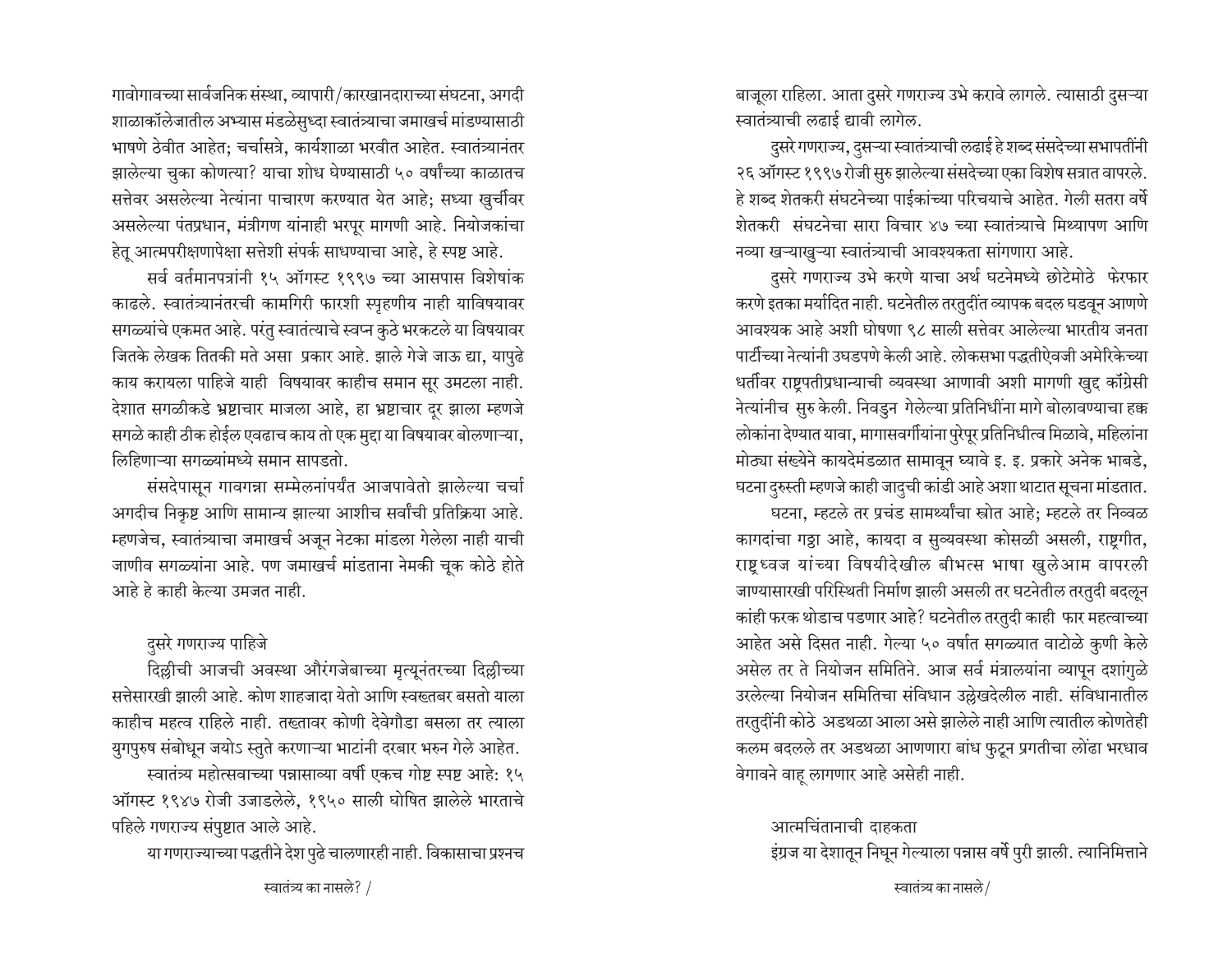स्वातंत्र्य चळवळीच्या प्रकृतीचा आणि स्वातंत्र्योत्तर काळातील सत्ताधिशांच्या प्रेरणांचा शोध घेऊन स्वातंत्र्य का नासले आणि पाहिले गणराज्य का कोसळले यासंबंधी काही स्पष्ट विचार परखडपणे मांडणे निकडीचे झाले आहे.

आत्मचिंतन ही काही सोपी गोष्ट नाही. अंतमुर्ख होणे, स्वत:च्या चुका कबूल करणे याला मोठा जबरदस्त प्रामाणिकपणा लागतो आणि मनाची ताकद लागते.

देशाच्या आजच्या दारुण अवस्थेत गांभीर्याने, साकल्याने विचार होणे आवश्यक आहे. स्वातंत्र्यानंतरच्या ५० वर्षात देश घसरणीला लागला; हे असे का झाले? गांधीसारख्या महात्म्याचा वारसा लाभलेला हा देश महात्माजींच्या शिष्योत्तमांचे नेतृत्व मिळूनही अधोगतीस का गेला?स्वातंत्र्याच्या आंदोलनात हसत हसत बलीदान देणाऱ्यांचे हौतात्म्य मातीमोल का झाले? स्वातंत्र्ययुद्धातील सैनिक इतक्या सहज देशबुडवे भ्रष्ट का बनले?

#### <u>निदान व्यापक पाहिजे</u>

कोणी म्हणतात अधिक लोकशाही हवी; कोणी हुकूमशाही हवी म्हणतात. कोणी विकेंद्रीकरण मागतो; कोणी मजबूत केंद्र हवे म्हणतो. काहीजण तर भाषावार प्रांतरचनेने सारे नासले म्हणतात. पराकोटी म्हणजे, वयांत आलेल्या सर्वांना मतदानाचा हक्क दिल्यामुळे सारे बिघडले असे म्हणणारेही कमी नाही.

स्वातंत्र्याच्या जमा-खर्चाच्या चर्चेत काही गोष्टी मोठ्या चमत्कारिक. परस्परांना छेद देणाऱ्या मांडल्या जात आहेत.

स्वातंत्र्योत्तर काळात शिक्षणाकडे दुर्लक्ष झाले; रस्ते वाहतूक, पाणी, उर्जा, आर्थिक सेवा इत्यादीचा पाया नीट घातला गेला नाही; गरीबांकडे दुर्लक्ष झाले; मागासवर्गीयांची उपेक्षा झाली अशी निदाने अनेकांनी केली; यापुढील काळात हे एवढे दोष दुर केले पाहिजेत असेही आग्राहाने मांडले. संसदेत आणि इतरत्र झालेली निदाने आणि विश्लेषणे म्हणजे अनेक <u>व्याधींनी जर्जर झालेल्या मरणासत्र रोग्याबाबत सर्दीखोकल्याचे निदान</u> करण्यासारखे आहे. या निदानात आणि औषधोपचारात काही थोडेफार तथ्य आहे, पण सगळ्या रोगव्याधींची यादी लक्षात घेऊनही प्राण कंठाशी का आले आहेत याचा खुलासा झाला नाही असे वाटत राहते; शिक्षण, निविष्ठा, सामाजिक विकास इत्यादी प्राथमिक गोष्टी यांकडे दुर्लक्ष झालेच का आणि कसे याचा बोध होत नाही. हे दुर्लक्ष नसते तर देशाची आजची भयानक स्थिती टळली असती काय? आणि शेवटी हे दोष दुर केले तर देश प्रगतीच्या मार्गावर चालू लागेल काय? या दोन्ही प्रश्नांची उत्तरे 'नाही' अशीच <u>मिळतात. स्वातंत्र्याचा जमाखर्च मांडणाऱ्यांनी केलेले रोगाचे निदान आणि</u> उपययोजना तोकडी आहे, त्यावरुन आजची परिस्थिती खरीखुरी समजायला मदत होत नाही; आणि यापुढच्या वाटचालीचा मार्गही स्पष्ट होत नाही.

## अपराध्यांची तरफदारी नको

जमाखर्चाच्या खटाटोपातील आणखी एक विचित्र गोष्ट. स्वातंत्र्यानंतर भल्या घोडचुका झाल्या हे सर्वमान्य, पण स्वातंत्र्याच्या काळात जे सत्तेवर होते आणि ज्यांच्यावर स्वातंत्र्यानंतरच्या घसरगुंडीची जबाबदारी आहे ते मात्र सर्व महापुरुष आणि देवतासमान! त्यांच्यवर मात्र टीका करण्याचा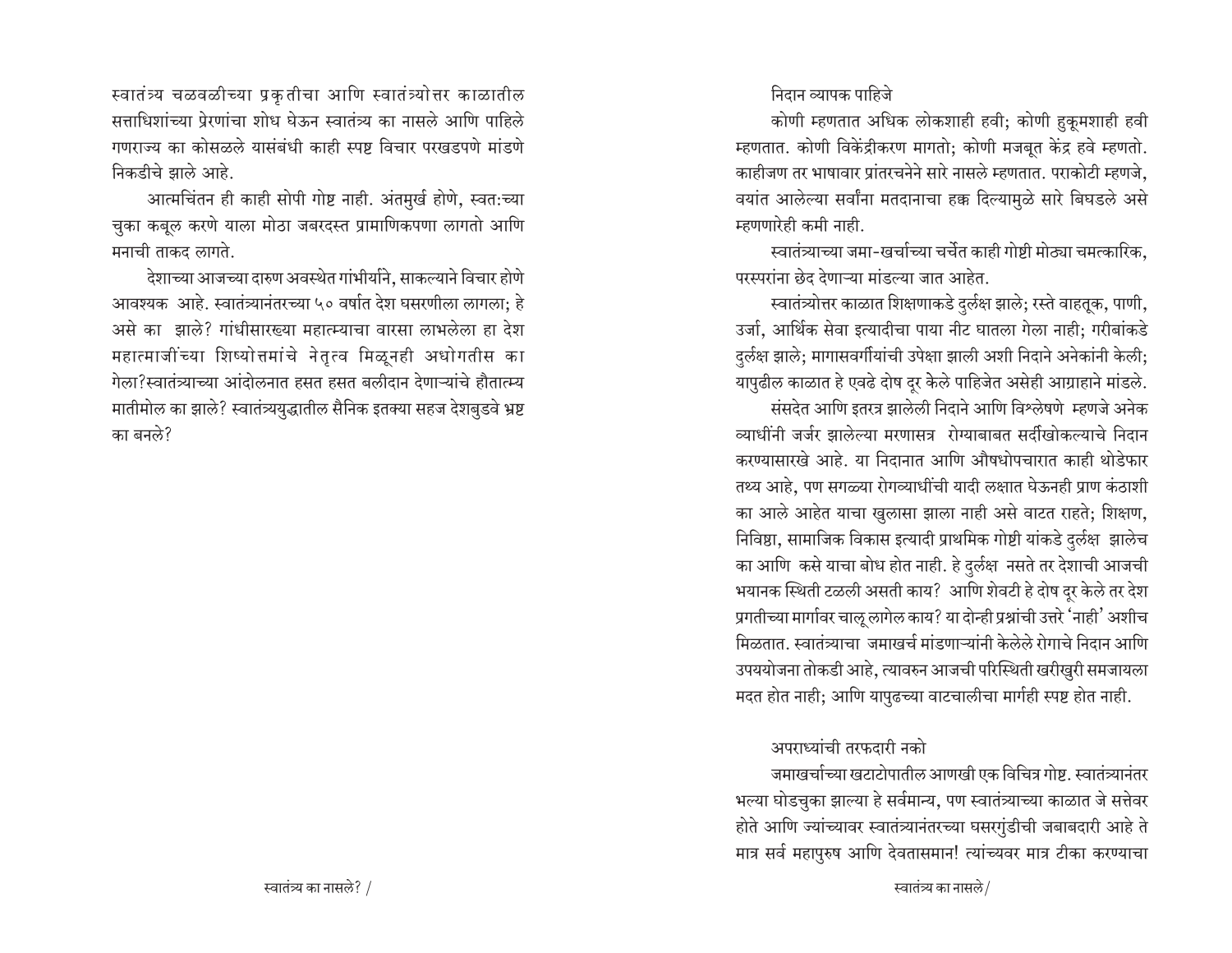सुरही निघत नाही. स्वातंत्र्याच्या ५० वर्षांत देशाचे वाटोळे झाले, पण ५० पैकी ३८ वर्षे राज्य करणारे नेहरु घराणे मात्र परम आदरणीय, परम कर्तबगार, परम सच्छील; आणि यापुढेही जायचे ते पंडित नेहरु, इंदिरा गांधी आणि राजीव गांधी यांनी दाखवलेल्या दिशेनेच. (मृतांबद्दल वाईट न बोलण्याची भारतीय परंपरा आहे असा खुलासा पटणारा नाही. खुद्द महात्मा गांधीबद्दल वाट्रेल तितके घाणेरडे बोलले जाते. 'हरिजन' शब्द वापरणे दुष्कर झाले आहे पण सत्ता उपभोगलेल्या नेहरु घराण्याबद्दल मात्र अवाक्षर काढायचे नाही) यात जमाखर्च मांडणाऱ्यांचा अप्रामाणिकपणा तरी असावा किंवा गंभीरपणे जमाखर्च मांडण्याचा त्यांचा वक़्बच नाही, हे स्पष्ट होते.

ent शोकांतिका स्वातंत्र्योत्तर काळांतलीच?

स्वातंत्र्यानंतर कमावले काय, गमावले काय? याबद्दल लिहिणारे-बोलणारे सारे आणखी अशुद्ध तर्क बांधतात. अध:पात झाला तो स्वातंत्र्य मिळाल्यानंतर; भारतीय स्वातंत्र्याची चळवळ ही महात्मा गांधीच्या थोर तत्वांनुसार चाललेली चळवळ होती. देशातील सर्व जनतेने महात्मा गांधीच्या नेतृत्वाखाली निकराने झुंज दिली, कष्ट सोसले, त्याग केला, प्रसंगी बलिदानही केले आणि त्यामुळे इंग्रजांना स्वातंत्र्य देणे भाग पडले. त्यानंतरच्या काळात स्वराज्याच्या आंदोलनाच्या तत्वांना ग्रहण लागले आणि देशाची अधोगती सुरु झाली. थोडक्यात, १५ ऑगस्ट १९४७ च्या म्हणजे स्वातंत्र्यदिनाच्या अधी सगळेच काही भव्यदिव्य, उदात्त होते आणि सगळे काही नासले ते त्यानंतर, असे हे तर्कशास्त्र आहे.

ही मांडणी चुहीची आहे हे उघड आहे. स्वातंत्र्यानंतर जे काही घडले त्याची बीजे सूक्ष्म रुपाने का होईना, स्वातंत्र्य आंदोलनाच्या काळातही असली पाहिजे.

या घसरगुंडीची सुरुवात स्वातंत्र्यानंतरच झाली हे खरे काय? पंडित नेहरु तर गांधीजींचे सर्वात लाडके शिष्य व राजकीय वारसदार, स्वातंत्र्यानंतर सतत सतरा वर्षे ते स्वत∙च पंतप्रधान होते. त्या काळात तरी देशाची भरभराट न्हायला पाहिजे होती. ती का झाली नाही? या सर्व प्रश्नांवर कठोरपणाने आत्मचिंतन करावे लागेलच, पण तेवढ्याने भागणार नाही. स्वातंत्र्य नासले त्याची कारणे स्वातंत्र्य प्रत्यक्ष हाती येण्याआधीच्या काळात सापडतात

काय याचाही विचार करायला लागेल. स्वातंत्र्य नासले याची कारणे स्वातंत्र्योत्तर काळातच नाही, स्वातंत्र्य नासल्याची कारणे स्वातंत्र्याच्या आंदोलनाच्या कालखंडातही शोधावी लागतील. ज्यांना राष्ट्रपिता मानले, ज्यांना देशाचे लाडके जवाहर मानले त्या सगळ्यांची कामगिरी आणि स्वातंत्र्य आंदोलनाची प्रेरणाच मुळात खोटी होती असे दिसून आले तर जराशीही कां कूं न करता त्या विदारक सत्याला सामोरे जाण्याची तयारी असेल तरच याविषयीचे खरेखुरे आत्मचिंतन होऊ शकते. मुळात स्वातंत्र्य आंदोलनाची प्रेरणाच खोटी आणि अप्रमाणिक असेल तर अशा अशुद्ध बीजापोटी अ-गोमटी फळे यावीत हे समजण्यासारखे आहे. जर स्वातंत्र्य आंदोलन प्रामाणिक होते अशी खात्री पटली तर मग स्वातंत्र्यानंतर नेमके काय बिघडले. कोण्या अधमाने स्वातंत्र्य आंदोलनातील हुतात्म्यांचे बलिदान व्यर्थ ठरवण्याचा घाट घातला आणि तडीस नेला त्याच्या शोधात जावे लागेल. गांधीही ठीक, नेहरुही ठीक, त्यांच्या आधीचे गोखले, टिळक हेही थोर, तरीदेखील स्वातंत्र्य नासले अशा तऱ्हेचा युक्तिवाद आणि तर्क हा बद्धीचा व्यभिचार ठरेल.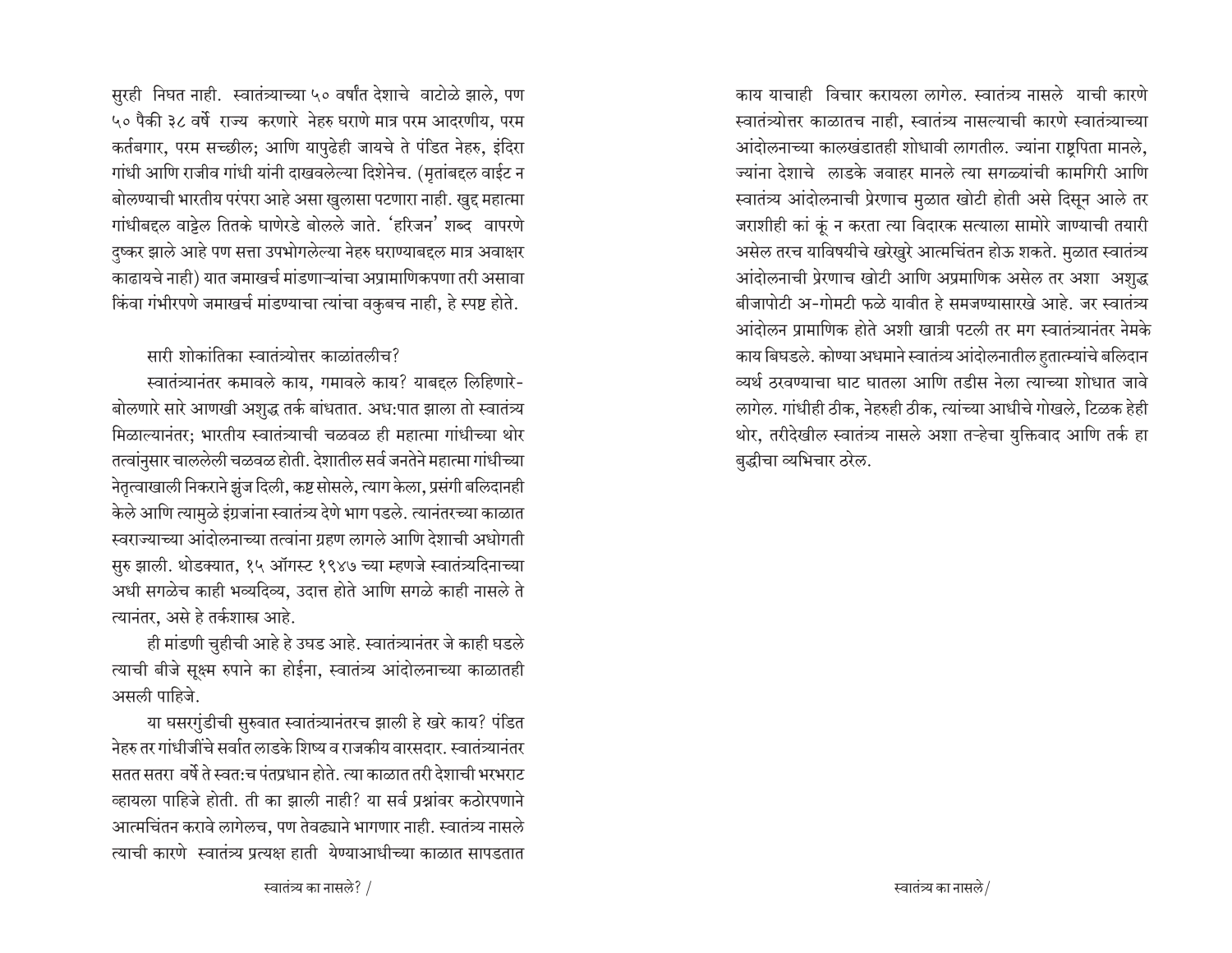## स्वराज्य आंदोलनातील विविध प्रवाह

गांधीजी आणि काँग्रेस यांच्या नेतृत्वाखाली स्वातंत्र्याचा लढा झाला हे खरे. परंतु स्वातंत्र्याच्या लढ्यात दुसरे काही प्रवाहच नव्हते आणि सर्व वर्ग जातींचे यच्चयावत् समाज गांधीप्रणित कॉॅंग्रेसच्या झेंड्याखाली लढ्यात ठाकले होते असे म्हणण्यास काही ऐतिहासिक आधार नाही. पारतंत्र्य, गुलामी ही लाजिरवाणी, अपमानास्पद गोष्ट आहे; आपल्या देशावर लांबून आलेल्या परकीयांचे राज्य असावे ही काही फारशी स्पृहणीय गोष्ट नाही; राजकीय दास्यामुळे देशाचे आर्थिक शोषण होत आहे आणि देश कंगाल बनत चालला आहे. स्थूमानाने एवढ्याच विषयावर सगळ्या देशात सहमती होती. पण स्वातंत्र्यालढ्याची उद्दिष्टे काय, साधने काय, कार्यक्रम काय, वेळापत्रक काय याबद्दल स्वातंत्र्याच्या चळवळीत मतप्रवाह होते.

### जहाल 'राष्टीय'

इंग्रजाचे वर्चस्व सर्व देशभर प्रस्थापित झाल्यानंतर सार्वभौमत्व गमावलेले संस्थानिक, नव्या सरकारी न्यान महसूल व्यवस्थेने बांधले गेलेले जहागीदार-जमीनदार, कायद्याचे राज्य तयार झाल्यामुळे नाखूष झालेले ठग आणि पिंढारी, थोडक्यात इंग्रज येण्यापूर्वी ज्यांना अंमल देशावर चालला होता असे सर्व घटक आणि त्यांच्यावर अवलंबून असलेली सरदारदरकदार जातिबांधवे आणि आश्रित मंडळी यांची इंग्रजविरोधी भावना अत्यंत तीव्र होती. इंग्रज आल्यामुळे आपल्या हातातील सत्ता गेली याचे त्यांना परमदु:ख होते आणि इंग्रजांना कोणत्या का प्रकाराने होईना, देशातून काढून लावता आले तर, राजकीय सत्तेचा वारसा पेलू शकणारे या देशात दुसरे कोणीच नसल्यामुळे आपणच पुन्हा सर्वसत्ताधीश बनू अशी त्यांना मोठी आशा होती. देश गुलाम का झाला? समाजकारण, अर्थकारण, शिक्षण, विज्ञान, तंत्रज्ञान या सर्वच क्षेत्रांत आपण इतके मागासलेले का राहिलो? हे प्रश्नही त्यांना आप्रस्तुत वाटत होते. आपण सर्वार्थाने सर्वच दृष्टींनी श्रेष्ठ, सदाकाळ श्रेष्ठ होतो आणि आहोत; केवळ दुर्भाग्याने किंवा चक्रनेमिक्रमाने आपल्याला वाईट दिवस आले आहेत; इंग्रज येथून निघून गेले की सर्व दुर्भाग्य संपेल अशी या मंडळींची बुद्धी. १८५७ च्या बंडाचा उठाव प्रामुख्याने या समाजाने केला. बंडला सर्वसाधारण जनतेचा पाठिंबा तर नाहीच, सहानुभूतीदेखील नव्हती. त्यामुळे, या सरंजामी लोकांचीही एकजूट होऊ शकली नाही. इंग्रजांना काढून लावले तर नंतर आपल्या पैकी कोणाच्या हाती जाईल काय सांगावे? त्यापेक्षा. 'खाविंद चरणारविंदी मिलिंदायमान' होण्याचा मार्ग अनेकांना प्रशस्त आणि श्रेयस्कर वाटला. सहाजिकच, बंडाचा बीमोड झाला. पण, या बंडाचा धसका इंग्रजांनी इतका जबरदस्त घेतला की भारतीय समाजव्यवस्थेत हस्तक्षेप न करण्याचे आश्वास खुद्द राणीच्या जाहिरनाम्याने दिले. कंपनी सरकारने दलित आणि मागासर्वीय जातींना प्रोत्साहान देऊन ब्राह्मण आणि क्षेत्रिय वर्गांचे वर्चस्व जाणीवपूर्वक कमी करण्याचे धोरण चालवले होते 'सती' सारख्या प्रथा मोडून काढण्यात कंपनी सरकार व तिचे अधिकारी मोठ्या उत्साहाने जुटत. राणीच्या जाहिरनाम्याने ते धोरण संपवून फक्त तटस्थ तत्व लागू झाले. देशातील समाजव्यवस्थेत मागासवर्गीयांना उठून उभे राहता येईल इतकीही ढवळाढवळ न करण्याचे ठरले म्हणजे जुन्या सवर्णांना आणि धनदांडग्यांना रानच खुले झाले. इंग्रजी अंमल परंपरागत समाजव्यस्थेच्या उतरंडीला अनुसरुनच म्हणजे सवर्णांच्या माध्यामातुनच होणार होता. दोनचार पुस्तकांचा अभ्यास करुन इंग्रजी अंमलाखाली नोकरदारी गाजवण्याची शक्यता तयार झाली. मुंबई-कलकत्यासारख्या शहरात नव्याने सुरु झालेल्या व्यापार, गिरण्या यांनीही काहींना सामावुन <u>घेतले. इंग्रजी राज्यात मिळालेल्या या फायद्यांनी समाधान न झालेले असेही</u> अनेक होते. या असंतुष्ट सवर्ण समाजातूनच बॉब-पिस्तुल यांचे पंथ निघाले. समाजसुधारणेला हात न लावता राजकीय सत्तेचाच पाठपुरावा करण्याचा आग्रह धरणारे जहालपंथी याच परंपरेतले. अर्थकारण, समाजकारण सर्व बाजूला ठेवून राष्ट्रवादाचा उदोउदो करावा व या घोषांनी बहुजन समाजाला त्यांच्यावरील अन्यायाचा आणि शोषणाचा विसर पाडावा अशी राष्ट्रवादी परंपराही याच प्रवाहातून पुढे प्रकटली. आर्यसमाज, विवेकानंद, हेडगेवार, हिंदुमहासभा, जनसंघ आणि अलिकडची भारतीय जनता पार्टी व शिवसेना, विश्व हिंदु परिषद इत्यादी याच सरंजामी जहाल राष्ट्रवादी परंपरेतील पिलावळ.

शहरी काळे इंग्रज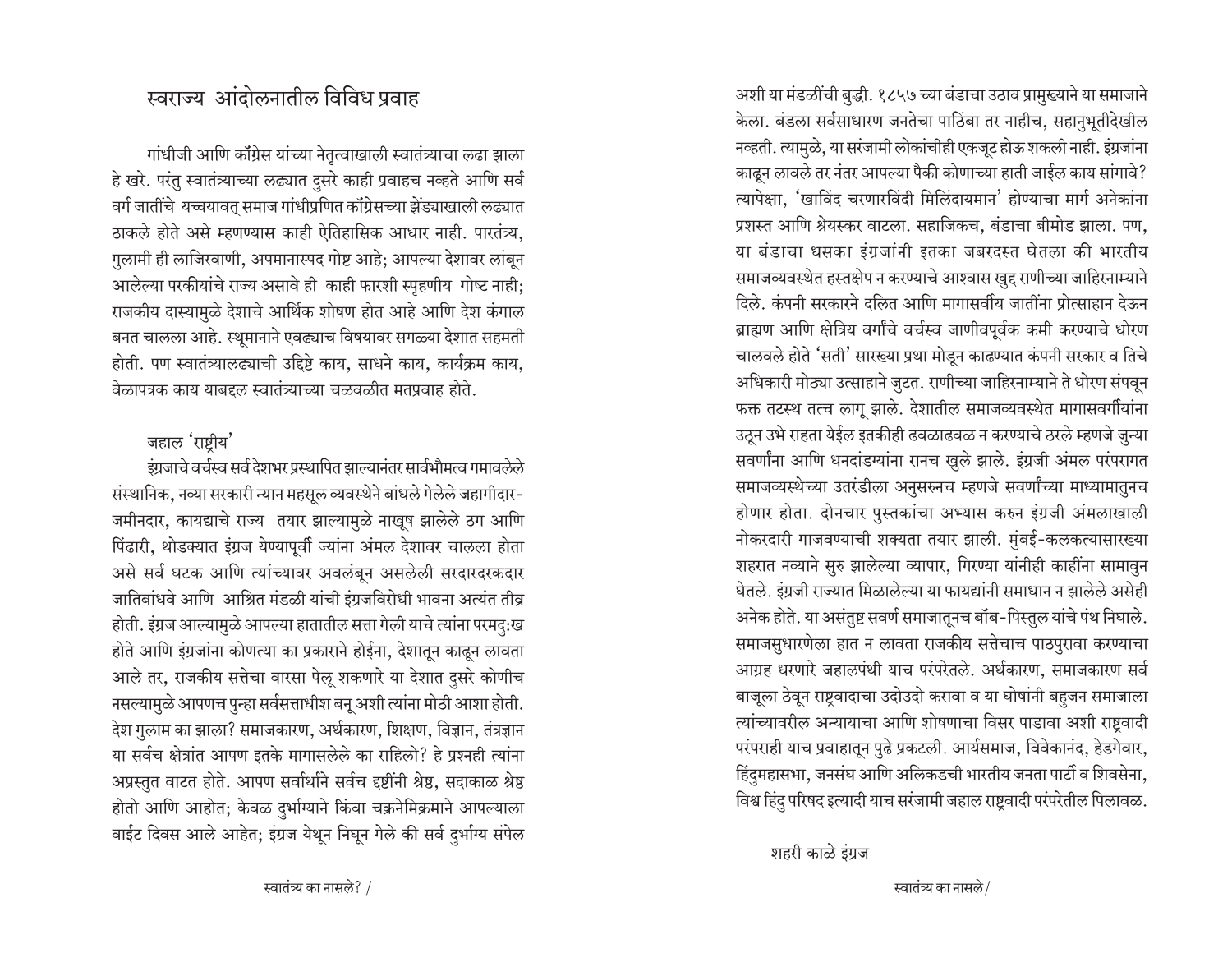इंग्रजी अमलाचा जाच होणारा आणखी एक वर्ग होता. इंग्रजी अमलात इंग्रजी शिक्षणाचा, तंत्रज्ञानाचा, व्यापार-व्यवस्थेचा, कारखानदारीचा फायदा <u>घेऊन आपले बस्तान ठाकठीक बसवलेला एक मोठा वजनदार समाज मुंबई,</u> कलकत्ता, मद्रास अशा मोठमोठ्या शहरात उदयास येत होता. इंग्रजी राज्य नष्ट व्हावे, इंग्रजांनी संपूर्ण स्वराज्य देऊन या देशातून चालते व्हावे हे संभव नाही, फारसे आपल्या हिताचेही नाही. इंग्रजी राज्य हे एक वरदान आहे. त्यामुळे देशात शांतता, सुव्यवस्था, न्याय, व्यापारउदीम यांचे राज्य येत आहे याचा या वर्गाला प्रमाणिक संतोष वाटत होता. इंग्रजी राज्य संपवण्याने वा बॉबपिस्तुलाचा दहशतवाद पसरण्याने या समाजाचे काहीच भले साधण्यासारखे नव्हते. इंग्रजी वेष परिधान करुन गव्हर्नरच्या दरवारी किंवा कलेक्टरच्या घरच्या मेजवानीस निमंत्रण आले की सर्व पितर स्वार्गात गेल्याची कृतकृत्यता मानणारी ही आंग्लविद्याविभूषित मंडळी. यांचे मागणे लई नव्हते. आयू.सी. एस्. परीक्षेत भारतीयांना अधिक जागा द्याव्यात, <u>त्यांच्यासाठी वयाची अट ढिली करावी. परीक्षेत बसणे अधिक सोपे व्हावे</u> यासाठी हिंदुस्थानातही परीक्षा घेतली जावी, कर कमी करावेत, आयातीवरील जकात वाढवावी, लष्करावरील खर्च कमी करावा, लोकांचे प्रतिनिधित्व करणाऱ्या जबाबदार कायदेमंडळांची स्थापना करावी; थोडक्यात, इंग्रजी सत्तेच्या छत्राखालीच वाढती सत्ता संपादन करण्याची महत्वाकांक्षा बाळगणारा हा वर्ग होय.

या वर्गातुन काँग्रेसचा जन्म झाला. लोकांचे प्रतिनिधित्व करणारी आशी एक संस्था असावी या कल्पनेला खुद्द गव्हर्नर जनरल साहेबांचीही सहानुभूती होती. दरवर्षी नाताळच्या सुट्टीत कोणत्याही मोठ्या शहरी जमावे, अस्खलित इंग्रजी, सुटाबुटातील विद्वानांनी वक्तृत्व गाजवावे, सरकारकडे शिफारशी पाठवाव्यात, हळूहळू लोकांच्या प्रतिनिधित्वावर, अनौपचारिक का होईना, हक्क सांगणारी एक प्रतिनिधी संस्था उभी रहावी असा काँग्रेसचा मवाळ कार्यक्रम.

देशात विरोधी पक्षाचे काम करणारा एक मंच असावा ही गोष्ट न्हाईसरॉय साहेबांनाही मान्य होती. कॉॅंग्रेसने मंजूर केलेल्या काही शिफारशी सरकार अंमलातही आणत होते, पण लवकरच काँग्रेसच्या प्रतिनिधिक स्वरुपाबद्दल आणि उपयुक्ततेबद्दल मोठे प्रश्नचिन्ह निर्माण झाले. बहुसंख्य रयतेच्या इच्छाआकांक्षा, तसे पाहिले तर मवाळांच्या कार्यक्रमाशी अधिक जुळणाऱ्या होत्या. इंग्रज अमलात बलुतेदारी बुडाली, शेतीवर टाच आली, राजसत्ता आणि धनसत्ता यांपासून वंचित होऊनही भटशाही माजली. त्यांनी जन पिडले होते. पण तातडीने इंग्रज निघून जावेत यात मवाळांप्रमाणे बहुजन समाजाला काही विशेष स्वारस्य नव्हते. पण मवाळ नुसतेच सभा, परिषद भरवायचे. जहाल काहीबाही खटाटोप करीत सरकारविरुद्ध धीटपणे उभेतरी रहात, लिहित बोलत. जहालांना बहुजन समाजात वाढती सहानुभूती मिळू लागली. सवर्ण सरंजामी नेते तेल्यातांबोळ्यांचे पुढारी म्हणून लोकमान्य होऊ लागले. खुद्द कॉंग्रेसमध्येही जहाल आणि मवाळ यांची साठमारी होऊ लागली. मवाळांचा कार्यक्रम थोडाफार फरकाने इंग्रजी सत्तेत मान्य होण्यासारखा होता. याउलट, सर्व जहाल चळवळ सर्व मार्गांनी मोडून काढण्याचा त्यांचा निर्धार होता आणि तरीही जहालांची लोकप्रियता वाढत होती. जहाल काय आणि मवाळ काय, दोन्ही फारतर लोकसंख्येच्या ५% लोकांचे प्रतिनिधित्व करणारे यापेक्षा जास्त नाही.

#### बहुजन समाजाचे काय?

देशातील बहजन समाजाचा कोणी ना त्राता, ना नेता. जातिव्यवस्थेच्या चक्रात पिढ्यानुपिढ्या भरडला गेलेला हा समाज इंग्रजी सत्तेच्या काळात आपली गुलामगिरी संपेल आणि थोडे बरे दिवस येतील, बहुजन समाजाला विद्या मिळाली तर इंग्रजी अंमलात ते सुखी होतील अशा आशेत होता. १८५७ च्या बंडानंतर राणीच्या जाहिरनाम्यात परंपरागत जातिव्यवस्थेच्या उतरंडीस जीवदान मिळाले. भटशाही इंग्रजी राज्याचे महत्वाचे अंग बनले. शेतीवरील कर आणि इंग्रजी व्यापारामुळे उद्ध्वस्त होणारे गावोगावचे बलुतेदार यांना वाली कोणीच राहिला नाही. या समाजाची राजकीय भूमिका काय होती? इंग्रजांचे राज्य म्हणजे काही अनंत काळ टिकायचे नाही. आज ना उद्या त्यांना येथून जावेच लागेल; पण इंग्रजी अंमनलाच्या रुपाने येथील शुद्रातिशूद्रांस विद्येचे दरवाजे उघडे होत आहेत.जातिव्यवस्था मोडली पाहिजे, विषमता संपली पाहिजे तरच लोकांचे एकमय राष्ट्र तयार होईल आणि त्यानंतरच खऱ्या अर्थाने राष्ट्रीय स्वातंत्र्याच्या चळवळीला सुरुवात होईल, तोपर्यंत केवळ 'नॅशनल कॉॅंग्रेस' म्हटल्याने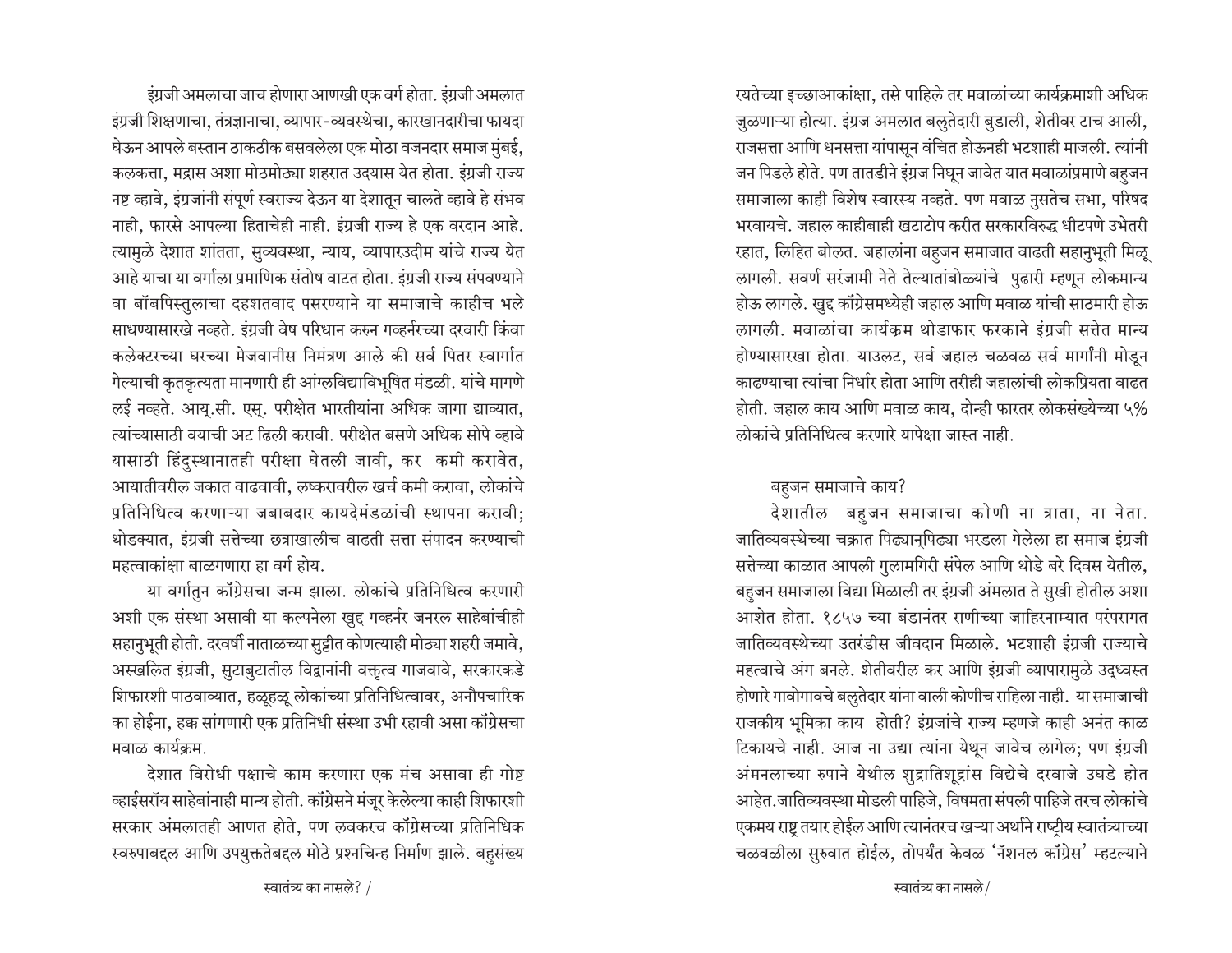काही 'राष्ट्र' तयार होत नाही, परंपरागत सवर्ण समाजाच्या म्होरक्यांनी चालवलेल्या जहाल आणि मवाळ दोन्ही स्वातंत्र्यचळवळींबद्दल बहुजनसमाजास अपुलकीची भावना असण्याचे काहीच कारण नव्हते, ही भटांची पोरे विनाकारण शुद्रातिशुद्र मुलांच्या मनांत इंग्रजांविषयी अप्रीती निर्माण करुन, त्यांच्या हाती पिस्तुल-बॉब देऊन त्यांना चुकीच्या मार्गास लावतात, अशा मार्गानी स्वराज्य मिळणे नाही आणि मिळाले तरी तो जुन्या पेशवाईचा नवा अवतार असेल, त्यात बहुजन समाजाला विकासाचे आणि प्रगतीचे मार्ग बंदच राहातील अशी बहुजनसमाजाच्या धुरीणांची स्पष्ट भूमिका होती.

जोतिबा फुल्यांनी सत्यशोधक समाजाच्या साहित्यात हा विचार स्पष्टपणे मांडला. इंग्रजी राज्य हे हिंदुस्थानला मिळालेले 'ईश्वराचे अतर्क्य वरदान' आहे असे मानणाऱ्या नेमस्तांचीही भूमिका अशीच होती. समाजसुधारणा की राजकारण या टिळकआगरकरी वादातही मूळ सूत्र तेच आहे. पुढे आंबेडकरी दलित चळवळीतही तथाकथित राष्ट्रीय चळवळीच्या सवर्ण धुरीणांच्या खऱ्याखुऱ्या हेतूविषयी जबरदस्त संशय आढळून येतो. अलिकडे, अरुण शौरी यांच्या लिखाणात डॉ. बाबासाहेब आंबेडकर हे स्वातंत्र्याच्या आंदोलनाच्या काळात इंग्रजांना सोयीस्कर अशी भूमिका घेत असल्याबद्दल टीका आढळते. बाबासाहेबांचे अनुयायी त्या टीकेचा निषेध करतात. यातच बाबासाहेबंच्या चळवळीचा पराभव आहे. जातिव्यवस्था समूळ नष्ट होईपर्यंत होणारी स्वातंत्र्याची धडपड ही खरीखुरी राष्ट्रीय स्वातंत्र्याची चळवळ असूच शकत नाही. गोऱ्या इंग्रजांच्या हातातील सत्ता थोडीफार आपल्याही हाती यावी याकरिता एतद्देशीय प्रतिष्ठिांनी मांडलेला हा खेळ आहे अशीच १९३६ सालापर्यंततरी बहुजन समाजाची भूमिका होती. आणि यात शरम वाटण्यासारखे काहीच नव्हते आणि नाही. महात्मा फुले यांनी ही भूमिका स्वच्छपणे मांडली आंबेडकरवादी महात्मा फुल्यांशी नाते सांगतात, पण बाबासाहेबांचा स्वातंत्र्य आंदोलनाचा मार्ग टिळक नेहरु यांच्यापेक्षा अलग असल्याचे नाकारतात हे बाबासाहेबांचे दुदैव आह.

गांधीजीचा प्रवेश लोकमान्य टिळकांना मंडालेच्या कारागृहाची शिक्षा झाल्यानंतर जहाल

स्वातंत्र्य का नासले? /

चळवळ मोडीत निघाल्यातच जमा होती, पण मवाळ चळवळीस जहालांच्या घसरगुंडीचा काही लाभ मिळत नव्हता. जहाल आणि मवाळ दोघेही बाजूस सरुन बहजन समाजाचे प्रतिनिधित्व करणारे स्वातंत्र्याचे एक नवे आंदोलन उभे राहण्याची शक्यता तयार होत होती.

एवढ्यात महात्मा गांधी दक्षिण आफ्रिकेतून हिंदुस्थानात परतले. स्वातंत्र्याच्या आंदोलनासाठी त्यांनी नवीन संस्था काढली नाही, कॉंग्रेसमध्येच प्रवेश केला. सूटबूटधारी कॉंग्रेसजनाच्या सम्मेलनात मोहनदास करमचंद गांधी उभे राहिले. इंग्रज शासनाच्या न्यायाप्रियतेवर विश्वास ठेवून भारतीय परंपरा आणि अध्यात्म, सत्य आणि अहिंसा यांच्या आधाराने स्वातंत्र्य चळवळीची बांधणी, पण त्याबरोबरीनेच समाजसुधारणेच्या आणि बहजन समाजाच्या आर्थिक हिताच्या कार्यक्रमांचा आग्रह या गांधीप्रणालीने देशात मोठे चैतन्य निर्माण केले. जहालांची सद्दी संपली आणि काँग्रेस आंग्यवेभाषा-विभूषितांची परिषद न राहता एक आंदोलन बनले. गांधीच्या आगमनाने कॉंग्रेस तरारुन उठली, बहरली, फोफावली आणि विस्तारली. सवर्ण चळवळीच्या धाकट्या नेमस्त पातीचा विजय झाला. जहाल मिटले, मवाळ बाजूस झाले. गांधीजींच्या आध्यात्मिक सत्याग्रही आंदोलनाने बाजी मारली.

पण ही सारी उच्चभू समाजातीलच द्वंद्वे. गांधीच्या प्रभावामुळे बहजन समाजाच्या चळवळी निष्प्रभ झाल्या आणि मावळत चालल्या. सरदार वल्लभभाई पटेल इत्यादींच्या नेतृत्वाखाली कॉॅंग्रेसने शेतकऱ्यांत जागृती निर्माण केली. कॉंग्रेस आदिवासीपर्यंत पोहोचली.अखेरीस, बहुजन समाजाची स्वतंत्र चळवळ चालू ठेवणे अशक्य झाल्यामुळे बहुजन समाजाने नेते फै जपूर कॉंग्रेसमध्ये स्वतंत्रता चळवळीच्या राष्टीय प्रवाहात सामील होऊन गेले. स्वतंत्रता चळवळीच्या या गांधीप्रणित मध्यप्रवाहात दोन समाज शेवटपर्यत एकजीव होऊ शकले नाहीत. बहुजन समाजाचे खानदानी नेते कॉॅंग्रेसमध्ये जाऊन मिळाले तरी शुद्रातिशुद्रांच्या चळवळीचे बाबासाहेब आंबेडकरांसारखे नेते कॉंग्रेसी मध्य प्रवाहापासून दूर राहिले, एवढेच नव्हे तर, वेळोवेळी कॉंग्रेस आणि दस्तुरखुद्द महात्माजींशीही वादविवाद आणि संघर्ष करत राहिले. गांधीवादी चळवळीबद्दल मुसलमान समाजाच्या मनातही खोलवर रुजलेल्या गंभीर शंका होत्या. तो समाजही बहुसंख्येने स्वातंत्र्याच्या चळवळीपासून दूर झाला. त्याची परिणती देशाच्या फाळणीत आणि पाकिस्तानच्या निर्मितीत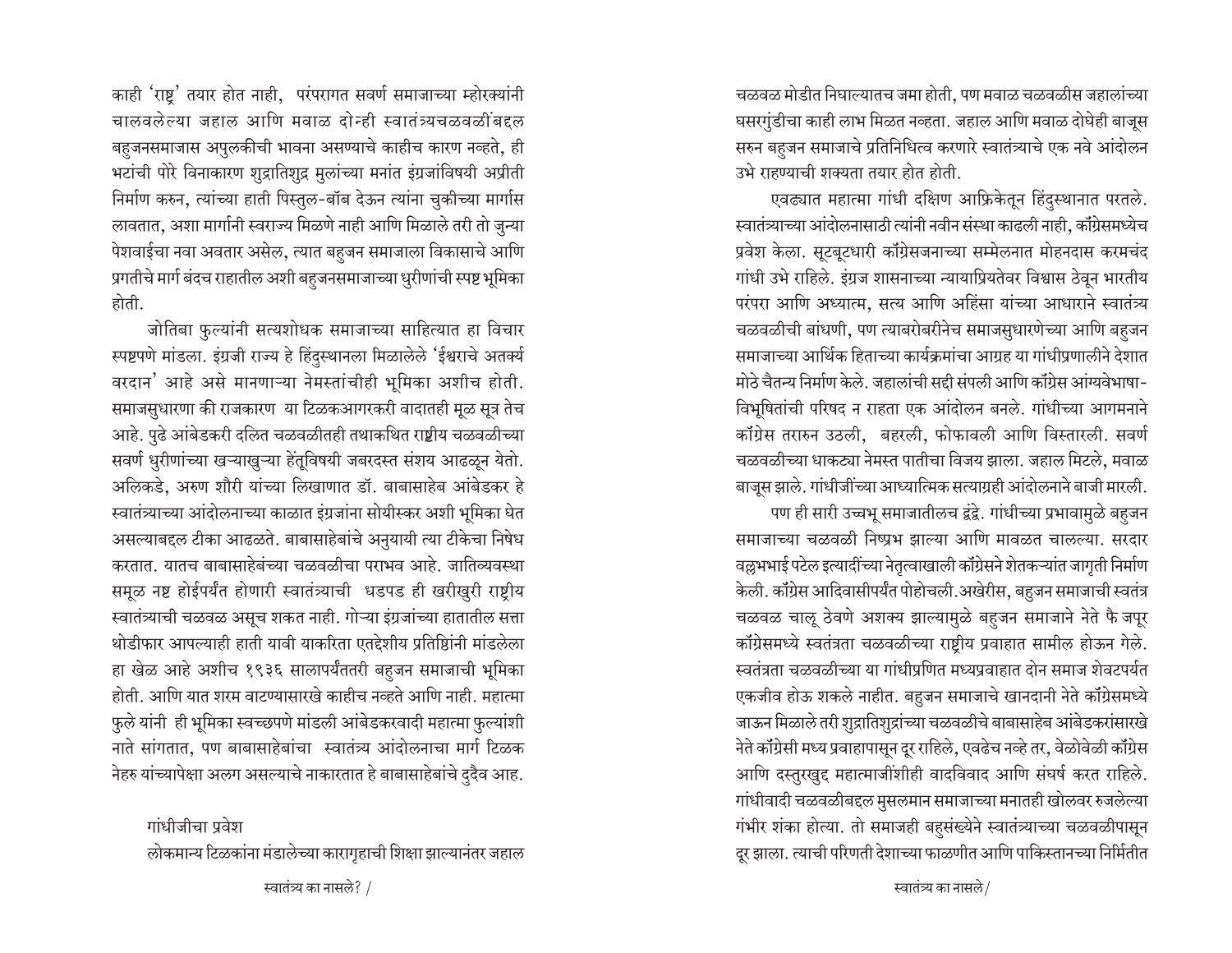झाली.

१९३० सालच्या सत्याग्रह अयशस्वी झाला. प्रतिकात्मक सत्याग्रह, विधायक कार्यक्रम अशा सव्यापसव्यात काँग्रेस कार्यकर्त्यांना गुंतवून ठेवून एका तऱ्हेने गांधीजी खंदकात, काही नवीन दिशा दिसण्याची वाट पहात होते. याच काळात समाजवादी विचाराचे झंझावात सुटले आणि बहजन समाजातील प्रश्नांची तड समाजवादी विचारधारा आणि कार्यक्रम यांच्या आधाराने लावू पाहणारे एक नवीन नेतृत्व उदयास येऊ लागले. दुसऱ्या महायुद्धाचे ढग जमू लागले. महायुद्ध पेटले. त्यांत इंग्रजांना विजयही मिळाला, <u>पण त्या प्रयासात साम्राज्याच्या सिंहाची कंबर मोडली. भारतातील साम्राज्य</u> आता भारतीय भद्र लोकांच्या माध्यामातून चालवता येणार नाही हे स्पष्ट झाले. साम्राज्य चालू ठेवायचे तर लाखोंच्या संख्येने इंग्रजी प्रशासक व लष्कर येथे खडे ठेवावे लागेल, आणि तरीही एवढी जबरदस्त किंमत देऊनही साम्राज्य फार काळ टिकणार नाही, हे स्पष्ट झाले. इंग्रजींनी देश सोडून परत जाण्याचे ठरवले.

सत्तांतराच्या वेळी बहुसंख्य जनतेची प्रतिनिधी म्हणून मान्यता कॉॅंग्रेसला होती हे खरे; पण कॉॅंग्रेसमध्ये शहरी, व्यापारी, कारखानदार, जमीनदार, शेतकरी, गांधीवादी, समाजवादी अशा अनेक मतप्रवाहांचे मिश्रण होते. बहुजन समाजाच्या हितांचे रक्षण करणारी, हिंसाअहिंसेच्या काथ्याकुटाची फारशी पर्वा न करणारी चळवळ कोसळली तर फार झपाट्याने समाजवादी बहजन चळवळ संघर्षाला खडी होईल आणि मग सत्तेचे हस्तांतरण शांततेत आणि सुव्यवस्थेने करणे दुष्कर होईल हे इंग्रजांनी ओळखले. देशाची फाळणी करुन भारतातील सत्ता काँग्रेसमधील आंग्लाळलेल्या भद्र लोकांच्या हाती सोपवणे इंग्रजांच्या आर्थिक, राजकीय हिताचे होते.

 $\overline{\text{right}}$ -विचार पहिला बळी

स्वातंत्र्य आले, पंडित नेहरु पंतप्रधान झाले. इंग्रजी अमदानीत धन, विद्या आणि सत्ता संपादन केलेल्या, चामडीचा रंग सोडल्यास सर्वतोपरी इंग्रजी असलेल्या नेतृत्वाकडे सत्ता गेली. महात्मा गांधीच्या जनआंदोलनाच्या सामर्थ्याची आता या शहरी भद्र नेतृत्वास काही आवश्कता राहिली नव्हती. गोडसेने गांधीजींचा देह संपवला. नंतर लगेच नेहरुंनी गांधींच्या अर्थविचारावर आणि राजकीय विचारावर हल्ला चढवला. 'गावकेंद्री अर्थव्यवस्था, शेती आणि ग्रातोद्योगास प्राधान्य आणि न्यूनतम शासन' याऐवजी 'शहरी उद्योगंद्याचा प्रभाव असलेली सर्वकष सत्ता शासनाच्या हाती एकवटणाऱ्या व्यवस्थे' कडे देशाची वाटचाल चालू झाली. आणि ५० वर्षात देशावर अनर्थ कोसळला.

स्वातंत्र्याच्या चळवळीतील वेगवेगळे प्रवाह, त्यांची प्रकृती आणि इतिहास यांचे विवेचन स्वातंत्र्यानंतर कोसळलेला अनर्थ समजावून घेण्यासाठी फार महत्वाचे आहे.

हजारो वर्षे गुलामगिरीत राहिलेल्या बहुजनसमजाला संघटित होऊन आपली भूमिका मांडण्याची संधी इंग्रजी अमदानीत निदान तीनदा आली. कंपनी सरकारच्या उदार धोरणाचा फायदा दिसू लागतो, न लागतो तोच चपात्यांच्या बंडाचा डोंब उसंळला. आणि बहजन समाज मागे ढकलला गेला. जहाल चळवळ कोसळल्यानंतर बहुजन समाजाची चळवळ उभी राहू शकली असती, पण तीही संधी गेली. दुसरे महायुद्ध पेटल्यामुळे समाजवादी बहुजनसमाजाची चळवळ खुडली गेली. स्वातंत्र्य आले ते जोतिबा फुल्यांच्या भाकिताप्रमाणे पेशवाईचे नवे रुप घेऊन आले. गोऱ्या इंग्रजांची जागा काळ्या इंग्रजाने घेतली. गांधीवादी ग्रामीण अर्थव्यवस्था त्यांना परवडणारी नव्हती. याऊलट, समाजवादाच्या नावाखाली सर्व सत्ता आपल्या हाती घेण्याची शक्यता दिसताच आंग्लाळलेल्या कॉंग्रेसने गांधीनेतृत्वाचा मुखवटा सहज फेकून दिला. स्वातंत्र्यानंतर 'ब्राह्मणी' समाजवादाचा अवतार झाला आणि अनर्थपरंपरेची सुरुवात झाली.

## आत्मपरीक्षणाच्या तीन कसोट्या

स्वराज्याच्या आंदोलनातील अंत:प्रवाह पाहता गेल्या ५० वर्षातील घडामोडींचे मूल्यमापन करणे किती बिकट आहे याची कल्पना यावी.

स्वातंत्र्यानंतरच्या घसरगुंडीचे विश्लेषण करताना तीन प्रकारे सावधगिरी बाळगणे आवश्यक आहे.

देशाच्या आजाराचे निदान थातुरमातूर असून चालणार नाही.

ओळखलेल्या आजारांवर परिणामकारक उपचार झाले तर देशाचे नष्टचर्य संपण्याची निश्चिती हवी; अशा अभ्यासात कोणत्या व्यक्तींच्या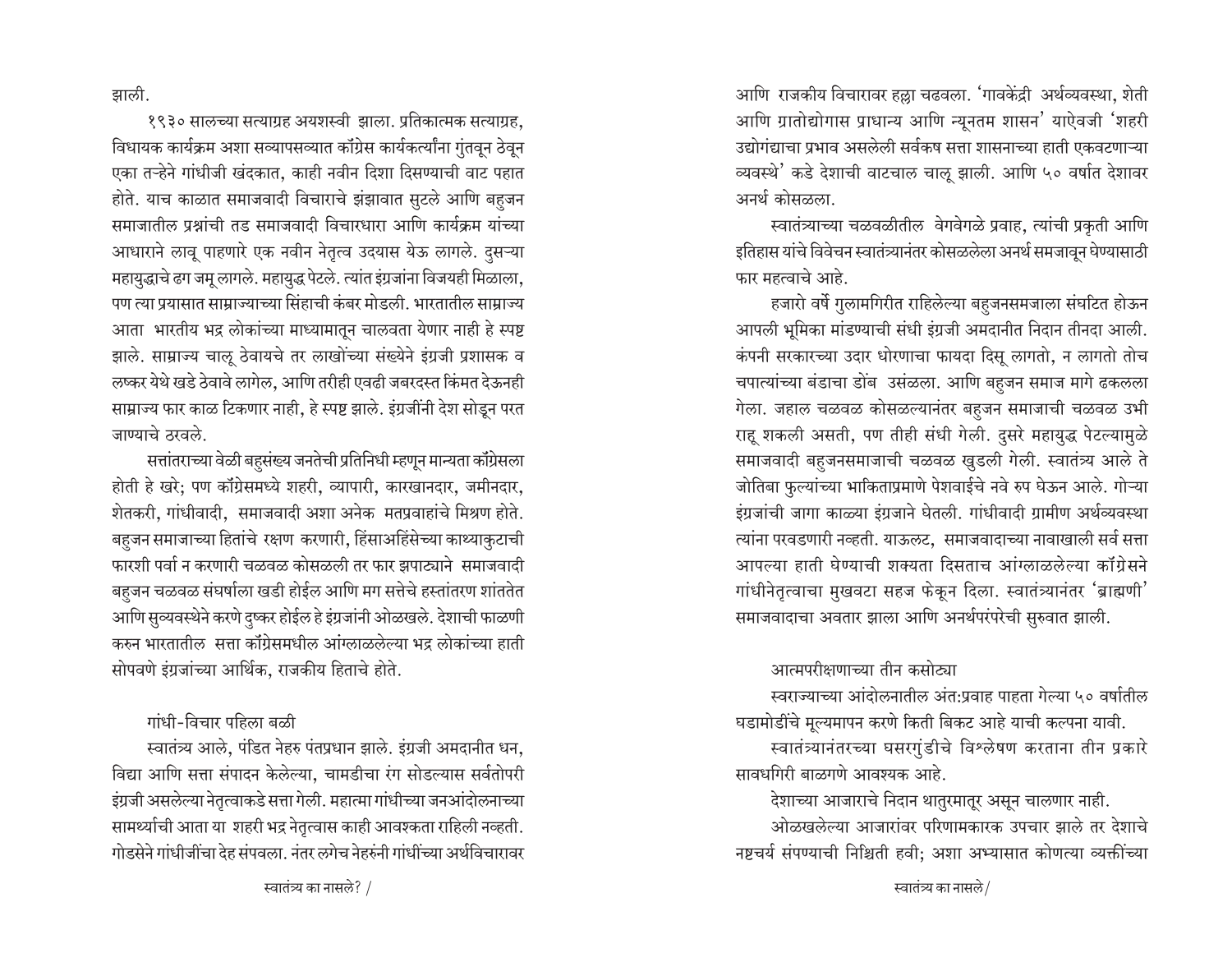बडेजावाचा अडसर असता नये. अखेरीस स्वातंत्र्य चळवळीच्या प्रकृतीचीही परखड चिरफाड करण्यात हयगय होता कामा नये.

## गांधीवादा ऐवजी 'भटशाही' समाजवाद

अहिंसा आंदोलनातील भयानक रक्तपात

१९४७ साली स्वातंत्र्य मिळाल्यानंतर पंडित नेहरुंच्या नेतृत्वाखाली दिल्लीत स्वतंत्र भारताचे सरकार स्थापन झाले. स्वातंत्र्य आले ते देशाची फाळणी घेऊन. जातीय दंगलींमुळे सर्वत्र हत्याकांड होत असताना आणि लक्षावधी निर्वासित हिंदुस्थानातून पाकिस्तानात आणि पाकिस्तानातून हिंदुस्थानात विस्थापित होत असताना स्वातंत्र्य आले. महात्मा गांधींनी मांडलेल्या हिंदुमुसलमान ऐक्याच्या आणि बंधुत्वाच्या कल्पनेचा फाळणीने पार नि:पात केला. आपल्या डोळ्यादेखत आपल्याच विचाराचा एवढा समूळ उच्छेद झाल्याचे पाहण्याचे दुर्भाग्य क्रचितच एखाद्या युगपुरुषाच्या नशिबी आले असेल. 'अहिंसे' च्या तत्वाचेही हसे झाले. सारे स्वातंत्र्याचे आंदोलन बंदुकी आणि बॉब घेऊन झाले असते तरी जितका रक्तपात झाला नसता तितका रक्तपात अहिंसावादी स्वराज्याच्या चळवळीच्या अखेरीस घडून आला. हिंदुमुसलमान ऐक्याची कल्पना संपुष्टात आली, एवढेच नव्हे तर, अहिंसा हा कुचेष्टेचा विषय बनला. लोकांतच नव्हे तर, कॉंग्रेस मंत्रीमंडळातही गांधीविचाराची प्रतिष्ठा संपली. 'म्हातारा दिल्लीपासून दूर, निर्वासितांमध्ये फिरत आहे ते बरेच आहे' अशी मंत्रीमंडळातील त्यांच्या शिष्योत्तमांचीही भावना होती. पाकिस्तानचे ५५ कोटी रुपयांचे देणे देऊन टाकावे असा आग्रह गांधींनी धरला तो मानण्याच्या अवस्थेतही कोणी नव्हते. अगदीच त्यांचे प्राण धोक्यात आले तेव्हा मोठ्या मुश्किलीने मंत्रीमंडळाने त्यांचे म्हणणे मानले.

जातीयवादला वेसण, पण गांधी विचार संपला

३० जानेवारी १९४८ रोजी गांधींची हत्या झाली. युगपुरुषाच्या आयुष्यात अशी उदाहरणे अनेक सापडतील की साऱ्या आयुष्याच्या पराकाष्ठेच्या तपस्येने जे परिवर्तन साधत नाही ते त्यांच्या मृत्यूने एका क्षणार्धात, चमत्कार झाल्यासारखे घडून येते. गांधींच्या मृत्यूने शोकाची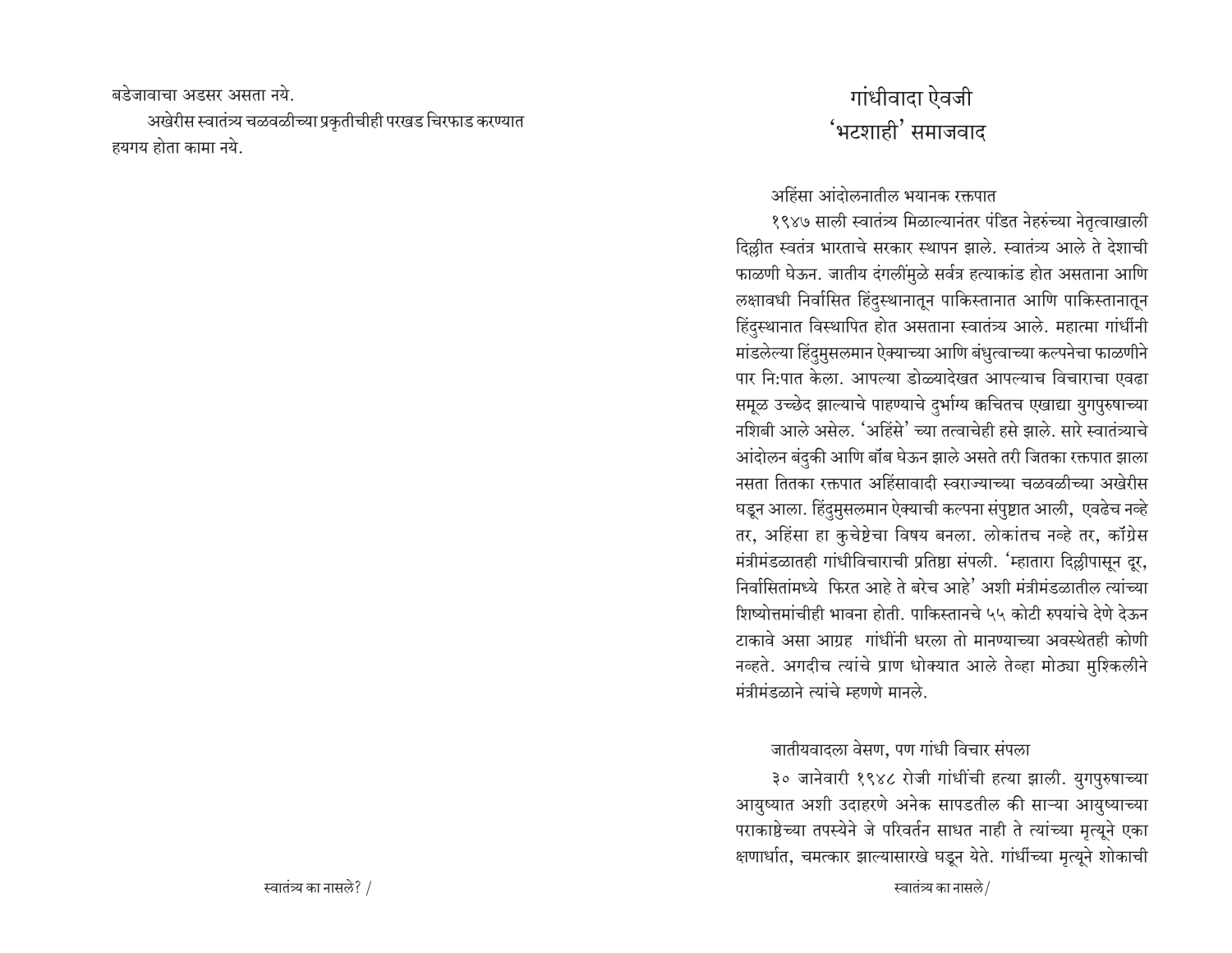जी लाट पसरली त्यात हिंदुमुसलमान द्वेषाचे सारे विष वाहून गेल्यासारखे झाले. त्यानंतर, भारतात धर्मवाद जवळजवळ ४० वर्षे पुन्हा प्रतिष्ठा मिळव् शकला नाही.

पण, गांधीजी गेले आणि त्याबरोबर त्यांच्या विचारामागे उभा असलेला त्यांचा व्यक्तिमत्वाचा प्रभावही संपला. स्वराज्याची चळवळ महात्मा गांधींच्या विचारामुळे जनआंदोलन बनली. मुळचे कॉॅंग्रेसचे नेतृत्व शहरातील आंग्लाळलेल्या भद्र लोकांचे. गांधी गेल्यावर जनआंदोलनासाठी उपयोगी पडलेला गांधीविचाराचा पेहराव फेकून देणे कॉॅंग्रेसमधील पाश्चिमात्य विद्याविभूषित, केवळ रंगानेच भारतीय अन्यथा पेहराव, चालीरीती, खाणेपिणे या सर्व बाबतीत पाश्चिमात्य संस्कृतीचा पगडा असलेल्यांना सहज शक्य झाले. हाती सत्ता येताच या मंडळींनी गांधीविचार सोडून समाजवादाकडे देश नेऊ घातला.

गांधीच्या स्वराज्याच्या कल्पनेत गावाला सर्वात अधिक महत्व होते; शेती आणि ग्रामोद्योग यांना प्राधान्य होते. सरकारी सत्ता सर्वात कमी महत्वाची असे गांधीजी वारंवार म्हणत. आपण अराजकवादी असल्याचा त्यांचा आग्रह. भारतातील स्वातंत्र्याचे आंदोलन हे शासनसंस्थेच्या विसर्जनाच्या व्यापक आंदोलनाची पहिली पायरी आहे. असे ते मानीत. त्यांच्या अराजकवाद तसा मोठ्या गोंधळाचा आहे. सत्ता हे परिवर्तनाचे साधन नाही असे ते एका बाजूस मानीत, तर दुसऱ्या बाजूस, माझ्या हाती एक दिवस सत्ता आली तर तिचा वापर करुन मी दारुबंदी करेन अशीही विधाने ते करीत.

स्वातंत्र्य मिळण्याच्या वेळी देशातील परिस्थिती असाधारण होती. ती निवळून सर्वसाधारण होईपर्यंत तरी गांधीविचारांच्या अंमलबजावणीचा विचार करता येणार नाही. सध्या देश वाचवला पाहिजे, बाकीचे नंतर बघू अशी अनेकांची भावना होती. फाळणी, त्यातून उद्भवलेले दंगे, निर्वासितांचे स्थलांतर, काश्मीर, हैद्राबाद, जूनागढ इत्यादी संस्थानांच्या समस्या यामुळे कायदा आणि सुव्यवस्था हा महत्वाचा, चिंतेचा विषय बनला होता. आर्थिक आघाडीवर परिस्थिती गंभीर होती. महायुद्धामुळे अन्नधान्याचा तुटवडा, महागाई यांनी थैमान घातले होते. अन्नधान्याचे विपुल उत्पादन करणारा प्रदेश पाकिस्तानात गेल्यामुळे तुटवडा अधिकच गंभीर बनला होता. या

समस्यांना तोंड देण्यासाठी शासनव्यवस्थेखेरीज दुसरी कोणतीही यंत्रणा अस्तित्वात नव्हती, सरकार होण्याची शक्यता दिसत नव्हती.

विकासाची साधने : कमजोर उद्योजक

उद्योगधंद्यातील खाजगी क्षेत्र आपल्या देशात समर्थ्यवान आणि संघटित कधीच नव्हते. त्यातील लोकांना सामाजिक प्रतिष्ठाही नव्हती. उद्योगधंदे करणारे ते वैश्य आणि शूद्र. जातिव्यवस्थेच्या उतरंडीत त्यांची प्रतिष्ठा खालच्या दर्जाची. ब्रह्माचा शोध घेणारे ब्राह्मण आणि समाजाचे क्षतिपासून तारण करणारे क्षत्रिय यांची कर्मे उत्तम. व्यापारउदीम करणारे म्हणजे केवळ पोटार्थी असा त्यांच्या उपहास होई: वर्णव्यवस्थेच्या सर्व इतिहासभर त्यांचा तिरस्कार झाला. इंग्रजी अंमल सुरु झाल्यानंतर खेड्यातील पारंपारिक उद्योगधंदे पार बसले. इंग्लंडमधील कारखानदारीच्या स्वस्त आणि सुबक, अधिक गुणवत्तेच्या मालाने गावोगावच्या बलुतेदारांचे उद्योग उद्ध्वस्त झाले. कोष्टी, माळी, चांभार, लोहार सर्वच बलुतेदारांचे उद्योगधंदे थंडावले. बलुतेदार उद्योजक कधीच नव्हते. गावातील लोकांच्या गरजांप्रमाणे हन्नर वापरणारे ते कारागीर होते. माल आणि सुबक करावा, तो तयार करण्याच्या अधिकाधिक कार्यक्षम पद्धती शोधाव्या, उत्पादन वाढवावे, ग्राहकाला खुष करावे अशी तळमळ त्यांना लागण्याचे काही कारण नव्हते. गावाच्या गरजा होईल तितक्या पुऱ्या कराव्यात, थोडा जास्त माल पैदा करुन जत्रा, बाजारात खपवून किरकोळ नगदी पैशाची सोय करावी, आलेल दिवस कसातरी काढावा हा त्यांच्या आयुष्यक्रम. उद्दच्छेने एका जातीत जन्म आला म्हणून हे सारे करायचे, या जीवनक्रमाला पर्यायही नाही आणि पर्याय असला तरी त्याचा शोध घेणे म्हणजे रौरव नरकात घालणारे पातक ठरेल अशी त्यांची आणि समाजाची धारणा.

इंग्रजांच्या आगमनंतर मुंबई-कलकत्यासारख्या बंदारांच्या आधाराने व्यापारउदीमाला सुरुवात झाली. कच्चा माल येथून विलायतेत जाऊ लागला आणि विलायती माल भरभरुन बोटी इथल्या बंदरात येऊ लागल्या. खेडोपाडी बाजारच्या गावी कच्चा माल विकत घेऊन इंग्लंडकडे खाना करण्यासाठी पाठवणाऱ्या आडत्यांचे जाळे बनले. त्यासाठी रस्ते, लोहमार्ग आदी संरचना तयार होऊ लागल्या. या यंत्रणेत भारतीय उद्योजक झपाट्याने आपला व्याप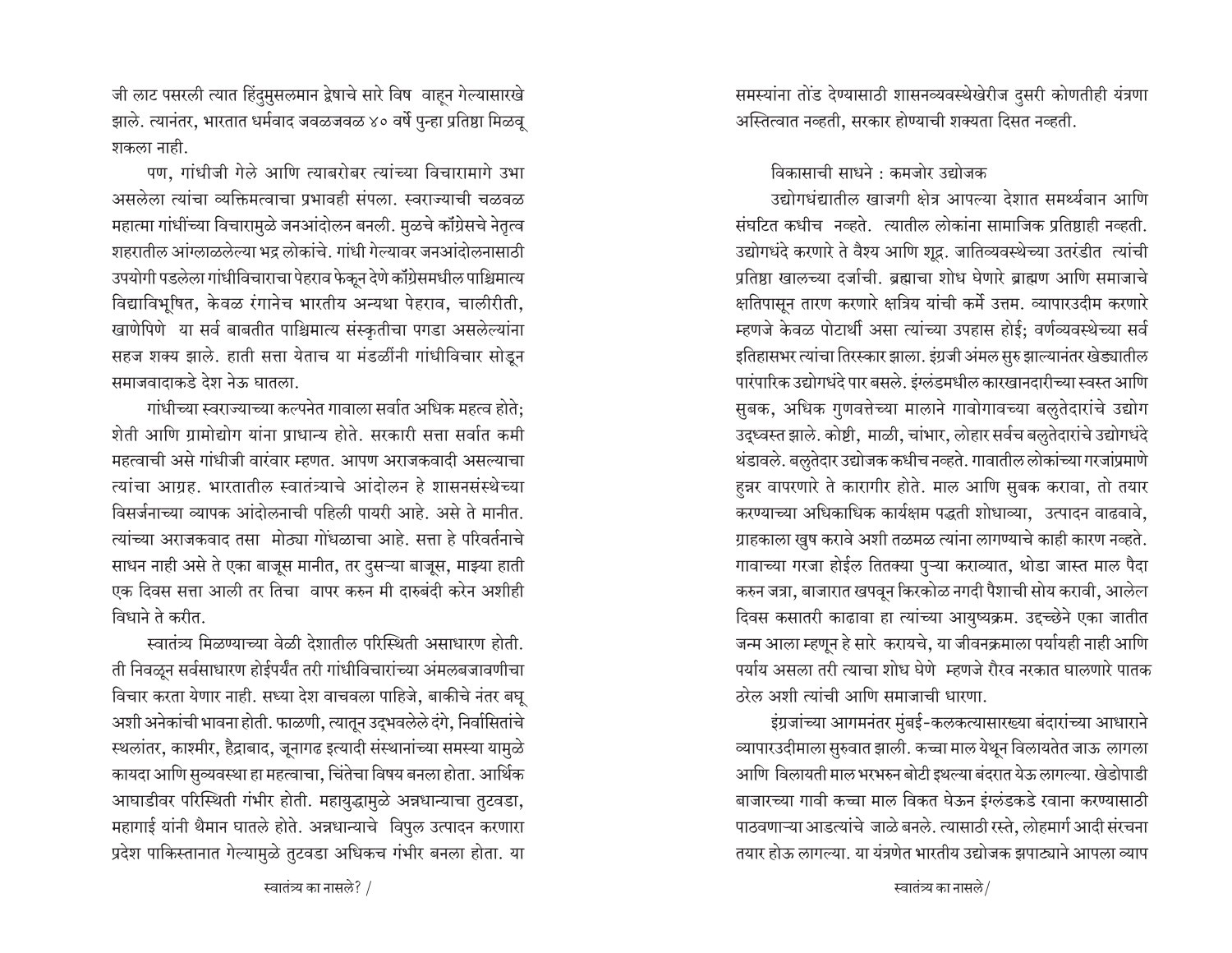अधिकाधिक वाढवू लागले. कापसाची आडत चालवणारे दलाल परदेशी निर्यात करु लागले. सूतगिरण्या काढू लागले, चालवू लागले, परदेशातून यंत्रसामुग्री आणू लागले. एका अर्थाने एतद्देशीयांचा व्यापार हा भारताच्या लुटीच्या षड्यंत्रातील एक महत्वाचा भाग बनला त्यातील काहींनी मोठा विक्रम करुन लोखंडपोलादाचे कारखाने काढले. कापडाच्या गिरण्या भरभराटीस येऊ लागल्या. व्यापारउदीमागे कष्ट करावे व त्यातून फायदा कमवावा अशा बुद्धीने उभ्या राहिलेल्या नव्या उद्योजकवर्गाचे नेतृत्व जातिव्यवस्थेच्या चौकटीबाहेरील पारशी, मुसलमान इ. समाजांकडे राहिले. हिंदुपैकी जातिपरंपरेत वैश्य वृत्ती करणाऱ्या समाजातील वाणी, मारवाडी इत्यादींनीच फक्त अशी धडाडी दाखवून नव्या उद्योगधंद्यात महत्वाचे स्थान मिळवले होते.

हा उद्योजक समाज संख्येने लहान, त्याची आर्थिक ताकद नगण्य 'लिधा दिधा' अडत हे त्यांचे मुख्य कसब. नवीन तंत्रज्ञान शोधावे, उत्पादकता वाढवावी. त्यासाठी संरचना उभ्या कराव्या असे सामर्थ्य टाटांसारखा एखाददुसरा सोडल्यास कोणाकडेच नव्हते. या उद्योजक वर्गाविषयी सर्वसाधारण लोकांच्या मनात फारशी जवळीक, प्रेम किंवा आदर अजिबात नव्हता. मारवाडी, वाणी समाज बहजनांच्या लेखी तिरस्काराचाच विषय होता. सारा देश गरीबीच्या खाईत जात असताना भरभराटीस येणाऱ्या या वर्गाच्या श्रीमंतीने अनेकांच्या पोटात मत्सराचा शूळ उठत असणार. ब्राह्मण, क्षत्रिय हे समाजातील श्रेष्ठ वर्ण विष्प्रभ होऊन या नव्या वैश्यवृत्तीच्या समाजाची चलती शासनाच्या पचनी पडत नव्हती. देशाला गुलाम करणाऱ्या सरकाराचे हे साथीदार आहेत या भावनेमुळे त्यांच्याविरुद्ध विद्वेषाची भावना प्रखर होती. स्वराज्याच्या चळवळीत, कोणत्या का हेतूने होईना, संबंध ठेवून असलेले बिर्ला, बजाज सोडल्यास ही सर्व मंडळी स्वराज्याचे शूत्र आहेत अशीच भावना होती. लोकमान्य टिळकांच्या स्वदेशी चळवळीत छोट्या छोट्या कारखानदारांना प्रोत्साहन देण्याची प्रवृत्ती होती. गांधीजींच्या स्वातंत्र्यचळवळीत यंत्राचाच विरोध असल्यामुळे सारे नेटीव्ह स्वदेशीच. गांधीपूर्व स्वदेशी चळवळीत असे कापड तयार करणाऱ्या गिरणी मालकांचे कौतुकच झाले असते. खादी चळवळीने एतद्देशीय गिरण्यांचा कमालीचा राग केला; त्यांच्या मालाच्याही होळ्या होऊ लागल्या.

हिंदुस्थानात नव्याने उभे राहणारे हे उद्योजक इंग्रज व्यवस्थेशी मोठ्या कठीण परिस्थितीत मोठ्या हिमतीने टक्कर देत होते. शासनयंत्रणा शक्य तेथे इंग्रज, उद्योजकांच्या फायद्याचेच निर्णय घेत असे. स्पर्धा मोठी बिकट होती. परदेशी गिरण्यांशी स्पर्धा करण्यात भारतीय उद्योजकांना तीनच गोष्टी सोयीच्या आणि फायद्याच्या होत्या. स्थानिक बाजारपेठेत त्यांना कच्चा माल अधिक स्वस्त खरेदी करता येत असे. जहाज वाहतुकीचा खर्च त्यांना पडत नसे आणि शेवटी, भारतीय मज़ुरीचे दर विलायतेच्या तुलनेने अगदीच कमी होते. खेडी, गावे उजाड होऊन कामगार रोजगारांच्या शोधात शहरांकडे जाऊ लागले होते. खेडेगावात पाटोची पंचाईत असली तरी निदान वाडवडिलोपार्जित शेतीचा अधिकार होता, परंपरागत संस्कृतीचे वातावरण होते; मुंबईत येऊन पोहोचलेले कामगार त्यावेळी पत्र्याच्या चाळीत रहात; झोपटपट्ट्या आणि गलिच्छ वस्त्या स्वातंत्र्यानंततर आल्या. पण शहरातील बकाल आयुष्य कंठणाऱ्या कामगारांची परिस्थिती सर्वार्थाने बिकट होती.

दहाबारा वर्षांची मुले दोनचार आणे मजुरीवर चौदा तास काम करीत; रजा नाही, औषधपाण्याची सोय नाही. बहुतेक, अगदी लहान वयात रोगी बनत किंवा मरुन जात. अशा परिस्थितीत पहिली कामगार चळवळ उभी राह लागली. या कामगार चळवळीला राष्टीय चळवळीच्या मध्य प्रवाहात महत्वाचे स्थान आणि प्रतिष्ठा होती. या चळवळीने भारतीय गिरणीमालक, कारखानदार, व्यापारी म्हणजे कामगारांचे शोषण करणारे रक्तपिपासू राक्षस अशी प्रतिमा उभी केली होती.

साराश, उद्योजक वर्ग संख्येने, कर्तृत्वाने छोटा, बहुजनसमाजापासून जातिवृत्तीने स्वराज्य आंदोलनापासून प्रकृतीने वेगळा पडलेला; स्वातंत्र्यानंतर ज्यांच्या हाती नेतृत्व आले त्यांच्या घृणेचा विषय. साहजिकच, नव्याने  $\frac{1}{2}$ स्वतंत्र झालेल्या देशाचे भवितव्य केवळ स्वत:च्या फायद्याकरिता झटणाऱ्या अशा समाजाकडे सोपवण्याचा विचारही भारताच्या नव्या धुरीणांना सहन  $\overline{\mathrm{b}}$  होण्यासारखा नव्हता.

### बलदंड सवर्ण नोकरशाही

इंग्रजांनी प्रस्थापित केलेली शासनयंत्रणा आणि नोकरशाहीची चौकट एवढी एकच संघटित यंत्रणा देशात उपलब्ध आहे: स्वराज्याच्या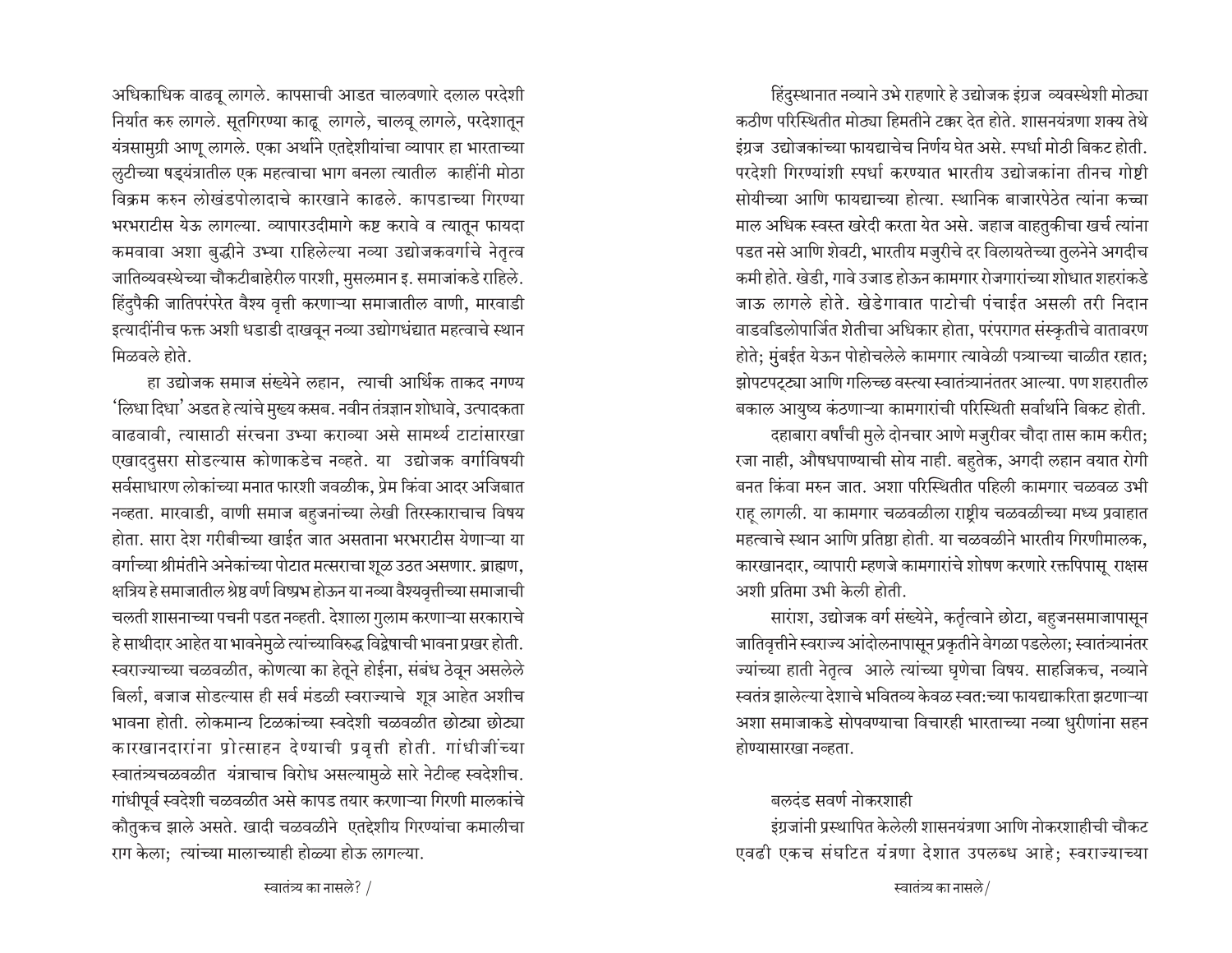आंदोलनातील नेतृत्वाने इंग्रजी शासनाची पोलादी चौकट देशाच्या हिताच्या आणि विकासाच्या कामासाठी वळवली आणि सनदी नोकरीची कार्यक्षमतेकरिता जगविख्यात असलेली पोलादी चौकट गरीबी हटवण्याच्या आणि नियोजनाच्या कामाला लावता आली तरच देशाला प्रगतीची काही आशा; निदान काँग्रेस शासनाच्या त्यावेळच्या नेतृत्वाच्या नजरेत देशाच्या उद्धारासाठी एवढीच काय ती यंत्रणा उपलब्ध होती!

### नागरी नियमनातही सरकारशाही

केवळ कॉंग्रेस पक्ष आणि तिचे शासन यांच्याच नजरेत नाही, तर देशातील बहुतेक नेतेमंडळींचे असेच मत होते. डॉ. बाबासाहेब आंबेडकर यांच्या नेतृत्वाखाली तयार झालेले हिंदु कोड बिल हे त्याचे बोलके उदाहरण आहे. गांधीवादी विचारधारा उचलून टाकल्या नंतर पंडित नेहरु आणि बाबासाहेब आंबेडकर यांच्यात मतभेदाला काही फारशी जागा रहातच नव्हती. दोघेही नेते पूर्णत: आग्लांळलेले. नेहरु निदान देशात वास असतांना देशी कपडे पेहरत; बाबासाहेब तर सदासर्वकाळ सुटबूटटायमध्ये वावरणारे. नेहरुंच्या दृष्टिकोनात आर्थिक प्रगती, औद्योगिकीकरण आणि विज्ञान-तंत्रज्ञान यांचे युग चालू करण्यासाठी केन्द्रातील शासकीय सत्ता वापरण्याखेरीज गत्यंतर नव्हते. देशातील सर्वसाधारण शेतकरी, कष्टकरी, उद्योजक शासनाचा अडसर दूर झाल्यास स्वत:चा आणि देशाचा विकास साधतील हे त्यांना कधी पटलेच नसते. डॉ. बाबासाहेब आंबेडकरांची समाज सुधारणेविषयीची कल्पनाही अशीच होती. हिंदु समाजाला कोणते एक दैवत नाही, प्रषित नाही. कोणी एक मुनि असा नाही की ज्याचे वचन सर्वदुर प्रमाण असावे. वेगवेगळ्या प्रदेशांत, जातीत, पोटजातीत, पंचायतीत अगदी वेगवेगळ्या प्रकारच्या विविध समाजरचना आणि चालीरीती हजारो वर्षे परंपरेने चालत होत्या. आधुनिक दृष्टिकोनातून पाहिले तर विशेषत: अन्यायकारक गोष्टी अनेक होत्या. पण त्या व्यवस्थेस लोकेच्छेचा आधार होता. एखादी प्रथा चुकीची वाटू लागली की त्यात सुधारणाही केल्या जात. असे सुधारक मुळात प्रचलित धर्मव्यवस्था आणि नैतिकता पूर्णपणे स्वीकारुन जनमान्यता पावलेले असे असत. गांधीजी हे स्वत:च अशा सुधारकांचे उदाहरण आहे. कोणतेही शास्त्र मी शब्दाश: प्रमाण मानत नाही, जे अन्याय्य

आहे सदसद्विवेक बुद्धीला झोंबणारे आहे त्याला मी विरोध करणारच अशी त्यांची भूमिका होती. अस्पृश्यता निवारणाच्या त्यांच्या भूमिकेने मोठे परिवर्तन घडून आले. साऱ्या व्यवस्थेविरुद्ध उठून बंडखोरी करणाऱ्यांच्या प्रस्तावाप्रमाणे प्रचलित रीतीभातीत बदल घडवून आणावा हे भारतीय परंपेत बम्मत नमे

अंधेर नगरी चौपट राजा अशा या व्यवस्थेत स्त्रीसत्तेपासून सतीप्रथेपर्यत सर्व तऱ्हेची विविधता पहायला मिळे. विवाह, घटस्फोट, मालमत्ता, दत्तक विधान या सगळ्या बाबींतील प्रकरणे अगदी सहज निकालात निघत. नेहरु आणि आंबेडकर या दोघांनाही असली सारी व्यवस्था मागसलेपणाचे आणि अडाणीपणाचे लक्षण वाटे. पंडितजींच्या मनातली महत्वाकांक्षा नवा अशोक किंवा अकबर होण्याची, तर बाबासाहेबांची इच्छा नवा मनु किंवा बुद्ध होण्याची. पण एका कोणी शास्त्राकारांनी शास्त्र लिहावे आणि लोकांनी ते पाळावे अशी येथील परंपराच नाही. शास्त्रकारांनी त्या त्या काळातील चालीरीती ग्रंथगत केल्या. नवे आदेश काढले नाहीत. सामाजिक चालीरितींची ही प्रचंड विविधता इग्रजांनाही भावत नसे. १८५७ च्या बंडाआधीपासून मोठे मोठे पंडित कामी लावून साऱ्या चालीरितींचे संकलन करण्याचा खटाटोप त्यांनी केला. हे संकलन इंग्रजीत आले तेव्हा मूळ शास्त्रग्रंथापेक्षाही त्यांचे प्राणाण्य सरकारात आणि कोर्टदरबारात श्रेष्ट ठरले.

सर्व देशात एक समान नागरी कायदा असावा या कल्पनेमागे राजकीय शासन संस्थेचे सर्वकष प्रभुत्व प्रस्थापित करण्याची बुध्दी होती. या मुद्दयावर समाजवादी नेहरू आणि समाजसुधारक आंबेडकर, एवढेच नव्हे तर सनातनी हिंदु मंडळींचही एकदम होते. समान नागरी कायद्याने मुसलमानांच्या नाकावर टिच्चून शरीयत सोडून राष्ट्रीय कायदा स्वीकारणे भाग पडेल अशी सनातनी हिंद मंडळींची योजना होती.

समान नागरी कायद्याच्या दिशेने करायच्या वाटचालीतील पहिले पाऊल म्हणून हिंदु कोडबिले पुढे आले. विविधतेने नटलेल्या दशात सर्वत्र समाजरचना मात्र एकत्र असली पाहिजे अशा आग्रहापोटी विविध शास्त्रार्थांतील, थोड्याफार फरकाने मध्यम मार्ग स्वीकारीत बिल तयार झाले. बिलातील प्रस्तावावर आग्लाळलेल्या सवर्ण समाजातील चालीरीतींचा जबरदस्त पगडा होता. नीतीमत्तेच्या इंग्रजी कल्पनांचा प्रभाव होता. दक्षिण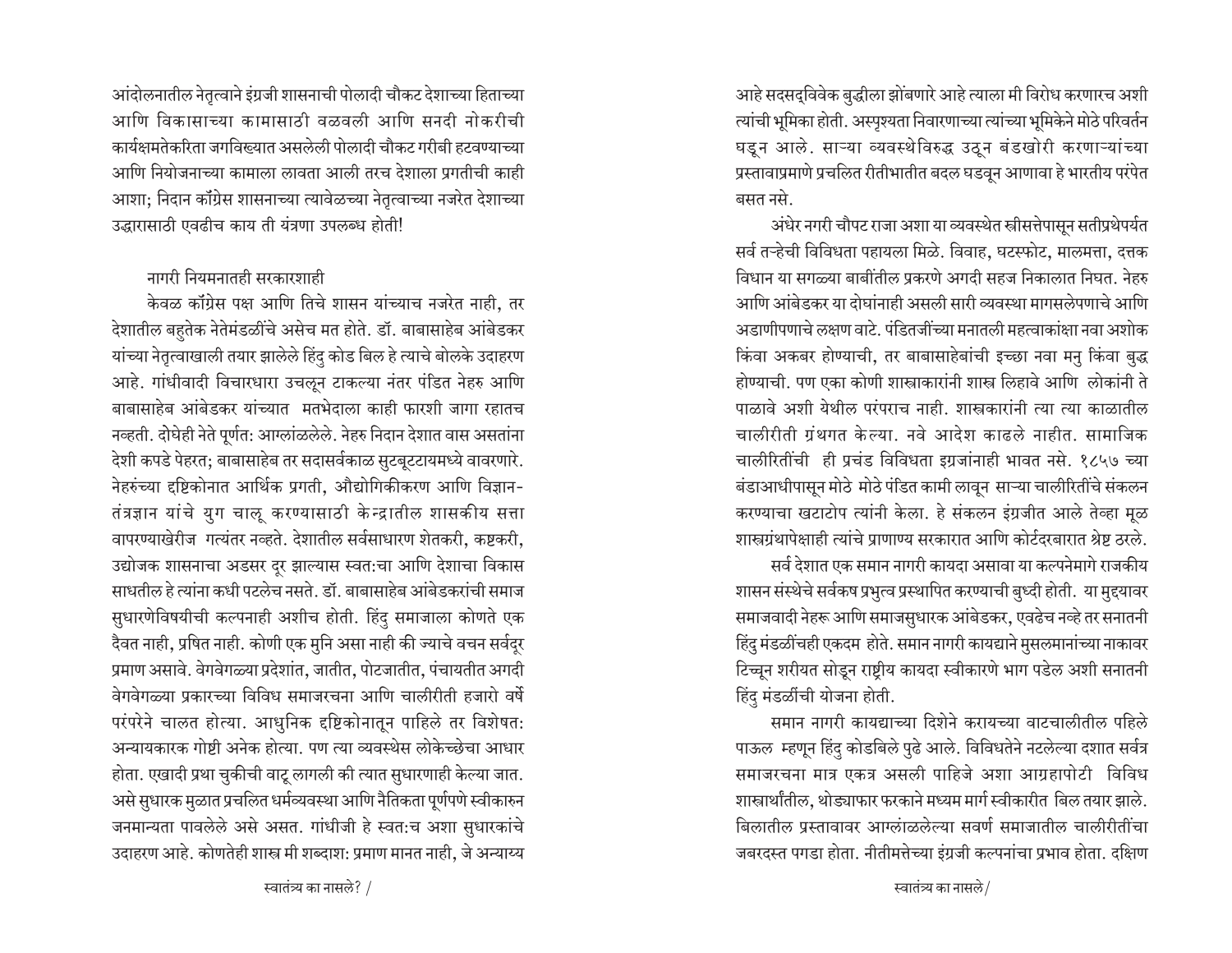भारतात व उत्तरेतील आदिवासी समाजात स्त्रीस्वातंत्र्य आणि मालमत्ता <u>याबाबत अत्यंत उदार प्रथा प्रचलित होत्या. केवळ समानतेच्या हव्यासापोटी</u> अशा प्रथा संपवण्यात आल्या. स्त्रियांच्या मालमत्तेबद्दल समानतेचे तत्व *खुद्द भारतीय संविधानानेच स्वीकारले होते.* पण लोकसभेतील सनातनी मंडळींनी समानता प्रदान करणाऱ्या सर्व सूचना हाणून पाडल्या. एकसंघ हिंदु समाजव्यवस्था तयार करण्याच्या हव्यासापोटी, प्रतिगामी तरतुदी स्वीकारण्यात आल्या.

एक नमुनेदार, तर्कशुद्धा आणि न्याय्य नागरी कायदा तयार करावा व हिंदु, मुसलमान, ख्रिश्चन, पारशी सर्वच समाजातील व्यक्तींना तो स्वीकारण्याचा किंवा त्यांच्या धर्मव्यवस्थेतील पध्दती चालू ठेवण्याचा पर्याय द्यावा असा प्रस्ताव त्याही वेळी पुढे आला होता. पण असे केले तर सारी बजबजपुरी माजेल, कोणाला कोठे कोणाचा कायदा लागू आहे हे ठरवणेच कठीण होईल अशा सबबीखाली बाबासाहेबांनी तो नाकारला.

केन्द्रशासन मजबूत असावे, सर्वसत्ताधारी असावे, निरंकुश असावे, त्यांने आर्थिक योजना कराव्यात, समाजव्यस्थेचा आराखडा बनवावा आणि त्याप्रमाणे सर्व नागरिकांनी निमूट चालावे ही केवळ सवर्ण सत्ताधाऱ्यांचीच नव्हे तर बाबासाहेब आंबेडकरसारख्या दलित नेत्यांचीही धारणा होती.

एका बाजूला नेहरुंची, शेती आणि ग्रामीण प्रदेश याबदल शहरी-सवर्ण-समाजवादी उदासीनता आणि दुसऱ्या बाजूला डॉ. आंबेडकर यांच्या नेतृत्वाखालील मागासवर्गीय चळवळीचा शहरांकडील ओढा आणि गावव्यवस्थेविषयी दु:स्वास अशा कात्रीय शेती आणि बलुतेदारी सापडली. शेती व गांव यांच्या या उपेक्षेची लक्षणे खुद्द संविधानातच स्पष्ट दिसून येतात.

संविधानातील चौथ्या विभागात शासनाच्या कारभाराकरिता अनेक मार्गदर्शक तत्वे सांगण्यात आली आहेत. तसे पाहिले तर ही सारी छप्परफाड आश्वासनांची जंत्रीच आहे. सर्व नागरिकांना जगण्याच्या पर्याप्त सुविधा <u>मिळतील; संपत्ती थोड्या लोकांच्या हाती एकवटणार नाही; समान कामासाठी</u> समान वेतन मिळेल: कोणालाही केवळ आर्थिक गरजेपोटी, न झेपणारे काम करावे लागणार नाही; प्रत्येक नागरिकास रोजगार, शिक्षाण मिळविण्याचा हक्क राहील; सर्वांना जीवनवेतन मिळेल; कामगारांचा व्यवस्थापनात हक्क राहील इत्यादी इत्यादी.

या साऱ्या वारेमाप घोषणांच्या उधळपट्टीला तसा अर्थ काही नाही. कारण कोणी नागरिक मार्गदर्शक तत्वांप्रमाणे आपणास वागणुक मिळत नाही अशी तक्रार न्यायालयापुढे जाऊन गुदरु शकत नाही. गांधीजींच्या विचाराने चाललेल्या स्वराज्याच्या आंदोलनातून स्वातंत्र्य मिळाले असते आणि संविधान तयार झाले असते तर शेती, ग्रामराज्य, ग्रामोद्योग यासंबंधी मार्गदर्शक तत्वे घालण्यात आली असती. प्रत्यक्षात, शेतीसंबंधी एकच कलम ४८ आहे. त्यातील मार्गदर्शक तत्व काय, तर 'शासन शेती आणि पशुसंवर्धन आधुनिक आणि शास्त्रीय पायावर उभे करेल आणि पशुसंवर्धन, विकास तसेच गायी, कालवडी आणि इतर दुभत्या वा भाकड जनावरांच्या हत्येस बंदी घालेल.' घटनासमितीत बसलेल्या सदस्यांच्या मनात शेतीचा विकास आणि शेतीच्या मूलाधाराने सर्व अर्थव्यवस्थेचा विकास अशी काही संकल्पना असल्याचे दिसत नाही. सवर्ण हिंदुमनाचा गोरक्षणाचा आग्रहच काय तो स्पष्ट होतो.

शेती, गाव, पंचायत यांविषयी नेहरु उदासीन होते आणि आंबेडकर तर गावव्यवस्थेला गटारगंगाच मानीत. परिणामत:, राज्यव्यवस्थेचा आराखडा उभा राहिला तो बहुसंख्य लोकसंख्येच्या गावाच्या पायावर नाही; संविधानाचे मूळ एकक राज्य ठरले आणि राज्यांचे संघराज्य झाले. पंचायत राज्याची कल्पना विचारात घेतली गेली. पण, त्यासंबंधी राज्य काय ती कार्यवाही करतील असे कलम ४० अन्वये ठरविण्यात आले. थोडक्यात**.** ग्रामपंचायतीला भारतीय संविधानात काही स्थान ठेवण्यात आले नाही. स्वातंत्र्यानंतर ज्यांच्या हाती सत्ता आली त्यांच्या ग्रामस्वाराज्याचा दु:स्वास कलम ४८ आणि ४० यावरुनच स्पष्ट होतो.

राजीव गांधींच्या काळात घटनेत दुरुस्ती करुन पंचायत राज्याची एक व्यवस्था घुसडण्यात आली. तिचा सारा हेतू गावातून राज्यांमार्फत केंद्राकडे सत्ता देण्याचा नव्हता. उलट, राज्यांना बगल देऊन केंद्रशासनाला <u>ग्रामपंयायतींना परस्पर अंकित करुन घेता यावे यासाठी केलेला तो खटाटोप</u> होता. अथ पासून आजपर्यंत नव्या राज्यकर्त्यांना गाव आणि शेती यांचे काही सोयरसूतकच नव्हते.

<u>देशी उद्योजकतेचा विचारच नाही</u>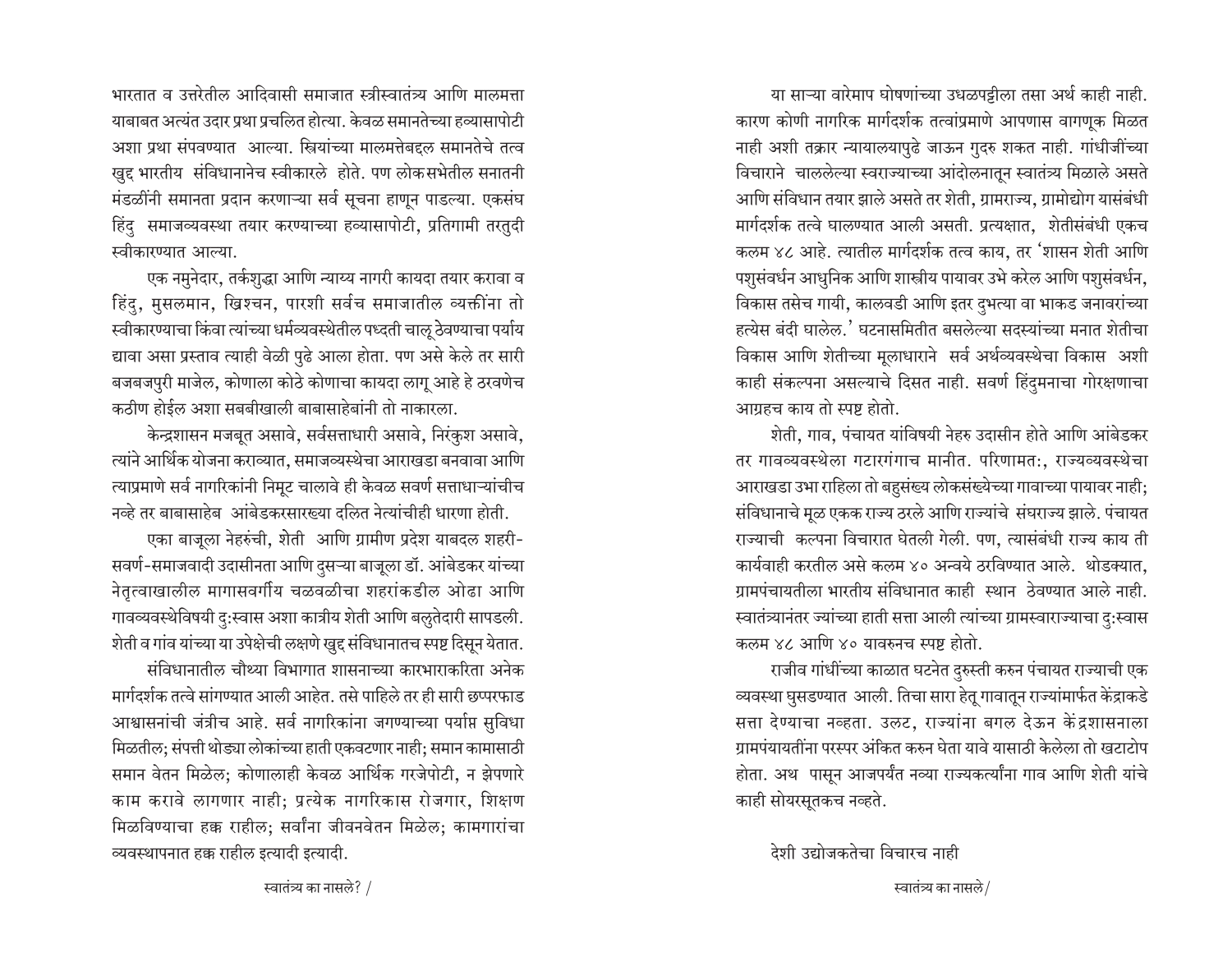इंग्रज गेल्यानंतर त्यांची शोषणव्यवस्था संपेल. या देशातील शेती. बलृतेदारी, व्यापार विलायती स्पर्धेला तोंड देत दीडशे वर्षे कसेबसे तग धरुन राहिले आहेत स्वातंत्र्याचा मृगवर्षाव झाल्यानंतर या सर्व व्यापारउदीमात तरतरुन फुटावा येईल, कोंब धरतील आणि अगदी झपाट्याने विकासाची हिरवळ तयार होईल अशी शंकादेखील शहरी भद्र नेतृत्वाच्या मनाला शिवली नाही. गोऱ्या इंग्रजांनी वसाहतीत आपण पतितांच्या उद्धाराचे काम करण्याकरिता आलो अशी शेखी मिरवली. या नव्या सत्तेच्या वारसदरांचीही भावना अशीच होती. या प्रचंड अध:पतित समाजाचा उद्धार करण्याची ऐतिहासिक जबाबदारी आपल्यावर पडली आहे, ती आपर पार पाडली नाही तर या देशातील बहुसंख्य प्रजा स्वत:चा विकास करुन घेण्यास अपात्रच आहे अशी त्यांची खात्री होती.

स्वातंत्र्याच्या चळवळीत उभे राहिलेल्या नेतृत्वाची आणि १८५७ च्या बंडानंतर इंग्रजी बुके शिकून नोकरीत प्रतिष्ठा पावलेल्या सवर्ण नोकरदारांची इंग्रजांच्या राज्यात मोठी चलती होती. इंग्रज असेपावेतो, 'राज्य करावे ते इंग्रजांनीच. हे तुमचे पंचेवाले आणि चरखेवाले कार राज्य करणार?' अशी हेटाळणी ते करीत. इंग्रज खरोखर कधी काळी येथून जातील असे त्यांना वाटतच नव्हते. त्यांची जाण्याची तारीख ठरलेली ऐकून ते हादलेच. नव्याने स्वतंत्र झालेल्या भारताच्या विकासाच्या साऱ्या नाड्या आपल्याच म्हणजेच नोकरदारांच्या हाती राहाव्या असा त्यांचा प्रयत्न असणारच. खाजगी क्षेत्रातील वैश्यशुद्रांच्या हाती देशाचा अर्थव्यवहार जाता तर सवर्ण नोकरदारांना काही महतत्वच उरले नसते. वैश्य श्रेष्ठ झाले असते आणि तो जातिव्यवस्थेचा मोठा उत्पात ठरला असता. नाव समाजवादाचे. प्रभुत्व सवर्णांचे अशी व्यवस्था गांधीजींच्या मृत्यूनंतर पंडित नेहरुंना सहज प्रस्थापित करता आली याचे महत्वाचे कारण नेहरुसमाजवाद ब्राह्मणी समाजाच्या नव्या प्रतिष्ठापनेस सोयीस्कर होता. त्यात लिखापढी करणाऱ्यांचे महत्व होते, भाषणबाजांना मान होता, नोकरदारांना प्रतिष्ठा होती; कागदी घोडे नाचवून, व्यापारउदीम करणाऱ्या सर्व उद्योजकांना वेसण घालून आपल्या तालावर नाचवण्याची शक्यता होती. नेहरुंच्या समाजवादाच्या लोकप्रियतेचे रहस्य हे आहे.

पुन्हा पेशवाई अवतरली

जोतिबा फुल्यांची भविष्यवाणी खरी ठरली. 'एकमय लोक' या अर्थी राष्ट्र तयार होण्याआधी इंग्रज गेले. साहजिकच, नवी पेशवाई प्रस्थापित झाली. त्या पेशवाईत उद्घोष वेदपुराणांचा नव्हता; हे जुने ग्रंथ प्रतिष्ठेने मिरवण्याजोगे राहिलेही नव्हते. त्याऐवजी, मार्क्स-एंगल्सच्या पोथ्या मिरवणारी 'समाजवादी भटशाही' स्वातंत्र्यानंतर तयार झाली.

स्वातंत्र्यानंतर समाजवादाची कास धरणे हे परंपरागत वर्णव्यवस्थेतील समर्थ वर्गांच्या सोयीचे होते. याचा अर्थ असा की, सत्ता-नियंत्रणे शासनाच्या हाती, पण उत्पादन आणि कार्यक्षमता यांची जबाबदारी मात्र शासनाची नाही. रशियन पद्धतीच्या समाजवादी व्यवस्थेत शासन सगळीच जबाबदारी उचलते. सगळी मालमत्ता राष्ट्रीय संपत्ती होते. सारे नागरिक केवळ पगारदार. भात किती पिकवायचा, कोळशाचे उत्पादन किती घ्यायचे, रेल्वेचा वाघीणी किती बनवायच्या येथापासून सारे निर्णय शासनाने करायचे आणि त्याची अमंलबजावणी करण्याची जबाबदारीही शासनाची. रशियन कम्युनिस्ट पक्षातील नेते आणि कार्यकर्ते कामगारवर्गातून आलेले, किमान कामगारांच्या जीवनाशी घनिष्ठ संबंध असलेले होते. शेती कारखानदारी यांतील रोजगाराच्या कामाची जबाबदारी घेणे त्यांना अशक्य होते. भारतातील सनदी नोकर आणि पुढारी दोघेही पांढरपेशे. उद्योगधंद्यातील धाडस व तपशीलाची जबाबदारी त्यांच्या कुवतीबाहेरची होती. असल्या कामात अडकवून घ्यायची त्यांची इच्छाही नव्हती. देशपातळीवरचे आर्थिक नियोजन, राष्ट्रीय उत्पादन किती असावे, राष्ट्रीय बचत किती असावी, ग्राहकांची मागणी किती असेल, त्यासाठी पुरवठा कसा करावा, कोणता कारखाना उघडला जावा, तो कोठे उघडला जाव अशा बाबतीतील सर्व सत्ता तेवढी आपल्या हाती असावी; थोडक्यात, उद्योगाची जबाबदारी न घेता त्यावर नियंत्रण असावे एवढीच इच्छा बाळगणाऱ्यांचा हा सप्ताजवाद होता.

## समाजवादाचे पिशाच हिंदुस्थानात

स्वराज्य आंदोलनाच्या काळात, निदान १९४० सालापर्यंत समाजवादी किंवा कम्युनिस्टांची फारशी प्रतिष्ठा नव्हती. शेतीभातीपासून सर्वांचे राष्टीयकरण, समाजातील सर्व विषमता संपवणे, धर्माचा उच्छेद इत्यादी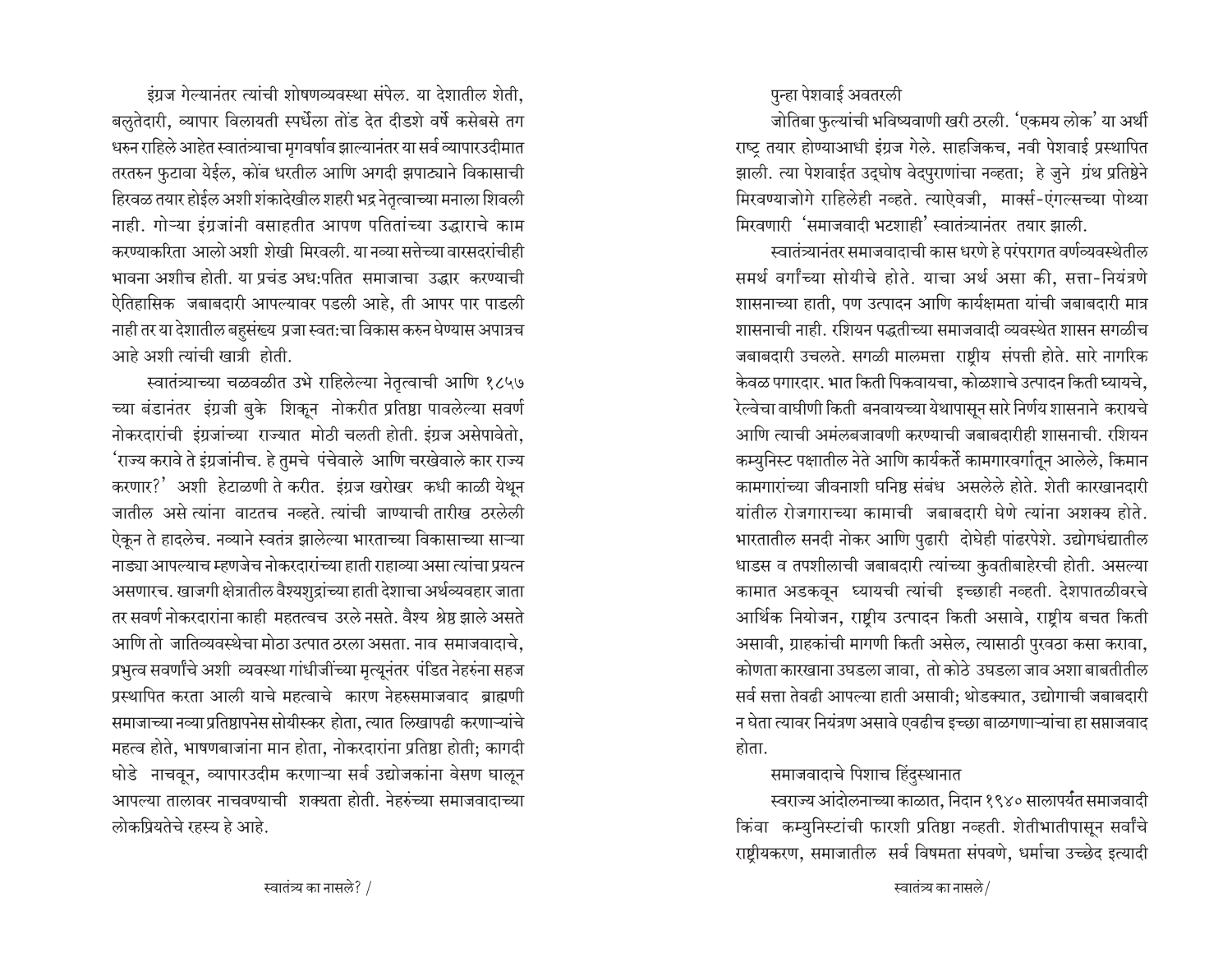गोष्टींमुळे समाजवादाविषयी लोकांच्या मनात मोठी अढी होती. किंबहुना, आर्थिक भरभराट हे देशाचे स्वातंत्र्योत्तर उद्दिष्टे असावे आणि देश इंग्लंड-अमेरिकेसारखा संपन्न व्हावा या विषयावरदेखील आम सहमती नव्हती. गरीबीचे तत्वज्ञान ज्याच्या त्याच्या तोंडी खेळत होते. हाती पैसा येत असेल तर, तो हपापा गिळल्याशिवाय सोडण्याइतका नि:संग वैरागी कोणीच नव्हता! आवली पोळी भाजून घ्यावी, आपल्या माणसांचे भले करावे आणि साऱ्या जगाला मात्र वैराग्य, संयम आणि साधेपण यांचा बडेजाव सांगावा अशी नीतिमत्ता रुढ होती. महात्मा गांधीच्या नेतृत्वाच्या काळातदेखील आर्थिक संपन्नतेला ध्येय म्हणून सर्वमान्यता तर नव्हतीच, पण श्रीमंतीचा राग असल्याचा एक देखावातरी होता. शेतकऱ्यांने दिवसभर कष्ट करावे आणि त्या कष्टाचे फळ मुलाबाळांसह परमेश्वराच्या भजनात आनंदाने उपभोगावे: संपत्तीच्या मालकांनी त्यागभावनेने आणि विश्वस्त भावनेने संपत्तीचा उपभोग घ्यावा अशी गांधीवादाबद्दल सार्वत्रिक समजूत होती. यापलीकडे जाऊन सर्व तऱ्हेची संपन्नता मिळवावी, साधनांची लयलूट करावी हे उद्दिष्टे मुळी गांधीजींच्या तत्वज्ञानाशी न जुळणारे होते. पण, हे तत्वाज्ञान जनतेने कधी गंभीरपणे स्वीकारलेले नव्हते. 'साधुमहात्म्यांचे ठीक आहे, त्यांचे काय, पंचावर भागते: पण वैराग्य आणि ब्रह्मचर्य सामान्य माणसांनी आचरावयाच्या गोष्टी थोड्याच आहेत?' अशीच सर्वांच्या मनातली खूणगाठ होती. त्यामुळे, देशाला भरभराटीच्या रस्त्यावर नेण्याच्या कल्पनेला कोणी फारसा विरोध केला नाही. स्वातंत्र्यानंतर युद्धाखात्याचे नाव बदलून सरंक्षण मंत्रालय झाले. तसेच, संपन्नतेच्या उद्दिष्टऐवजी गरीबी, निरक्षारता दूर करणे अशी शब्दांची लटलटपंची केली की भारतीयांची आधीच लटपटती विरक्ती भंग व्हायला काही वेळ लागला नाही.

युद्ध नुकतेच संपलेले, देशाच्या सुरक्षिततेला अनेक ठिकाणी धोका असल्याची वदंता. त्यामुळे आर्थिक विकासाबरोबरच विज्ञान आणि तंत्रज्ञान यांचा विकास करुन जगाच्या बरोबरीने राहणे हे उद्दिष्टे लोकांना सहज पटण्यासारखे होते.

आर्थिक विकासाठी औद्योगिकीरण, विज्ञान आणि तंत्रज्ञान यांची कास धरावी लागेल आणि मध्यवर्ती निर्णायक जबाबदारी शासनाला घ्यावी लागेल. शासन अशी जबाबदारी घेते त्या व्यवस्थेला समाजवाद म्हणतात.

भांडवलशाही नष्ट करुन समाजवादी बनलेल्या रशिया आदी देशात केवढी प्रचंड प्रगती झाली आहे यासंबंधीचा अतिरंजित प्रचार सतत कानावर पडणाऱ्या लोकांना 'समाजवादातून सर्वंकष विकास' या कल्पनेची भुरळ पडली असल्यास आश्चर्य नाही.

#### सारा देश समाजवादावर भाळला

स्वतंत्र भारताच्या नव्या शासनाची, आणखी एक निकड होती. हाती सत्ता एकवटावी ही त्यांची लालसा होतीच, पण त्याचबरोबर हिटलरी किंवा स्टॅलीनी पद्धतीपने पाशवी ताकदीच्या बळावर सत्ता संपादन करण्याची त्यांची इच्छा नव्हती; त्याहीपेक्षा, त्यांची कुवत नव्हती. नवीन उदेले हिंदवी राष्ट्र प्रजाकसत्ताक असणार आणि संसदीय लोकशाही रावणारे असणार याबदृल बावन्नकशी नसली तरी बहुतांश सहमती होती.

लोकतंत्र चालवायचे म्हणजे मतदानावा हक्क आला. मतदानाचा हक्क आला म्हणजे बहसंख्य जनतेला पटणारा कार्यक्रम, निदान घोषणा देण्याची गरज आली. बहुसंख्य जनतेला गांधीवादापासून दूर करुन समाजवादाकडे नेणे कसे साधावे? केवळ सवर्ण भद्र लोकांच्या हाती सत्ता केंद्रित करण्याचा भटशाही-समाजवादी कार्यक्रम लोकांना कसा पटावा? त्यांनी समाजवादी समाजरचनेच्या संकल्पनेला काय म्हणून पाठिंबा द्यावा?

जे घडले ते अद्भूत आहे, पण सत्य आहे बहुसंख्य जनांनी समाजवाद स्वीकारला; राष्ट्रीयीकरण, शासकीय नियंत्रण या गोष्टी देशातील आम जनतेच्या भल्याच आहेत असे गंभीरपणे मानले. आजही बहुसंख्य बहुजन समाजातील लोक समाजवादाच्या ऐतिहासिक वैश्विक पाडावानंतरदेखील समाजवादाचा जप करतात. आपल्याच पायावर धोंडा पाडून घेण्याचा हा अट्टहास इतक्या आग्रहाने का करतात? समाजवाद, गरीबी हटाओ अशा घोषणांवर निवडणूका कशा जिंकल्या जातात?

बहुसंख्य समाज इंग्रजांना काढून लावण्याच्या कार्यक्रमाला फार हिरीरीने पाठिंबा देत नव्हता हे आपण पूर्वी पाहिले. कॉंग्रेसच्या मंचावरुन महात्मा गांधींनी स्वराज्य आंदोलनाचे जनआंदोलपात रुपातर केले, त्यावेळी बहुजन समाजाचे मान्यवर नेते कॉंग्रेसच्या राष्ट्रीय प्रवाहात सामील झाले. जे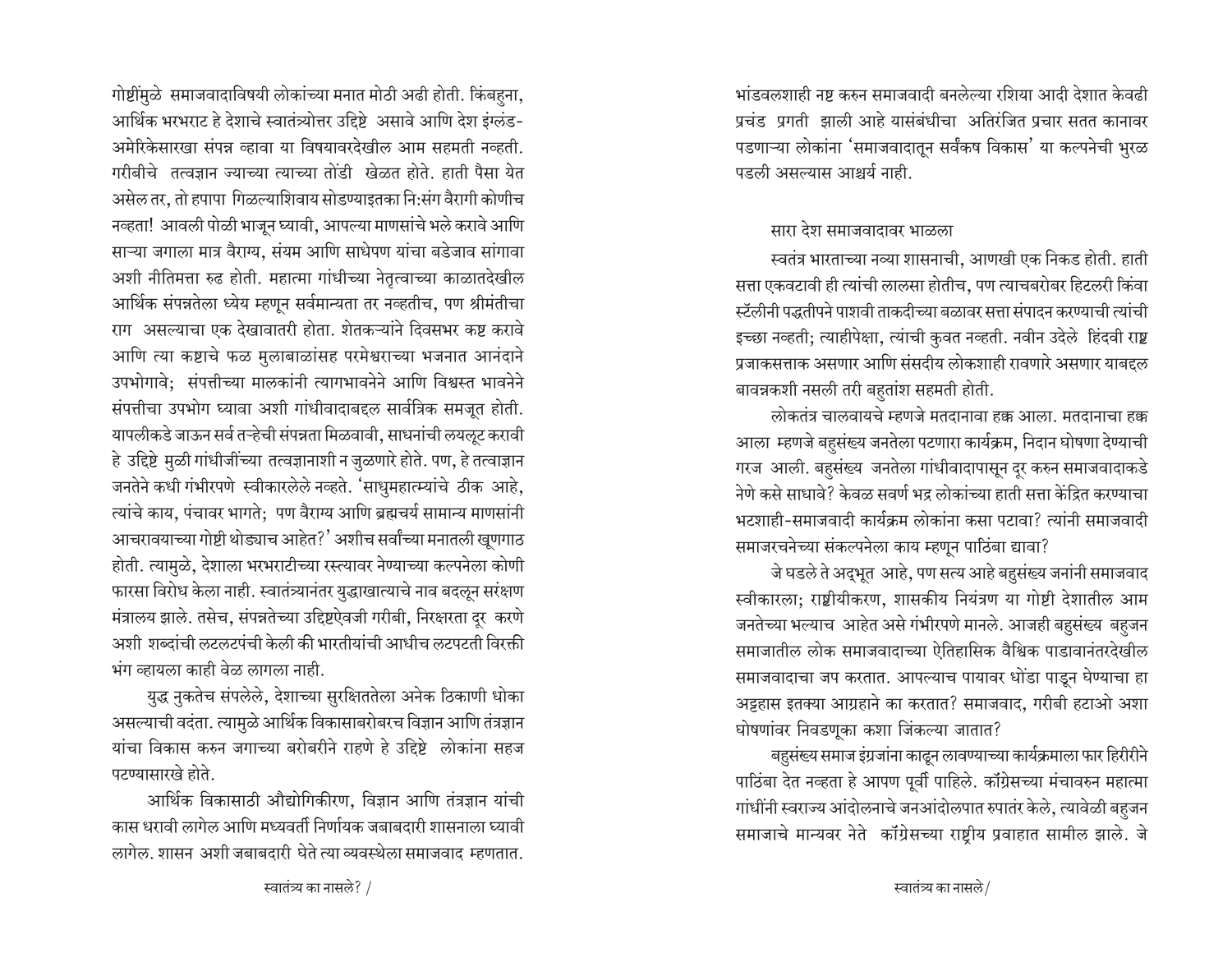कॉग्रेसमध्ये गेले नाहीत ते दलित चळवळीत गेले, समाजवादी बनले, डावे बनले, रॉयीस्ट बनले. बहजन समाजाच्या या मुखंडांनी सवर्णांचे वर्चस्व घट्ट करणाऱ्या समाजवादी कार्यक्रमाला पाठिंबा दिला, एवढेच नव्हे तर अत्यंत उत्साहाने पाठिंबा दिला. हे कसे काय घडले?

हे कोडे उलगडण्यास फारसे अवघड नाही. समाजवाद म्हणजे काय**.** तो कसा चालता, कसा बोलतो, तो कशाशी खातात याचे ज्ञान फार थोड्यांना होते. भारतीय स्वातंत्र्याचे आंदोलन साम्राज्यशाहिविरोधी होते. दुसऱ्या महायुद्धानंतर साम्राजज्यशाहीला विरोध करण्यासाठी समाजवादी रशिया बलदंडपणे उभा आहे एवढेच वर्तमानपत्री वाचकांना आणि येथील परिसरातील लोकांना ठाऊक होते: समाजवाद ही काही थोर गोष्ट आहे अशी साहतिकच धारणा. समाजवादी क्रांतीनंतर सर्व खानदानी जमीपदार**,** सावकार यांचे शिरकाण झाले याबद्दलची एक विपरीत समाधानाची भावना होती. समाजवादी व्यवस्थेत झपाट्याने कामगारांचा स्वर्ग तयार होतो आहे अशी संघटित प्रचाराने उठवलेली भूमिका आणि अध्यात्मवादाच्या पकडीतून नुकतेच सुटू लागलेल्यांना मार्क्यएंगल्सच्या विश्वादर्शनाविषयी वाटणारी मोहिनी या सगळ्याच गोष्टी महत्वाच्या आहेत; किंबहुना, गेल्या दीडशे वर्षांचा मनुष्यजातीचा इतिहास पहाता मार्क्सवादाइतक्या खल्लड विचार पद्धतीने साऱ्या मनुष्य जातीच्या बुद्धीचे अपहरण इतक्या सहजपणे कसे केले याविषयी आश्चर्य करावे तितके थोडेच आहे.

पण, समाजवादाची वैचारिक तात्विक किंवा शास्त्रीय बैठक ही काही फार निर्णायक महत्वाची नव्हती. 'समाजवाद' म्हणजे आमची गरीबी हटेल, आमच्या पोटाला भेटवेल अशीही काही व्यवस्था आहे अशी आशा होती. आम्हाला काही भेटले नाही तरी चालेल पण निदान समाजातील बड्या धेंडांना ही व्यवस्था धूळ चारते ना, याचे समाधान होते. म्हणून 'जगातील कामगारांनो एक व्हा $^{\prime}$ . 'हम होंगे कामयाब $^{\prime}$  असे नारे लागले.

समाजवाद ढासळल्यानंतर हीच प्रजा अगदी सहतपणे दोन रुपये किलो तांदुळ आणि एक रुपयाला झुणका भाकर देऊ करणाऱ्या पक्षाच्या लोकांच्या मागे पुन्हा एकदा उत्साहानेच गेली आहे. पूर्वी त्यांनी घोषणा दिल्या समाजवादाच्या, आता घोषणा शिवशाहीच्या, राममंदिराच्या आणि नेहरु घराण्याच्या आहेत. महत्वाचा मुद्दा तत्वाचा किंवा चर्चेचा नाही. हजारो वर्षांच्या गुलामगिरीत सामाजिक तर सोडाच, पण वैयक्तिक पुरुषार्थाची अशा मालावलेली आहे. कोणी मायबाप सरकार आपल्या झोळीत भीक घालायची म्हणते आहे ना? मग त्यांचा 'जयजयकार असो' याच बुद्धीने जनतेने समाजवादाचा जयजयकार केला. त्याच बुद्धीने आज नव्या घोषणा करत आहे. या लाचारांच्या समुदायांना समाजवादाकडे वळवण्यासाठी त्यातील मुखंडांना ताब्यात घेणे महत्वाचे होते. हे काम फारच सोपे. सत्तेतील उष्ट्या शितांचे कण त्यांच्याकडे फेकण्याचा नुसता आविर्भात केला तरी <u>निष्ठा विकण्यात काही हयगय होण्याची संभावना नव्हती. प्रत्यक्ष शिवाजीला</u> विरोध करुन विजापूर आणि अहमदनगरच्या दरबारात कुर्निसात घातलेल्यांची ही प्रजा. कसल्या निष्ठा, कसला तत्वविचार? यशवंतराव चव्हाणांनी कट्टर डाव्या पक्षांतही गेलेल्या बहुजन समाजातील मुखंडांना काँग्रेसकडे कसे वळवून आणले त्याच्या सुरस सत्य-आणि दंतकथा प्रसिध्द आहेत, यशवंतरावांनी इतरांच्या पाठीवर थाप मारली तसेच समाजवादाचा झेडा घेऊन पुढे निघालेल्या मुखडांनी चव्हाण आणि भाईबंदांच्या पाठीवर हात फिरवून त्यांना आपलेसे केले.

शहरी राजकीय नेत्यांच्या आर्थिक कार्यक्रमाला ब्रिटीशांनी तयार <u>केलेल्या नोकरशाहीचा पाठिंबा मिळाला. जनसामान्यांचे नेते बाजारहाटात</u> स्वस्तात मिळाले. आजच्या संध्याकाळच्या भाकरीची सोय करतो असे कोणी म्हणाला तर जनसामान्य लाचारपणे त्याचा झिंदाबाद करायला बसलेलेच होते. असा हा सारा मामला. तरीही हे घडून येण्यासाठी एक महत्त्वाच्या गोष्टीची मदत झाली.

समाजवादाच्या रोगाची भारतात इतकी जबरदस्त लागण होण्याचे कारण भारतातील लोकतांत्रिक स

स्थांचा दुबळेपणा होय. गावपंचायतींच्या पातळीवर गावातील व्यवहारापुरती जी काही लोकाशाही असेल ती देशाला दिशा देण्याइतकी ताकदवान नव्हती. गावपंचायतीतही जमीनदार आणि उच्चवर्णीय यांचे प्रभुत्व होतेच. म्हणजे, गावातील लोकतंत्र हेही खऱ्या अर्थाने लोकांचे प्रतिनिधीत्व करणारे नव्हते. याउलट, 'गाव महत्वाचा',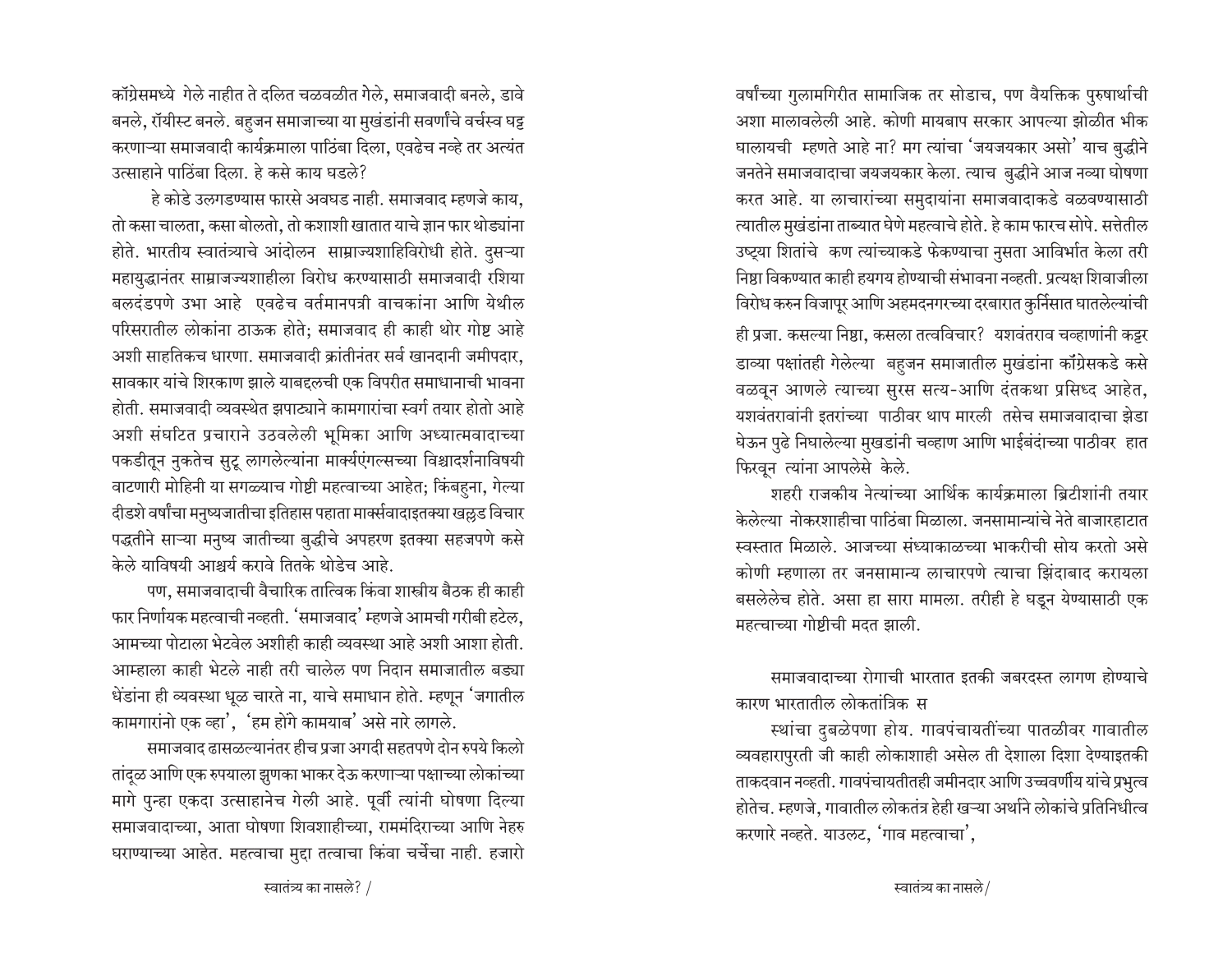सर्व व्यवस्थाएच्या केंद्राशी मनुष्य आणि त्याचा परिवार आहे; व्यक्तिस्वातंत्र्याइतकी पवित्र गोष्ट दुसरी कोणतीही नाही; संरक्षण, पोषण आणि प्रजनन या तीनही मानवार्थाच्या व्याक्ती, स्वातंत्र्य, मालमत्ता यांवरचा आधिकार हा किमान असला पाहिजे, तो अरेरावी असता कामा नये, त्यांचे स्वरुप निश्चित असले पाहिजे, व्यक्तीच्या खाजगी आयुष्यात पंचांनी विनाकारण दखल घेऊ नये अशा तत्वांनी गावातील पंचायत राज्यही कधीच चालत नव्हते. व्यक्ती ही क:पदार्थ, तिच्या आयुष्याला काहीच महत्व नाही; किंबहुना, या आयुष्यालाच काही अर्थ नाही, जन्मजन्मांच्या फेऱ्यात आपल्या कपाळी यावेळी आलेल्या जन्माच्या धर्मकर्माचे पालन वर्णाश्रमधर्माप्रमाणे करावे, जातीच्या रीतीरिवाजांनुसार करावे, रुढींना नाकारु नये हे नीतिमत्ताच रुढ होती. पंचापुढे येणाऱ्या प्रकरणांचा निर्णय ञ्हायचा तो रुढींच्या शास्त्रार्थानेच. प्रत्यक्ष धर्मग्रंथांत, स्मृतींत आणि शास्त्रांत काय लिहिल आहे हे समजणारे आणि सांगणारे फार दुर्मिळ, तेव्हा गावातील म्हाताऱ्याकोताऱ्यांच्या अनुभवानुसार जे काही पिढ्यानुपिढ्या चालत आले तीच रीती, तोच रिवाज, तीच रुढी, तोच धर्म आणि तीच नीतीमता अशी सारी तुंबलेल्या डबक्यासारखी अवस्था पंचायत राज्याची होती. गांधीवाद्यांनी या डबक्यास मोठे गोंडस रुप देण्याचा प्रयत्न केला, पण डॉ. बाबासाहेब आंबेडकर यांनी म्हटल्याप्रमाणे जातिवर्चस्व चालवणारी ती एक हुकूमशाहीची व्यवस्थाच होती. गावाच्या पलीकडे सारीच राज्यव्यवस्था मध्ययुगीन सरंजामशाहीची, अरेरावी हुकूमशाहीची. ऐषआरामात आणि भोगविलासात लोळणारे राजे, दरबारातील कटकारस्थाने, प्रजेला लूटण्यासाठी अनन्वित अत्याचार आणि मधून मधून शेजारच्या प्रदेशात जाऊन ऌूट मारुन येणे एवढीच काय ती राजकीय व्यवस्था इंग्रज भारतात आले त्यावेळी शिल्लक होती.

कुळासाठी व्यक्तीचा बळी द्यावा, गावापुढे कुळाची मातबरी सांगू नये, जातीपुढे गावाची मातबरी नाही. जातीसाठी माती खावी, पण जातिधर्माचे पालन करावे. आणि जातिधर्म म्हणजे परंपरेने, रुढीने जे रीतीरिवाज चालत आले असतील त्यांनाच नियतकर्म समजून ते योगबुद्धीने पार पाडावेत. गावात किंवा आसपास एखाद्या कोणी वेदशास्त्रपुराणांशी परिचय झालेला मिळाला तर तो काही उटपटांग शास्त्रर्थ सांगून बादरायण

संबंध जोडून दाखवणार. धर्म काय याचे विवेचन पुराणिकांच्या कधीकाळी होणाऱ्या कथाकीर्तनातून व्हायचे. थोडक्यात, इंग्रजांच्या आगमनाच्यावेळी अवतारांची पूजा करणारा, राजाला विष्णुचा अवतार मानणारा, धर्मग्रंथ अपौरुषेय आणि प्रमाण मानणारा आणि व्यक्तीला क:पदार्थ मानणारा समाज येथे होता. त्यातही हजारबाराशे वर्षांच्या सततच्या परकीय आक्रमणाने गांजलेला, दारिद्रय आणि निरक्षारता, अज्ञान, अंधश्रद्धा यांनी व्यापून  $\overline{C}$ कलेला समाज सर्वत्र होता.

धर्मवाद, जातिवाद आणि समाजवाद हे वरवर परस्परविरोधी वाटणारे विचार अंतराव वेगवेगळे नाहीत. हे सर्व विचार आतून सख्खे भाऊच आहेत. इंग्रजी अंमल आल्यानंतर नवीन शास्त्र आले, आगगाड्या आल्या, तारयंत्रे आली त्यांचा स्वीकार आम्ही केला. पण. त्याबरोबर पाश्चिमात्य तत्वज्ञान आणि सामाजिक दर्शन यांचा आमच्या भूमीवर पाय ठरु दिला नाही. समूहवाद, अवतारवाद आणि पोथीप्रामणाय हे भारताच्या ऐतिहासिक परंपरेचे मुख्य घटक. गांधीजींच्या हिंदु अध्यात्मापेक्षा, आपले प्रभुत्व कायम टिकवण्यासाठी धडपडाणाऱ्या सवर्णांना समाजवादच अधिक जवळचा वाटला म्हणून तो मान्यता पावला आणि स्वातंत्र्याच्या दुधात मिठाचा खडा पडला.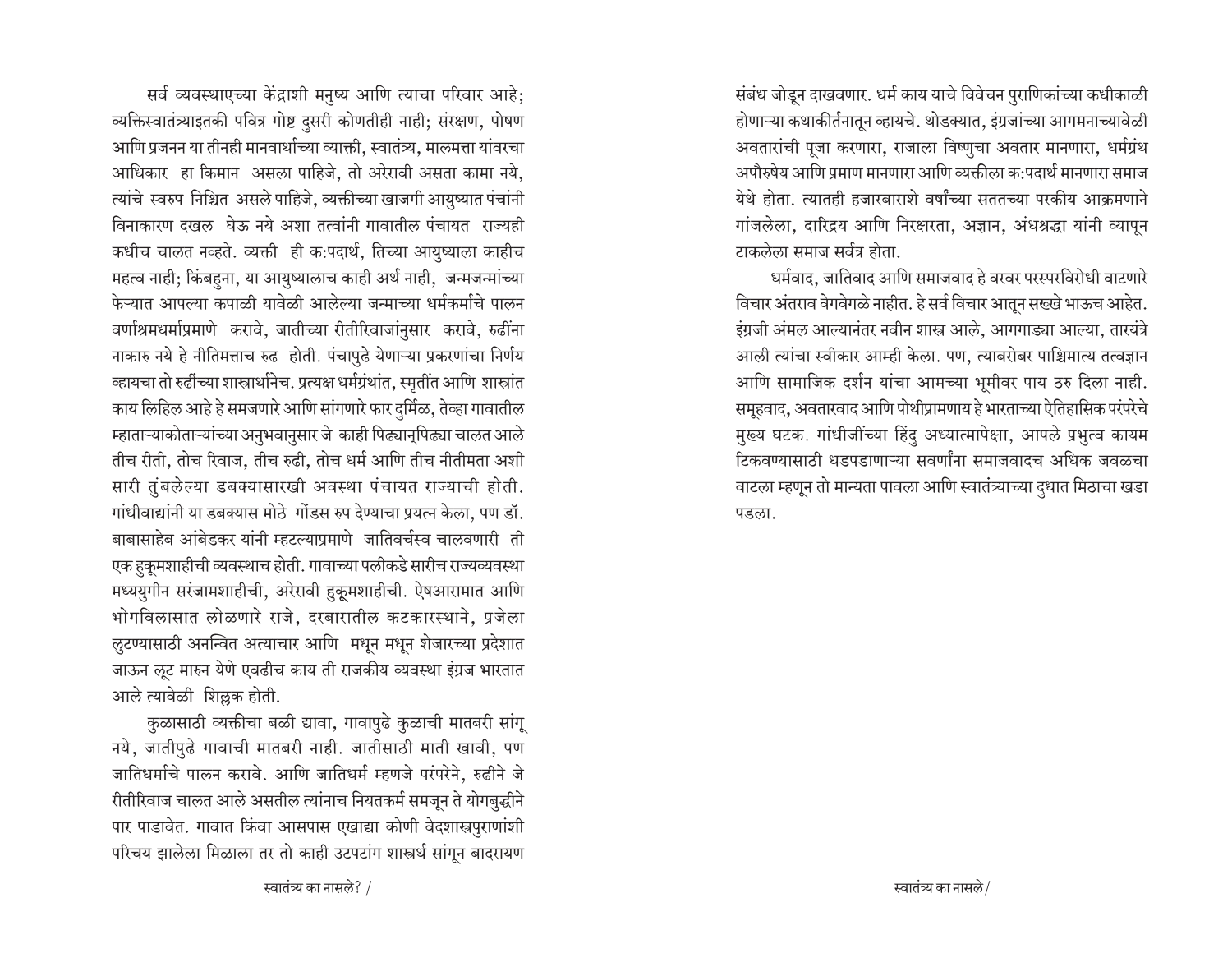## स्वातंत्र्य आले. स्वतंत्रता गेली

#### स्वातंत्रतावादाचा उदयास्त

१८ व्या शतकापासून युरोपमध्ये आणि विशेषत: इंग्लंडमध्ये एका नव्या स्वातंत्र्यतावादी विचाराचा उदय होत होता. लॉक, ॲडम स्मिथ, मील, स्पेन्सर या विचारवंतांनी मनुष्यसमाजाविषयी एक वेगळा दृष्टिकोन दिला; मनुष्यप्राण्याची उत्क्रांती टोळी समाजात झाली, त्यातून व्यक्ती म्हणून मनुष्यप्राणी उत्क्रांत होत आहे, अशी मांडणी केली. राजेशाही आणि धर्मशाही या दोनही सत्तांच्या अधिकाराला स्वतंत्रवाद्यांनी आव्हान दिले. विश्चास अंतिम सत्य म्हणून जर काही असेल तर ते कोणा एकाला कोणा एका काळी गवसण्याची सुतराम शक्यता नाही; विश्वास शोध सर्वसामान्य माणसेच त्यांच्या नैसर्गिक प्रेरणांनुसार धडपड करत असताना, चुका करत करत पुढे नेतात; कोणाही हकूमशहाचा, शासनाचा हस्तक्षेप हा निसर्गक्रमाविरुद्ध आहे, घातक आहे; शासन आवश्यक आहे हे खरे, पण शासनाची सत्ता कायद्याचे निश्चित झालेली असली पाहिजे. कायद्यासमोर सर्व व्यक्ती एकसमान असल्या पाहिजेत; समाजासाठी व्यक्ती नाही, व्यक्तीच्या सोयीसाठी समाज आहे. अशी विचारसरणी स्वतंत्रतावादी मांडत होते. १९ <u>व्या शतकाच्या अखेरीस स्वतंत्रतावाद्यांचा पराभव राष्टवाद्यांनी आणि</u> समाजवाद्यांनी केला. पण, ज्या देशात सरंजामशाही आणि समाजवाद यांच्या मधल्या काळात स्वतंत्रतावादी विचारांची एक लाट येऊन गेली ते देश हकूमशाहीला बळी पडले नाहीत.

इंग्रजांच्या आगमनानंतर हिंदुस्थानात या स्वतंत्रतावादाचे वारे येऊ लागले होते. आगरकरांच्या पिढीतील समाजसुधारकांच्या विचारावर आणि लेखनावर मिल आणि स्पेन्सर यांचा प्रभाव जबरदस्त होता. कोण हा समाज, <u>त्याच्या रुढींचा उगम काय? कोण्या ग्रंथात सांगितले आहे कोण्या रुढीने ते</u> चालेले? कोवळ्या वयातील असंख्य विधवांचे आयुष्य कोळपून टाकण्याचा समाजाला काय अधिकार? कोण हा समाज की एका संबंध जातीला गालिच्छ कामे करायला भाग पाडतो आणि वर त्यांना अमंगल म्हणून अस्पृश्य मानमो? त्यांना शिक्षण घेण्यासच काय, देवाचे दर्शन घेण्यासही प्रतिबंध करतो? कोणत्या आधाराने तरुण वयातील स्त्रियांना त्यांच्या मृत पतीच्या चितेत ढकलले जाते? असे प्रश्न उभे करुन पहिल्या पिढीतील समाजसुधारकांनी व्यक्तीच्या सुखदु:खावर प्रकाशझोत टाकला आणि समाजनियम व्यक्तीच्या सुखासाठी आहेत, समाजाच्या स्वास्थासाठी व्यक्ती नाही असे मांडायचा प्रयत्न केला. दुदैवाने, स्वतंत्रतावादाला विरोध करण्यासाठी बहुसंख्य समाज कंबर कसून उभा राहिला. समातनी धर्मनिष्ठ मंडळींनी स्वतंत्रतावाद्यांवर धर्मबुडवेपणाचा आरोप करुन हलकल्लोळ केला. लोकमान्य टिळकांसारख्या प्रगल्भ विचारवंतानेदेखील 'म्हातारी मेल्याचे दु:ख नाही, पण काळ सोकावतो<sup>'</sup> अशी भूमिका घेऊन सुधारकांचा विरोध केला; आणि शास्त्र, धर्म, सामूहिक संस्था आणि त्यांची प्रतिष्ठा कोणत्याही व्यक्तीच्या सुखदु:खापेक्षा वरचढ असल्याचे प्रत्यक्षअप्रत्यक्षपणे दाखवले. हिंदुस्थानवर आक्रमण करण्यात यशस्वी झालेले मुसलमान आणि इंग्रज यांच्या धर्मात सामूहिक प्रार्थपेची परंपरा आहे ही त्यांच्या यशाची गुरुकिल्ली आहे असे समजून सामूहिक अराधनेची पद्धती उभी करण्याचे त्यांनी प्रयत्न केले. आर्यसमाज, प्रार्थनासमाज इत्यादींनी सामाजिक विषमतेच्या प्रश्नाला हात) न घालता केवळ सामूहिकतेलाच महत्व दिले. विवेकानंदप्रभृतींनी धर्म आणि राष्ट्र यांच्यावर जोर दिला आणि महात्मा गांधींनी राजकारण आणि अध्यात्म यांचा संगम केला.

या सर्व विचारधारांचा परिणाम काय झाला? स्पेन्सरविषयी लोकमान्य टिळकांनी १८९६ साली लिहिले. 'स्पेन्सर साहेबांनी अज्ञेयवादास ते स्वरुप आणले आहे त्यापेक्षा परिणाम स्वरुप आमच्या ग्रंथातून या तत्वास प्राप्त झाले आहे. अशा स्थितीत स्पेन्सरच्या आधारावर आम्हाला उपदेश करु पाहणे म्हणजे एक प्रकारे घरचे सोने विसरुन लोकांच्या रुप्यासाठी धाव  $\overrightarrow{a}$ प्र्यासारखे आहे $'$ 

आपल्या देशी ग्रंथांपलीकडे कोणी काही बोलू लागला की त्यावर परधार्जिणेपणाचा आरोप करुन तो इंग्रजांचा खुषमस्कऱ्या असल्याचे जाहिर करुन टाकावे आणि इंग्रजांविरुद्ध बोलतो एवढ्याच आधाराने सनातनी धर्मवाद्यांस देशभक्तीचे प्रमाणपत्र द्यावे असे घडू लागले. आगरकर, जोतिबा फुले, रानडे, गोखले हे सारे इंग्रजांचे चमचे ठरले आणि त्यांच्याविषयी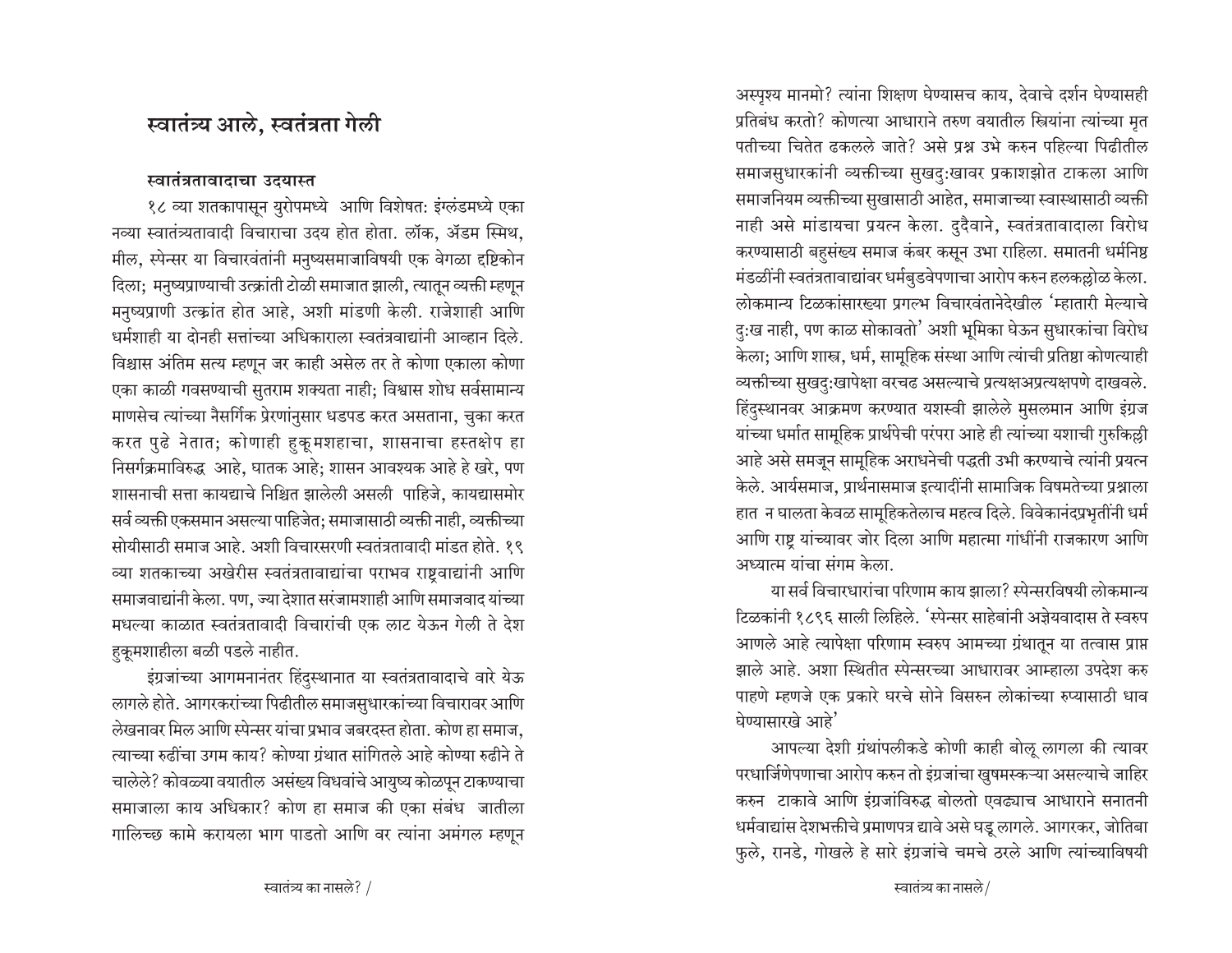गंभीरपणे विचार करण्याची आवश्यकता आहे असे कोणास वाटेनासे झाले. <u>व्यक्तिवादाचा पराभव झाला. सम</u>हवादाचा जय झाला आणि स्वराज्य आंदोलनाच्या राजकीय चळवळीने समाजसुधारणांचा विरोध करता करता सामान्य नागरिकाचे महत्व झिडकारुन पूजा, विभूति ग्रंथाप्रामाण्य आणि समूहवाद यांना पुन्हा एकदा उजाळा दिला. महात्मा गांधी अराजकवादी होते. व्यक्तीच्या स्वातंत्र्याच्या महत्वाविषयी त्यांची अनेक अवतरणे प्रसिद्ध आहेत. तरीदेखील, गांधीवादाचा एकूण परिणाम सामान्य माणसाला कमी लेखून विभूतिपूजा, ग्रंथप्रामाण्य आणि समूहवाद यांचा पाठपुरावा करणाराच झाला.

वैदिकांनी घाऌून दिलेल्या संघशक्तीच्या दर्शनाविरुद्ध पूर्वी वेदांतवाद्यांनी एक मोठे बंड उभे केले होते. पिंड आणि ब्रह्म यांचे अद्वैत मांडून ब्रह्माच्या शोधात कोण्या मध्यस्थाची गरज त्यांनी नाकारली होती. वेदांत्यांचे बंड वैदिकांनी मोडून काढले, एवढेच नव्हे तर वेदान्ताची मांडणी करणाऱ्या उपनिषदांचा वेदांबरोबरच उल्लेख करुन त्यांचे स्वतंत्र अस्तित्व नष्ट करुन टाकले. वेदांती तत्वज्ञानाच्या पराभवानंतर पिंडाला विश्वाच्या केंदरस्थानी आणणारे तत्वज्ञान इंग्रजांनी हिंदुस्थानात आणले आणि त्याचाही **वैदिकानी** पराभव केला, एवढेच नव्हे तर सामान्य माणूस महत्वाचा आहे हा विचार मांडणाऱ्यांच्या विरुद्ध सर्वसामान्य माणसेच उभी केली. जोतिबा फुले तीन तालुक्यांपलिकडे जाऊ शकले नाहीत, आगरकर झिजत झिजत अल्पवयात मरुन गेले. आंबेडकरांचीही समाजाने उपेक्षाच केली, मग ते स्वत:च मार्क्सवाद; बुद्धवाद अशा सामूहिक तत्वज्ञानांकडे वळले.

स्वातंत्र्यानंतर शासकीय सत्तेचे महत्व आणि सवर्णाचे वर्चस्व वाढत गेले. त्याला समाजवादाच्या नावाचा गोंडस मुलामा चढवण्यात आला. प्रत्यक्षात, स्वातंत्र्यानंतर तयार झालेल्या अर्थव्यवस्थेला कोणताच तात्विक वास्तविक पाया नव्हता. वेळोवेळी, गरज पडेल त्याप्रमाणे, कालपरिस्थितीनुसार जे सोयीस्कर असेल ते पाहन, प्रभावशील व्यक्तींचा, <u>संघटनांचा आणि गटांचा दबाव लक्षात घेऊन एकएक पाऊल सरकवण्याचाच</u> हा कार्यक्रम होता. पण एकूण परिस्थितीच अशी की, प्रभाव असलेले सर्वच गट आणि व्यक्ती, काही किरकोळ अपवाद वगळता, सरकार आणि नोकरशाही यांच्या हाती अधिकाधिक सत्ता एकवटण्याच्या पक्षाचे होते.

व्यक्तीव्यक्तींच्या आर्थिक प्रेरणा, नफा कमावण्याची व्यक्तीमत्वाची व खाजगी क्षेत्रातील संस्थांची प्रवृती यांचा उपयोग करुन उन्मेषशाली अर्थव्यवस्था उभारता येईल असे फारसे कोणी मानत नव्हते; मनात होते ते बोलत नव्हते; असे बोलणाऱ्यांची उघडउघड कुचेष्टाच होत होती. खाजगी क्षेत्राला वाव द्यावा, असे कोणी म्हणण्याचा अवकाश की त्यावर फायदेखोर, भांडवलवाद्यांचा प्रवक्ता, अमेरिकान साम्राज्यवादाचा हस्तक इत्यादी शिव्यांचा भडीमार होत असे. नियोजनाची कल्पना आणि प्रत्यक्षात झालेली नियोजनाची कार्यवाही याबद्दल गंभीर प्रश्नचिन्हे उभी करण्याचे कामे काही अर्थशास्त्रज्ञांनी केले. पण ते लवकरच बाजूला भिरकावले गेले. सारी सत्ता शासनात आणि नोकरशाहीत एकत्रित करणची प्रवृती इतकी बलदंड होती की त्याविरुद्ध थोडी हूं का चूं का चूं करणारे कोपऱ्यात जाऊन पडत. त्यांना सरकारी समित्या, शैक्षणिक संस्था, संशोधन संस्था यांत काही स्थानच मिळत नसे. याऊलट, सरकारशाहीच्या बाजूने बोलणाऱ्यांना सुलभतेने अनेक सोयीसवलती आणि पदे प्राप्त होत. देशापुढे समस्या अनेक, त्यातील कोणतीही एक समस्या घ्यावी, त्याच्यासंबंधी काहीही माहिती, आकडेवारी गोळा करावी; आणि ती समस्या दुर करण्यासाठी शासनाने 'यवं केले पाहिजे, त्यंव केले पाहिजे', असे म्हणावे, पण शासनाच्या हस्तक्षेपाचे समर्थन करावे म्हणजे त्या अर्थशास्त्रज्ञास सरकारी समित्या आणि शिक्षण वा संशोधनसंस्थातील पदे पायघड्या घालून मोकळी होत.

स्वातंत्र्याच्या पहाटेस भारतता व्यक्ति-स्वातंत्र्यावादाचा कोठे क्षीणसा आवाजही ऐकू येत नव्हता: सारेच समूहवादी. देश समाजवादाच्या साथीच्या रोगास बळी पडला यात आश्चर्य काय?

समाजवादाच्या पाडावानंतरदेखील आम्ही अजून समूहवादाची कास सोडत नाही; सामान्य माणूस, त्याची सुखदु:खे, त्याच्या प्ररेणा महत्वाच्या मनात नाही. समूहवादाचा हा प्रभाव चालू राहिला तर पन्नास वर्षांच्या स्वातंत्र्याला नासवून तो सारा देश नाझी पद्धतीच्या हुकूमशाहीच्या जबड्यात पोचवल्याखेरीज राहणार नाही. आज आपण कळत नकळत नाझीवादाकडे चाललो आहोत; असेच, कळत नकळत समाजवादाच्या खाईत जाऊन पडलो.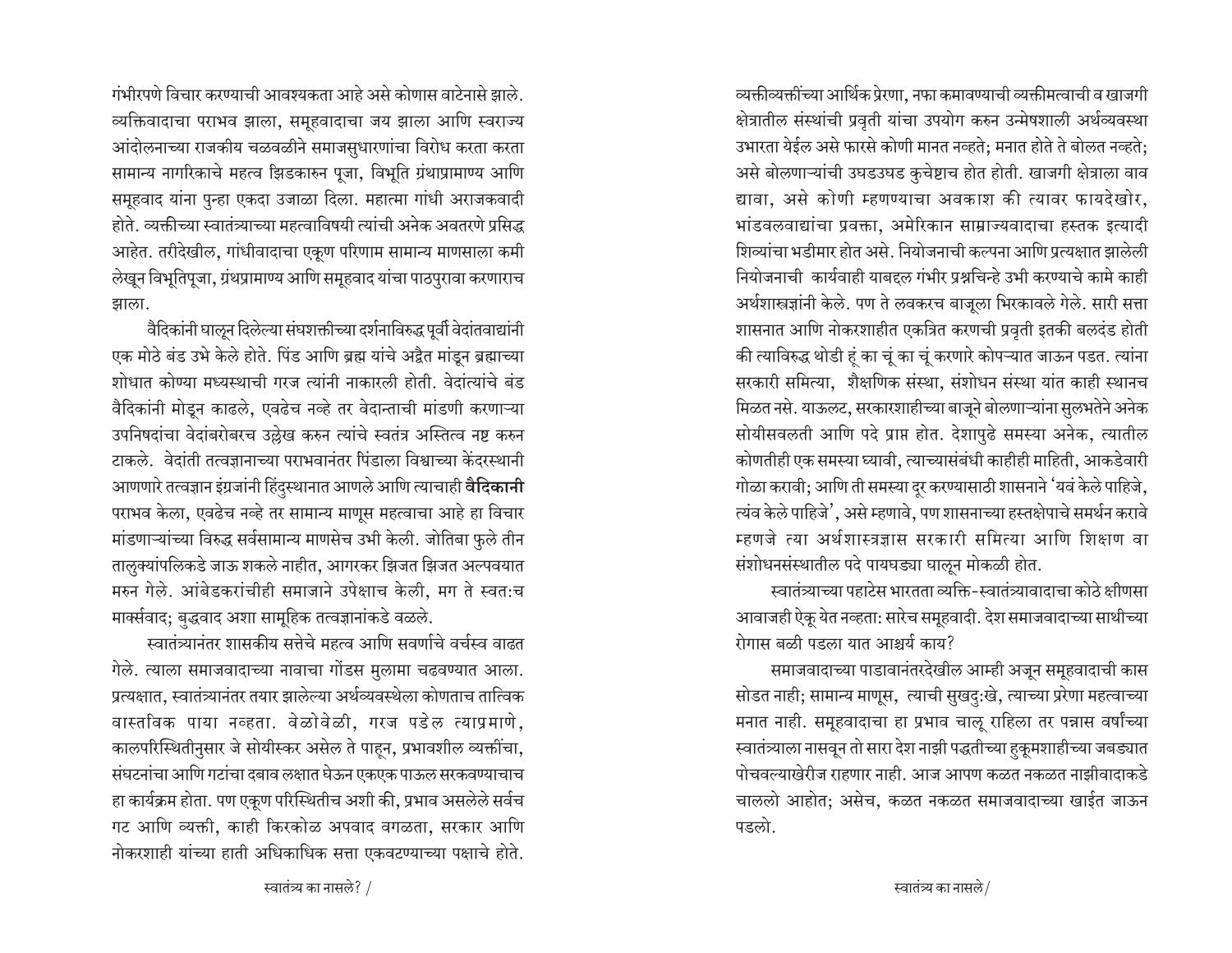#### समाजवादाचा $\,$ 'भटशाही $\,$ ' अवतार

समाजवादाचे अगदी मूलभूत सिद्धांत अंमलात आणायचे म्हटले तरी सर्व मालकत्तेचे राष्ट्रीयीकरण करुन कारखाने, जमिनी या सगळ्यांचीच मालकी शासनाला हाती घ्यावी लागली असती. एवढे अवाढव्य काम सरकारला जमण्यासारखेही नव्हते. त्यामुळे सैद्धांतिक समाजवाद नाही; त्याऐवजी देशकालमानास सोयीस्कर अशी मिश्र व्यवस्था आणण्याची भाषा सुरु झाली.

रशियात चाललेल्या समाजवादाच्या प्रयोगाला काही सैद्धसंतिक तात्विक बैठक होती; काही निष्ठा होती. कष्टकरी वर्गाच्या राज्याचे एक स्वप्न गंभीरपणे उराशी बाळगून एक नवा प्रयोग तेथे होत होता. असली काहीच निष्ठा भारतातील राज्यकर्त्यांपाशी नव्हती, पुढरी आणि नोकरदार यांची चलती राहावी, त्यांची सत्ता चालावी या दृष्टीने चालणाऱ्या पुष्कळशा परस्परविरोधी धोरणांना मिश्र अर्थव्यवस्था असे गोंडस नाव दिले गेले.

थोडक्यात, स्वातंत्र्याच्या शासनव्यवस्थेचे खरे स्वरुप म्हणजे राजकीय पातळीवर भटशाही, अंमलबजावणीत नोकरशाही, अर्थव्यवस्थेत ग्रामीण भारत व ग्राहक यांचे शोषण करणारी 'इंडिया' शाही आणि शैक्षणिक, सामाजिक, सांस्कृतिक अशा सर्व क्षेत्रात नोकरशाहीचाच वरचष्मा. आणि, हे सर्व गोरगरिबांनी निमूट स्वीकारावे आणि आंतरराष्ट्रीय राजकारणात सोयीस्कर व्हावे म्हणून या सर्व संधीसाधू व्यवस्थेला नाव मात्र समाजवादाचे! असा हा 'हायब्रीड' विचारांचा गोंधळ स्वातंत्र्य आंदोलनाच्या काळातही होता हे आपण पूर्वी पाहिले आहे. स्वरात्यात प्रभुत्व कोणाचे, स्वराज्यात व्यवस्था काय असेल यासंबंधी एकवाक्यता किंवा स्पष्टता स्वराज्य आंदोलनाच्या काळातही नव्हती. इंग्रज येथून गेला पाहिजे एवढ्या एकाच बाबतीत सहमती असलेले सर्व-व्यक्ती, वर्ग, गट, समाज स्वराज्याच्या आंदोलनात सामील झालेले होते. महात्मा गांधींच्या व्यक्तीमत्वामुळे त्या आंदोलनास गांधींवादाच्या तत्वाज्ञानाचा पाया असल्याचा एक आभास तयार झाला होता. एवढेच काय ते!

स्वातंत्र्यानंतरच्या काळात गांधीवाद नाकारुन समाजवादाकडे जाण्याचा निर्णय काही घासूनपुसून, अटीतटीची चर्चा करुन झालाच नाही. स्वातंत्र्य मिळाल्यावर सत्तेच्या भोवती असे काही मोहक जाळे तयार झाले की गांधींच्या साऱ्या शिष्येत्तमांचा विनापयास तपोभंग होऊन गेला. निर्णयाचे <u>अधिकार गांधीवाद्यांकडे राहिले नाहीत: काँग्रेस पक्षसंघटनेचेही महत्व संपले.</u> राज्यसत्ता हाती असलेल्या पंतप्रधानांनी बोलावे आणि दळ चालावे आशी परिस्थिती तयार झाली.

## पंडितजींची काव्यात्मबद्धी

तसे पंडित नेहरुंचे समाजवादाचे खूळ पुष्कळ जुने होते. १९३१ सालापासून स्वातंत्र्यानंतर देशात नियोजनव्यवस्था आली पाहिजे असे ते सातत्याने मांडत होते. काँग्रेस पक्षात एक नियोजन समिती नेमून त्याचे ते अध्यक्षही बनले होते. भारतातील नियोजनाचा आराखडा कसा असावा याचा नमुना म्हणून या नियोजन समितीने काही अहवालही प्रसिद्ध केले. त्याला कुणी फारसे महत्व दिले नव्हते. खरे संसार थाटण्याची वेळ येईपर्यंत परकऱ्या पोरींनी खड्यांची चूल आणि बोळकी मांडून भातुकलीचा खेळ <u>खेळावा त्यातलाच 'कॉंग्रेस नियोजन समिती' हा प्रकार! पण, या सर्व</u> समाजवादी नियोजनाच्या संकल्पनेलाही खुद्द महात्मा गांधींनी विरोध दर्शवला होता. 'स्वराज्यानंतरच्या व्यवस्थेबद्दल तुमची ही मते असतील तर स्वराज्यानंतरही तुमच्या विरुद्ध उभे रहावे लागले.' असे त्यांनी नेहरुंना निक्षून बजावले होते.

समाजवादाच्या ऐन आमदानीत समाजवादाचा स्वीकार, नावापुरता का होईना अनेक देशांनी केला. समाजवादी अर्थव्यवस्थेचा अंमल, खुद्द सोविएत युनियन आणि पूर्व युरोपातील राष्ट्रे सोडली तर बाकीच्या देशात फार गंभीरपणे झाला नाही. चीनमध्ये माओने कम्युनिस्ट क्रांतीस केवळ कामगारांचे नेतृत्व देण्याऐवजी ग्रामीण जनतेचेही नेतृत्व असावे असा आग्रह धरला. प्रत्यक्षात, नेतृत्व ना कामगारांचे, ना शेतकऱ्यांचे; सारी सत्ता कम्युनिरुस्ट पक्षाच्या नेत्यांच्या हाती; ते म्हणतील त्याला कामगारांनी, शेतकऱ्यांनी मान तुकवायचीच अशी परिस्थिती.

## समाजवादाचा काळाकुट्ट इतिहास

रशिया, चीन इत्यादी देशांत समाजवादी क्रांती झाली. हिंदुस्थानासरख्या मागास देशात समाजवादाचा स्वीकार झाला. याउलट,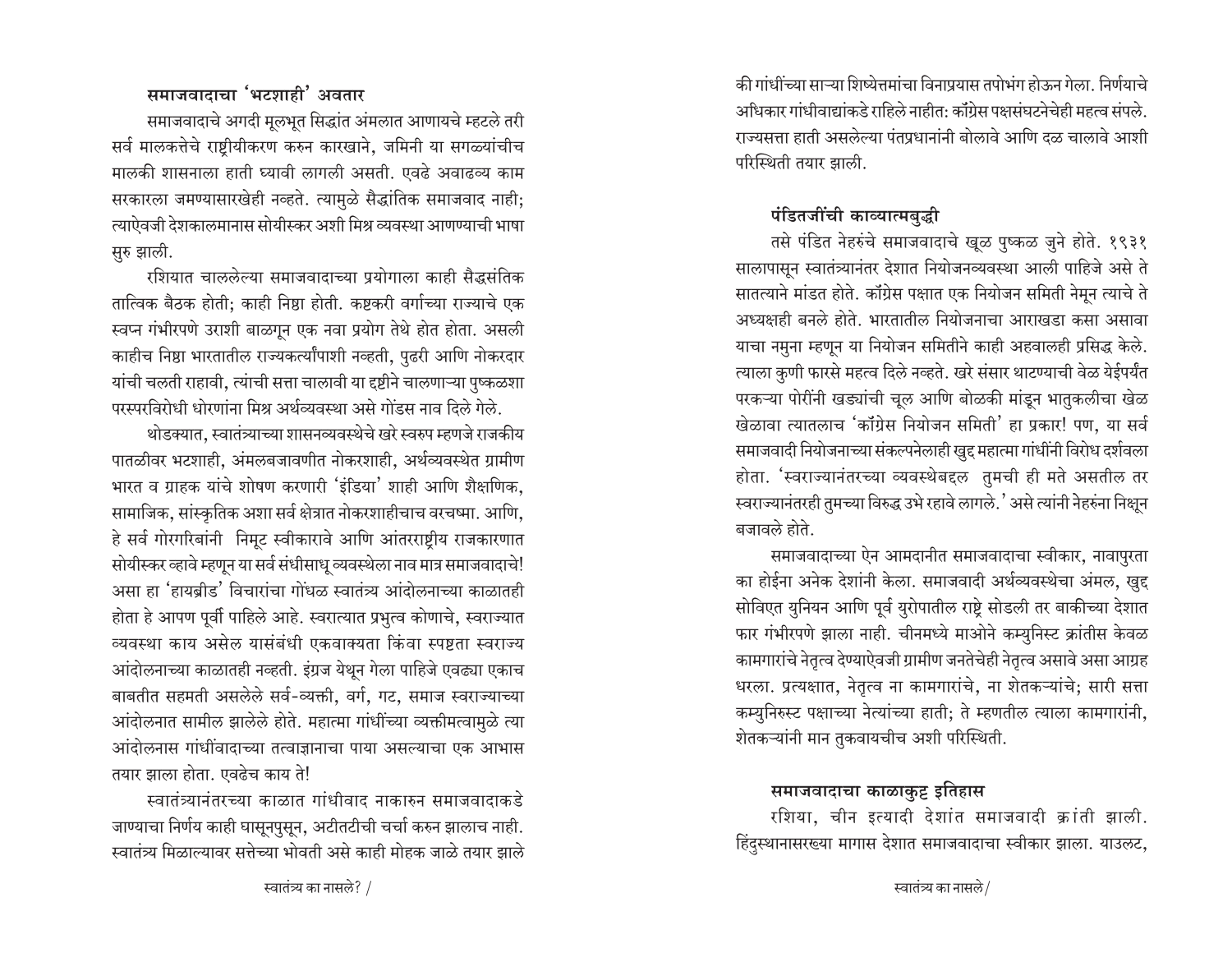'नवे आर्थिक धोरण' स्वीकारुन 'दोन पावले पुढे, तीन पावले मागे' नीती अवलंबण्यात आली. कधी नाझीवाद आपला सहोदर असल्याची घोषणा झाली, तर कधी तोच नाझीवाद कामगारवर्गाचा शत्रू असल्याची घोषणा झाली. कम्युनिस्ट पक्षाच्या अधिवेशनात स्वीकारलेल्या धोरणांविषयी कधी 'घूमजाव' होईल याचा काहीच भरवसा नसे. सारांश असा की, भारतात समाजवादाचा जो थातूरमातूर प्रयोग झाला त्याला निष्ठेची जोड नव्हती, यात आश्चर्य वाटण्यासारखे काहीच नाही. गेल्या शतकातील साऱ्या जगभरातील देशोदेशी झालेल्या समाजवादाचा प्रयोग हाच मुळी मार्क्सचे नाव वापरुन उल्लू सत्तासाधूंनी घातलेला गोंधळ होता. मार्क्सप्रणित समाजवादी व्यवस्थेचा प्रयोग आजपर्यंत गंभीरपणे सुरुही झालेला नाही.

मार्क्सच्या क्रांतीसिद्धांताला पोलंडमधील रोझा लुक्झेंबुर्ग या समाजवादी स्त्रीने जबरदस्त विरोध केला होता. एकाच देशामध्ये भांडवलशाही फोफावली की तेथे बाजारपेठेत. मालाला खप राहणार नाही. मंदी येईल. भांडवलशाहीची कुचंबणा होईल आणि त्यातून कामगार क्रांती उद्भवेल अशी भाकिते तर्कसुसंगत नाहीत; कुचंबणा झालेले भांडवलदार आपला माल, यंत्रसामुग्री आणि पुंजी मागास देशांत पाठवू लागतील; शेवटी, जगभराच्या बाजारपेठेप जेव्हा भांडवलाची कुचंबणा होईल तेव्हाच जागतिक पातळीवर भांडवलशाही मोडकळीस येईल आणि एक नवा, उत्पादकवर्गाचा समाज तयार होईल अशी दुरुस्ती तिनं सुचवली होती. कम्युनिस्ट पक्षातील ढुड्ढाचार्यानी ती फेटाळून लावली. रोझा लुक्झेंबुर्गच्या अंदाजाप्रमाणे भांडवलप्रधान देशातून मालाची आणि भांडवलाची निर्यात मागासलेल्या वसाहतींकडे होऊ लागली; त्यासाठी वसाहतींमध्ये राजकीय प्रभाव असण्याची गरज पडली तेव्हा साम्राज्यशाही व्यवस्था उभी राहिली. ती साम्राज्येही कोसळली आणि आता जागतिक व्यापारावरील व्यवस्था उभी राहिली. ती साम्राज्येही कोसळली आणि आता जागतिक व्यापारावरील सर्व बंधने काढून टाकण्याचे युग सुरु झाले आहे. त्यामुळे, श्रीमंत देशातील पैसा गरीब देशात वाहू लागला आहे. अशा गुंमवणुकीचे गरीब देशातही आरत्या ओवाळून स्वागत होत आहे. साम्राज्यवाद आणि समाजवाद यांनी मनुष्य समाजाची दोनशे वर्षे फुकट घालवल्यानंतर प्रगतीचा रस्ता खुला

भांडवलशाही विकास झालेल्या देशात या समाजवादाचा फारसा स्वीकार झाला नाही, ही गोष्ट मोठी सूचक आहे. भांडवलशाही व्यवस्थेची पुरेशी प्रगती झाल्यानंतर तयार झालेला सशक्त कामगारवर्ग क्रांती करुन समाजवादी व्यवस्था स्थापन करेल असे मार्क्सचे भाकित होते. अशी क्रांती प्रथम जर्मनीत होईल, त्यानंतर इंग्लंडमध्ये होईल असे क्रमवार भाकितही त्याने नोंदवून ठेवले होते. पण, हे सगळेच वेळापत्रक चुकले. जर्मनीत समाजवाद्यांनी उचल खाल्ली, पण त्याला नाझीवादाने नेस्तनाबूत केले. इंग्लंडमध्ये क्रांती अशी कशी झालीच नाही. पहिली समाजवादी म्हणवणारी क्रांती झाली ती रशियात. रशियातील क्रांतीत मुळात बोल्शेविक पक्षाचा हात किती होता याबद्दलच सज्जड शंका आहे. पहिल्या महायुद्धात पराभूत होऊन आलेले शिपाई, नागरीक आणि त्यातही प्रामुख्याने स्त्रिया यांच्या निदर्शनांतून झारशाही कोसळली आणि ती सत्ता बोल्शेविकांनी लाटली. घटनाक्रमाची अशी मांडणी प्रत्यक्ष घटनांशी अधिक सुसंगत असावी. चीनमध्ये दीर्घकाळ यादवीयुद्ध चालले आणि त्यात कम्युनिस्ट लाल सैन्याचा विजय झाला. दक्षिण अमेरिका, अफ्रिका या देशांत क्रांती घडली ती मुख्यत: वैयक्तिक सत्तालालपोटी उटाव करणाऱ्या लष्करी अधिकाऱ्यांच्या बंडामुळे. थोडक्यात, समाजवादाच्या एकाच विचाराने भारुन जाऊन कामगार वर्गाने देशोदेशी क्रांतीच्या मशीली पेटवल्या हे वर्णन निव्वळ वाह्यातपणाचे आहे.

कोणत्या का पद्धतीने होईना, हाती सत्ता घेऊन समाजवादी व्यवस्था अंमलात आणण्याचे जेथे प्रयत्न झाले तेथे तेथे, बारकाईने पाहिले तर, सतत वाढती विक्राळ हुकूमशाहीच काय ती दिसते. समानता अशी काहीच दिसत नाही. समाजवाद प्रथम जर्मनीत किंवा इंग्लंडमध्ये आला असता तर त्याला स्टॅलिनशाहीचे रुप आले नसते. लेनिन, स्टॅलिन यांना झारशाहीचा ऐतिहासिक वारसा स्वीकारावा लागला. चीनमधील कम्युनिस्टांनाही मध्यमयुगीन मांदारीनांचा वारसा पूर्णपणे नाकारता आला नाही. मुस्लीम देशातील समाजवादी हुकूमशहांनी इस्लाम आणि समाजवाद यांचे अभद्र मिश्रण तयार केले. सारा मामला सोयीसोयीने, वारा येईल तशी पाठ फिरवण्याचा होता. रशियन क्रांतीनंतर प्रथम आंतरराष्ट्रीय क्रांतीच्या बल्गना झाल्या. मग, तोंड वळवून एका देशात समाजवादी प्रयोग यशस्वी करण्याच्या घोषणा झाल्या, नियोजनाला शिरोधार्य मानले गेले आणि थोड्याच वर्षात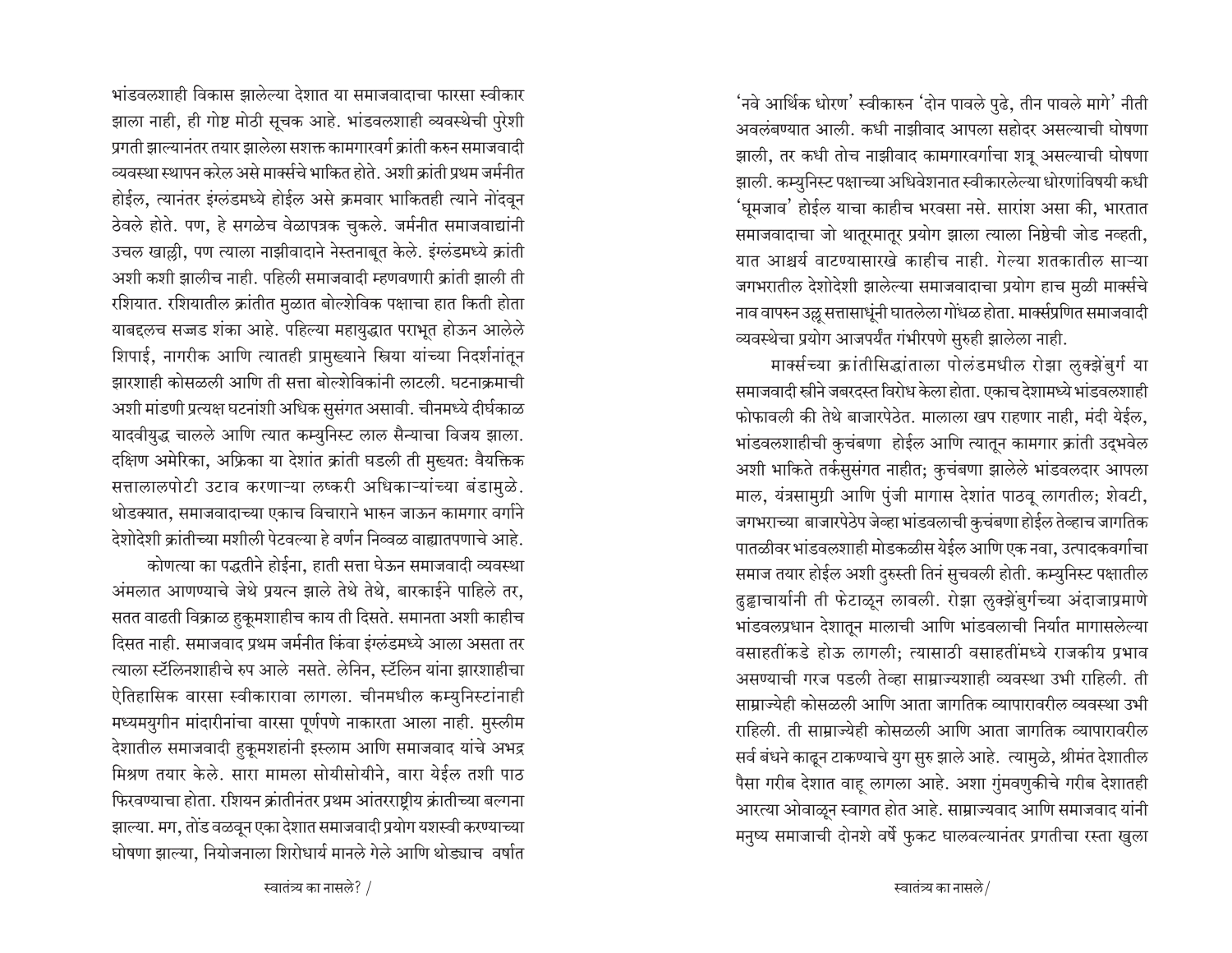झाला आहे. हा जागतिक विकासाचा कालखंड पन्नासशंभर वर्षे चालला आणि त्यातून भांडवलाच्या कुचंबणेची समस्या तयार झाली तर कदाचित**.** मार्क्सप्रणित नाही पण लुक्झेंबुर्गप्रणित, जागतिक समाजवादी क्रांतीची पार्श्वमूभे इतिहासात पहिल्यांदा तयार होईल.

आजपर्यंत समाजवादाच्या नावाखाली जगभर तो गोंधळ घालण्यात आला तो विचारशून्य, तत्वशून्य सूत्तापिपासूंचा निव्वळ वाह्यतपणा होता. आणि, या अशा साथीस हिंदुस्थान बळी पडला. लोकाशही परंपरा असलेलया कोणत्याही देशात समाजवादाच्या साथीच्या रोगाची लागण झाली नाही, लागण झाली तरी फार काळ टिकली नाही. याउलट, भारताात ती साथ फैलावली. गांधीवादासारखी सशक्त परंपरा असतानाही या रोगाची लागण झाली आणि त्याचा प्रभाव इतका गंभीर व व्यापक झाला कीय पन्नास वर्षांच्या कालावधीत स्वराज्याचे स्वप्न आणि देशातील आर्थिक व सामाजिक घडी पार निकालात निघाली.

#### काश्मीर प्रश्रावरील रशियन $\,$ ंक्रोटो $\,$  ची किंमत $\,$

या व्यवस्थेस समाजवादाचे नाव पडले ते पंडित नेहरुंच्या आंतरराष्ट्रीय धोरणाला अवास्तव महत्त्व आल्यामुळे. कोणत्याही सत्ता गटामध्ये सामील न होणाऱ्या राष्ट्रांची तटस्थ चळवळ चौ एन् लाय, नासेर, सुकार्तो, मार्शल टिटो यांच्याबरोबर पंडित नेहरुंनी सुरु केली. याउलट, पाकिस्तान सरळसरळ अमेरिकन गटााचा पक्षपाती बनला. सिॲटो या अमेरिकावादी सरंक्षण व्यवस्थेतही तो सामील झाला. शीतयुद्धाच्या त्या काळात अशा 'चमचा' राष्ट्रांची मोठी चंगळ होई. भारताच्या दृष्टीने संयुक्त राष्टसंघासतमोर भिजत पडलेला काश्मीरचा प्रश्न अत्यंत महत्वाचा. संस्खेने मोठ्या असलेल्या मुसलमान देशांचा पाठिंबा मिळवल्याने काश्मीर प्रश्नावर पाकिस्तान आमसभेत, एवढेच नव्हे तर सुरक्षा मंडळातही बहुमताच्या पांठिं ब्याने आपले प्रस्ताव मंजूर करुन घेण्याचा धोका असे. सुरक्षा मंडळातील पाच महासत्तांना मिळालेला नकारधिकार हाच प्रत्येकवेळी भारताची बाजू सावरुन नेत असे. भारताच्या विरुद्ध जाणारे ठराव उघड बहुमनाने पसार होण्याचा प्रसंग यावा आणि रशियाच्या केवळ नकारत्मक मतदानामुळे तो ठराव बारगळावा असे अनेक वेळा झाले आहे.

आंतरराष्ट्रीय राजकारणात भारत रशियाच्या गोटात दिवसेंदिवस ढकलला जाऊ लागला; तसतशी समाजवादाची भाषा अधिकाधिक प्रखर होऊ लागली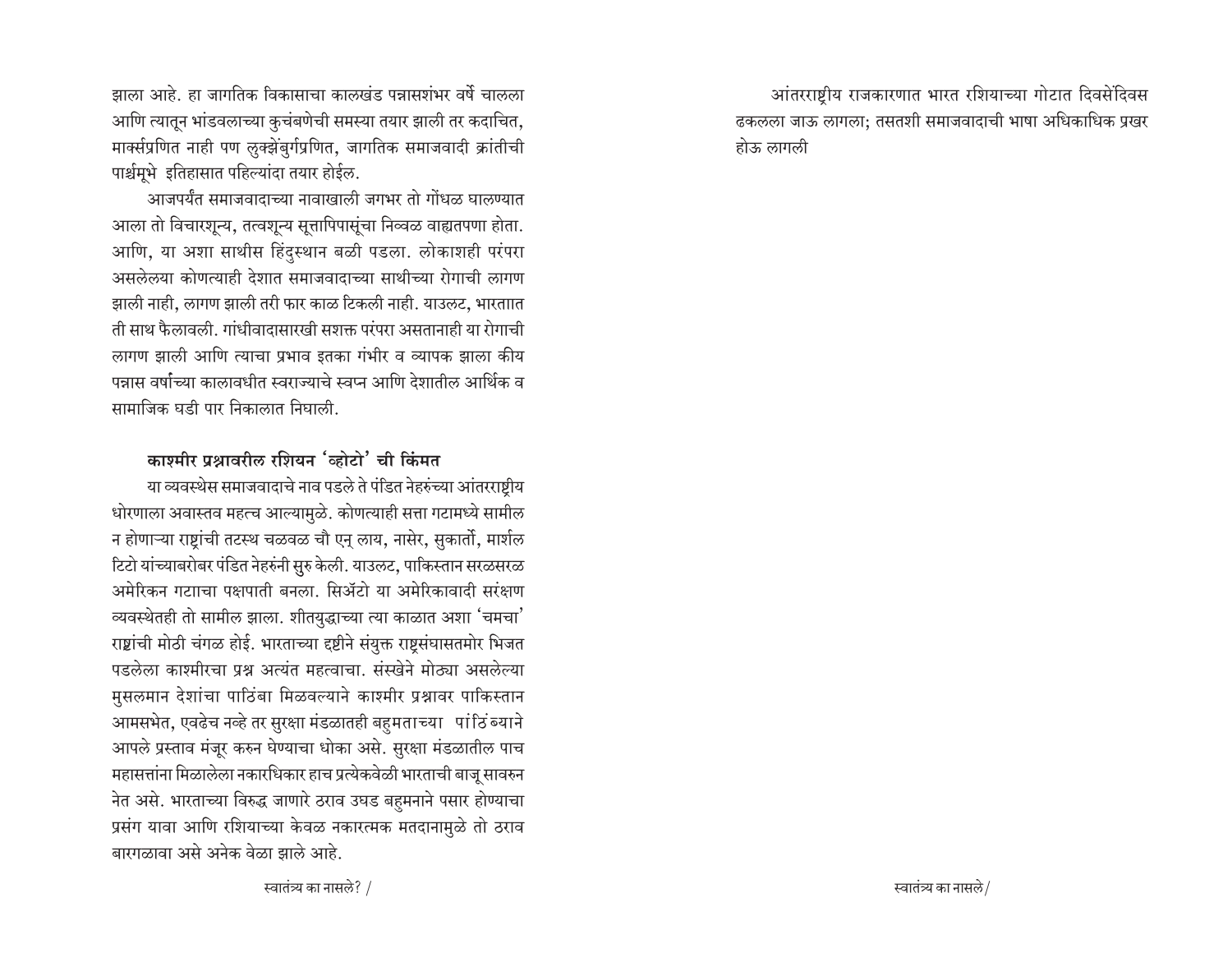## सवर्णांच्या सोयीची लोकाशाही

#### जातीवाद प्रतिनिधित्वाचा प्रश्न

इंग्रजी आमदानीच्या काळात हिंदुस्थानी प्रजेत राजकीय प्रश्नांवर भिन्नभिन्न विचारप्रवाह होते. त्यातील तीन प्रमुख : सवर्ण हिंदु मागासवर्गीय आणि मुसलमान.

सवर्ण हिंदुमध्ये ग्रामीण आशी शहरी त्याखेरीज, पारंपारिक व्यवसाय चालवणारे. व्यावसायिक होते. तसेच शहरी आधुनिक व्यावसायिकही होते. मागासवर्गीयांतदेखील शहरी आणि ग्रामीण हा फरक होताच. शिवाय. त्यांच्यात अनेक जातिउपजाती होत्या. त्यांचे एकमेकांशी काही संबंध नसत. मुसलमानातही शहरी-ग्रामीण, परंपरागत-आधुनिक व्यावसायिक होते. त्याखेरीज, धर्मवादी आणि राष्टवादी असे दोन उभे तट पडलेले होते. जाती आणि धर्म यांची कुंपणे अजिबात बाजूला ठेवणाऱ्या डाव्या, समाजवादी आणि साम्यवादी प्रणालीच्या लोकांचा आणखी एक छोटा पण महत्वाचा वर्ग होता.

महात्मा गांधी भारतात येण्यापूर्वी शहरी सवर्ण हिंदुनेतृत्वात जहाल-मवाळ असे दोन गट होते. गांधीजींच्या नेतृत्वाखाली कॉॅंग्रेस शहरी सवर्णांची राष्ट्रीय चळवळ बनली. टिळकांनंतर जहाल निष्प्रभ झाले. फैजपूर कॉॅंग्रेसपर्यंत त्यात ग्रामीण सवर्ण हिंदुचा प्रवाहही येऊन मिसळला. त्यामुळे हिंदु तेवढे, शक्य तितक्या लवकर इंग्रजांनी या देशातून चालते व्हावे अशा बुद्धीचे राष्ट्रवादी असा एक समज झाला; तो आजतागायत चालू आहे.

राजकीय जबाबदाऱ्या वाढत्या प्रमाणात एतद्देशीय लोकप्रतिनिधींकडे सोपविण्याचा आपला इरादाा इंग्रजांनी जाहीर केलेलाच होता. इंग्रज निघून जाताना कोणाच्या हाती सत्ता द्यावी, स्वतंत्र भारताचे प्रशासन कशा तऱ्हेने चालेल हे एकदा स्पष्ट झाले की सत्तेचे हस्तांतरण करण्यास इंग्रज तयार आहेत असे मॉटेग्यू चेम्सफोर्ड सुधारणांच्या घोषणेपासूनतरी वारंवार सांगितले जात होते. पण या दोन प्रश्नांचा समाधानकारक निर्णय लागणे सोपे नव्हते. शिवाय अशा, तऱ्हेचा सर्वमान्य निर्णय होऊच नये असा इंग्रजांचा प्रयत्न असणारच. निदान निर्णयास अधिकाधिक विलंब लागला; सवर्ण मागासवर्गीय आणि मुसलमान यांच्यात अधिकाधिक फुट पाडावी, विद्वेष पसरवावा व अशा प्रकारे स्वातंत्र्याची चळवळ कमजोर करावी आणि मोडून काढावी असा काही इंग्रज अंमलदारांचा आणि मुत्सद्दयांचा विचार असणारच.

पण, हे काही सर्वच इंग्रजांना लागू नव्हते. बहुसंख्य इंग्रज अंमलदारांना मुसलमान आणि मागासवर्गीय यांबद्दल विशेष जवळीक वाटे. मुसलमान धर्म ख्रिश्चन धार्मिकास अधिक जवळचा. दोघांच्याही धर्मग्रंथाच्या आधार 'जुना करार' च आहे. दोन्ही धर्म बहुराष्ट्रीय आहेत. मुसलमान समाजाचे तत्कालीन पुढारी धनाढ्य, सुखवस्तु, आंग्लविद्याविभूषित आहे आधुनिक राहाणीचे होते. इंग्रजांाना त्यांच्याशी संवाद साधणे सुकर वाटत असावे. गरीब, निरक्षर आणि मागासलेल्या बहसंख्य मुसलमानसमाजाचे या पुढाऱ्यांशी तसे काहीच संबंध नव्हते. पण हिंदुवर्चस्वाच्या भीतीपोटी बहुतेक साऱ्या मुसलमान समाजाचा पाठिंबा शहरी मुसलमान पुढांऱ्याना मिळत असे आणि ही प्रवृत्ती अधिकाधिक वाढत गेली. १८५७ सालच्या बंडात इंग्रतांविरुद्ध बंडाचे निशाण घेऊन सर्वात आघाडीवर असणारा मुसलमान समाज आपली भूमिका बदलत गेला. टिळकांच्या काळापर्यंत हिंदु-मुसलमान आपसातील मतभेद परस्परसमजुतीने मिटवतील आणि दुसऱ्या बाजूस इंग्रजाशी संघर्षही चालू ठेवतील अशी भूमिका मुस्लिम नेत्यांनी घेतली होती.

## खिलाफत ते पाकिस्तान

महात्माजींच्या आगमनानंतर या भूमिकेत झपाट्याने बदल घडू लागला. गांधीजींच्या सर्वधर्मसमभावावर हिंदुत्वाचा प्रचंड प्रभाव आहे अशी मुसलमान समाजाची धारणा होती. रहिमाबरोबर राम मानणे हे इस्लामाच्या एकेश्वरी कडवेपणाला भावणारे नव्हते. गांधीजींची जीवनपद्धजी, त्यांच्या प्रार्थना मुसलमानांना कधीही आपल्याशा वाटल्या नाहीत. आपण सनातनी हिंदू असल्याची महात्माजींची ग्वाही फक्त हिंदुंनाच सुखवीत असे. इतर समाजांच्या मनात त्याबद्दल मोठी शंका आणि चिंता होती. मुसलमानांचे प्रेम आणि पाठिंबा जिंकण्यासाठी गांधीजींनी खिलाफत चळवळ केली. खिलाफत बरखास्तीपासून बचावली नाही, हिंदुस्लिम ऐक्यही घडले नाही;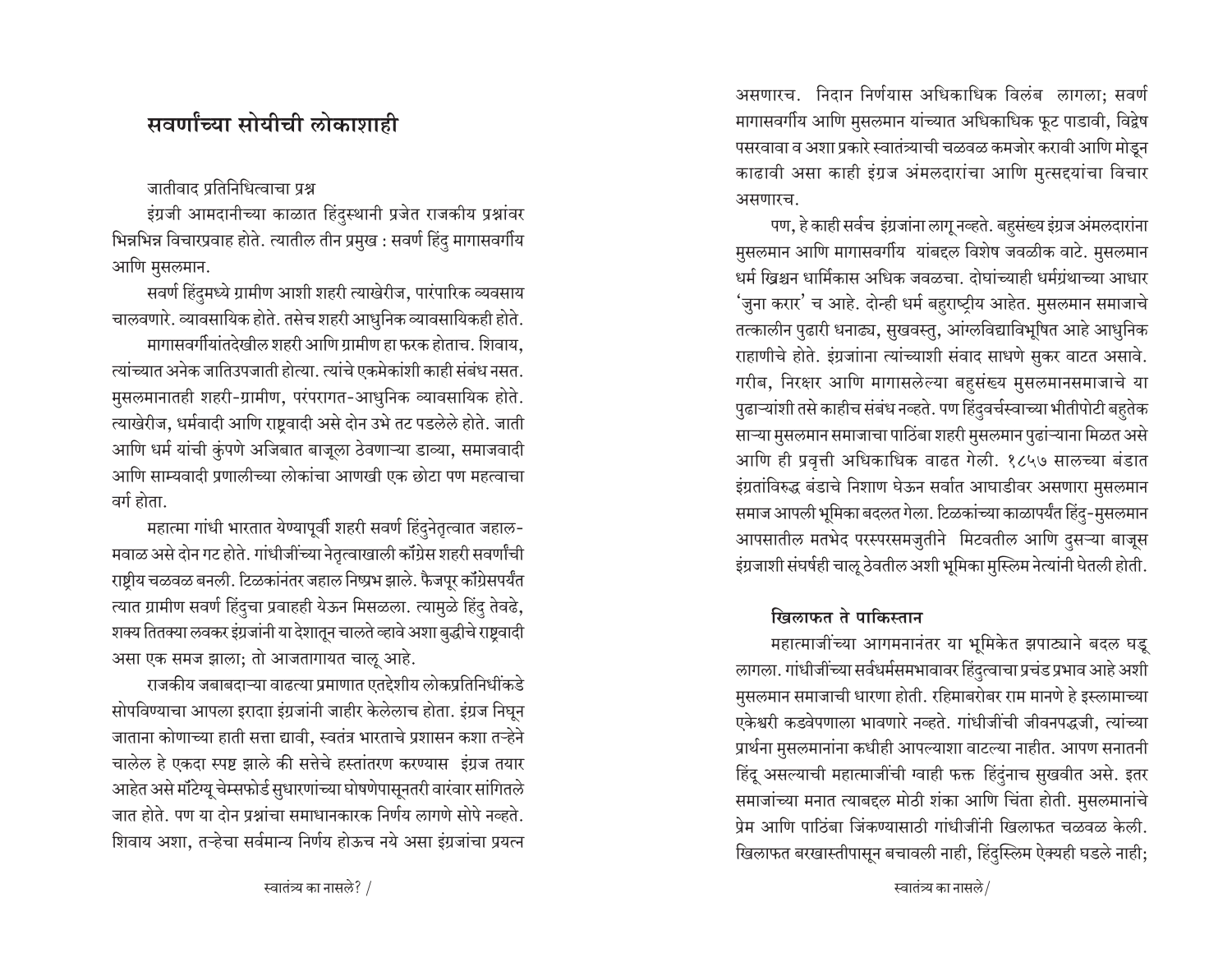उलट मुसलमान-समाजास आपल्या वेगळेपणाची प्रखर जाणीव या चळवळीने झाली. या नव्या अस्मितेचा फायदा मुसलमान पुढाऱ्यांनी नंतर उठवला आणि त्यातून पाकिस्तानची निर्मिती होण्यास मोठी मदत झाली.

मुसलमानसमाजाला आपल्या वेगळेपणाची जाणीव झाल्यानंतर त्यांच्या पुढाऱ्यांनी इंग्रज राज्यकर्ते आणि अंमलदार यांच्या पाठिंब्याने एक मोठी समस्या उभी केली. देशात बहुसंख्य हिंदु आहेत. मुसलमान अल्पसंख्य आहेत. मागासवर्गीयांचा पाठिंबा मिळाला तरी ती युती हिंदुबहसंख्येपुढे कमीच पडते. बहुतेक सर्व मतदारसंघात सवर्ण हिंदुंचे प्रतिनिधी आपण काय ते राष्टवादी आणि भारतीय स्वातंत्र्याचे खरे चाहते असल्याचा आव आणून निवडून येतील. परिणाम:, कोणत्याही कायदेमंडळात हिंदु सवर्णांचे प्रतिनिधीत्व अधिक राहील, लोकसंख्येतील त्यांच्या प्रमाणापेक्षाही अधिक राहील आणि त्यामुळे, बहमताच्या जोरावर कायदेमंडळातील सर्व निर्णय सवर्ण हिंदुंच्या सोयीचेच होतील. मुसलमान समाजाची वेगळी जीवनशैली, वेगळा धर्मविचार, वेगळे नागरी रिवाज व वेगळे आर्थिक हिसंबंध पायदळी तुडवले जातील आणि स्वतंत्र भारतात मुसलमानांना दुय्यम नागरिकत्च येईल अशी जबरदस्त धास्ती पसरविण्यात मुसलमान पुढारी व इंग्रज राज्यकर्ते यांना अमाप यश आले. मुसलमानांना स्वतंत्र प्रतिनिधित्व असले पाहिजे, त्यासाठी मुसलमानांना आपले प्रतिनिधी निवडून देण्याची तरतूद पाहिजे, मुसलमानांनीच मुसलमानांचे प्रतिनिधी निवडावेत, अन्यथा बहुसंख्य हिंदु मतदार हिंदुचेच पित्तू मुसलमान निवडून कायदेमंडळात पाठवतील अशी मांडणी मुसलमान पुढाऱ्यांली केली. यापलिकडे, कोणताही कायदा संमत करण्याची पद्धती अशी असली पाहिजे की ज्यामुळे केवळ हिंदुप्रतिनिधींच्या मताधिक्याने मुसलमान-समाजवार त्यांना कायदेकानून लादता येऊ नयेत. खुद्द महात्मा गांधीनीही त्याला फारसा विरोध केला नाही. मुसलमानांसाठी विभक्त मतदारसंघ देण्याचे गोलमेज परिषदेत घाटत होते. त्यावेळी गांधीजींनी त्याला विरोध दर्शविला; पण पुढे मागासवर्गीयांना विभक्त मतदारसंघ देण्याच्या कल्पेनला विरोध करण्यासाठी त्यांनी जसे प्राण पणाला लावले आणि निकराने प्रयत्न करुन मागासवर्गीयांना विभक्त मतदारसंघांना विरोध करण्यासाठी केला नाही. मागासवर्गीयांच्या विभक्त मतदारसंघाविरुद्ध उपोषण केले तर आंबेडकर नमतील, पण तसाच प्रयत्न मुसलमानांच्या विभक्त मतदार संघाविरुद्ध केला तर बॅरिस्टर जीनाप्रभृतींचे ह्दय विरघळणार नाही असा त्यांचा हिशेब असावा.

मुसलमानांच्या विभक्त मतदारसंघातून पाकिस्तान निर्माण झाले; एक वेगळे राष्ट्र तयार झाले. स्वातंत्र्यानंतरच्या ५० वर्षांचा आठावा घेताना पाकिस्तान निर्मितीचे महत्व पहिल्या चारपाच वर्षांपुरतेच मर्यादित आहे. स्वातंत्र्यानंतर घटनासमितीतील मुसलमान नेत्यांनी मुसलमान समाजसाठी विभक्त तर सोडाच, राखीव मतदारसंघांचीही मागणी केली नाही. थोडक्यात, पाकिस्तानात न राहाता हिंदुस्थानात राहाण्याचा निर्णय घेतलेल्या मुसलमानांनी राष्ट्रीय प्रवाहात सामील होण्याचे आपखुशीने मान्य केले. अलिकडे मुसलमानांना निदान नोकऱ्यांत राखीव जागा असाव्यात अशी मागणी पुढे येत आहे. ते सोडल्यास, पाकिस्तानच्या निर्मितीनंतर हिंदुस्थानात राज्यवस्थेच्या नकाशात मुलमानसाजला काही वेगळे स्थान राहिलेले नाही.

#### मागासवर्गीयांची समस्या

मागासवर्गीय समाजाची परिस्थिती मुसलमानांपेक्षा खूपच वेगळी. मुसलमान एका काळाचे विजेचे राज्यकर्ते असल्याने सवर्ण हिंदुंच्या मनात त्यांच्याविषयी तिरस्कार, घृणा असली तरी मोठा दबदबा असे. मागासवर्गीयांच्या बाबतीत त्यांच्या मनात केवळ तुच्छताच होती. मागासांना माणूस म्हणूनसुद्धा जगण्याचा अधिकार नाकारणाऱ्या धर्माला मागासवर्गीयांनी आपलाच मानावे, त्याला काही पर्याय नाही असा त्यांचा विचार असे. हजारो वर्षे दास्यात राहिलेल्या मागासांना स्वातंत्र्यानंतर माणूसपण मिळण्याची काही शक्यता त्यांच्या मनालाही शिवली नव्हती. काही समाजसुधारक अस्पृश्यता हटविण्यासाठी प्रयत्नशील होते. पण, त्यामागे मानवी हक्काच्या विचारापेक्षा करुणेची भावना अधिक. हिंदसमाज विकसनशील आहे, तो नवीन नवीन विचार आणि आचारपद्धती यांना सामावून घेतो, हळूहळू यथावकाश अस्पृश्यतेसारख्या पद्धती दूर होतील, हळूहळू सारे काही ठीक होईल. त्याकरिता, जे काही प्रयत्न करायचे ते हिंदुधर्म, धर्मशास्त्रे आणि रुढी यांच्या चौकटीतच योग्य होईल; त्यासाठी परदेशी शासनाने हस्तक्षेप करु नये अशी सवर्ण हिंदुंची उघड भूमिका होती. हिंदुप्रभुत्वाचा बागुलबुवा दाखविला म्हणजे मुसलमान समाज एकसंघ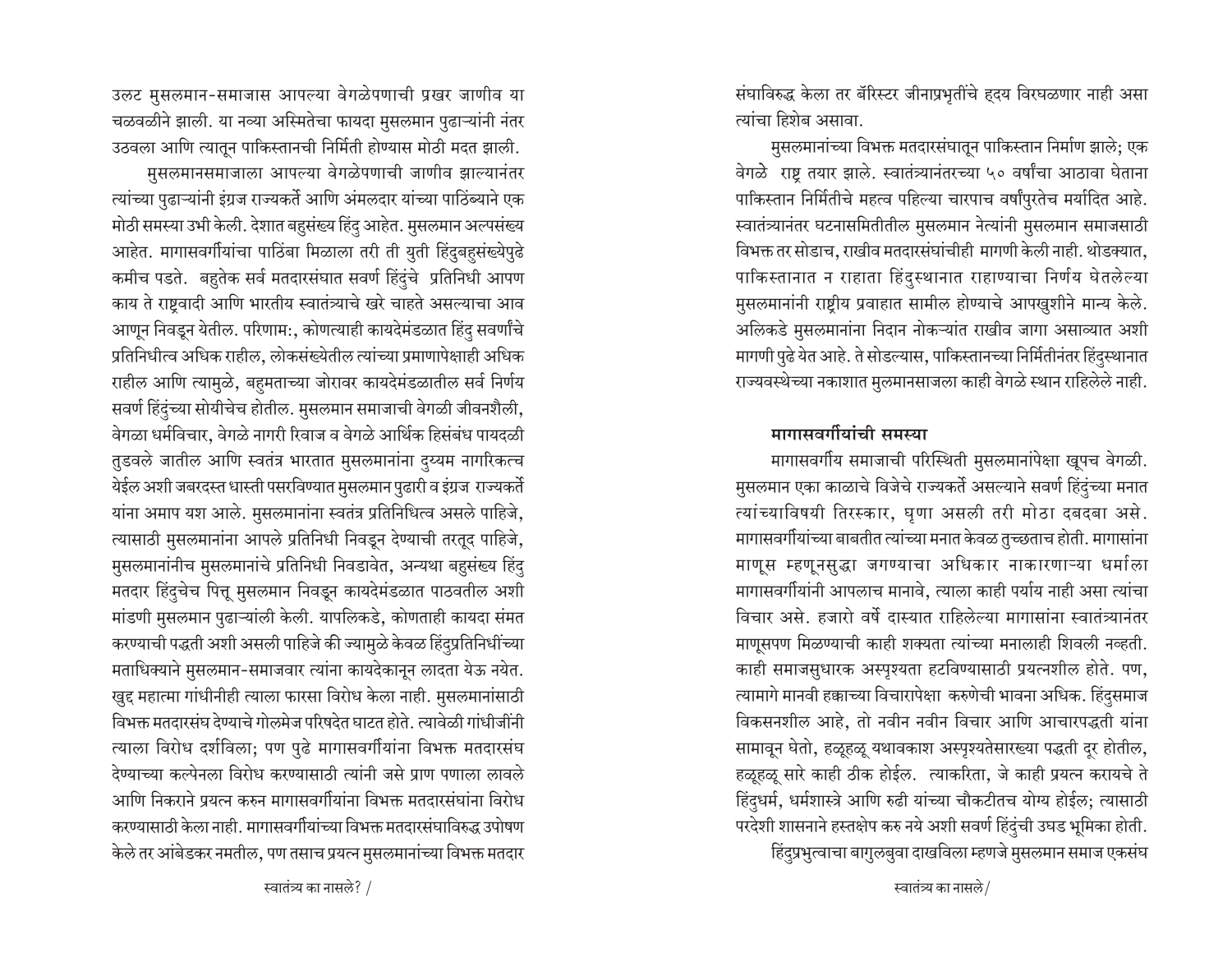होऊन उभा राहील; मागासवर्गीयांची तशी परिस्थिती नव्हती. आंबेडकर, राजा राजभोज अशी फुटकळ नेतेमंडळी प्रचंड अडचणींना तोड देत त्यांच्या त्यांच्या जातिसमाजांचे संघटन करण्याचा प्रचंड प्रयत्न करीत होते. सारा समाजच विद्याविहिन. कारण. त्यांच्या धर्मानेच त्यांना विद्येचा हक्क नाकारलेला. इतिहासाच्या अपघाताने म्हणा, कर्मधर्मसंयोगाने म्हणा, त्या काळातील कोणत्याही समाजास भूषण वाटावे असा एक विद्वान डॉ. आंबेडकरांच्या रुपाने मागासवर्गीयांतील एका जातीस मिळाला. पण, त्यांचे नेतृत्व इतर मागास जातींना, एवढेच काय, महाराष्ट्राबाहेर इतर राज्यांतही फारसे मान्य नव्हते. दारिद्य, निरक्षारता, अधंश्रद्धा यांनी ग्रासून टाकलेल्या या समाजाच्या वतीने आंबेडकरांनी केवळ आपली विद्वत्ता. प्रतिभा आणि अथक प्रयत्न यांच्या जोरावर इंग्रजी शासनाच्या मदतीने एक परिवर्तनाचा प्रचंड प्रयत्न केला.

'मागासांचा राष्टीय चळवळीस पाठिंबा तर नाहीच, विरोध आहे. इंग्रजांनी राज्य जिंकले ते मागासवर्गीयांतून भरती झालेल्या पलटणींच्या ताकदीवर. इंग्रज येथे राहाण्यातच आणि त्यांचे राज्य टिकून राहण्यात मागासांना स्वारस्य आहे. इंग्रज तडकाफडकी निघुन गेले तर तर सारे मागास सवर्ण हिंदुंच्या कराल ऐतिहासिक पकडीत पुन्हा सापडतील, हे टाळण्यासाठी इंग्रजांनी काही विशेष तरतूद केली पाहिजे'. असे ते आग्रहाने आणि सातत्याने मांडत. कोणत्याही समाजाचे अधिकृत प्रतिनिधी नसताना इंग्रज सरकारने आंबेडकरांना गोलमेज परिषदांस बोलवून घेतले.

इंग्रजांच्या मनांतही हिंदु सवर्णविषयी जवळीकिची भावना नव्हती. लक्षावधी देव, गायींची पूजा, सतीची चाल, विधवांचा छळ असले प्रकार चालविणाऱ्या या समाजाबद्दल त्यांचे मत प्रतिकूलच होते. त्यांच्या हातून मागासवर्गीयांना कधीकाळी न्याय मिळेल असे इंग्रज राज्यकर्त्यांनाही वाटत नव्हते.

आंबेडकरांच्या या काळातील मांडणीबद्दल आणि प्रयत्नांबद्दल अलिकडे बरेच काहर माजले आहे. खरे म्हटले तर या भूमिकेत नवे असे काहीच नव्हते. ही भूमिका महात्मा जोतिबा फुल्यांच्या मांडणीशी सुसंगत होती. 'बहसंख्य लोक निरक्षर आहेत, देश जातिभेदाने फुटाफूट झालेला आहे, इंग्रजांच्या राज्यामुळे बहुजनांना निदान विद्येचे दरवाजे उघडत आहेत,

प्रथमच समाजसुधारणा करुन जातिभेद संपवून 'एकमय लोक' या अर्थी 'राष्ट्र' तयार व्हावे व नंतरच 'राष्ट्रीय स्वातंत्र्याचा आणि इंग्रजांना काढून लावण्याचा लढा हाती घ्यावा. अन्याथा, स्वातंत्र्यानंतर पुन्हा नव्या स्वरुपातील पेशवाई तयार होईल, इंग्रजांच्या राज्यामुळे अज्ञानदारिद्याच्या गर्तेतून बाहेर पडण्याची शुद्रातिशूद्रांना मिळालेली संधी विरुन जाईल आणि ते फिरुन एकवार स्वतंत्र भारतात भटशाहीचे गुलाम बनतील.' ही म. फुल्यांचीही मांडणी होती.

हुकू मी बहुसंख्येत असलेल्या सवर्णांना राष्ट्रवाद सोयीचा होता. देशप्रेमाच्या प्रखर भावनेच्या दबावाखाली इतर सर्व अंतर्गत संघर्ष दाबून टाकावेत असा त्यांचा प्रयत्न होता. राजकीय स्वातंत्र्य महत्वाचे, इतर सर्व गोष्टी दुय्यम; सवर्ण तेवढे देशभक्त आणि मागासवर्गीयांचे प्रवक्ते सारे गुलामगिरीचे समर्थक, इंग्रजांचे पित्तू, 'खाविंदचरणारविंदी मिलिंदायमान' होणारे देशद्रोही अशी त्यांची भूमिका असे. आजही थोड्याफार फरकाने हिंदुत्ववादी अशी मांडणी करतात. यातून सवर्ण हिंदुंना आजही मागासवर्गीयांच्या प्रश्नाची किती तोटकी जाण आहे हेच दिसून येते.

### मागासांच्या विविधत्वाचा पश्र

राज्यघटनेत दलितांचा आवाज उठवण्याची व्यवस्था असावी यासाठी इंग्रजांनी जाहिर केलेल्या योजनेत मुसलमानांप्रमाणेच मागासवर्गीयांनाही विभक्त मतदारसंघ देण्यात आले. एक 'हिंदु' म्हणून हिंदुसमाजाचे विभाजन टाळणे आपले धार्मिक कर्तव्य आहे अशी घोषणा करुन गांधीजींनी त्यांचे येरवडा प्रख्यात उपोषण सुरु केले आंबेडकरांनी उभ्या केलेल्या चळवळीची खरी ताकद त्यांच्या प्रतिभेची होती. पण खुद्द मागासांनाही त्यांची भूमिका ठाऊकही झालेली नव्हती. त्यांना पाठिंबा तसा किरकोळ होता. गांधीजींचे उपोषण सुरु झाल्यानंतर सर्व देशात क्षोभ उठला. त्याला तोंड देण्याइतका लोकमताचा पाठिंबा आंबेडकरांना उभा करता आला नाही. नाइलाजाने, आपला विभक्त मतदारसंघाचा आग्रह त्यांनी सोडून दिला आणि केवळ राखीव मतदारसंघावर संतोष मानला आणि गांधीजींचा उपास अखेरीस सुटला.

त्यावेळी झालेल्या करारात आंबेडकरांनी एक महत्वाची अट घातलेली

स्वातंत्र्य का नासले/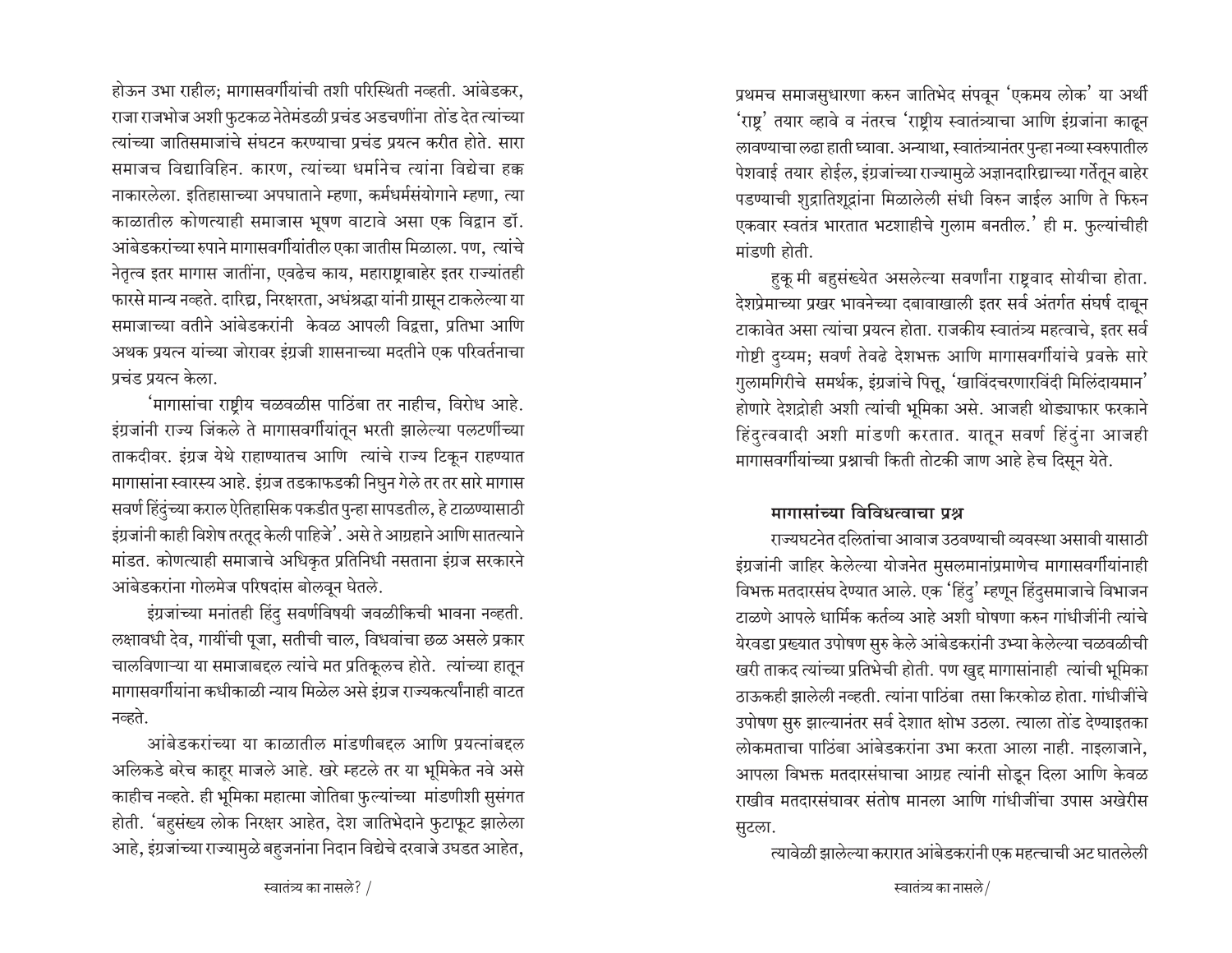होती. मागासांसाठी राखीव ठेवलेल्या मतदारसंघात उभे राहण्यासाठी उमेदवारांची एक प्राथमिक निवडणुक व्हावी. या प्राथमिक निवडणुकीत मतदान करण्याचा अधिकार फक्त मागासवर्गीय मतदारांनाच असावा अशी ती तरतूद होती. तिचा अंमल कधी झालाच नाही. येरवड्यातील उपोषणानंतर बरीच वर्षे गाजावाजा झालेला जातिप्रनिधित्वाचा प्रश्न (Commnal Representation) तात्पुरतातरी निकालात निघाला.

हुसऱ्या महायुद्धानंतर सारीच परिस्थिती बदलली. इंग्रजांनी सत्तेचे हस्तांतर करण्याचा एकतर्फी निर्णय घेतला. विभक्त मतदारसंघ मिळालेल्या <u>मु</u>सलमान समाजास पाकिस्तान तोडून घेणे दंडेलीच्या जोरावर सहज शक्य झाले. स्वतंत्र हिंदुस्थानच्या राज्यघटनेत मागासांसाठी राखीव मतदारसंघाची तरतूर करण्यात आली. मुळात केवळ वीस वर्षांपुरती मर्यादित असलेली ही योजना ४० वर्षांपर्यत वाढविण्यात आली आणि ती संपुष्टात येण्याची आज काहीही चिन्हे दिसत नाहीत.

जातिप्रतिनिधीत्वाच्या प्रश्नाचा सारा आढावा घेताना एक गोष्टीचे मोठे नवल वाटते. हिंदुस्थानी लोकशाहीतील निवडणुका इंग्रजी धाटणीच्याच असणार असे सर्वांनी गृहीतच धरलेले दिसते. इंग्लंडमधील निवडणुकी <u>भौगोलिक मतदारसंघात होतात. ज्या उमेदवाराला त्याच्या मतदार संघात</u> सर्वाधिक मते मिळतील तो निवडून आला असे समजले जाते. ही पद्धत अशीच्या अशीच हिंदुस्थानात नकलवायची आहे अशी त्या काळातील साऱ्याच नेत्यांची आणि पंडितांची कल्पना झालेली दिसते. जगभरच्या वेगवेगळ्या देशांत यापेक्षा वेगळ्या अशा निवडणुकीच्या पद्धती आहेत आणि इंग्रजी निवडणुकपद्धतीपेक्षा इतर पद्धती हिंदुस्थानसारख्या खंडप्राय, जातिप्रथेने भंगभंग झालेल्या देशात अधिक साजेशा आहे याकडे कोणाचेच कसे लक्ष गेले नाही? हे आश्चर्यजनक आहे त्यापेक्षा विचित्र आहे.

### प्रमाणशीर प्रतिनिधित्व

काही देशांत मतदार उमेदवारांना मते देत नाहीत, पक्षाला मिळणाऱ्या <u>मतांच्या प्रमाणावरुन त्या पक्षाला द्यायच्या लोकप्रतिनिधींच्या संख्या ठरते.</u> पक्षाने निवडणुकीपूर्वीच तयार केलेल्या उमेदवारांच्या यादीतून अग्रक्रमाने सुरुवात पक्षाला मिळालेल्या या प्रतिनिधींच्या संख्येइतके उमेदवार कायदेमंडळात जातात. या पद्धतीत केवळ स्थानिक पाठिंब्यावर किंवा जाती, नाती यांच्या आधाराने निवडून येणे शक्य होत नाही. आपापल्या मतदारसंघातील मतदारांना खूष करण्यासाठी प्रकल्प राबविणे, नोकऱ्या देववणे, कामे करुन देणे असली मतदारसंघ सांभाळण्याची भ्रष्टाचारी कामे करण्यात कुणालाच स्वारस्य राहात नाही. शिवाय, एका मताची माणसे केवळ भौगोलिकदष्ट्या विखुरलेली असली तरी त्यांना थोडेफार तरी प्रतिनिधीत्व कायदेमंडळात मिळू शकते.

### पक्क्या बहुमताची पद्धत

भौगोलिक मतदारसंघ असलेल्या देशातही, त्यातले त्यात जास्त मते <u>मिळविणारा उमेदवार विजयी जाहिर करण्याची इंग्रजी पद्धत सर्वत्र प्रचलित</u> आहे असे नाही. फ्रान्समध्ये विजयी होण्यासाठी, वैद्य मतदानापैकी निदान निम्मी मते मिळणे आवश्यक असते. मतदानाच्या पहिल्या फेरीत कोणाही उमेदवारास आवश्यक तितकी मते न मिळाल्यास मतदानाची दुसरी फेरी उमेदवार समजले जाते; पण हे उमेदवार खालील क्रमाच्या कोणत्याही खरी, पण मोठी लाभदायी आहे. या पद्धतीत प्रत्यक्ष बहुमत नसलेल्या, पण त्यातले त्यात वरचढ असलेल्या एका समाजास वेगवेगळ्या जातीच्या किंवा मताच्या उमेदवारांना उभे करुन त्यांची मते फोडून आपलाच उमेदवार निवडून आणण्याचे खेळ किरकोळ मताधिक्याच्या जोरावर खेळता येत नाहीत. हा एक फायदा. याखेरीज दुसरा फायदा म्हणजे, वेगवेगळ्या पक्षांना परस्परांच्या बलाबलाचा काहीही अंदाज नसताना आघाड्या बनवणे भाग पडत नाही. आपल्याकडील अनुभव सांगतो की आघाड्या चालत राहातात, त्यातील घटकपक्षांनी स्वतंत्रपणे निवडणूक लढवून अनेक वर्षे उलटून गेली म्हणजे वेगवेगळ्या मतदारसंघात घटक पक्षांच्या जनाधार प्रत्यक्षात किती आहे याचा अंदाज घेण्याची काहीही शक्यता राहात नाही. तयार होणाऱ्या आघाड्या, तत्वशून्यच नव्हे तर वास्तविक जनाधाराशी विसंगत बनतात. <u>फ्रेंच पद्धतीत मतदानाच्या पहिल्या फेरीत सारेच पक्ष आपापले उमेदवार</u> स्वतंत्रपणे उभे करु शकतात. पहिल्या फेरीत मिळालेल्या मतांचा अंदाज घेऊन मग सारे पक्ष हातमिळवण्या करण्यास, आघाड्या बांधण्यास सुरुवात करतात.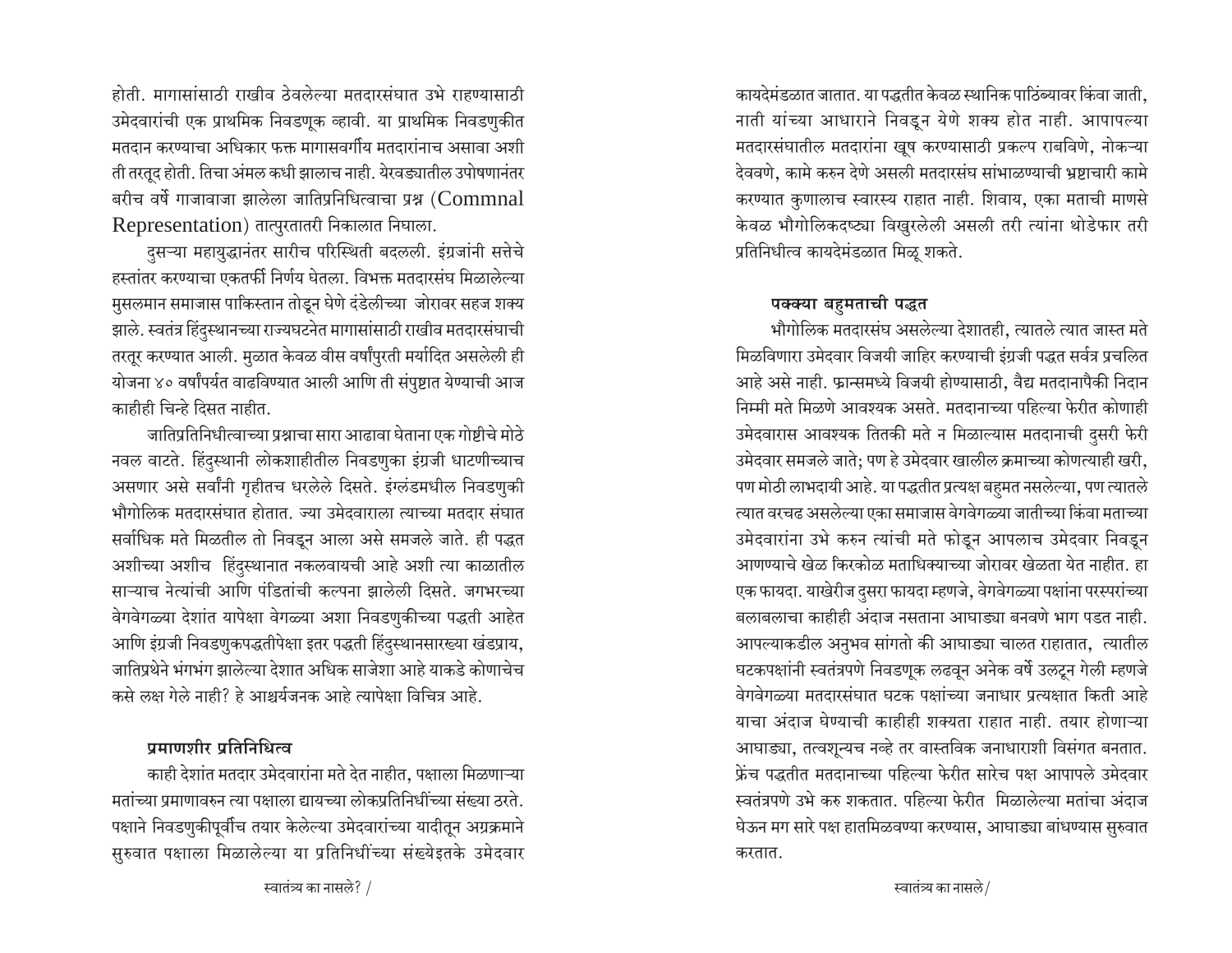## जातिभेद नष्ट होण्यापूर्वीच स्वातंत्र्य आले आणि महात्मा फुल्यांच्या

शकली असती.

इंग्रजी पद्धत सवर्णांना सोयीची

सवर्ण हिंदु नेत्यांना इंग्रजी निवडणुक पद्धत अत्यंत सोयीची वाटली.

ब्राह्मण, क्षत्रिय, वैश्य या वर्णांच्या समाजांचे, काही अपवाद सोडल्यास

सर्व मतदारसंघांत प्राबल्य आहेच. पूर्ण बहमताची अट नसली तर त्यातले

त्यात बहुसंख्य असलेला समाज आपले उमेदवार सर्वदूर निवडूण आणू

शकतो. तीसचाळीस टक्के मतदारांच्या पाठिंब्यावर तो पन्नाससाठ टक्के जागा

जिंकू शकतो. इंग्रजी निवडणूक पद्धत सवर्ण हिंदुंनी आपले प्राबल्य

राहाण्याकरिता जाणीवपूर्वक स्वीकारली हे सिद्ध करण्यास भरपूर पुरावा आहे.

आंबेडकरांसारख्या कायदेतज्ज्ञास निवडणुकीच्या विविध पद्धतींची चांगली

जाणकारी असली पाहिजे. त्यांनीतरी इंग्रजी पद्धतीऐवजी प्रमाणशीर

प्रतिनिधीत्व किंवा स्पष्ट बहुमत असण्याची आवश्यकता का मांडली नाही? येरवड्यात महात्मा गांधीचे उपोषण चालू असताना सारा वादविवाद झाला

तो एका बाजूस विभक्त मतदारसंघ, तर दुसऱ्या बाजूस राखीव मतदारसंघ

एवढ्या दोन प्रणालीत झाला. प्रमाणशीर प्रतिनिधीत्वाची मांडणी

घटनासमितीत श्री. मिनू मसानी यांनी केली; त्याआधी कोणी केल्याचे

दिसत नाही. प्रमाणशीर प्रतिनिधीत्वाचा पर्याय समोर आला असता तर बॅ.

जीना यांनी विभक्त मतदारसंघाचा आग्रह सोडला असता असे मानण्यास

भरपूर वाव आहे. म्हणजे परिणामत:, कदाचित् देशाची फाळणीही टळू

किंवा योजनेच्याही पुरस्कर्त्यांना त्यांच्या भूमिकेस देशभर इतस्तत:

विखुरलेल्या जनमताचा एकूण आधार लक्षात घेऊन प्रतिनिधीत्व मिळाले

असते तर राखीव मतदार संघांमुळे देशात वाढत असलेली फुटीरता टळू

मागासवर्गीयांनी ही पद्धत बिनतक्रार का स्वीकारली हे कोडेच आहे.

भाकिताप्रमाणे पेशवाई तयार झाली. सवर्णांनी लोकसभा, विधानसभा यांतील भक्कम बहुमत आपल्या हाती राहील याची मजबूत व्यवस्था केली. आणि साऱ्या स्वातंत्र्याचेच अपहरण केले. नकली बहुमताच्या जोरावर सवर्णांच्या स्वार्थाचा बाह्मणी समाजवाद त्यांनी जोपासला आणि कष्टकऱ्यांना आपल्या

शकली असती. कोणत्याही धर्माच्या, जातीच्या एवढेच नव्हे तर मताच्या

ताब्यात ठेवण्यात यश मिळविले.

स्वातंत्र्याच्या चळवळीच्या काळात जातिप्रतिनिधीत्वाचा प्रश्न सर्वाधिक गाजत होता. स्वातंत्र्यानंतर याच प्रश्नाच्या चुकीच्या सोडवणुकीमुळे स्वातंत्र्याचे अपहरण करणे सर्वात प्रबल अशा सवर्ण हिंदु समाजास शक्य झाले. समाजवादाचे भांडे फुटल्यावर आता हाच वर्ग पुन्हा धर्मजातीच्या आरोळ्या ठोकून सत्ता फिरुन एकदा हाती घेण्यास सज्ज झाला आहे.

शेतीत तयार होणारी बचत उद्योगधंद्यांना लागणाऱ्या भांडवलनिर्मितीकरितां काढून नेण्याची कडेकोट व्यवस्था झाली. कारखानदारीची उभारणी शेतीतील बचतीच्या आधारानेच होऊ शकते. शेतीतून उद्योगधंद्यांकडे बचत केली पाहिजे यांत काही वाद नाही. वर्णजातिव्यवस्थेने विभागलेल्या देशात याच प्रक्रियेचा अर्थ शेतकऱ्यांकडून बचत काढून घेऊन ती शहरी कारखानदारांकडे पोचवणे असा झाला. जेव्हा जेव्हा जेथे जेथे शेतकऱ्यांच्या हाती दोन पैसे राहिले तेथे तेथे त्यांनी शेतीचे उत्पादन वाढवले छोटी मोठी कारखानदारीही सुरु केली. सर्वच अर्थचक्राला गती मिळाली. याउलट, जेथे जेथे सरकारी कारखानदारी गुतवणुक झाली ते ते प्रदेश मागास राहिले. शेतीमालाचे शोषण आणि परंपरागत ग्रामीण व्यवस्थेचा विदुध्वंस करुन नेहरुकरखानदारीचा पाया घातला गेला.

पण एवढ्याने भागत नाही. कारखानदारीसाठी जमिनीचीही गरज असते. एका मोठ्या जमीनदार वर्गाने कूळकायद्याचा फायदा घेऊन आपली ग्रामीण अर्थव्यवस्थेच्या कचाट्यातून सुटका करुन घेतली. बहुजनविरोधी आर्थिक धोरणे लोकांच्या गळी उतरवता यावीत यासाठी जमिनीच्या फेरवाटपाच्या कार्यक्रमाचा मोठा गाजावाजा झाला. जमीतसुधार करणाऱ्यांचा हेतू विषमता नष्ट करण्याचा नव्हता हे उघड आहे. कारण शहरी संपत्तीचे फेरवाटप करण्यासाठी यत्किंचितही प्रयत्न झाला नाही. कारखाना काढायचा असो. धरण बांधायचे असो. रस्तारेल्वे असो पाहिली गरज जमिनीची. ती जमीन विनासायास स्वस्तात आणि तातडीने उपलब्ध व्हावी यासाठी शासनाने अत्यंत विक्राळ सुलतानी कायदे तयार केले. शासनाला जी कोणती जमीन मनात येईल ती सरळसरळ काढून घेता येईल, त्यासाठी सरकारच्या मनास येईल तो मोबदला. त्याबदल न्यायालयात फेरविचाराची मागणीही करता येणार नाही. सगळा कायदाच संविधानाचा भंग करणारा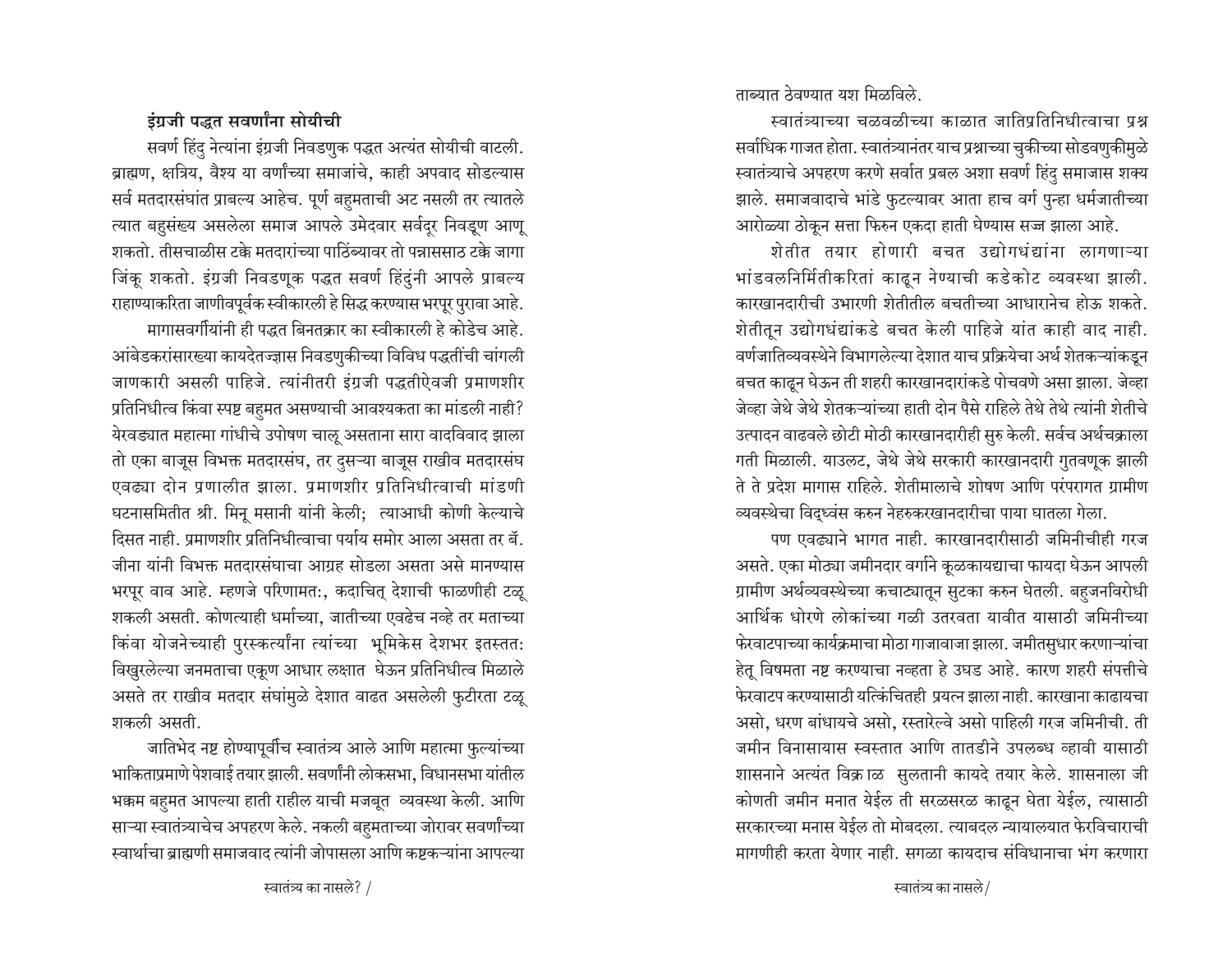आहे म्हणून कोणाला उच्च न्यायालयातही दाद मागता येऊ नेय अशी तरतूद घटनेतील ९ व्या परिशिष्टाने करण्यात आली. अगदी पहिल्या घटनादुरुस्तीपासून क्र माक्रमाने नागरिकांचा मालमत्ता कमावण्याचा, ठेवण्याचा आणि तिची वासलात लावण्याचा मूलभूत हक्क संपवण्यात आला. स्वातंत्र्यानंतरच्या ५० वर्षांत शेती परवडत नसल्याने जमिनींची धारणा घटक गेली, तिचे तुकडे पडत गेले, जमीनीचा आकार शेतीलायक राहिला नाही म्हणजे तीही फ़ुंकून टाकून हजारो खेडूत शहराकडे जणण्यासाठी जाऊ लागले. त्याबरोबरच कोणत्या ना कोणत्या प्रकल्पासाठी सरकारने जमीन संपादन करुन काढून घेतली म्हणून निर्वासित झालेले खेडूतही भणंग होऊन शहरातील झोपडपट्टया आणि फूटपाथ यावर जाऊन राह् लागले.

## एक दुसरी फाळणी

भांडवल निर्मितीचा प्रश्र

औद्योगिक विकासासाठी अनेकविध गोष्टींची आवश्यकता असते. आज प्रगत समजल्या जाणाऱ्या देशांत प्रथम शेती, वाहतूक व्यापारी व्यवस्थात क्रांती घडली. त्यानंतर औद्योगिक क्रांतीस सुरुवात झाली. नवनवीन संशोधन आणि तंत्रज्ञान यामुळे सर्वच अर्थचक्राला प्रवर्तित गती मिळाली. वसाहतींशी होणाऱ्या असमान व्यापारामुळे आणि सरळसरळ शोषणामुळे प्राथमिक भांडवलाची गरज भागवण्यास असमान व्यापारामुळे.

१९४७ सालच्या हिंदुस्थानात औद्योगिकीरणाचा आनोमाही झाला नव्हता. कलकत्ता, मुंबई आणि मद्रास यांसारखी बंदराची शहरे व्यापारात काहीशी पुढे गेली होती. देशभराचा कच्चा माल खरेदी करुन या बंदरांत आणावा आणि तो परदेशी पाठवावा हा व्यापार बऱ्याच विलायती कंपन्या करीत असत. त्यासाठी इंग्रजी शासनाने रस्ते, रेल्वे, टपाल आणि तार इत्यादी व्यवस्था उभ्या केल्या होत्या. व्यापारी जातीतील काही धाडसी उद्योजकांनी या व्यापारात प्रवेश केला होता; एवढेच नव्हे तर, जेथे जेथे नफा वाढवण्याची शक्यता होती तेथे कच्च्या मालावर थोडीफार प्रक्रिया करण्यातही पढाकार घेतला होता. अमेरिकेतील यादवी युद्धामुळे आपल्या देशातील कापसाला मागणी एकदम वाढली. त्यामुळे कापसाची निर्यात आणि त्याबरोबर जिनींग, सूत, कापड इत्यादी गिरण्याही उभ्या राहू लागल्या होत्या. जमशेटपूर येथील टाटाचा पोलादाचा कारखाना आणि तसे काही अपवाद सोडल्यास, देश अक्षरश: सुईपासून सर्वच औद्योगिक उत्पादनांसाठी विलायती आयातीवर अवलंबन होता.

अशा अवस्थेत सरंचना वाहतूक, व्यापार आणि कारखाने यांची एकत्रिक क्रांती एकदम घडून यायची कशी? गांधीजींचे या विषयावरचे अर्थशास्त्र स्पष्ट होते. विलायती वस्तूचा वापर शक्य तितका टाळावा, गावे स्वावलंबी बनवावी, गावातील बलुतेदारी आणि हस्तोद्योग यांना उत्तेजन द्यावे, यातूनच हळूहळू सरंचना, वाहतूक, संचार, व्यापार आणि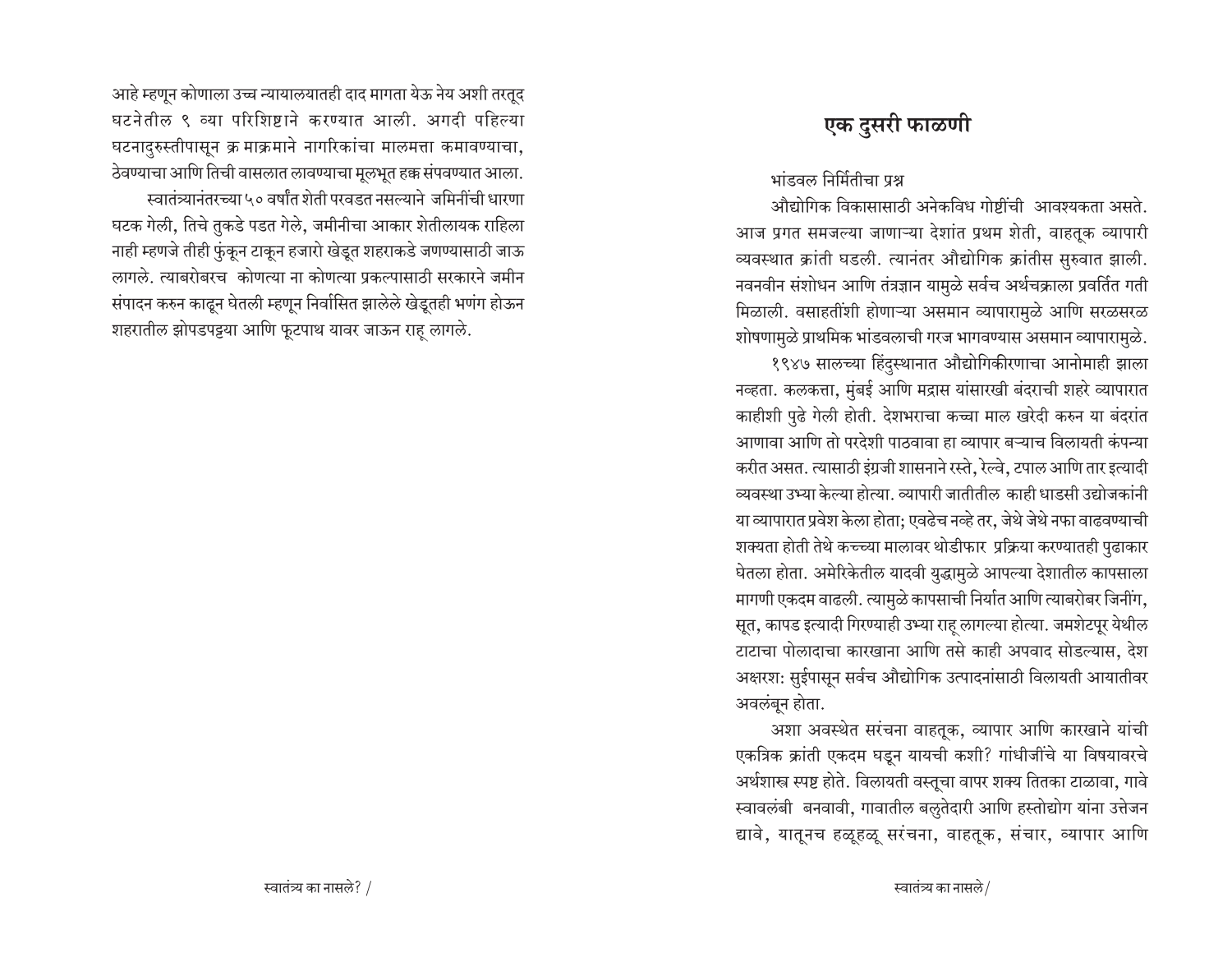औद्योगिकरण सहजीत्या उगवेल आणि फोफावेत; आणि या औद्योगिकीरणात सर्वसाधारण देशवासीयांना सहभाग असेल. गावांची शेती ही संपत्तीचे मुख्य साधन असल्याने त्यातून भांडवलाची निर्मिती होईल. पारंपारिक तंत्रज्ञानात यथावकाश अनुभवाने आणि प्रयोगाने सुधारणा होत जातील. विलायती प्रगत तंत्रज्ञान आणि उत्पादन यांच्याशी जीवघेणी स्पर्धा करण्याचा प्रसंग टळेल. देशाची अर्थव्यवस्था पुरेशी सशक्त आणि समर्थ झाली म्हणजे त्यानंतरच आंतरराष्ट्रीय देवघेवीचा सदासर्वकाळ अनंतकाळापर्यंतचा आराखडा होता असे मानण्याला काहीच जागा नाही.

गांधीजींचे अर्थशास्त्र सर्व ग्रामीण बलुतेदार आणि कष्टकरी समाज यांना सुखकर झाले असते. परंतु, राजकर्त्या पक्षातील सर्वात प्रभावी गट शहरी, पाश्चिमात्य शिक्षण घेतलेला आणि जगाशी घनिष्ठ संबंध ठेवण्यास मोठा उत्सुक होता. गावाचे स्वावलंबन, ग्रातोद्योग इत्यादी कल्पना त्यांना गांधीजींचे अव्यवहारी खुळेपण वाटत असे. अशा तऱ्हेने आर्थिक प्रगतीला दीर्घकाळ लागेल; औद्योगिक क्रांती तर कित्येक शतके येणार नाही; परदेशातील कारखानदारी आणि तंत्रज्ञान यांच्याशी तुलना करता हिंदुस्थान सतत मागेच पडत जाईल. गांधीजींचे अर्थशास्त्र म्हणजे चाकाचा शोध नव्याने लावण्याचा प्रयत्न करण्याचे आहे; अशा संथ आणि दीर्घसूत्री प्रक्रियेची आवश्यकता नाही त्याऐवजी, विलायतेतील अद्ययाव्त कारखानदारी आणि तंत्रज्ञान आयात करुन परदेशांच्या बरोबरीची कारखानदारी उभारावी. त्यासाठी आवश्यक खाणी, लोखंड, पोलाद उर्जा इत्यादी जड उद्योधंदे शासनाच्या मोठ्या छलांगीत उभे करावे; अशा सरंचना उभ्या राहिल्या म्हणजे भारतातील आर्थिक विकासाची चक्रे सुरु होतील. गती घेतील आणि झेपावतील; आणि, भारत लवकरच प्रगत राष्ट्रांच्या पंक्तीत सन्मानाने मिरवू शकेल अशी ही विचारधारा होती.

अशा तऱ्हेने जलदगती-प्रगतीचा समाजवादी रशियाने उभा केला असल्याची त्याकाळी सर्वदूर समजून होती. तेथे लोकाशाही नसेल पण तेथील आर्थिक विकासाची झेप हा एक अद्भुत चमत्कारच वाटत असे. १९१८ साली भारताइतकाच मागास असलेला प्रचंड भूप्रदेश नियोजनाच्या सहाय्याने आणि जड उद्योगधंद्याच्या विकासावर भर देऊन केवळ तीन दशकत जगातील सर्वश्रेष्ठ आर्थिक राजकीय सत्तांत मोजला जाऊ लागला.

एवढेच नव्हे तर, दुसऱ्या महायुद्धात पाश्चिमात्य राष्ट्रांपेक्षा अधिक जोरदार मुसंडी मारुन हिटलरचे साम्राज्य धुळीस मिळवण्याची मोठी बहादुरी समाजवादी रशियाने दाखवली. समाजवाद म्हणजे केवळ आर्थिक विकास एवढेच नव्हे तर, एक नवीन सामाजिक न्याय, आणि विषमतानिर्मूलनाची, सर्व मानवतेच्या भल्याची व्यवस्था आहे अशी त्या काळात भल्याभल्यांची खात्री पटली होती.

समाजवादी पद्धतीच्या आर्थिक विकासप्रक्रियेचा अवलंब कॉॅंग्रेस पक्षातील शहरी लॉबीस जसाच्या तसा पचला नसता. सारी मालमत्ता राष्ट्राची व्हावी आणि बाकी सारे नागरिक कामगार व्हावेत हे त्यांना परवडण्यासारखे नव्हते. झपाट्याचा कारखानदारी विकास व सरंचना आणि जड कारखानदारी यांची छलॉग हे तर पाहिजे पण सर्व मालमत्तेचे राष्टीयीकरण मागणारा बावनकशी समाजवाद मात्र नको अशी त्यांची दुटप्पी भूमिका होती. लोकशाही असावी आणि समाजवादही असावा असे मोठे मोहक आणि राजस रुप राज्यकर्त्या पक्षातील प्रभावी गटाने दिले.

शहरी सवर्णांच्या हितसंबंधांची हात मिळवणी दलित समाजाच्या ध्येय धोरणांशी झाली हे एक मोठे अद्भूत प्रकरण आहे. गावाची व्यवस्था म्हणजे निव्वळ गटारगंगा तेथे दलितांना न्याय व सन्मान मिळणे शक्य नाही; त्यांनी शिकावे, शहराकडे जावे, आधुनिक औद्यागिक अर्थव्यवस्थेत नोकऱ्या धराव्यात अशी दलित चळवळीच्या नेत्यांची धारणा होती. गांधीजींच्या गामराज्यापेक्षा शहरी औद्यागिकी विकासाची समाजवादी संकल्पपा त्यांना अधिक जवळची वाटली. दलित चळवळ 'सरकारी नोकरी' अभिमुख झाली आणि 'भटशाही' समाजवादाची आणि तिची पत्रिका जुळली.

पंडित नेहरुंचे नेतृत्व या गटाच्या पथ्यावर पडले. नेहरु इंग्लंडमधील त्यांच्या शिक्षाणाच्या काळात हॉरॉल्ड लास्की इ. अनेक डाव्या विचारवंताच्या संपर्कात आलेले होते शास्त्रीय विचार म्हणून नव्हे तर, एक समाजव्यवस्था म्हमून त्यांना समाजवादाचे मोठे भावनिक आकर्षणा वाटे. रशियाच्या एका जुजबी भेटीनंतर समाजवादी नियोजनाला पर्याय नाही अशी त्यांची खात्री पटली होती. प्रत्यक्ष स्वातंत्र्य हाती येण्यापूर्वी १७ वर्षे काँग्रेसने स्थापलेल्या एका नियोजन समितीचे ते अध्यक्ष बनले आणि भावी संसाराची स्वप्ने पाहणाऱ्या परकऱ्या पोरीच्या उत्साहाने नियोजनाचा भातुकलीसारखा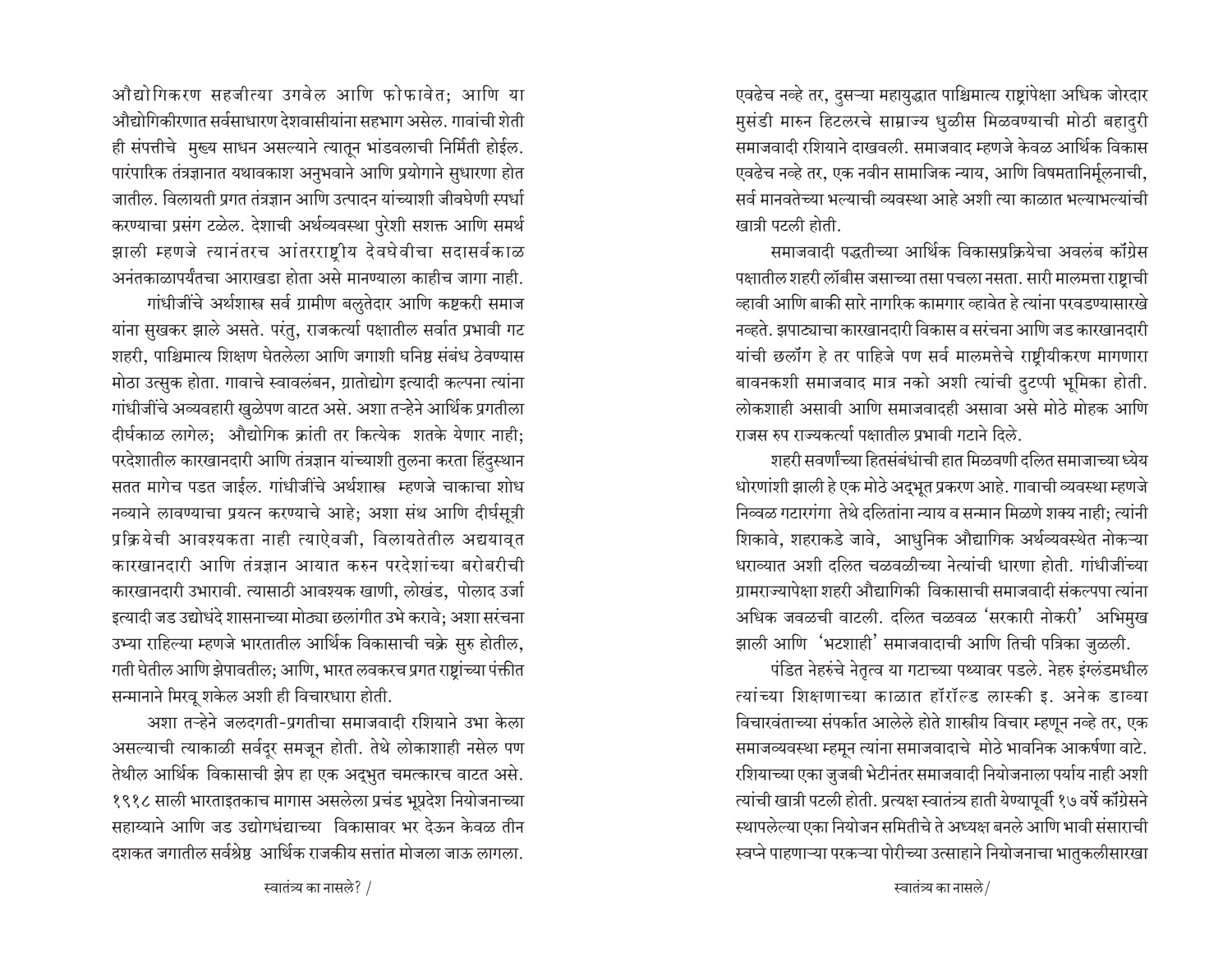खेळ त्यांनी मांडून दाखवला होता.

## वरकड मूल्याचा सिद्धांत

मार्क्सवादी सिद्धांताप्रमाणे, वरकड मूल्याचे उत्पादन श्रमिकांच्या, कामगारांच्या शोषणातून होते. पण ज्या देशाचे औद्योगिकीकरण झालेलेच नाही तेथे प्राथमिक भांडवलनिर्मिती तरी कशी व्हावी? औद्योगिकीरणासाठी लागणाऱ्या वरकड मूल्याचा स्रोत कोणता? समाजवादी रशियात या विषयावर मोठे वादंग झडले. त्याचा निष्कर्ष अखेर स्टॅलिनने विरोधकांचा शिरकाव करुन केला. औद्योगिकीकरणाकरता लागणारे भांडवल शेतीतील गुणाकारानेच तयार होते हे स्पष्ट झाल्याने जमीनदार वर्गावर टॅक. पाठवून शेतीचे सामूहिकीकरण करुन समाजवादी रशियाने या प्रश्नाचे मोठे रक्तबंबाळ उत्तर दिले होते. अशा तऱ्हेची स्टॅलिनी कारवाई हिंदुस्थानात जवळजवळ अशक्यप्राय होती. १९३० सालानंतर ग्रामीण भागातील नेतृत्व अगदीच उपेक्षा करण्यासारखे राहिलेले नव्हते. हिंदुस्थानी औद्योगिकीकरणाकरिता समाजवादी पद्धतीच्या शेतीची लूट करण्याच्या धोरणास त्यांनी कडवा विरोध केला असता. भांडवल येणार कोठून या विषयावर सार्वजनिक चर्चा अशी घडललीच नाही. या पश्राचा निर्णय कागदोपत्री कधी झालाच नाही. प्रत्यक्ष व्यवहारात मात्र शहरी पाश्चिमात्य गटास अनुकूल अशा घटना घडत गेल्याः

## संरक्षणासाठी औद्योगिकीकरण

स्वातंत्र्य उगवले ते फाळणी घेऊनच. लक्षावधी निर्वासितांचा लोंढा. सर्वदुर उसळणारे भीषण जातीय दंगे, काश्मीरमध्ये पाकिस्तानबरोबर उद्भवलेले युद्ध, हैद्राबाद, जुनागड संस्थानांना वळणावर आणण्यासाठी करावी लागलेली कार्यवाही आणि कम्युनिस्टांनी जागोजागी केलेले सशस्त्र उठाव या घटनांमुळे देशातील सैन्य सामर्थ्यवान, अत्याधुनिक शस्त्रसमार्थ्याने सुसज्ज असले पाहिजे या विषयावर कोठे दुमत नव्हते. भारताचे सर्व सैन्य सर्वकाळ व्यावसायिक सैनिकांचे राहिले आहे. त्यांची व्यावसायिक नीतिमत्ता इतकी जहाल की सुभाषचंद्र बोसांच्या आझाद हिंद फौजेतील सैनिकांना भारतीय लष्करात सामावून घेण्यास त्यांनी स्पष्ट नकार दिला. गांधीजींचे ग्रामोद्योगाचे अर्थशास्त्र अर्थकरणात वाजवी असो किंवा नसो देशाच्या संरक्षण

व्यवस्थेत ते संपूर्णता गैरलागू आहे; देशाचे स्वातंत्र्य टिकवायचे असेल तर त्यासाठी अत्याधुनिक अद्ययावत् शस्त्रसामुग्री, तोफा, रणगाडे, लढाऊ विमाने सैन्याजवळ असणे आवश्यकच आहे. देशाच्या जवानाला दुय्यम दर्जाच्या बंदुका घेऊन आघाडीवर पाठवणे अन्यायाचे होईल, एवढेच नव्हे तर देशद्रोहाचे कृत्य होईल. शस्त्रास्त्रासाठी सर्वकाळ जागतिक महासत्तांवर अवलंबून राहणे धोक्याचे ठरले. शस्त्रास्त्रे उत्पादन करण्याचे सामर्थ्य शक्य तितक्या झपाट्याने कमावले पाहिजे. त्यासाठी जड कारखानदारीचा अग्रहक्काने विकास करणे आवश्यक आहे. या सगळ्या मुद्दयांवर कोठेही विरोध सूर नव्हता. अगदी कट्टर गांधीवाद्यांनाही आधुनिक व्यावसायिक सैन्याच्या कल्पनेस थोडासुध्दा विरोध केला नाही. गांधीजींच्या संकल्पनेतील अहिंसक प्रतिकाराचा विकल्प तर सोडाच पण शस्त्रास्त्रांपेक्षा मनुष्यबळाच्या वापरावर? रमर देणारी रणनीती प्रभावी ठरु शकते आणि देशात परवडू शकेल असेही कोणी मांडले नाही. व्यावसायिक भारतीय सेनेस नेफा हद्दीवर गाठोड्यातील पीठ खाणाऱ्या सैन्याने नमवले आणि त्यानंतर अमेरिकेसारख्या सुसज्ज राष्ट्रांच्या सैन्यास जियापच्या व्हिटनामी पोरांली धुळ चारली. असल्या रणनीतींची शक्यता तपासलीही गेली नाही. यामागेही लष्करी व्यवस्थापनाइतकाच शहरी पाश्चिमात्य गटाचा एक हितसंबंध गुंतलेला होता. सर्व देश व्यापून टाकणाऱ्या युद्धास तोंड देण्याची त्यांची तयारी नव्हती. लंडन शहरावर झालेल्या बॉबहल्ल्याप्रमाणे भारतातील शहरावर हल्ले झाले तर त्यात शहरी उद्योगधंद्याचे नुकसान झाले असते. ते त्यांना कोणत्याही परिस्थितीत नको होते. देशाच्या संरक्षणाच्या गरजेविषयी ते मोठ्या वीरश्रीच्या गर्जना करीत. पण ही सारी युद्धे सरहद्दीवरच राहावीत, आतल्या भागात त्याची तोशीस लागू नये, त्यासाठी सैन्याजवळ शस्त्रसज्जता अद्ययावत् असावी म्हणजे ते शत्रूचा बंदोबस्त काय करायचा तो सरहद्दीवरच करुन टाकतील. अशी ही देशाच्या संरक्षणाची नीती होती. थोडक्यात, संरक्षणाच्या गरजेचे निर्मित्त करुन गांधीअर्थनीतीला भगदाड पडले आणि 'एक वेडगळ अव्यवहारी आदर्शवादी विचार' म्हणून ही त्यांची कल्पना कोपऱ्यात ढकलली गेली.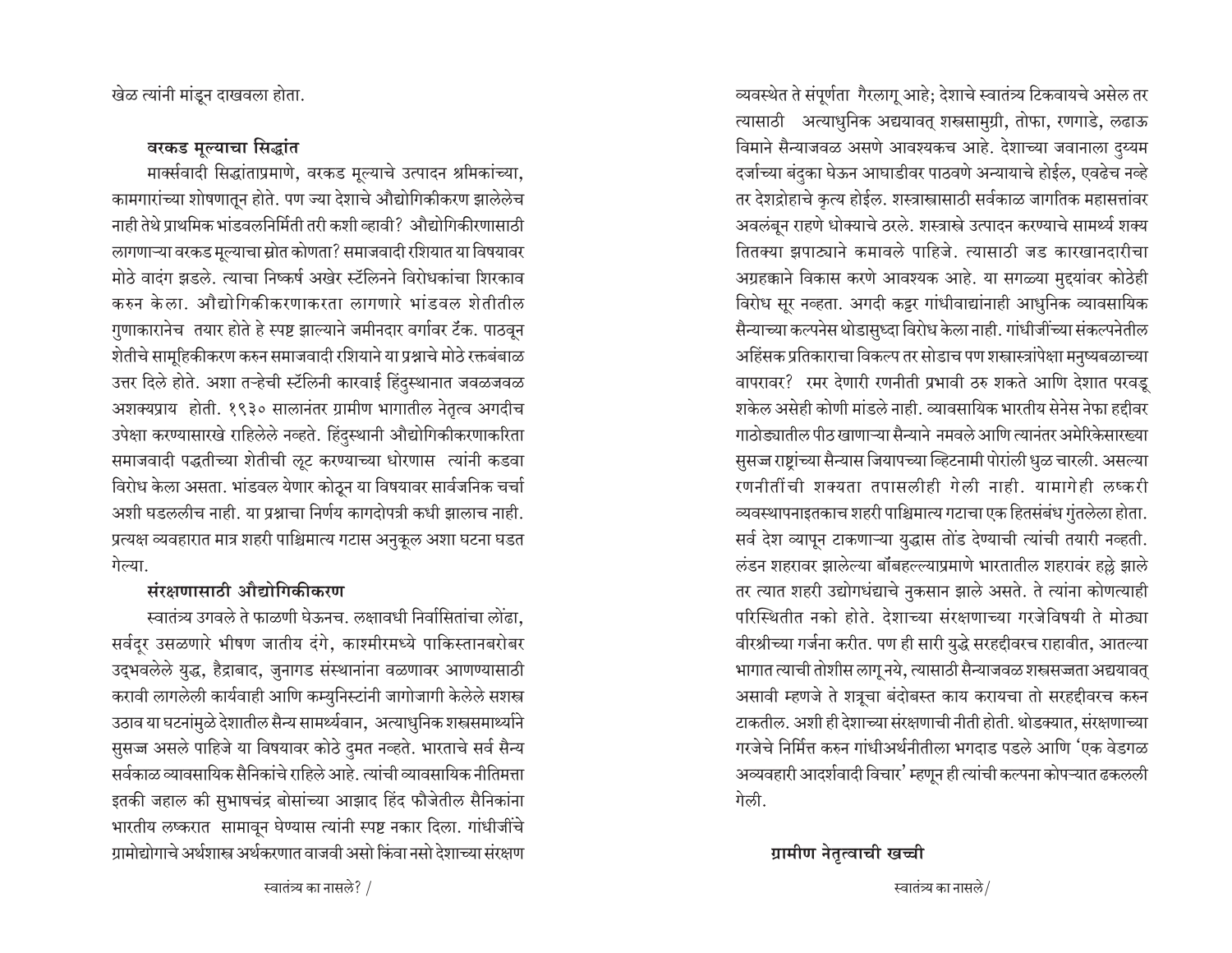गावातच राहत असे ही गोष्ट नक्की. जमीनदारीविरोधी आणि सावकारीविरोधी कायद्यांमागील खरी प्रेरणा शेतकरीशेतमजुरांच्या कल्याणापेक्षा ग्रामीण जमीनदार-सावकारांना मिळणारा लाभ शहरांपर्यंत पोचावा ही असावी. जमीनदारी गेली, सावकारी संपली; सहकारी संस्था आल्या, बँकांचे जाळे विणले गेले पण ज्या शोषणाविषयी एवढी हाकाटी होत होती ते कायमच राहिले एवढेच नव्हे तर, दिवसेंदिवस अधिक कठोर होत गेले. शेतकऱ्यांच्या डोक्यावरील कर्जे वाढत गेली. खेड्यातून शहराकडे जाणारा जनांना प्रवाह वाढतच राहिला सावकारिजमीनदारिविरुद्ध कायदे करणाऱ्यांचा हेतू काहीही असो, त्याचा फायदा ग्रामीण गरीबगुरीबांना मिळाला नाही, एका नव्याने पुढे आलेल्या वर्गाला त्याचा राजकीय आर्थिक लाभ मिळाला.

या सर्व कायद्यांमुळे ब्राह्मण, जमीनदार, सावकार या समाजांना काही फारशी तोशीस पडड्याले दिसत नाही. ब्राह्मण विरोधी दंग्यांमुळे निर्वासित झालेले ब्राह्मण शहरात आले. हे दंगे त्यांच्या दृष्टीने इष्टापत्तीच ठरली. बुडत्याचा पाय सतत खोलात नेणाऱ्या शेतीत ते केवळ परंपरेच्या अभिमानाने आणि वारशाच्या लोभाने 'शेंबडातील माशी' प्रमाणे अडकून पडले होते. त्यातून त्यांची अचानक सुटका झाली. शहरातील कोणतीही नोकरी आणि कोणताही व्यवसाय केला तरी उत्तमातील उत्तम शेतीपेक्षा तो अधिक किफायतशीर ठरतो याचा त्यांनी अनुभव घेतला. त्यांची वैयक्तिक आणि कौटुंबिक परिस्थिती सुधारली हा भाग अलहिदा, त्याहीपेक्षाही महत्वाची गोष्ट म्हणजे या समाजास खेडेगावाबद्दल आणि तेथील लोकांच्या दु:खाबद्दल सहानुभूती तर राहिली नाहीच, उलट एक दु:स्वास तयार झाला.

कूळकायदे आणि जमीनदारीविरुद्ध कायदे यामुळे तर सावकारजमीनदारांचे नुकसान होण्याऐवजी त्यांची मोठी चंगळच उडाली. बिहार व आंध्र प्रदेश या राज्यांत मोठे मोठे जमीनदार होते. त्यांच्या हजारो एकराच्या जमिनींसाठी मोबदल्याचा दर अगदी किरकोळ होता; पण हातात आलेली रक्कम त्या काळाच्या मानाने चांगली सज्जड होती. हे डबोले घेऊन ही मंडळी शहरवासी झाली. हातात आलेल्या पैशाच्या आधाराने काहींनी व्यापारउदीम, उद्योगधंदे सुरु केले; काहीजण राजकारणात उतरले, त्यांची भरभराट इतकी झाली की अनेक प्रकरणी जमीनदारी उच्चाटनाच्या सर्वात वीरश्रीपूर्ण गर्जना मूळ जमीनदार समाजातील मंडळी करु लागली.

स्वातंत्र्यानंतरच्या अगदी पहिल्या काही वर्षांत आणखी एक मोठी उलथापालथ घडली; पण ती इतक्या सुप्तपणे आणि सहजपणे की तिचे महत्व त्या काळी तरी कोणाला जाणवले नाही. १९४८ च्या, गांधी-वधानंतर झालेल्या दंगलीत महाराष्ट्राच्या अनेक जिल्ह्यांतील ब्राह्मणवर्ग गावा आणि शेती सोडून शहरात आला. दक्षिणेतही अनेक राज्यांत ब्राह्मणवर्गाच्या जुलमाविरोधी उभ्या केलेल्या चळवळी जोम धरत होत्या. अशा प्रदेशातही ब्राह्मणसमाज गाव आणि शेती सोडून निघाला एवढेच नाही तर, आपला प्रदेश सोडून दुसऱ्या प्रदेशात परागंदा झाला

स्वातंत्र्याच्या सुरुवातीच्या काळात 'कसेल त्याची धरणी' या तत्वाची मोठी हाकाटी शहरी बुद्धिमंत आणि डावे पक्ष यांनी चालवली होती. 'श्रमणाऱ्याची गिरणी' असा कोणी फार आग्रह धरला नाही. शहरी मालमत्तेच्या मालकीतील विषमता दूर करण्याचा प्रयत्न तर जवळजवळ झालाच नाही; ग्रामीण भागात मात्र एकपाठोपाठ एक कायद्यांचा अंमल सुरु झाला. प्रथम कूळकायदे, मग जमीनदारिविरोधी कायदे, मग त्यानंतर कमाल जमीनधारणा कायदे, शिवाय, सावकारी निर्मूलन कायदे या सर्वांचा परिणाम म्हणून खेडेगावातील ब्राह्मण आणि सुखवस्तु सवर्णांचे एक अर्थाने उच्चाटन झाले. पण, त्याहीपेक्षा ग्रामीण अर्थव्यवस्थेच्या भोवऱ्यातून त्यांची सुटका झाली आणि नवीन शहरी औद्योगिक व्यवस्थेत व राजकीय सत्तेत प्रभुत्व मिळविण्यास मोकळे झाले. त्यामुळे कुळांचा, शेतकऱ्यांचा व शेतमजुरांचा प्रत्यक्ष लाभ किती झाला हा प्रश्न येथे प्रस्तुत नाही. परंपरेने चालत आलेली स्वयंपूर्ण गावांची व्यवस्था या कायद्यांची मोडकळीस आणली. गावांचे नेतृत्व करणारा वर्ग निर्वासित होऊन गाव सोडून गेला. अशा उच्चाटनाच्या वेळी काही वेदना त्या साऱ्या समाजाला सोसाव्या लागल्या असतील, हे निर्विवाद; पण गावातील ब्राह्मण, जमीनदार व सावकार यांच्या उच्चाटनाचे दोन मोठे विलक्षण परिणाम घडून आले.

गावातील जमीनदार व सावकार शेतकऱ्याची लूट करत होते हे नि:संशय, पण त्याबरोबर गावासंबंधी त्यांच्या काही जबाबदाऱ्या होत्या अडीअडचणीच्या वेळी, विशेषत: दुष्काळाच्या काळात सर्व गावाला त्यांचाच आधार असे. असा आधार प्रत्यक्षात दिला जात असो वा नसो सावकार, जमीनदार व ब्राह्मण यांनी केलेल्या शोषणाचा लाभ बहुतांशी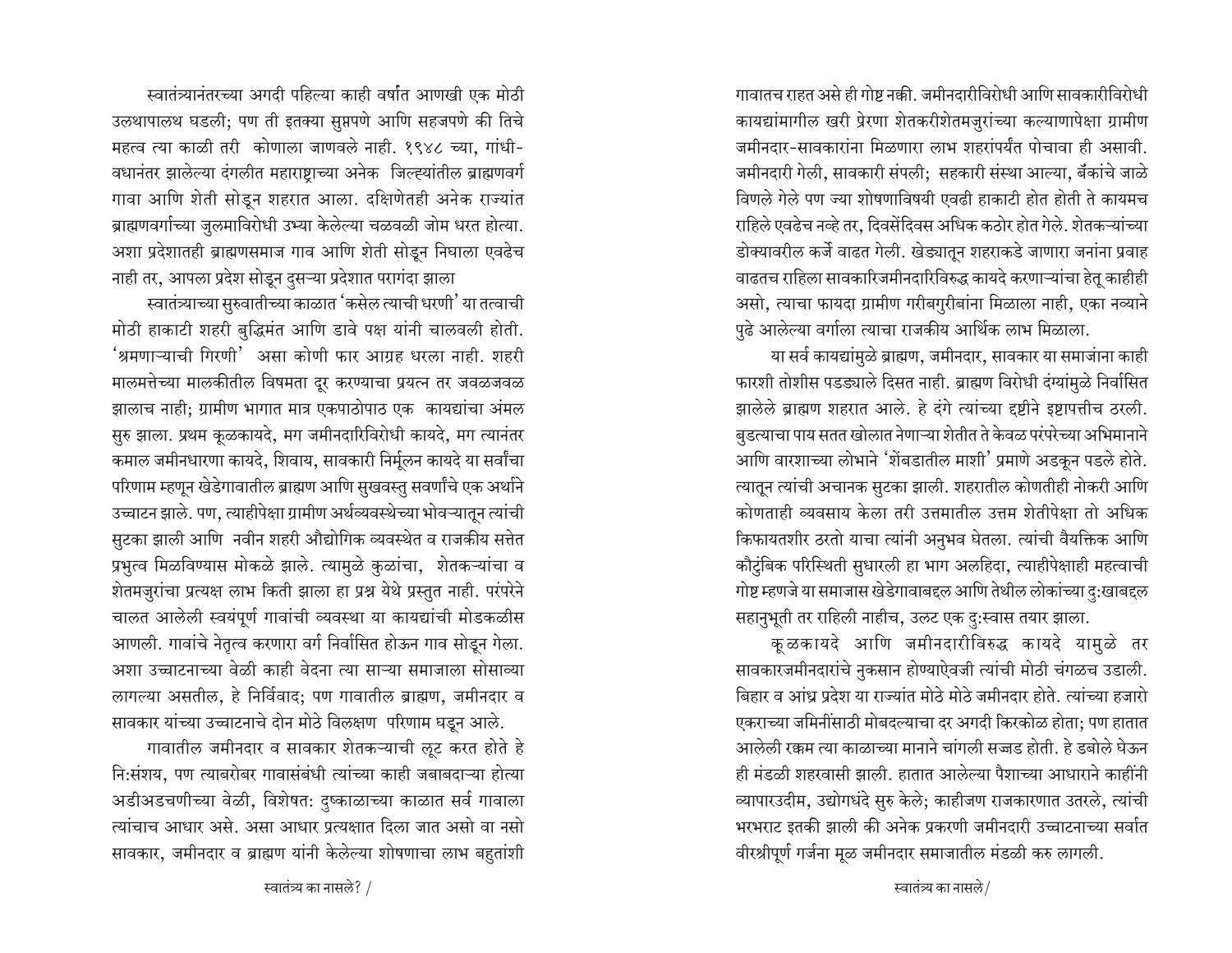#### इंडिया विरुद्ध भारत

इंग्रजांच्या आर्थिक धोरणामुळे जवळजवळ शतकभर खेड्यातून शहराकडे जगण्यासाठी लोकांचा ओघ वहातच होता. खेरीज, खेडेगावातील सामाजिक अन्यायाला तोड देणे असह्य झाल्यामुळे दलितांतील एक मोठा प्रवाह शहरांकडे वाहात होता. या साऱ्या घटनांचा एकत्र परिणाम असा झाला की गावातील 'कुलकां' चे आपोआप९ उच्चाटन झाले; पण त्याबरोबर, गावाच्या अर्थव्यवस्थेची तरफदारी आणि संरक्षण करणारे कोणीच उरले नाही शहरी सुशिक्षितांना लोकशाही समाजवादात स्वारस्य होतेच. आता त्यांच्या बरोबरीने पारंपारि नेतृत्व देणारा ग्रामीण वर्गही सामील झाला. देशाची एका अर्थाने एक नवी 'अभौगोलिक फाळणी' झाली. शहरी आंग्लविद्याविभूषित, आधुनिक अर्थकारण आणि कारखानदारी यांची तरफदारी करणारा 'इंडिया' आणि ग्रामीण भागातील नेतृत्वहीन, गरीब, बहुतांशाने निरक्षर, शेतीवर जीवन कसेबसे कंठणारा 'भारत' अशी विभागणी झाली. या फाळणीमुळे स्टॅलिनी पद्धतीची भांडवलाची निर्मिती शस्त्रास्त्रे न वापरता कण्याचा मार्ग खुला झाला.

स्वातंत्र्यपूर्व काळात अखंड पंजाब राज्यात हिंदु-मुसलमान-शिख शेतकऱ्यांच्या युनिअनिस्ट पार्टीचे राज्य होते. सरकारातील एक प्रमुख नेते सर छोटुराम यांनी एक बिल मांडले होते. कर्जाच्या वसुलीपोटी सावकरांना शेतकऱ्यांच्या जमीनीवर जप्ती आणता येणार नाही अशी त्यात तरतूद होती.

कॉंग्रेस पक्ष लाला लजपतराय यांच्या नेतृत्वाखाली प्रमुख विरोधी पक्ष होता. त्याने सावकरांच्या मूलभूत हक्कावर गदा आणू नये, त्यामुळे शेतकऱ्यांचे मोठे नुकसान होईल अशी भूमिका घेतली होती. स्वातंत्र्य मिळाल्यानंतर अशी मांडणी कोणीच केली नाही. खेडेगाव नेतृत्वहीन झाले. शेतकरी वर्गातील त्यातले त्यात वरच्या जातीतील लोकांकडे नेतृत्व गेले. पण त्यांची गावाची निष्ठा अगदीच तकलादू होती. आर्थिक आणि राजकीय लालचीने त्यांना अंकित करुन 'यशवंतराव' उभे करण्यात इंडियाला काहीच अडचण आली नाही. समाजवादाच्या झेंड्याखाली आपण पारंपारिक ब्राह्मणी वर्चस्वाला उखडून टाकत आहोत असाच त्यांचा विश्वास होता. ग्रामीण भागातील नवे नेतृत्व इंडियाला अंकित झाले आणि कुऱ्हाडीचे दांडे गोतास

### सारी अन्नान्नदशा

५० वर्षांपूर्वी स्वातंत्र्य मिळाले त्यावेळी दीडशे वर्षांच्या इंग्रजी शोषणानंतर शेती आणि बलुतेदारी पिळून निघाल्यामुळे सगळी गावे खंक झाली होती. त्याबरोबरच, संपूर्ण देशात अन्नधान्याचा तुटवडा पडला होता. दुसऱ्या महायुद्धाच्या काळात हिंदुस्थानातून अन्नधान्य दोस्त राष्ट्रांच्या फौजांचा पुरवठा करण्याकरिताच पाठवले जाई. त्यामुळे, सरकारजवळ धान्याचा साठा म्हणून काही राहिला नव्हता. अशाच परिस्थिती बंगामध्ये भयणा दुष्काळ पडला आणि त्या लक्षावधी लोक अन्नान्न करीत मेले; साऱ्या देशात रेशनींगमुळेच काय तो अन्नधान्य, साखर, रॉकेल इत्यादी वस्तुंचा पुरवठा होत होता. युद्धकाळात परदेशातून आयत कयन नि:कृष्ट प्रतीचा मिलो, मका रेशनिंग दुकानातून पुरवण्यात आला. फाळणीपूर्वी दोन वर्षे देशभर दंगेधोपे माजले होते. बंगाल, बिहार, पंजाब इत्यादी राज्यांत जातीय दंगे शहरांपुरते मर्यादित न राहाता सर्वदुर ग्रामीण भागातही पसरले होते. निर्वासितांचे थवे निवारा शोधीत होते. त्यांच्यासाठीही पुरवठ्याची विशेष धान्यव्यवस्था करावी लागत होती. दंगलग्रस्त राज्यांतील धान्याचे उत्पादन घटल्यामुळे रेशनव्यवस्था आणि निर्वासित यांच्यासाठी धान्याचा पुरवठा इतर राज्यांतून खरेदी करुनच शक्य होते. सारांश, फाळणीच्या आधीही देशातील अन्नधान्य परिस्थिती अत्यंत बिकट होती.

देशातील फाळणी आणि कोट्यवधींच्या संख्येने वाहणारे निर्वासितांचे ओघ यांमुळे अन्नधान्याची परिस्थिती अधिकच बिकट बनली. पश्चिम पाकिस्तानकडे गेलेल्या प्रदेशात पंजाबचा पश्चिम भागही गेला. इंग्रजांच्या काळात धरणे बांधुन आणि कालव्यांची जाळी करुन पंजाबचा हा भाग साऱ्या देशाचे धान्यचे कोठार बनला होता. त्या तुलनेने, भारताकडे राहिलेला पंजाब-म्हणजे आजची पंजाब, हरियाणा आणि हिमाचल प्रदेश ही राज्ये-हा शेती उत्पादनांच्या बाबतीत मागासलेलाच होता. पश्चिम पाकिस्तानच्या निर्मितीबरोबर, सर्व देशाला मोठ्या प्रमाणावर धान्य पुरवणारा भाग निघून गेला. पूर्वेकडील भागातील अशीच परिस्थिती तयार झाली. ताग हे बंगालमधील प्रमुख उत्पादन. किंबहना, साऱ्या जगाला तागाचा पुरवठा होई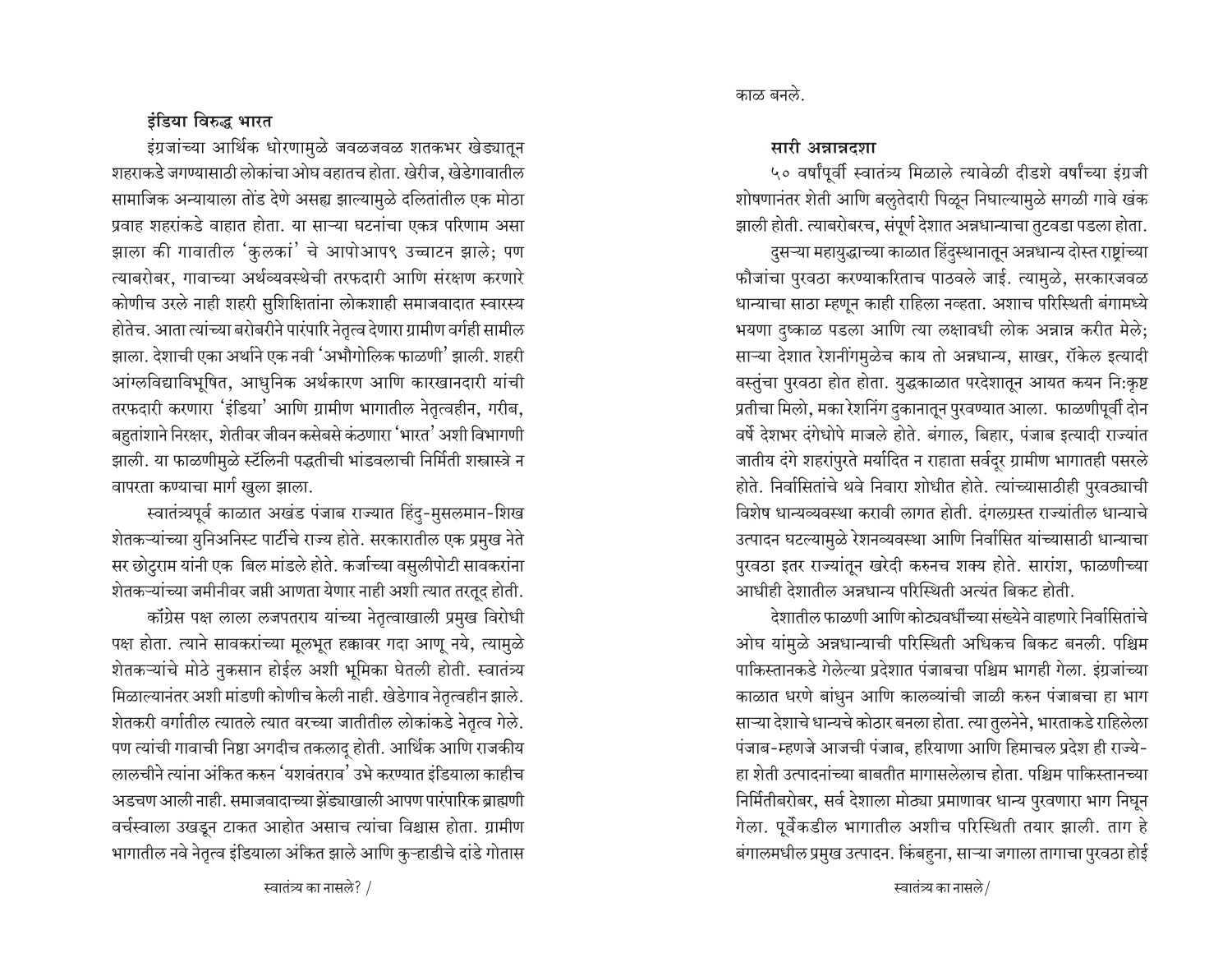तो बंगालमधून. पण, तगाची शेती पूर्व पाकिस्तानमध्ये आणि गिरण्या भारताकडे अशी फारकत झाली. फाळणीनंतर काश्मिरमधील युद्ध सुरु झाले, त्याकरिताही धान्यपुरवठ्यावर आणखी ताण पडला. स्वातंत्र्य मिळाल्यानंतर तीनचार वर्षे अन्नधान्याचा तुटवडा आणि महागाई यांनी देशभर नुसते थैमान घातले.

## $\hat{v}$ शनींगला सुट्टी $^{\prime}$  चा प्रयोग

शेकडो वर्षे चालू राहिलेल्या भारतीय शेतीची प्रकृती धुमश्चकी, आक्रमण, लूट या साऱ्यांना तोंड देत असताही शाबून राहिली होती. १९४९-५० साली, दोन वर्षे बरा पाऊस पडला, धान्याची सुबत्ता झाली. रफी अहमद किडवाई यांनी सारी रेशनींग व्यवस्था बंद करुन अन्नधान्याची बाजारपेठ *प्*वली करण्याचे धोरण आखले आणि पार पाडले. धान्याचे किरकोळ बाजारपेठेतील भाव खाली येऊ लागले. त्यामानाने. शेतकऱ्यांना मिळणारे घाऊक भावही चांगले राहिले, ही व्यवस्था जर चालू राहिली असती तर, कदाचित, स्वातंत्र्याला कधी ग्रहण लागलेच नसते. पण, अन्नधान्याची मुबलकता, खुला बाजार आणि स्वस्ताई या गोष्टी साठेबाजी व काळा बाजार करणाऱ्या व्यापाऱ्यांना परवडणाऱ्या नव्हत्या. किडवाई साहेबांच्या धोरणाने <u>देशभर पसरलेल्या रेशनिंग खात्यातील नोकरशहांच्या तर पोटावरच पाय</u> आला. साठेबाजी आणि बाजारावरील दबाव अशा त्यांच्या कारवायांमुळे धान्याच्या किंमती वाढू लागल्या आणि शेवटी भडकू लागल्या. अशा परिस्थितीला तोंड देण्यासाठी, निदान सुरुवातीच्या काळात तरी, शासनाने काही हातचा साठा ठेवणे आवश्यक होते. तो का ठेवला गेला नाही? त्यामागेही काही दुष्टबुद्धि नियोजन होते का निव्वळ प्रशासकीय गबाळेपणा आणि राजकीय अदूरदर्शीपणा हे सांगणे कठीण आहे.

याच प्रकारची पुनरवृत्ती पुढे २८ वर्षांची झाली.

१९७८-७९ साली जनता पक्षाच्या कारकीर्दीत चौधरी चरणसिंग यांनी साखर खुली करण्याचा प्रयत्न केला. साखरेचे भाव कोसळले, कारचानदार हवालदिल झाले त्यावेळी, सरकारने साखरेचा साठा बांधण्याचा प्रयत्न केला असता तर भाव सावरले असते आणि पुढच्या हंगामापासून साखरेची बाजारपेठ स्थिरावलीही असती. पण, शासनाला एवढा दम कुठून निघायला? बाजारपेठ खुली असली की त्यात काही काळ गोंधळ माजू शकतो; साठेबाज ⁄प्बुलेपणाचा फायदा घेण्याचा प्रयत्न करतात; पण शेवटी, बाजारपेठ आणि  $\overline{\mathbf{u}}$  ग्राहकराजा शिस्त लावतात.

अर्थात् यासाठी खुलेपणावर दृढ विश्वास आणि धैर्य आवश्यक आहेत. ते जनता पक्षाच्या नेत्यांत नव्हते. साहजिकच, साखर कारखादार लॉबीने आरडाओरडा सुरु केली. त्यात पुन्हा एकदा नोकरदारांनी आपले साम्राज्य चाऌ राहावे यासाठी भर घातली. शेतीमालाच्या बाजारपेठेतील *प्*बुलीकरणाचा हा दुसरा प्रयोगही फसला.

याच्या नेमका उलटा प्रयोग इंदिरा गांधींनी केला. साऱ्या अन्नधान्याच्या बाजारपेठेचे राष्ट्रीयीकरण केल्याची त्यांनी घोषणा केली. असली अचरट योजना यशस्वी होण्याची काहीही शक्यता नव्हती. काही महिन्यातच राष्ट्रीयीकरण रद्द करावे लागले. नोकरशहांना अर्थव्यवस्थेवर सत्ता असते; पण ती व्यवस्था चालवण्याची जबाबदारी नको असते. व्यावसायिक. उद्योजक, शेतकरी, कामकरी इत्यादींनी अर्थव्यवस्था चालवावी आणि नोकरशहांना या व्यवस्थेची मर्मस्थाने तेवढी हातात ठेवून आपल्या पोळ्या पिकवून घेता याव्यात अशी त्यांची अपेक्षा असते. अर्थातच, किडवाई, चरणसिंग यांचे खुलीकरणाचे प्रयत्न आणि इंदिरा गांधीचा राष्ट्रीयीकरणाचा डाव, दोन्ही फसले. सर्व देशभराच्या आर्थिक चलवनवनाची मुख्य जबाबदारी खाजगी क्षेत्राची, आणि सरकार व नोकरशहा यांच्या ताब्यात सार्वजनिक वितरण व्यवस्था आणि त्यासाठी लागणारी 'भारतीय खाद्य निगम' सारखी बोजड आणि खादाड यंत्रणा. परिणामी, साऱ्या अन्नधान्य-पुरवठ्याच्या <u>व्यवस्थेचा नाड्या नोकरशहांच्या हातात राहिल्या.</u>

## जीवनावश्यक वस्तुंच्या कायद्याचे थैमान

किडवाईचा खुलीकरणाचा प्रयत्न फसला. रेशनिंगचे राज्य पुन्हा चालू झाले. त्यानंतर, देशभर अन्नधान्याच्या उत्पादनात सुधारणा होईना. लोकसंख्या वाढतच होती. औद्योगिकीकरणाच्या धोरणामुळे शहरातील लोकसंख्या ग्रामीण भागातून येणाऱ्या ओघामुळे विशेष वेगाने वाढू लागली. गावातून शहरांकडे जगण्यासाठी धाव घेणाऱ्या शेतकरी निर्वासितांचा प्रवाह वाढतच राहिला. अन्नधान्याचा, विशेषत: शहरी भागात, पुरवठा कमी पडू लागला आणि सर्वत्र अन्नधान्याच्या तुटीची मानसिकता तयार झाली.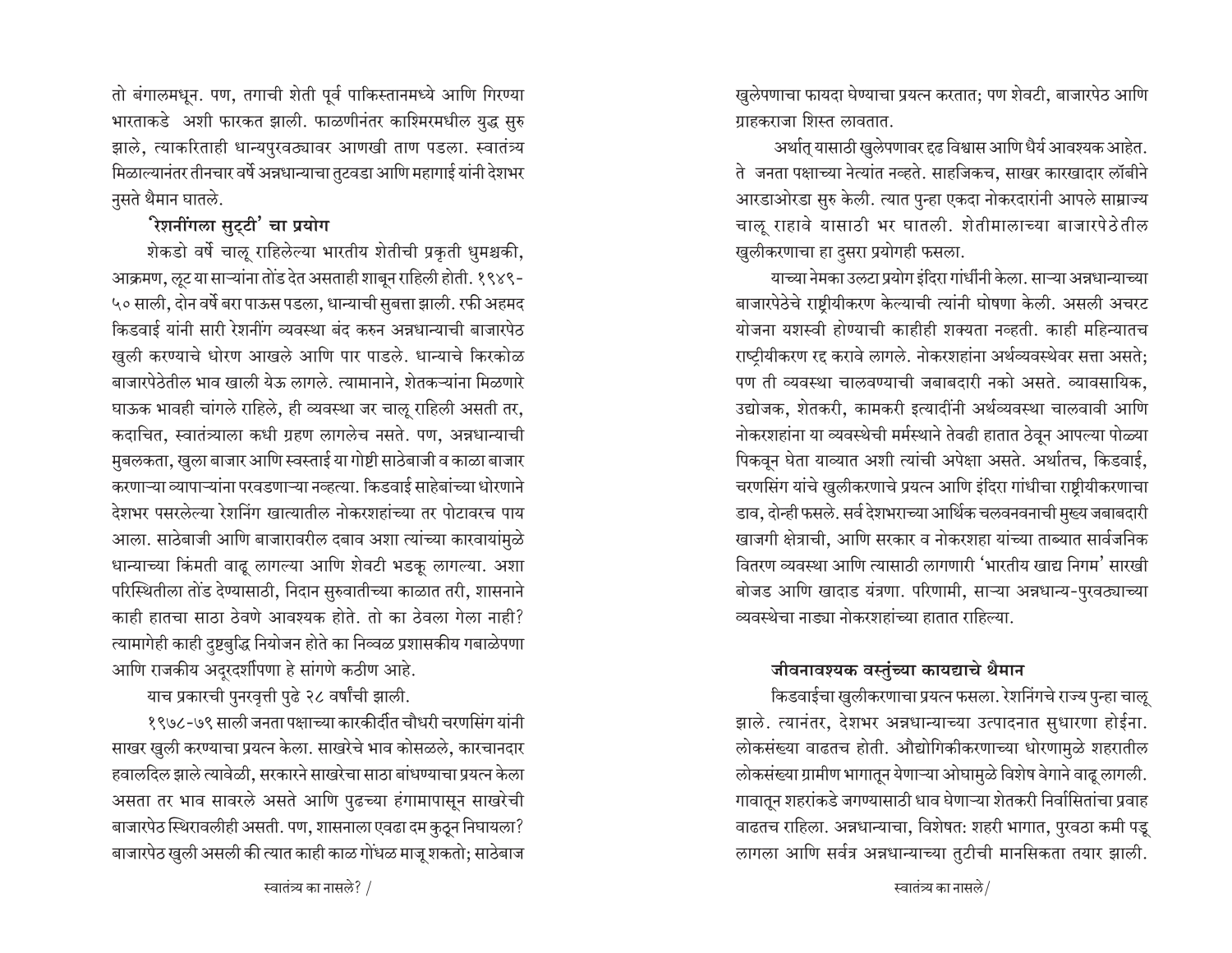तुटवड्याच्या दुष्टचक्रात देश सापडला. कधी पाऊस झाला नाही म्हणून, कधी अतिवृष्टी झाली, महापूर आले, वादळे झाली म्हणून. दरवर्षी अन्नधान्याचा पुरवठा गरजेच्या तुलनेने कमीच पडू लागला.

#### तटवड्याचे नाटक

त्या काळात लोकसंख्येला देशात पिकणारे अन्नधान्य खरोखरच अपुरे होते काय? लहानमोठी सगळी कुटुंबातील माणसे हिशेबात घेतली तर दरडोई दरवर्षी एक क्विंटल धान्य उपासमार टाळण्यास पुरेसे आहे. १९६५-६६ साली संपूर्ण देशात दुष्काळी परिस्थिती तयार झाली. पंतप्रधान लाल बहादुर शास्त्री यांना, जनतेने आठवड्यातून एक दिवस उपवास करावा असे आवाहन करावे लागले; पाकिस्तानशी झालेल्या संघर्षानंतर 'जय जवान, जय किसान' या घोषणेने अर्थकरणास एक वेगळी दिशा द्यावी लागली. त्यानंतर, लवकरच 'हरति क्रांती' ची सुरुवात झाली. 'कृषी मूल्य आयोगा'ची नेमणूक झाली. भारताच्या स्वातंत्र्योत्तर काळातील अर्थव्यवस्थेच्या इतिहासातील १९६५- $\epsilon$ ६ साला हा महत्वाचा टप्पा आहे. त्यावर्षी देशातील उत्पादन ८० लाख टन होते; म्हणजे दर माणशी १०० किलो ऐवजी २०० किलो धान्य उपलब्ध होते. कारखानदारीसाठी कच्चा माल म्हणून वापरले जाणारे धान्य लक्षात घेतले तरी गहजब करण्याइतकी टंचाई प्रत्यक्षात कधी नव्हतीच. काळाबाजारी आणि नोकरदार यांनी परस्परहितसंबंध जपून देशभर ह्तटवड्याची मानसिकता जोपासली, ती १९७० सालापर्यंत चालूच राहिली. आजही अन्नधान्याच्या पुरवठ्याबाबत देश स्वयंपूर्ण झाला असे मानले जाते. खरे म्हटले तर, दरडोई धान्याचे प्रमाण कमी झाले आहे, प्रथिनांचे प्रमाण वाढले आहे. त्यामुळे आता दरडोई धान्याची गजर कमी झाली असावी. पण तरीही अन्नधान्याचा म्हणतात तसा तुटवडा लाल बहादूर शास्त्रींच्या काळापर्यंत नव्हता, हे स्पष्ट आहे. आजही तुटवड्याची मानसिकता जोपासण्यात भारतीय खाद्य निगम आणि त्यातील नोकरशहांचे टोलेजंग साम्राज्य यांचे हितसंबंध गुंतलेले आहेत.

शेती, उद्योगधंदे आणि एकूण अर्थव्यवस्था यांच्या विकासाचा प्रश्न स्वातंत्र्यानंतर ज्या तऱ्हेने हाताळला गेला ते समजण्यासाठी ही पार्श्वभूमी लक्ष्मात ठेवणे महत्वाचे आहे.

## वेशी आंतले आणि बाहेरचे

देश नव्याने स्वतंत्र झालेला. शेती आणि बलुतेदारी करणारी गावे एका बाजूला. तर आधूनिक व्यापार आणि कारखानदारी करणारी शहरे हुसऱ्या बाजूला. अशाच प्रकारचे दोन उभे तट पूर्वकाळापासून जातिव्यवस्थने तयार केलेले. वेशी आतले आणि वेशी बाहेरचे ही परंपरागत विभागणी इंग्रजांच्या राज्याचे थोडी ऐसपैस केली. पण त्याबरोबरच भक्कमही केली. वेशीबाहेर 'भारत' आणि वेशी आतर् 'इंडिया' याच विभागणीला आता 'शेती' विरुद्ध 'उद्योग' अशा संघर्षाचे स्वरुप येऊ लागले. राजकीय सत्ता इंडियाच्या हाती आली. गांधीवादाऐवजी समाजवाद: शेतीऐवजी देशाचे आधुनिकीकरण, औद्योगिकीकरण अशी भाषा बोलली जाऊ लागली. हिंदुस्थानसारख्या देशाचे औद्योगिकीकरण करायचे म्हणजे इतिहसातील अगदी अनोळखी समस्या उभी ठाकली.

औद्योगिकीकरण करण्यासाठी रोममर्राच्या उपभोगानंतर शिल्लक राहणारी बचत पाहिजे. त्या बचतीची गुंतवूक कारखानदारी भांडवलासाठी झाली पाहिजे.

## शेतीतील बचतीची लूट

पाश्चिमात्य देशात भांडवलनिर्मिती मोठ्या क्रूरपणाले झाली. गावांतील जमीनदारांनी कुळांना जमिनींवरुन सरळसरळ हाकलून लावले आणि नव्या पद्धतीची शेती, बागायती आणि धनगरी सुरु केली. जमिनीवरुन हाकून <u>लावलेले लोक विपन्न दैन्याव्यस्थेत शहरात येऊन पोचले. राहायला आसरा</u> नाही. पोटाचा खळगा भरण्यासाठी चोऱ्यामाऱ्या करण्याखेरीज गत्यंतर नाही**:** रोजगार मिळणे दुष्कर. ज्या भाग्यवंतांना रोजगार मिळाले त्यांना दिवसातून बाराबारा तास काम आणि जगण्यापुरतीही मज़ुरी नाही अशी स्थिती या पद्धतीने नवीन कारखानदारीला कच्चा माल, भांडवल आणि श्रमशक्ती मिळाली. नंतर, शेजारी राष्ट्रांशी व्यापार वाढला आणि वसाहती लुटण्यास मिळाल्या तेव्हा कारखानदारीसाठी लागणारे भांडवल मुबलक प्रमाणात उपलब्ध होऊ लागले.

मार्क्सची समाजवादी व्यवस्थेसंबंधीची सारी मांडणी अतिविकसित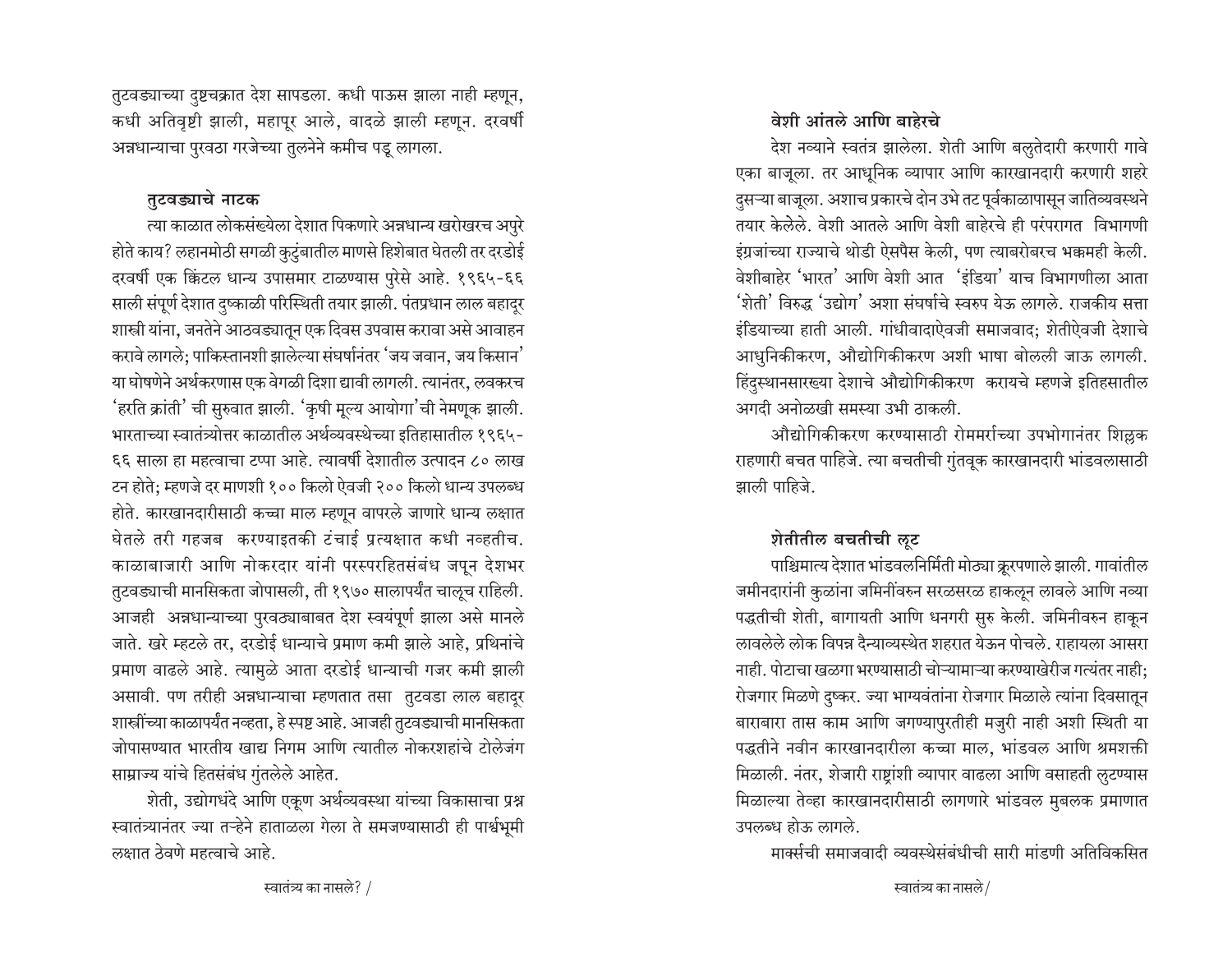भांडवलशाही देशातच $^{\circ}$ नाही रे $^{\prime}$  कामगार क्रांती करुन समाजवादी सत्ता आणतील असे गहीत धरुन केलेली होती. म्हणजे प्राथमिक भांडवल-निर्मितीचा प्रश्न सुटलेला आहे, त्यापुढील भांडवलनिर्मिती प्रचंड प्रमाणावर आणि मोठ्या दुष्टपणे कामगारांच्या शोषणातून होत आहे, अशा देशात कामगार शोषणाविरुद्ध उठतील आणि समाजवादी क्रांती घडून येईल, एरव्ही नाही असे त्यासाठी गृहीत धरले आहे. त्यामुळे, मार्क्सच्या अर्थशास्त्रात समाजवादी सत्ता प्राथमिक भांडवलनिर्मिती कशा तन्हेने घडवून आणेल याबद्दल काहीच विवेचन झालेले नव्हते. प्रत्यक्षात, समाजवादी क्रांती घडली ती मार्क्सच्या भकिताप्रमाणे जर्मनी किंवा इंग्लंडमध्ये नाही, तर रशियासारख्या अविकसित देशात. समाजवादी व्यवस्थेच्या भल्यासाठी मोठ्या शेतकऱ्यांकडून बचत काढून घेतल्याखेरीज गत्यंतर नाही; ती व्यापारी पद्धतीने म्हणजे किंमतीत ढवळाढवळ करुन काढून घ्यावी का सरळ बंदुकी आणि रणगाडे यांच्या ताकदीने व्हावी असे दोन पक्ष मांडले गेले. शेवटी, वादंग घालणाऱ्या दोन्ही पक्षांतील अर्थशास्त्रांना स्टॅलीनने ठार केले आणि , मोठ्या शेतकऱ्यांविरुद्ध रणगाडे पाठवले: साऱ्या शेतीचे सक्तीचे सामूहिकीकरण घडवले. अशा पद्धतीने समाजवादी व्यवस्थेतही प्राथमिक भांडवलनिर्मिती रक्तपातानेच घडली.

हिंदुस्थानासारख्या देशात स्वातंत्र्य आले. औद्योगिकीकरणाच्या मार्गाने जाणाच्या गोष्टी सुरु झाल्या. त्यासाठी, कारखानदारीवर भर देण्याचेही ठरले. पण, पुन्हा भांडवलनिर्मितीचा प्रश्न उभा राहिला. सर्व गुणाकारांची जननी निसर्गच आहे. पंचमहाभूतांच्या लक्षावधी वर्षाच्या साठलेल्या ऊर्जा माणसांच्या श्रमाचा स्पर्श होताच गुणाकार करीत फळाला येतात. त्याखेरीज, बचतीचे आणि भांडवलनिर्मितीचे दुसरे काही साधनच असू शकत नाही. 'गाव विरुद्ध शहर' किंवा 'शेती विरुद्ध कारखानदारी' असा संघर्ष हिंदुस्थानातही उभा राहणे अटळ होते. येथेही औद्योगिकीकरण एका समाजाच्या आणि वर्गाच्या फायद्यासाठी व्हायचे होते. साऱ्या देशातील सर्व लोकांच्या हितासाठी विकास घडवून आणण्याचा हेतू असला तर असा संषर्घ टाळता येतो. पण, नैसर्गिक विकास माणसांच्या समाजततरी असा सहजपणे, विनासंघर्ष होताना दिसत नाही. हिंदुस्थानाततर गाव विरुद्ध शहर किंवा शेती विरुद्ध कारखानदारी या आर्थिक संघर्षाला हजारो वर्षांच्या

जातिव्यवस्थेमुळे विशेषच कडवेपणा आलेला. समाजवादाचे नाव लावले तरी स्टॅलीनच्या पद्धतीने हुकूमशाही स्थापन करुन शस्त्रास्त्रांच्या बळावर शेतीतील बचत लुटणे या देशात अशक्यप्राय होते; त्या दृष्टीने प्रयत्न झाले नाहीत असे नाही.

### $\vec{z}$ स्टॉलीनचे गोंडस अवतार

स्टॉलीनने मोठ्या शेतकऱ्यांविरुद्ध आघाडी उघडली तसेच येथेही जमीनदारी आणि सावकारी यांच्याविरुद्ध आघाडी उघडली गेली. साऱ्या शेतीच्या सामूहिकीकरणाचा प्रयत्न पंडित नेहरुंनी मोठ्या तयारीने केला, पण त्याला यश आले नाही. कारखानदारीला लागणाऱ्या भांडवलाच्या निर्मितीसाठी एकच मार्ग मोकळा होता. शेतीतीला उत्पादन तर वाढले पाहिजे, पण वाढत्या उत्पादनातून तयार होणारी बचत गावात न राहता शहरांत आली पाहिजे आणि कारखानदारीसाठी कच्चा माल, श्रमशक्ती आणि भांडवल यांचा मुबलक पुरवठा शस्त्रांच्या बळावर नाही, तर <u>किंमतीतील हवळाहवळीनं होणे यापलीकडे काही मार्ग शक्य नव्हता. पन्नास</u> वर्षे शासनाने हा मार्ग स्वीकारला आणि त्यातून शेती आणि शेतकरी यांचे शोषण झाले. एवढेच नाही तर. स्वातंत्र्योत्तर पन्नास वर्षांतील देशातील साऱ्या अधोगतीच्या विषवल्लीची बीजे लावली गेली.

बाजारपेठेतील ढवळाढवळीने शेतीतील बचत काढून घ्यायचे म्हटले तरी एक प्रश्न उरतोच. शेतीतील बचत वाढविण्यासाठी शेतीमालाचे उत्पादन वाढले पाहिजे. शेतीमालाचे उत्पादन वाढवावे कसे? स्वातंत्र्यानंतरच्या दुष्काळी स्थिती अमेरिकेकडून जहाजे भरभरुन फुकटात अन्नधान्य येऊ लागले; जहाजाच्या वाहतुकीचाच काय तो खर्च. तोही शेवटी गाफ करण्यात आला. आंतरराष्ट्रीय राजकारणात तटस्थतेची ऐट मिरवायची, पण देशातील कोट्यवधी जनतेची भूक भागण्यासाठी जहाजांची वाट बघायची अशी नीती अनेक वर्षे चालली. अशोक मेहतांसारखा धुरंधर समाजवादीही एकदा म्हणून गेला, 'परदेशात इतक्या स्वस्त् भावात अन्नधान्य मिळण्याची सोय असेल तर हिंदुस्थानातील शेतीकडे उदारबुद्धीने दुर्लक्ष करण्यास काहीच हरकत नाही.' परदेशातील आयातीमुळे शेतीमालाचे बाजारभाव पडले. त्यांचे उत्पादन परवडेनासे झाले आणि शेतकऱ्याला मेहनत वा गुंतवणूक करण्याची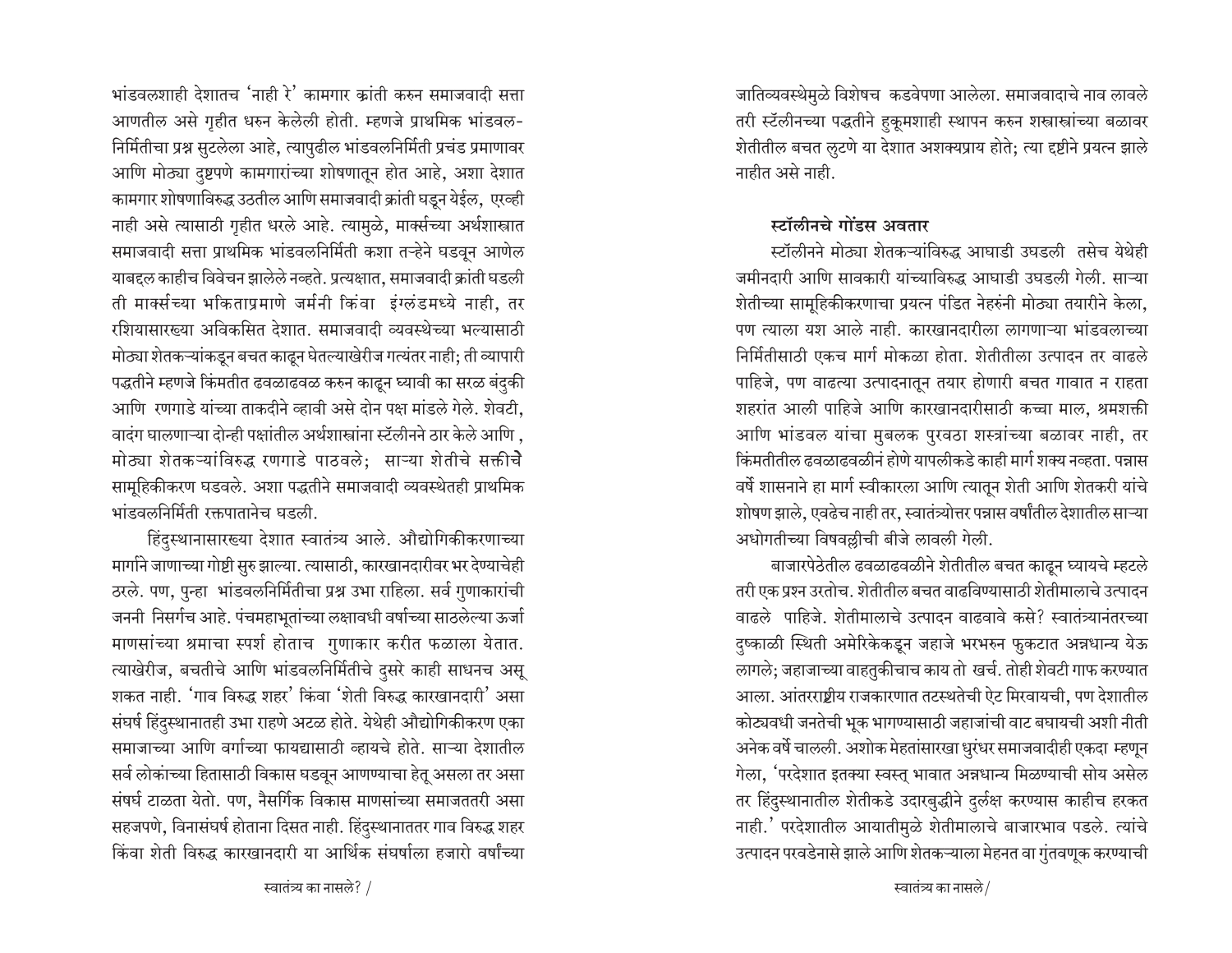उमेद राहिली नाही. अमेरिकेवर देश अधिकाधिक अवलंबून राहू लागला. जहाजे बंदरात आली तरच रेशन दुकानात धान्य यावे अशी परिस्थिती तयार झाली.

### कमायाची नीति

देशातील शेतीचे उत्पादन वाढवण्याचे तीन मार्ग आहेत-संरचना, तंत्रज्ञान आणि बाजारपेठ.

खेडेगावात सर्वच सोयीव्यवस्थांचा अभाव असतो. रस्ते नाहीत, पाणी नाही, वीज नाही, बाजारपेठांची सोय नाही, पतपुरवठ्याची व्यवस्था नाही. शेतजमिनीच्या मालकीची पद्धत संरजामशाहीची. शेतकरी निरक्षार, रुढीपरंपरांनी बांधला गेलेला. अशा अनेक गोष्टींमुळ शेतीतील उत्पादकता कमी झालेली होती. शेतीमध्ये नवीन तंत्रज्ञानाचा फारसा स्पर्श नाही. जुनी परंपरागत पिके, खते, औषधे वगैरेचा प्रयोग; अगदी किमान आळीपाळीने जमीन पडीक ठेवणे हीच सुपिकता टिकवण्याची मुख्य पद्धत. शेतीच्या तंत्रज्ञानातही मोठा बदल घडवून आणणे आवश्यक होते.

याखेरीज, गुंतवणूक करणाऱ्या, घाम गाळणाऱ्या शेतकऱ्यांना त्यांच्या सर्व प्रयासांना अनुरुप अशी किंमत मिळणे आवश्यक आहे. देशातील बाजारपेठांची व्यवस्था हजारो वर्षे शेतकऱ्यांच्या हाती योग्य किंमत पडू नये आणि जी किंमत त्यांच्या हाती पडेल ती तेथे टिकू नये अशा हिशोबाने तयार झालेली. त्यामुळे, कित्येक पिढ्या, शेतीत काही नवीन करुन दाखवावे, जमिनीची बांधबंदिस्ती करावी, पाण्याची सोय करावी अशी उमेद उभावानेच दिसली.

शेतीतील उत्पादन वाढवायचे म्हणजे व्यवस्था, तंत्रज्ञान आणि बाजारपेठ या तीन आघाड्यांवर झुंजण्याची लढाई आहे.

कारखानदारीसाठी लागणारे भांडवल शेतीतून काढायचे आहे या निर्णयाचा सरळ सरळ अर्थ असा की शेतीचे उत्पादन तर वाढवायचे आहे पण ते शेतीमालाला फायदेशीर किंमत न देता. मग औद्योगिकीकरणाकरिता लागणाऱ्या भांडवलनिर्मितीची रणनीती स्पष्ट ठरली. संरचना सुधारणे आणि तंत्रज्ञान सुधारणे आणि शेतीमालाच्या किंमती पाडणे. अधिक मांस मिळावे या हिशेबाने कसायाचे बकरीस खाऊ घालून लठ्ठ करावे त्यातलाच हा प्रकार.

स्वातंत्र्योत्तर काळात पंडित नेहरुंच्या जमान्यात सारा भर संरचना सुधारण्यावर दिला गेला. पाणीपुरवठा सुधारणे, त्याबरोबर जमीनधारणा पद्धती बदलणे, नमुना शेतीची काही उदाहरणे जागोजाग ठेवणे, सहकारी पतपुरवठ्याची व्यवस्था करणे, कृषि उत्पन्न बाजार समित्यांचे जाळे तयार करणे अशा तऱ्हेचे कार्यक्रम राबवण्यात आले. सहकारी चळवळीचे अपयश स्पष्ट असूनही सरकारी खर्चांने सरकारी व्यवस्थापनाखालील सहकारी व्यवस्थेला बळ देण्यात आले. त्यातील महिद्याच्या लालचीने ग्रामीण भागातील नवे नेतृत्व मिंधे बनले आणि शेतकऱ्यांना समाजवादी रचनेच्या दावणीस बांधण्यासाठी तयार झाले.

लाल बहादुर शास्त्रींच्या अठरा महिन्यांच्या काळात या धोरणात मोठा क्रांतीकारी बदल झाला. कृषि मूल्य आयोगाची स्थापना झाली आणि त्याबरोबर, हरितक्रांतीच्या तंत्रज्ञानाचा प्रसार व्हावा यासाठी धाडसी पावले टाकली गेली. १९६५ ते १९७० या पाच वर्षांत काही काळ काही पिकांना शेतकऱ्यांना दिलासा देण्यासारखी किंमत मिळाली.

इंदिरा गांधीच्या काळात शास्त्रींच्या किंमतीविषयीच्या धोरणांना आकसते घेण्यात आले, कृषि मूल्य आयोगाला वेसण घालण्यात आली. शेतकरी विरोधी विचारांसाठी ख्यातनाम असलेले डाव्या तत्वज्ञानाचे अर्थशास्त्रज्ञ एका पाठोपाठ एक आयोगाचे अध्यक्ष नेमण्यात आले. आयोगाच्या शिफारशींचा उपयोग शेतीमालाला रास्त भाव देण्याऐवजी रास्त भाव नाकारण्यासाठी होऊ लागला. अपुरा भाव जाहिर झाला की व्यापाऱ्यांचे फावते. आधारभूत किंमत किंमत न राहता कमाल किंमत बनून जाते. इंदिरा गांधीनंतरच्या सर्व काळात हरितक्रंतीचे क्षेत्र वाढू दिले गेले नाही. पंजाब, हरियाना. उत्तर प्रदेश आणि राज्यस्थान या राज्यांतीत कांही भांगात पाणीपुरवठ्याची सोय मुबलक होती. तेवढ्या प्रदेशापुरतीच हरितक्रांती मर्यादित राहली. आधारभूत किंमती ठरवण्याच्या पद्धतीत जनता दलाच्या अडीच वर्षांच्या काळात काही सुधारणा घडून आली. तेवढा अपवाद सोडल्यास शेतीमालावर प्रचंड उणे सबसिडी लादण्याचे धोरण सर्व काळ चालत राहिले. शेतीमालाच्या निर्यातीवर बंदी, ग्राहकाचे हित साधण्याच्या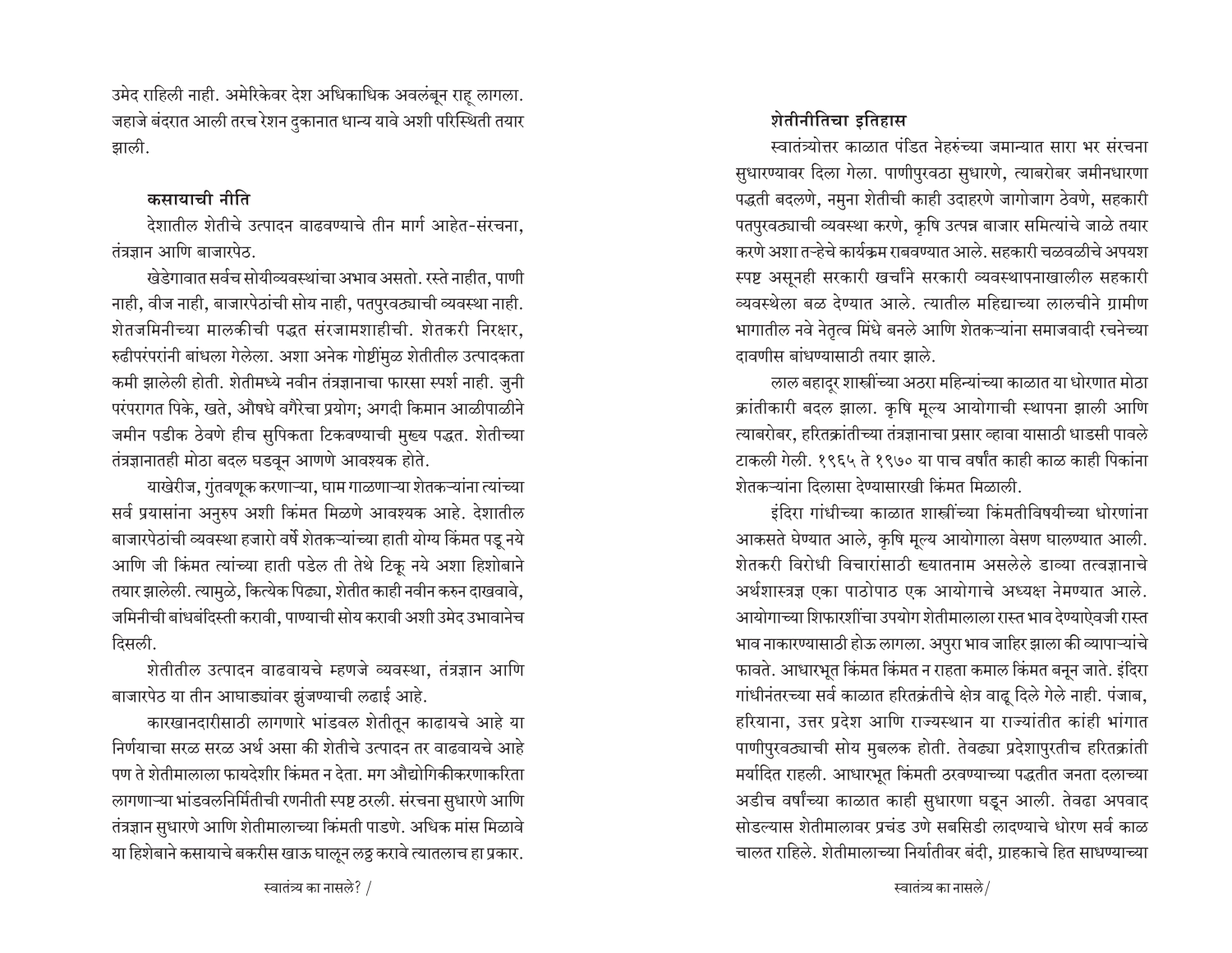नावाखाली परदेशातून महाग माल आयात करुन देशी बाजारपेठेतील भाव उतरवणे, सक्तीची वसूली, देशांतर्गत वाहतुकीवर बंदी. कर्जपुरवठ्यावर नियंत्रण, रुपयाचा फाजील चढता विनिमयाचा दर अशा अनेक मार्गानी शेतीमालाच्या किंमती खाली ठेवण्यात आल्या आणि व्यापारी देवघेवीच्या अटी सतत शेतीच्या विरोधात जात राहिल्या.

शेतीसंबंधीच्या ५० वर्षांच्या कालखंडाचा सारा मतितार्थ दोन आकडेवारीत स्पष्ट होतो.

स्वातंत्र्याच्या वेळी शेतीवर राहणाऱ्यांची संख्या ७४ टक्के होती आणि शेतीमाल राष्ट्रीय उत्पादनाच्या ६५%. आज शेतीचे उत्पादन एकूण उत्पादनाच्या चौथा हिस्साही राहिलेले नाही, पण आजही जवळजवळ ७०% लोकसंख्या शेतीवर अवलंबून आहे.

पन्नास वर्षापूर्वी शेतकऱ्यांची सरासरी मिळकत १० रुपये असली तर इतरांची होती १४ रुपये, स्वातंत्र्याच्या या काळात आता शेतकऱ्याचे उत्पन्न १० रुपये असेल तर बिगरशेतकऱ्यांचे १०४ रुपये झाले आहे.

स्वातंत्र्यानंतरच्या काळातील साऱ्या अर्थकरणाचा सारांशय या आकडेवारीत येतो. खेडी आणि शेती यांना प्राधान्य देण्याऐवजी कारखानदारीला प्राधान्य देण्याचे ठरले, शहरी लोकांच्या हाती शेतीतील बचत पोचवण्यासाठी सर्वतोपरी प्रयत्न झाले. साम्राजवद्यांनी वसाहतींचे शोषण करुन त्यांच्या भांडवलाचा प्रश्न सोडवला; स्वातंत्र्यानंतर काळ्या इंग्रजीनीही देशाच्या सरहद्दीच्या आत नवी वसाहतवादी व्यवस्था स्वीकारली. यातच देशाच्या साऱ्या अध:पाताचे आणि आजच्या आर्थिक, सामाजिक राजकीय दुरावस्थेचे मूळ आहे.

## चैत्रगौरीची कारखानदारी

#### उद्योगधंद्यांची अवस्था

स्वातंत्र्यानंतरच्या काळात देशात औद्योगिकीकरण झपाट्याने व्हावे आणि विज्ञान आणि तंत्रज्ञानाचे युग झपाट्याने अवतरुन देश जगातील सुधारलेल्या देशात गणला जावा या उद्दीष्टाला साऱ्या नियोजनात मध्यवर्ती महत्व मिळाले.

उद्योगधंद्याच्या वाढीसाठी लागणारे भांडवल शेतीच्या शोषणातून उभे करण्याचे 'स्टॅलिनी अर्थशास्त्र' नियोजनकर्त्यांनी स्वीकारले: स्टॅलिनप्रमाणे शेतकऱ्यांविरुद्ध रणगाडे आणि बंदुकांचा वापर करुन त्यांची कत्तल केली नाही, पण त्याऐवजी शेतीमालाच्या किंमती प्रयत्नपूर्वक पाडण्याची रणनीती स्वीकारण्यात आली आणि आजतागायत ती थोड्याफार फरकाने राबवली जातच आहे. पण केवळ भांडवल उपलब्ध झाल्याने कारखानदारी युग अवतरत नाही. त्यासाठी तंत्रज्ञान लागले. संशोधन लागते. यंत्रसामुग्री लागते आणि सर्वांत महत्वाचे म्हणजे, धडाडीच्या उद्योजकांची गरज असते. या सगळ्याच घटकांचा देशात दुष्काळ. हा तुटवडा दूर व्हावा यासाठी एक व्यापाक धोरण तयार करण्यात आले.

बहुजन समाज देशातील कारागिरी आणि हुन्नरी पिढ्यान्पिढ्या चालवत होता. त्यांचे स्वतःचे जुनेपुराणे का होईना, तंत्रज्ञान होते; परंपरेने चालत आलेली उघड यंत्रसामग्रीही होती. लोहार असो, सुतार असो; तांबट असो, चांभार असो वा विणकर असो; त्यांनी तयार केलेल्या मालाला गावोगावी परंपरेने बांधून दिलेली मागणी होती. वरकड मालासाठी बाजारपेठांची गावे होती. ही सारी देशी कारखानदारी इंग्रज राज्याच्या व्यापारी धोरणाने पार मोडकळीस आली होती. परदेशातून बोटी भरभरुन येणाऱ्या स्वस्त आणि सुबक कारखानदारी मालापुढे देशी बलुतेदारीचा ओबडधोबड माला काय टिकाव धरणार? कापडचोड, तांब्यापितळेची भांडी, कलाकुसरीच्या काही वस्तू सोडल्यास देशी कारागिरी जवळजवळ संपुष्टात आली होती. गावोगावी शेतीच्या कामाला लागणारी अवजारे, हत्यारे पुरवणे एवढाच काय तो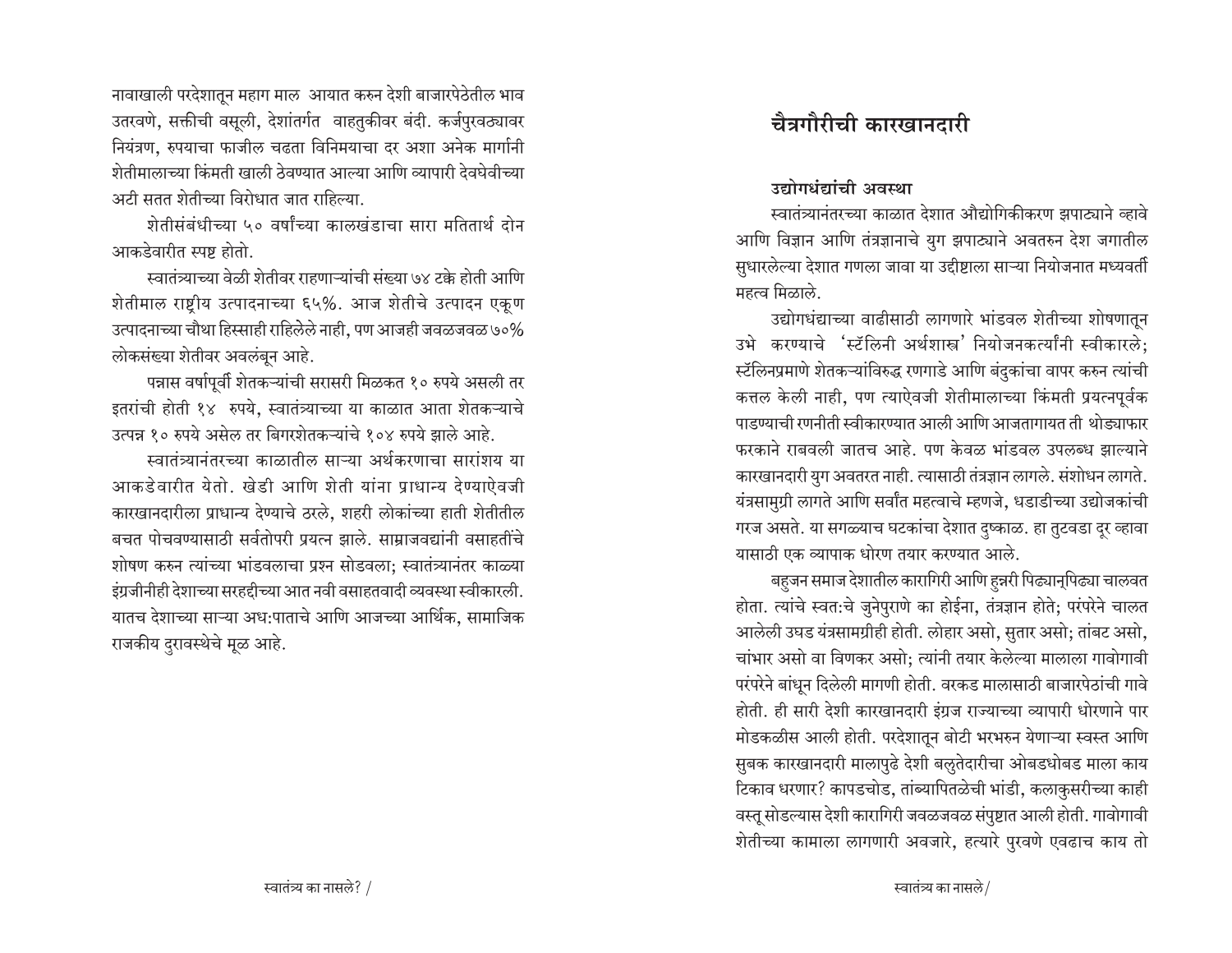पारंपारिक कारखानदारीचा अवशेष शिल्लक राहिला होता.

इंग्रजी राजवटीत कापसाच्या जीन, कापड गिरण्या, टाटांचा पोलादाचा कारखाना इं. उभे राहिले हे आधूनिक कारखानदारीचे अपवादात्मकच नमुने म्हटले पाहिजे. किर्लोस्कर, ओगले यांच्यासारखे छोटे कारखाने दूरदृष्टीच्या प्रज्ञावान संस्थानिकांच्या उत्तेजनाने उभे राह पहात होते. दुसऱ्या महायुद्धाच्या काळात अशा छोट्या छोट्या कारखान्यांची चलती झाली. युद्धपरिस्थितीमुळे विलायती माल आणणे दुष्कार झाल्यामुळे अशा कारखानदारीला बढावा देणे. अपरिहार्य झाले. स्वातंत्र्य अवतरले तेव्हा मागासलेली देशी कारगिरी आणि नव्या उद्योजकांनी सुरु केलेली फुटकळ कारखानदारी एवढेच काय ते उद्योगधंद्याचे स्वरुप होते.

## जपानी कारखानदारी आणि शेती

स्वातंत्र्योत्तर कारखानदारीसाठी तंत्रज्ञान परदेशातून आणण्याखेरीज गत्यंतर नव्हते. असे तंत्रज्ञान मिळवण्याच्या दोन वेगवेगळ्या पद्धती आहेत. <u>पहिली पद्धत जपानी तोंडावळ्याची. पाश्चिमात्य तंत्रज्ञान संपादन करण्यासाठी</u> हजारोंच्या संख्येने जपानी तरुण परदेशात पाठवण्यात आले. पश्चिमी देशांतील कारखानदारीचा सखोल अभ्यास आणि व्यापक अनुभव घेऊन ही तरुण मंडळी मायदेशी परत आली. जपानी सम्राटांनी आणि शासनाने जपानी कारखानदारी स्वदेशी उद्योजकांच्यामार्फत झाली पाहिजे असा स्वदेशीचा आग्रह धरला. या आग्रहामागे अनेक कारणे होती. जपानी लोक पाश्चिमात्यांना अस्वच्छ. रानटी समजत. केवळ विज्ञान आणि तंत्रज्ञान यात प्रगती केली म्हणून ते अजिंक्य जगज्जेते बनले, एवढेच काय ते! जपानसारख्या हजारो वर्षांच्या समृद्ध संस्कृतीच्या आणि श्रेष्ठ वंशाच्या लोकांना केवळ विज्ञान आणि तंत्रज्ञानातील मागासलेपणाने शिर झुकवावे लागले. एवढा कमकुवतपणा दुर केला तर जपानी लोक या गोऱ्या तोडाच्या अधम संस्कृतीचा आधुनिक पद्धतीच्या संघर्षातही एक दिवस पाडाव करु शकतील अशा आशेने, योजनेने आणि जिद्दीने जपानी उद्योगधंद्यांची जोपासना केली गेली. जपानची जमीन कमी, लोकसंख्या मोठी. त्यामुळे अन्नधान्यापासून ते इंधन, सर्व प्रकारची खनिजे या सगळ्यांच्या पुरवठ्याकरिता त्याला जगावर अवलंबून राहावे लागत होते. शेतकऱ्यांना उत्पादन करण्यास प्रोत्साहन मिळावे यासाठी जपानने धोरण स्वीकारले ते स्टॅलिन-नेहरु धोरण्याच्या नेमके उलटे. शेतकऱ्यांना शेती पिकवण्यात अफाट उत्साह वाटावा अशा किंमतीची शाश्चती देण्याचे धोरण निश्चित झाले. अन्नधान्याची आयात म्हणून होऊ द्यायची नाही. शेतीमालाला इतर देशातील किंमतीच्या तुलनेने तिपटीवर किंमती मिळाव्या अशी व्यवस्था झाली. शेतकऱ्यांनीही दर एकरी उत्पादनाचे चढते उच्चांक गाठले. त्यांच्या हाती पैसा खेळू लागला. त्याचा उपयोग करुन त्यांनी शेताशेतावर, गावोगावी छोट्या छोट्या घरातून बारकेसारके उद्योगधंदे चालू केले. परदेशातून तंत्रज्ञान आणि कारखानदारी कौशल्य संपादन करुन मायदेशी परत आलेल्या तरुणांच्या ज्ञानाचा आणि अनुभवाचा फायदा घेऊन परदेशी मालाच्या नकला करण्याचा 'उल्हासनगरी' कार्यक्रम जपानभर पसरला. मालाची गुणवत्ता फारशी चांगली नाही पण किंमत मात्र पश्चिमी पालाच्या तुलनेने अगदीचे कमी. 'जपानी माल म्हणजे भ्रष्ट नक्कल आणि तकलाद्' अशी अवहेलना झाली. मराठी भाषेतदेखील त्या काळी 'जपानी' म्हणजे 'हलक्या प्रतीच्या स्वस्त माल' असा शब्दपयोगच रुढ झाला.

त्याबरोबर, जपानी सम्राटांनी आणखी एक उपकम केला. इतिहासकाळात तलवार गाजवलेली अनेक योद्धापारंपरेची उमरव घराणी सम्राटांशी संपूर्ण निष्ठा बाळगणारी शिल्लक होती; सम्राटांचा शब्द पुरा व्हावा यासाठी जीव टाकायला तयार असलेली. त्यातील काहींना जपानी सम्राटांनी उद्योगधंदे चालू करण्याच्या आज्ञा दिल्या. त्यासाठी भांडवल मिळावे म्हणून सरकारी खजिनाच उघडा करुन दिला. औधच्या छोट्या संस्थानिकांच्या किरकोळ प्रोत्साहनाने एवढ्या पिट्कल्या संस्थानात मोठे मोठे कारखाने उभे राहिले; जपानी सम्राटांचे प्रोत्साहन त्याच्यापेक्षा कितीतरी पट अधिक. जपानी इतिहासातील परंपरा प्रचंड शिस्तीची. त्यामुळे, 'अमुक घराण्यांना सम्राट वर चढवीत आहे. आम्हाला का नाही?' अशी काही कोणी तक्रार केला नाही. या नव्या मोठ्या कारखानदारांनी देशभरच्या गावोगावी उभ्या राहणाऱ्या छोट्या उद्योगधंद्यांना मोठा आधार दिला. उत्पादन झपाट्याने वाढू लागले. मालाची गुणवत्ता सुधारु लागली. दुसऱ्या महायुद्धातील विनाशानंतर जपानी औद्योगिकीकरणाची रणनीती याच तोंडावळ्याची राहिली आहे.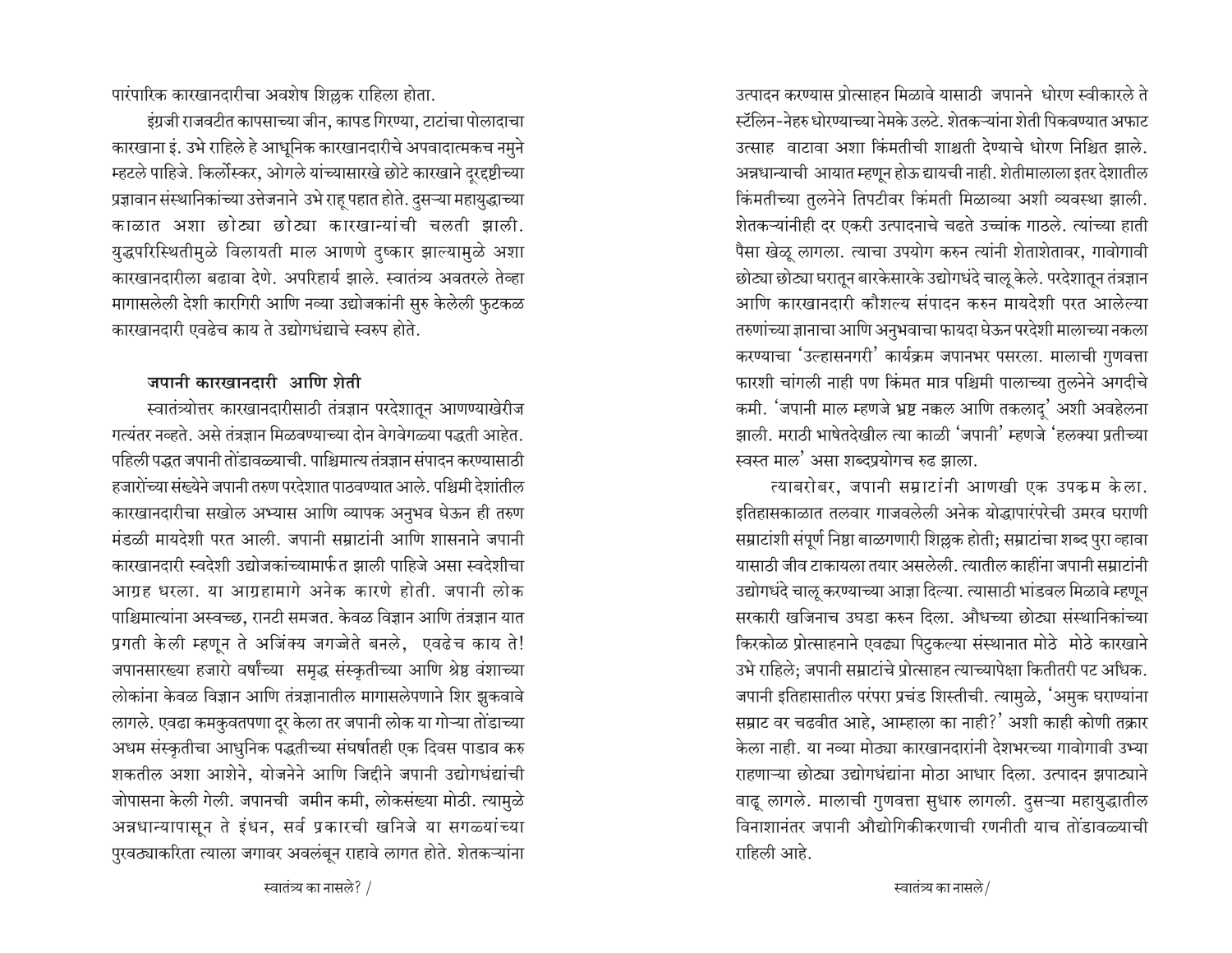जपानी नमुन्याच्या औद्योगिकीकरणाचे धोरण हिंदुस्थानात राबविणे मोठे कठीण होते. इंग्रज देशात आले तेव्हा, सर्व जनांना जिच्याबद्दल निष्ठा वाटावी अशी राजकीय सत्ता नव्हती. जातिव्यवस्थेमुळे समाज फुटलेला होतो आणि साऱ्या समाजाचे नेतृत्व हुन्नरी कारागीर बलुतेदार जातींकडे नव्हते, तर पुरोहित वर्गाकडे होते. ज्यांनी हातात शस्त्र धरायचे आणि देशाचे संरक्षण करायचे त्या योद्धा जाती १३०० वर्षे बाहेरुन येणाऱ्या आक्रमकांपुढे शेपूट खाली घालायची, पळ काढायचा किंवा त्यांच्यातच सामील होऊन जायचे आणि आपल्याच देशातील गरीबगुरीबांना नाडण्याकरिता तलवारीची बहादुरी दाखवायची आणि त्यातच साऱ्या खानदानाचा अभिमान सांगायचा अशा अवस्थेत होत्या. परदेशी जाऊन नवी संस्कृती, नवे तंत्रज्ञान स्वीकारण्याचे काम करावे कुणी? शेती बलुतेदारी, हुन्नरी करणाऱ्या बहुजन समजाच्या आटोक्याबाहेरची ही गोष्ट होती. परदेशी गेली ती सवर्णांची पोरे; त्यांना तंत्रज्ञान आणि कारखानदारी यात काहीच स्वारस्य नव्हते. इंग्रजी अंमल सुरु झाल्यामुळे जमिनीच्या मालकीसंबधी लाखोंनी तंटेबखेडे उभे राहिले होते. तालुका न्यायालयांपासून ते प्रांताच्या राजधानीतील उच्च न्यायानयांपर्यंत सर्वत्र वकील मंडळींची मोठी चंगळ चालली होती. शेतकरी जमिनीवरुन उठावले जात होते. सवर्णांतील हशार विद्यार्थी परदेशात गेले ते वकीली शिकवण्याकरिता, बॅरिस्टर होण्याकरिता. त्यातल्या त्यात हुशार विद्यार्थी इंडियन सिव्हिल सर्व्हिसची परीक्षा देऊन राज्यकर्त्यांच्या दरबारात प्रतिष्ठेचे स्थान मिळवावे अशा हिशोबाने जात. काही थोडे विद्यार्थी वैद्यकी शिकून आले, पण उत्पादनाशी संबंध असलेल्या कारखानदारी, अभियांत्रिकी, उद्योजकता, व्यवस्थापन आणि इतर सारी विद्यांची क्षेत्रे इत्यादी सर्व क्षेत्राचे त्यांना वावडेच होते.

#### पांढरपेशी कारखानदारी

मग कारखानदारीसाठी लागणारे तंत्रज्ञान यावे कोठून? पर्वत महंमदाकडे चालत जाण्यास तयार नसेल तर महंमदाला पर्वताकडे जावे लागते. हिंदुस्थानासारख्या प्रचंड आकाराच्या मोठ्या लोकसंख्येच्या देशात जे काही छोटेछोटे उद्योगधंदे होते ते बहुजनसमाजाच्या हाती होते. नवे तंत्राज्ञान ह्या समाजाकडे पोहोचवण्याचा सोपा मार्ग म्हणजे परदेशी मालाच्या आयातीवर बंधने घालून परदेशी गुंतवणुकीस प्रोत्साहन देणे एवढाच होता. पाश्चिमात्य उद्योगसंस्कृतीशी सामान्य जनांचा जितका संपर्क वाढेल तितका नवीन तंत्रविद्येचा प्रसार देशभर झाला असता. इंग्रज राज्य आले आहे. ज्या बहजन समाजाला कधी कोणतीच विद्या मिळविण्याचा अधिकार नव्हता त्यांना आता शिकता येऊ लागले आहे. 'विद्येविना मति गेली आहे, नीती गेली आहे, सर्व काही गेले आहे' हा मंत्र देणाऱ्या जोतिबा फुल्यांच्या मनात विद्या म्हणजे 'काही गमभन गिरवणे किंवा चार इंग्रजी बुके वाचता येणे' एवढा मर्यादित अर्थ नव्हता. 'पाश्चिमात्य औद्योगिक संस्कृतीच्या संपर्काने बहुजन समाजाला तंत्रविद्याही मिळाली, ती जर मिळाली नाही आणि बहजनसमाजातील तरुण जुन्या गावठी पद्धतीची कारागिरी आणि हन्नरीच चालवत राहिला तर इतिहासाने वाढुन दिलेली संधी फुकट जाईल आणि इंग्रज निघून गेले आणि राजकीय स्वातंत्र्य मिळाले तरी त्यात पुन्हा अनुत्पादक वर्गाचेच प्रभुत्व राहील; थोडक्यात, पुन्हा पेशवाई तयार होईल.' एवढा व्यापक अर्थ जोतिबांच्या शिकवणीत होतो. पण, जोतिबांचा पराभव झाला. राष्ट्रवादाचा रणघोषात इंग्रजी व्यवस्थेचाच नव्हे तर, इंग्रजीचा तिरस्कार पसरवणाऱ्या राष्ट्रवादी चळवळीचा विजय झाला. युरोपीय समाजाशी एवढी जवळीक इतिहासाने साधन दिली पण कारखानदारी तंत्रविज्ञानात स्वातंत्र्य मिळाले तेव्हाही देश पहिल्याइतकाच मागासलेला राहिला होता.

स्वतंत्र हिंदुस्थानाचे नवे सत्ताधारी आग्लंविद्याविभूषित, पाश्चिमात्य पुस्तकी विद्येचा डौला मिरवणारे. स्वातंत्र्य मिळाल्यानंतर कारखानदारी उभी करायची ती कशी याबद्दल त्यांच्या मनांत घट्ट कल्पना बनलेल्या होत्या. 'अभियांत्रिकी आणि कारखानदारीसाठी लागणाऱ्या इतर क्षेत्रांसाठी येथे विद्यालये, महाविद्यालये खोलावीत; त्यात शिकून तयार झालेल्या तरुणांना नव्या कारखानदारीत कामे द्यावीत; नवी कारखानदारी उभारायची ती मुख्यत: सरकारी पुढाकारने. कोणते कारखाने काढावेत, केठे काढावेत, किती काढावेत, कुणी काढावेत, त्यासाठी कोणते तंत्रज्ञान उचित, ते कोठून आणायचे हा सारा निर्णय दिल्लीत व्हायचा. परदेशी सरकारे आणि कारखानदार यांच्याशी करारमदार करुन त्यांच्या भागीदारीत तेथे कारखाने उभारावेत असे धोरण दिल्लीने स्वीकारले.

हे सारे धारेण पाश्चिमात्य सरकारे आणि कारखानदार दोघांच्याही मोठ्या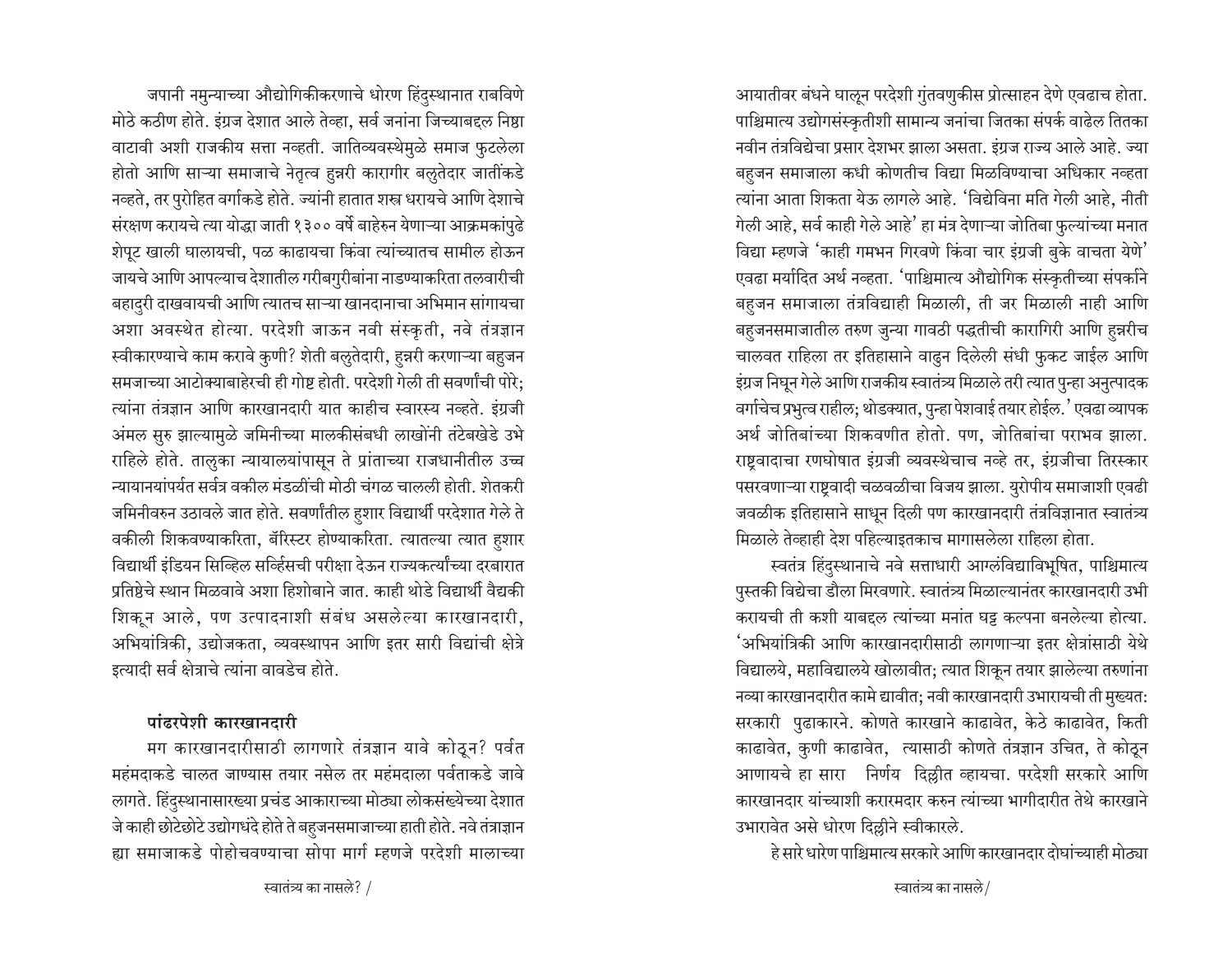सोयीचे होते. दुसऱ्या महायुद्धापूर्वीच्या काळात ग्राहकोपयोगी कापडचोपड आणि इतर कारखानदारी माल खपवण्याची बाजारपेठ म्हणून ते हिंदुस्थानसारख्या वसाहतींच्या देशांकडे पहात. आता काळ बदलला होता. दुसऱ्या महायुद्धात लष्करांच्या गरजा पुरवण्यासाठी एक नवेच तंत्रज्ञान उभे राहिले होते. युद्ध जिंकण्यासाठी प्रचंड प्रमाणावर यंत्रसाम्रगी तयार करण्याचे कारखाने दोस्त राष्ट्रात उभे राहिले होते. युद्ध संपल्यावर या साऱ्या यंत्रसामुग्रीचे <u>पु</u>ढे काय करावे हा त्यांच्यापुढे मोठा प्रश्नच होता. कापडचोपड खरीदणाऱ्या ग्राहकापेक्षा उपभोगाच्या वस्तू तयार करणाऱ्या अशा कारखान्यांच्या यंत्रसामुग्रीचा कोणी खरीददार भेटला तर तो त्यांना हवा होता. तंत्रज्ञानाच्या मोठ्या झेपेमुळे आधीच्या पिढीतील यंत्रसामुग्री आता फायदेशीरही राहिली नव्हती. अशा जुन्यापान्या तंत्रज्ञानासाठी आणि यंत्रासाठी ते गिऱ्हाईक शोधतच होते. स्वतंत्र हिंदुस्थाने औद्योगिक धोरण त्यांच्या मोठ्या सोयीचे होते; किंबहुना, त्यांच्या सोयीनेच हिंदुस्थानचे औद्योगिक धोरण ठरले असावे.

नव्या कारखानदारीला सुरुवात झाली. पण, त्यासाठी लागणारी तंत्रविद्या मोठ्या लाटेने देशात येऊन पोचली नाही; सर्वदूर पसरली नाही; बहुजन समाजाला तर पाहायलाही मिळाली नाही. पिढ्यानपिढ्या कारागिरी, हन्नरी करणारा समाज नव्या तंत्रविद्येच्या ओघापासून वंचित राहिला. नवीन तंत्रज्ञान आले ते मोकळेपणाणे महालाटेच्या रुपात आले नाही. सरकारमान्य तेवढे विज्ञान सरकारी यंत्रणेच्या नळकांड्यातून ठिबकन ठिबकन येऊन पोचले

### रशियन धर्तीची जड कारखान**दा**री

कारखाने कोणते उभारले जावेत? समाजवादी नियोजकांच्या बुद्धिवर सोव्हियेटी अर्थकरणाचा मोठा प्रभाव होता. जड उद्योगधंदे, विजेची निर्मिती, पोलाद, सिमेंट या क्षेत्रांत शासनाने झपाट्याने कारखानदारी उभारावी, कोणत्याही कारखानदारीकरिता लागणाऱ्या या पायाभूत उत्पादनांचा मुबलक <u>पु</u>रवठा होऊ लागला म्हणजे देशभर कारखानदारी सुकर होऊन जाईल असा हा सोव्हियत रशियाच्या नियोजनाचा आराखडा महालनोबिस इत्यादींनी उचलून धरला. भाक्रा-नानगलेच धरण झाले. भिलई, दुर्गापूर अशा ठिकाणी <u>पोलादाचे कारखाने उभे राहिले. नव्या उद्योगनगरी उभ्या राहिल्या.</u>

अभियांत्रिकी महाविद्यालयांत पदव्या आणि पदविका संपादन केलेले शुभ्रवसनधारी अभियंते येथे डौलाने फिरु लागले: सरकारी निवासांत संसार थाटू लागले. पण, साऱ्या औद्योगिकीकरणाचा परिणाम सर्वसाधारण गावोगावच्या परंपरागत हुन्नरी बलुतेदारांवर काहीच झाला नाही.

#### गचाळ माल महाग किंमत

शेतीच्या मातीत किंवा बलुतेदारीच्या हत्यारापात्यारात हात घालून मळवणे ज्यांना पिढ्यानुपिढ्या माहीत नाही; वकीलीत खोऱ्याने पैसा ओढता येतो म्हणून जे वकीलीकडे वळले, तेच आता अभियंते, व्यवस्थापक, उद्योजक, कारखानदार म्हणून मिरवू लागले; खऱ्याखुऱ्या उद्योजकत्वाचा त्यांना गंधही नव्हता. सरकारमान्य तंत्रज्ञान, सरकारी लाइसेन्सपरमिट यांच्या आधारे मिळालेली यंत्रसामुग्री, सरकारी बॅकांतून सरकारी नियमामुळे मिळालेली अनुदाने आणि पतपुरवठा यांच्या आधारे हा पोकळ उद्योतक-वर्ग कारखानदार म्हणून मिरवू लागला. पण, असल्या आडगिऱ्हाईकी कालबाह्य कारखान्यांत गळबट व्यवस्थापनाखाली तयार झालेल्या गचाळ गुणवत्तेच्या महागड्या मालाला बाजारपेठ कोठून मिळणार? परदेशी मालाशी स्पर्धा करायची वेळ आली तेव्हा गावठी बलुतेदार थोडेतरी तग धरुन राहिले; हे नवे कारखानदार तेवढ्याही ताकदीचे नव्हते. मग, सरकार पुन्हा मदतीला आले. 'परदेशावर अवलंबून राह् नये' अशा 'स्वदेशी' च्या गर्जना करीत सर्व प्रकारच्या आयातींवर बंधने घालण्यात आली. दीडदोनशे टक्के आयातकर लादण्यात आले. परदेशी कारखानदारांनी भारतीय बाजारपेठेचा नादच सोडून दिला. परिणामत:, हिंदुस्थानातील सारी बाजारपेठ, सारे ग्राहक नव्या कारखानदार वर्गाच्या जबड्यात सापडले. देशी माल खरीदण्याखेरीज हिंदस्थानातील गरीब बिचाऱ्या ग्राहकांस काही गत्यंतरच राहिले नाही. साऱ्या बाजारपेठेत आधी बहुतेक साऱ्या वस्तुंचा तुटवडा. 'माल मिळवायचा म्हणजे परमिट काढायचे, ग्राहकांच्या रांगेत किंवा प्रतिक्षायदीत जाऊन उभे रहायचे. जगातील बाजारपेठेच्या तुलनेने गचाळ माल दुप्पट तिप्पट किंमतीने <u>खरीदायचा आणि तो मिळाला म्हणजे धन्य धन्य मानायचे' अशी ग्राहकांची</u> कोंडी झाली.

कारखानदारी माल महागडा झाला. त्यामुळे साऱ्याच वस्तूंचा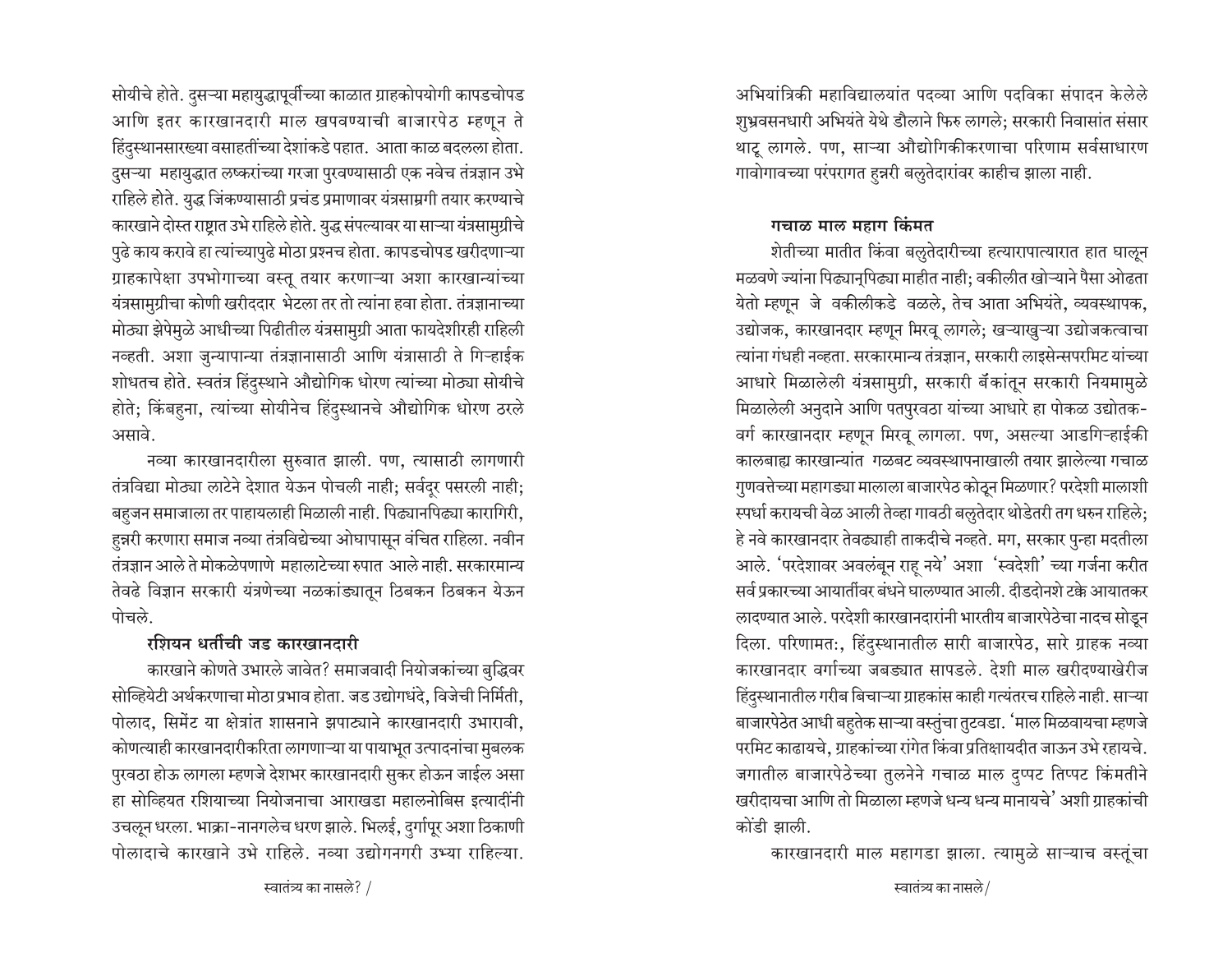उत्पादनखर्च वाढू लागला. इतरत्र चाळीसपन्नास हजार रुपयांना मिळणारा टॅक्टर भारतीय शेतकऱ्याला तिप्पट चौपट किंमत देऊन घेणे भाग पडू लागले. अशीच स्थिती साऱ्याच उद्योजकांची त्यामुळे, हिंदुस्थानी मालाला परदेशी बाजारपेठेत काही स्थानच राहिले नाही.

### $\overline{H}$ मरकारी यंत्रणेचा बोजा

आर्थिक नियोजन चालवणाऱ्यांना गुंतवणुकीसाठी आणि सरकारी यंत्रणेसाठी पैसा गोळा करण्याचा हव्यास ठेवणे भागच होते. सरकारी कर वाढत गेले. मोरारजी देसाई वित्तमंत्री असताना तर कडेलोट झाला. उत्पन्नावरील कराचा दर ९५% पर्यंत पोचला. कराचा एवढा बोजा डोक्यावर असताना कारखानदारांना आपला माल परदेशी स्पर्धेत उतरवणे अधिकच कठीण झाले. साऱ्याच अर्थकरणात बुजबुजाट झाला तो लायसेन्स-परमिट, कंट्रोल, कोटा, इन्स्पेक्टर इत्यादी गंदगीचा. आपणच कर भरायचे, त्याच करातून पगार घेणारे नोकरदार काम करणे दूरच राहिले, आपल्याला जगणेसुद्ध अशक्य करुन टाकतात असा अनुभव उद्योजकांन्ना हरघडी येऊ <u>लागला. सारे कर व्यवस्थित भरले तरी नोकरदारांचा जाच काही संपत नाही;</u> त्यांचा ससेमिरा चालूच राहतो हे पाहिल्यावर उद्योजकांनी एक मार्ग काढला. सरकारी कर भरत बसण्याऐवजी अधिकाऱ्यांना 'अर्धे तुझे, अर्धे माझे' केले म्हणजे जगणे अधिक सुलभ होते हा अनुभव आल्यानंतर समांतर अर्थव्यवस्था आणि काळा पैसा दोन्ही फोफावू लागले. परिस्थिती अशी निर्माण झाली की समांतर अर्थव्यवस्थेतील उलाढाल जवळजवळ अधिकृत अर्थव्यवस्थेइतकीच मोठी झाली. किंबहुना, अधिकृत अर्थव्यवस्था अकार्यक्षम आणि बुडीत राहिली; देश जगतो आहे तो समांतर अर्थव्यवस्थेजील चलनवलनाने!

भारतीय कारखानदारीचा माल गचाळ, त्याचा उत्पादनखर्च फार मोठा*.* पण, याची चिंता कारखानदारांना फारशी पडली नाही. तयार होणारा सारा माल देशातील बंदिस्त ग्राहकावर ओतण्यात अडचण काहीच नव्हती. उद्योगधंद्यातील फायद्याचे प्रमाण वाढत चालले, काही क्षेत्रांत तर हे २००ते ર૦૦ टक्क्यांवर गेले.

#### नवी कामगार चळवळ

याच: एक गंभीर परिणाम कामगारांव झाला. हिंदुस्थानातील कामगार फार चटपटीत, कुशल, कष्टाळू आणि शिस्तीप्रिय म्हणून कधीच प्रसिद्ध नव्हता; पण, कारखानदारीच्या सुरुवातीच्या काळात मजुरीचे दर अगदी कमी होते, कामगारांना सोयीसवलती जवळजवळ काहीच दिल्या जात नसत, कोणाही कामगाराला काढले तर त्याच्या जागी काम करण्यास सहजासहजी अनेकजण धडपड करीत पुढे येत. त्यामुळे मजुरीचा खर्च एकूण फार डोईजड वाटत नसे. <sup>'</sup>ज्या लायकीचे काम त्याच लायकीचे दाम' अशी परिस्थिती होती. कामगारांचे जीवन मोठे हलाखीचे होते. कामगार चळवळ उभी राहत होती पण कमजोर होती. सरकारी कारखानदारीच्या काळात या परिस्थितीत मोठा बदल घडून आला. ना. म. जागा, आंबेकर <u>अशा कामगार नेत्यांचा काळ मागे पडला. कारखानदार प्रत्यक्षात प्रचंड</u> नफा कमावतात, कागदोपत्री ताळेबंदात मात्र खोटे हिशेब दाखवतात; एवढा तेजीत चालणार धंदा बंद पडणे कारखानदारांना परवडणारे नाही हे काही चाणाक्ष कामगार नेत्यांच्या ध्यानात आले. हजार दीड हजार रुपये दरमहा पगारवाढ मागिजली आणि त्यासाठी काही काळ निकराने अटीतटीने संप केला, संघर्ष चालवला तर ते कारखानदारांना महाग पडते आणि कारखाना कंद ठेवण्यापेक्षा कामगारांच्या मागण्या ते मान्य करतात हे कामगारांच्या लक्षात आले. मग, आर. जे. मेहता, जॉर्ज फर्नांडिस, दत्ता सामंत यांचे युग कामगारजगतात आले. कारखानदार लायसेन्स-परमिट राज्यात लाभलेल्या मक्तेदारीचा उपयोग करुन ग्राहकाला लुटतात. आता, कामगार लुटारुंना लुटू लागले. सारीकडे संपच संप चालू झाले. संघटित कामगारावर्गाचे पगार वाढत चालले. इतर देशांच्या तुलनेने भारतातील रोजगारीचे दर आजही पुष्कळसे कमीच आहेत, पण कामगारांची बेशिस्त, आळशीपणा, कुशलतेचा अभाव हे सारे लक्षात घेतले तर वरकरणी स्वस्त वाटणारी श्रमशक्ती प्रत्यक्षात मात्र अतिमहागडी बनली. पूर्व आणि दक्षिण आशियातील अनेक देशांनी कुशल, कष्टाळू आणि स्वस्त श्रमशक्तीचा फायदा घेऊन आर्थिक भरभराट करुन घेतली. हिंदुस्थानात तेही शक्य राहिली नाही.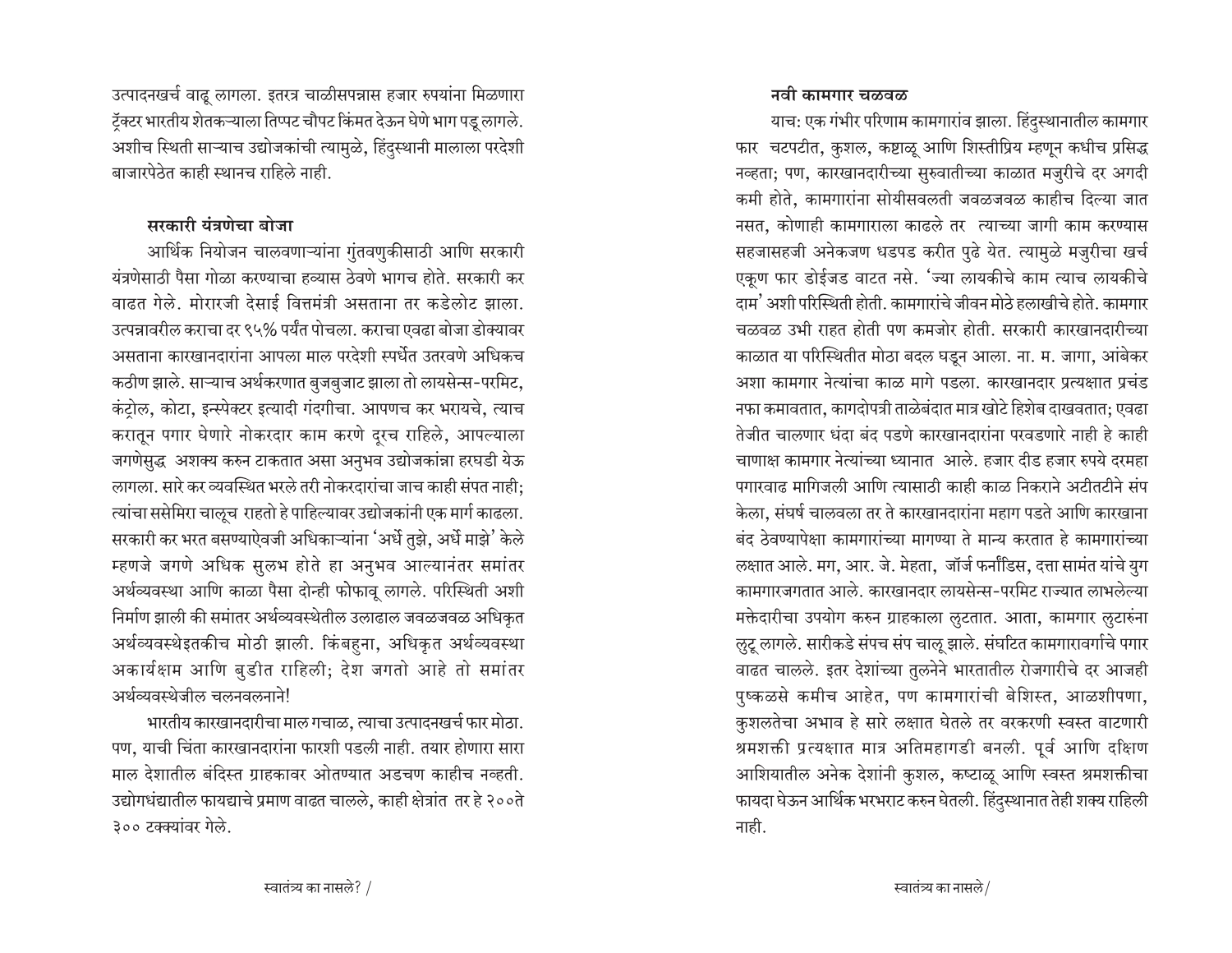#### चैत्रगौरीची सजावट ढासळली

समाजवादाच्या काळात सरकारी क्षेत्रातील कारचानदारी तोट्याची होऊ लागली. त्याचा बोजा सरकारी अंदाजपत्रकावर पडू लागला. खाजगी क्षेत्रातील कारखानेदेखील अडचणीत आले. मुळातच संपादन केलेले आडगिऱ्हाईकी तंत्रज्ञान झपाट्याने पूर्णत: कालबाह्य होऊन गेले ह्या कारखानदारांच्या आधाराने उभे राहिलेले, किरकोळ भागांचा पुरवठा करणारे छोटे कारखानेही धडाधड बंद होऊ लागले. स्वातंत्र्योत्तर हिंदुस्थानात कारखानदारीचा सारा डोलारा पोकळा आणि कमजोर राहिला. शेतीतून भांडवल काढून घेतल्यामुळे शेती दुबळी राहिली. तकलादु, अक्षम पांढरपेशांच्या हाती कारखानदारीचे कर्णधारपद गेले; ते त्यांना झेपले नाही. पण अर्थकरण आणि राजकारण या दोन्ही क्षेत्रांत त्यांची पकड जबरदस्त राहिली. साऱ्या हिंदुस्थानातील उद्योजकांना शासनाकडून जेवढे सरंक्षण आणि प्रोत्साहन मिळाले तितके इतर कोणत्याच देशात मिळत नव्हते. भारतातील शेतीमालावरदेखील जितका बोजा सरकार टाकत होते, तितका बोजा जगातील इतर कोणत्याच देशात टाकला जात नव्हता. भारतीय उद्योगधंद्याची अशी सर्व बाजूने केविलवाणी अवस्था आहे.

जोतिबा फुल्यांच्या कल्पनेप्रमाणे बहुजन समाजाला विद्या मिळाली असती, त्यांच्या पिढ्यान् पिढ्या चाललेल्या तंत्रज्ञानामध्ये हलके सुधारणा घडवून आणली असती आणि स्वतंत्र भारताच्या कारखानदारीचे नेतृत्व या समाजाकड़े गेले असते तर भारताची कारखानदारी भरभराट कितीतरी अधिक वेगाने झाली असती. आज परिस्थिती अशी की जेथे जेथे कारखानदारीतील सरकारी गुंतवणूक अधिक तेथे कारखानदारी खुरटलेली; बेकारी, गरीबी फोफावणारी. याउलट, पंजाब, हरियाणा, महाराष्ट्र या राज्यांतील अनुभव असा की केवळ पाचदहा वर्षे शेतकऱ्यांच्या एकदोन शेतीमालांना माफक भाव मिळाला आणि त्यांच्या हाती पैसा खेळू लागला तेव्हा व्यापार उदीम यांची भरभराट झाली, आणि छोटे उद्योगधंदे जोमाने वाढले. पसरले. महाराष्ट्रातील कोल्हापूर जिल्हा आणि पंजाबातील अनेक गावे यांची साक्ष देतात की स्वातंत्र्यानंतर हिंदुस्थानातील उद्योगधंद्याचे धारेण करंटे नसते तर देशातील कारखानदारी आज आशियातील इतर कोणत्याही देशापेक्षा अधिक कार्यक्षम आणि संपन्न झाली असती..

समाजवादाच्या कालखंडात कारखानदारी उभारण्याच्या नावाखाली जागोजाग कारखाने नसलेले कारखाने उभे राहिले. चैत्रगौरीच्या वेळी घरोघर बाायका गौर सजवतात; त्यासाठी आसपासची ऊसनी बाहुलीखेळणी आणतात आणि त्यातच धन्यता मानतात. गेल्या पन्नास वर्षांत भारतात उभी राहिलेली ही कारखानदारी अशीच ऊसन्या ऐटीची चैत्रगौर सजवल्यासारखी उभी राहिली.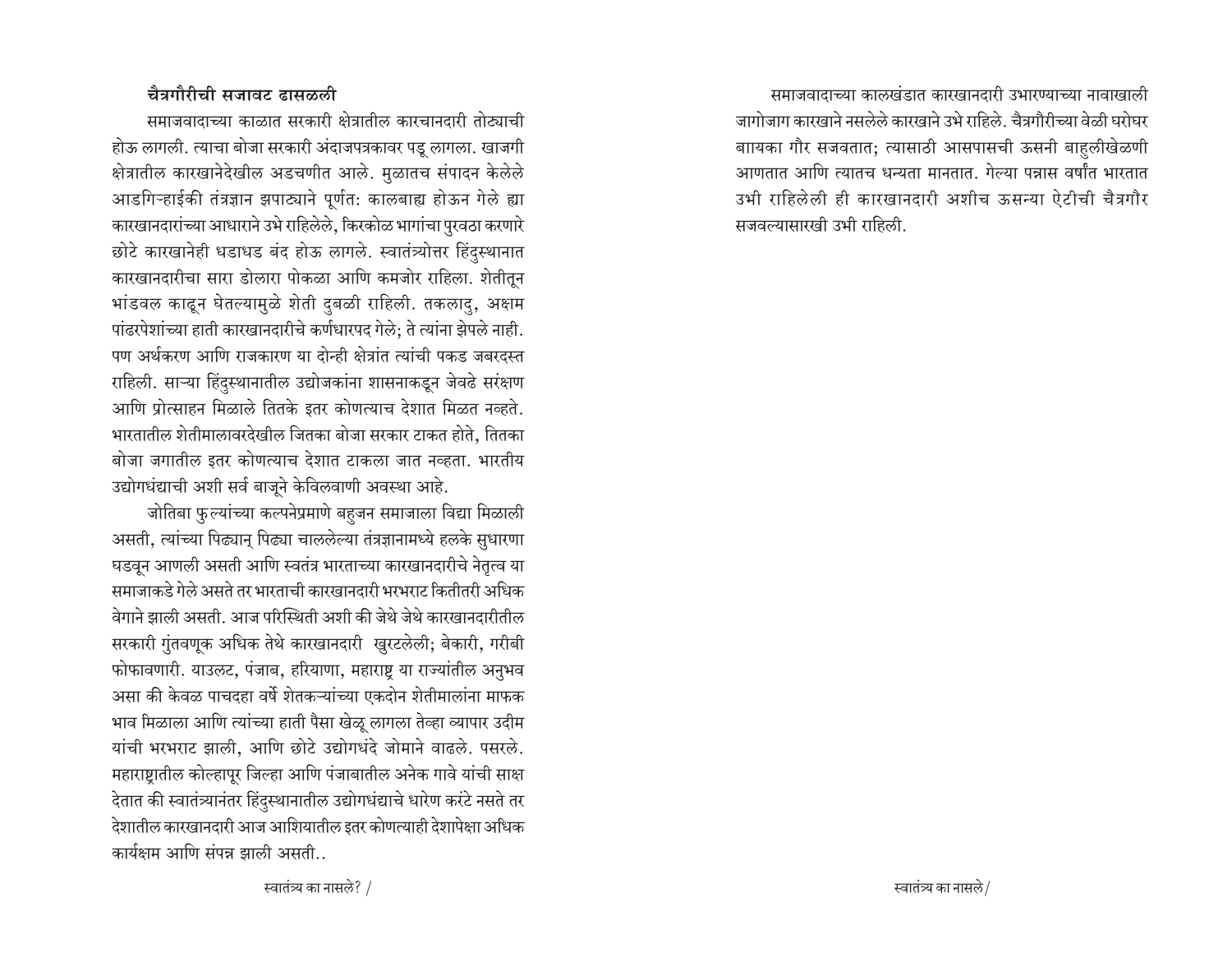## आगगाडी रुळावरुन घसरली

#### इंग्रजी राज्याचे वरदान

स्वातंत्र्य मिळाल्यानंतरच्या पन्नास वर्षांत आर्थिक नियोजनाची सारी सूत्रे शासनाच्या हाती राहिली. उद्योगांना फाजिल संरक्षण, शेतीवर भांडवलनिर्मितीचा सारा बोजा, सरकारी नियोजनाची सर्वंकष सत्ता, या नियोजन सुत्रांचा परिणाम शेती व उद्योगधंदे यांवर झाला. आर्थिक विकासाच्या प्रक्रियेतील सरकारी हस्तक्षेपाचे दुष्परिणाम सर्वदूर सर्व क्षेत्रांत कसे दिसून आले हे पाहणे महत्वाचे आहे. वाहतूक क्षेत्राचाचा आढावा घेऊ.

हिंदुस्थान हा खंडप्राय देश. मुसलमान येथे येईपर्यंत कमानी किंवा घुमट बांधण्याची कला देशातील कारागीरांना फारशी अवगत नव्हती. नद्यांवर साडवे असत, पूल नाही. सैन्याच्या हालचालीदेखील पाऊसपाण्याच्या अंदाजाने कराव्या लागत. कुजपुऱ्यांला सदाशिवभाऊंना पावसाळा सुरु होण्याआधी फौज यमुनापार करता आली नाही त्यामुळे मराठी फौजाचे पानिपत झाले. वाहतुकीसाठी जे काही मार्ग उपलब्ध होते ते मुसलमान आमदानीत शेरखानानंतर बांधले गेले. मोठमोठ्या नद्यांवरील पूल कंपनी सरकारने बांधण्यास सुरुवात केली. या खंडप्राय देशावर राज्य करायचे असेल, येथील व्यापार वाढवायचा असेल तर सुरक्षिात आणि सुरळीत वाहतुकव्यवस्था तयार करणे त्यांच्या दृष्टीनेही आवश्यक होते. ईस्ट इंडिया कंपनीच्या काळातच लॉर्ड बेंटीकने ठगीचा बंदोबस्त केला. रस्ते बांधून काढले. गावोगाव 'टपाल' पोहोचविण्याची व्यवस्था केली. आणि. इंग्लंडमधील लोहमार्गावर वाफेच्या इंजिनाने पहिली गाडी ओढली त्यानंतर थोड्याच वर्षांत मुंबई ते ठाणे 'आगगाडी' धावू लागली. एवढ्या प्रचंड आकाराच्या देशावर राज्य करायचे किंवा येथील कच्चा माल स्वस्तात खरेदी करुन इंग्लंडमधील कारखानदारी माल येथील बाजारपेठेत पोहोचवाचा असेल तर वाहतुकीची सुरक्षित, विश्वसनीय आणि बिरधोक साधने उपलब्ध झाली पाहिजेत हे इंग्रज राज्यकर्त्यांनीही अगदी लवकर जाणले.

## लोहमार्गाचे जाळे थिजले

साऱ्या जगातील सर्वात मोठे लोहमार्गाचे जाळे हिंदुस्थानात तयार झाले. स्वातंत्र्य मिळाले तेव्हा २५००० मैल इतक्या लांबीचे रेल्वेमार्गाचे जाळे इंग्रज सोडून गेले.

स्वातंत्र्यानंतरच्या काळात लोहमार्गांचा विस्तार जवळजवळ झालाच नाही पूर्व पाकिस्तान (आताचा बांगला देश) हिंदुस्थानापासून वेगळा झाला आणि पूर्वेकडील आसाम राज्याचे साऱ्या देशाशी दळणवळण आणि वाहतूक करण्यासाठी एक अरुंद भौगोलिक पट्टी काय ती शिल्लक राहिली. लष्करी हेतूने आसाम व बंगालला जोडणारी रेल्वेव्यवस्था तातडीने उभी करण्यात आली. एवढा अपवाद सोडला तर इंग्रज गेल्यानंतर, देशातील रेल्वेमार्गाची लांबी जशीच्या तशीच राहिली. आपल्या परिचयाची उदाहरणे घ्यायची झाली तर पुणेमुंबईसारख्या महाराष्ट्रातील महत्वाच्या शहरांना देशातील इतर महत्वाच्या शहरांशी जोडणारा लोहमार्ग नाही. पुण्याहून उत्तरेकडे दिल्लीला जायचे म्हटले तरी प्रथम उलट दिशेने दक्षिणेकडे तासभर धावून मग उत्तरेकडे तोंड वळवून जावे लागते. साऱ्या कोकण पट्टीला रेल्वेगाडीची ओळख आता कुठे पटते आहे.

लोहमार्गाऐवजी रस्ते बांधून वाहतुकीचे जाळे सुधारण्याचा प्रयत्न झाला. रेल्वे बांधण्याचा सुरुवातीचा खर्च मोठा हे खरे. त्यासाठी काही दूरदृष्टीने नियोजन लागते हेही नाकारता येणार नाही. पण, लागणारा भांडवली खर्च जवळजवळ सर्वच्या सर्व स्थानिक जमिनी, मजूर आणि साधनसामुग्री यांवर होतो. परदेशी चलनाच्या खर्चाचा अंश फार किरकोळ. सर्व देशभर, निदान इंग्रजांनी ज्या गतीने लोहमार्गाचे जाळे पसरविले. तीच गती कायम ठेवली असती तर ग्रामीण भागातील बेरोजगारीचा पश्न आणि शेतीव्यवसायावर पडलेला लोकसंख्येचा भार मोठ्या प्रमाणात कमी झाला असता. अनुभव असे दाखवतो की ज्या ज्या प्रदेशाला लोहमार्गाचा स्पर्श झाला ते ते प्रदेश आर्थिक विकासाने उजळून गेले. ज्या प्रदेशापासून आगीनगाडी फटकारुन दूर राहिली ते भाग मागासलेले राहिले. महाराष्ट्रातील धुळे, उस्मानाबाद, लातूर ही त्याची बोलकी उदाहरणे आहेत. जळगाव, भुसावळ रेल्वे येण्याआधी चिमुकली खेडी होती, आगगाडीचा स्पर्श होताच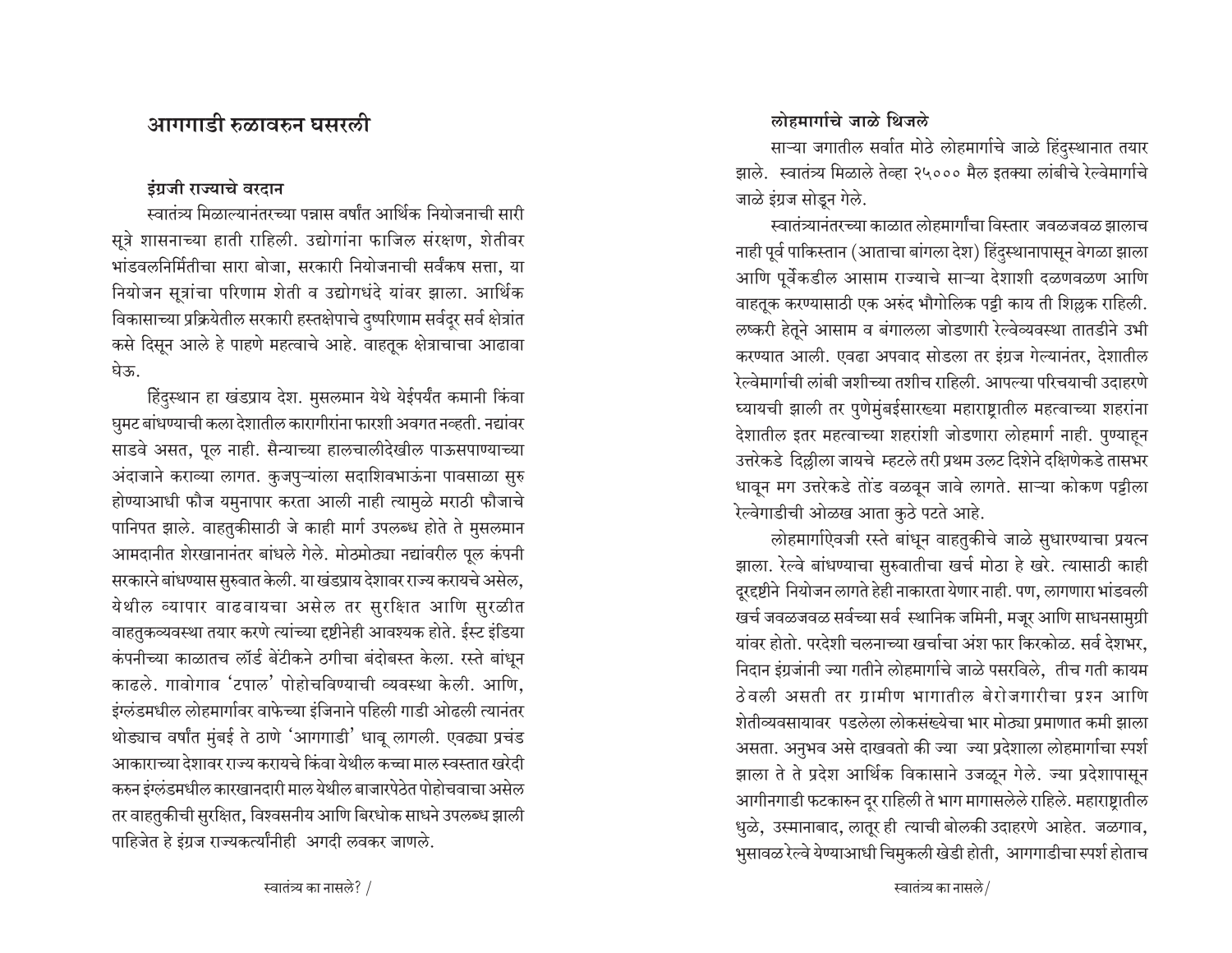तेथील व्यापारउदीम वाढला. उलट, रेल्वेपासून दूर राहिलेले धुळे कोमेजून जाऊ लागले. मनमाड-काचीगुडा मार्गावरील औरंगाबाद, परभणी, नांदेड ही शहरे फोफावली; तुलनेने बीड, लातूर, उस्मानाबाद मागे पडली. स्वतंत्र भारताच्या शासनाने दुसरी काहीही नकता इंग्रजांनी ज्या गतीने लोहमार्ग वाढवला आणि विस्तारला त्याच गतीने काम चालू ठेवले असते आणि इतर नियोजन सारे सोडून दिले असते तरी देशाच्या विकासाची गती गेल्या पन्नास वर्षांत होती त्यापेक्षा जास्त राहिली असती.

होहमार्ग आणि रस्त्याची वाहतूक या दोघांतील एक फरक फार महत्वाचा आहे. देशभर लोहमार्गाचे जाळे बारकाईने विणायचा पर्याय स्वीकारला गेला असता तरी अगदी सुरुवातीचा काही काळ सोडल्यास सारी गुंतवणूक आणि खर्च यांचा पैसा बहुतांशी देशातच राहिला असता. उंचसखल भाग योग्य पातळीत आणणे, फुले बांधणे, बोगदे खणणे, रुळ टाकणे ही सर्व कामे प्रामुख्याने श्रमशक्तीने होतात. याउलट, रस्त्यावर धावणाऱ्या वाहनांचे सारेच तंत्रज्ञान परदेशी, त्यामुळे होणाऱ्या साऱ्या गुंमवणुकीचा मोठा फायदा दुसऱ्या प्रगत देशांतील अर्थव्यवस्थेत मोठ्या प्रमाणावर होतो. लोहमार्गांच्या विस्ताराचे प्रकल्प व्यापक प्रमाणात राबविले गेले असते तर ग्रामीण भागातील, पर्याय नाही म्हणून शेतीवर राहिलेली श्रमशक्ती बिगरशेती क्षेत्राकडे वळली असती. थोडी फार अतिशयोक्ती होत असेल, पण स्वतंत्र हिंदुस्थानच्या सरकारने नियोजनाचे दुसरे कोणतेही प्रकल्प हाती घेता केवळ लोहमार्गाचा विस्तार आणि त्याला पूरक म्हणून रस्ते बांधणीचे प्रकल्प हाती घेतले असते तरी पन्नास वर्षांच्या कालावधीत हिंदुस्थान जगातील दुय्यम राष्ट्रांच्या रांगेत तरी जाऊन बसला असता; आजच्याप्रमाणे अगदी शेवटच्या पंक्तीत त्याची गणना राहिली नसती हे नक्री

इंग्लंड, अमेरिका, जर्मनी इत्यादी देशांच्या आर्थिक विकासाचा इतिहास ही बोलकी उदाहरणे आहेत. आगगाडीने वाहतुकीची क्रांती आणली आणि त्यातून उद्योगधंद्याच्या वाढीसाठी वाहतुकीची संरचना तयार झाली. लोहमार्ग बांधण्याच्या भांडवली खर्चातून सर्वसामान्य लोकांच्या हाती काही पैसे गेले. शेतीच्या नित्यक्रमाने चालणाऱ्या चक्रातून त्यांची सुटका झाली. यातील अनेकांनी छोटे छोटे व्यापार उदीम चालू केले. या देशांतील औद्योगिक विकासाचे वर्णन लोहमार्गाने 'एवम् प्रवर्तितम् चक्रम्' असे केले जाते. ज्या गावांना रेल्वेने स्पर्श केला त्यांचे सोने झाले. ज्या शहरांपासून आगगाडी फटकून दुर गेली ती शहरे कोळपटी आणि खुरटली. अगदी अलीकडे रेल्वे मंत्रालयाने विकासाचा सारा भार दोन कार्यक्रमांवर ठेवला आहे. मोठ्या शहरांना जोडणाऱ्या आगगाड्यांतील प्रवाशांना सुखसोयी उपलब्ध करुन देणे, त्यासाठी 'वातानुकुलित डबे', 'खानपान सेवा' आणि थोड्या प्रमाणात गाडीची गती वाढवणे. बस्स एवढेच! दुसरा कार्यक्रम म्हणजे अरुंद पट्ट्यांच्या मार्गावर विस्तारीकरण करुन सारे मार्ग ब्रॉडगेजचे करणे. रेल्वे मंत्रयालयाच्या या दोन उपक्रमांमागील हेतू सहज समजण्यासारखा आहे. लाखो गावी पोहोचण्यासाठी आजही बारमाही वाहतुकीचे रस्ते नाहीत. लोहमार्गाचा प्रश्नच उद्भवत नाही. दीड लाखावर खेडी पावसाळा आला म्हणजे जगापासून तुटून जातात-येण्याजाण्याचेही काही साधन राहत नाही. पण दिल्लीतील नियोजकांच्या दृष्टीने या लक्षावधी खेड्यांतील लोकांच्या दु:खाला आणि अडचणीला फारसे महत्व नाही. मोठमोठ्या शहरांतील उद्योगधंद्यामुळे बरकत आलेल्या शहरी भद्र लोकांचा प्रवास अधिक सुकर करणे हा कार्यक्रम त्यांच्या दृष्टीने महत्वाचा! त्यामुळे 'शताब्दी', 'राजधानी', 'ऑगस्ट क्रांती', अशा नावांच्या गाड्या पूर्वीपासून पुढारलेल्या शहरांमधील प्रवास थोडाफार अधिक सुखकर करण्याचा प्रयत्न करीत आहेत.

### रुंदीकरणाचे राजकारण

लोहमार्गाच्या रुंदीकरणाचा प्रकार असाच. सर्व देशातील सर्व लोहमार्गाची रुंदी एकसारखी असावी यात काही वाढ नाही. व्यापारी, कारखानदारी मालाची काय किंवा सैन्याची काय, वाहतूक त्यामुळे अधिक सुलभ होते यात काही शंका नाही. इंजिने, डबे आणि वाघिणी इत्यादी सामुग्रींचे उत्पादन करणेही सुलभ होते, हेही खरे. पुढे मागे एका काळी संपूर्ण देशातील सर्व लोहमार्ग एकाच रुंदीचे व्हावेत हे उद्दिष्ट अगदी योग्य आहे. पण स्वातंत्र्यानंतरच्या पहिल्या पन्नास रेल्वेमार्गाचे रुंदीकरण महत्वाचे का त्यांचा विस्तार महत्वाचा? असा प्रश्न उभा राहिला तर विस्ताराला प्राधान्य मिळाले पाहिजे यात काही शंका नाही.

एका उदाहरणाने हा मुद्दा स्पष्ट व्हावा. मराठवाड्यात रुंदीकरणाचे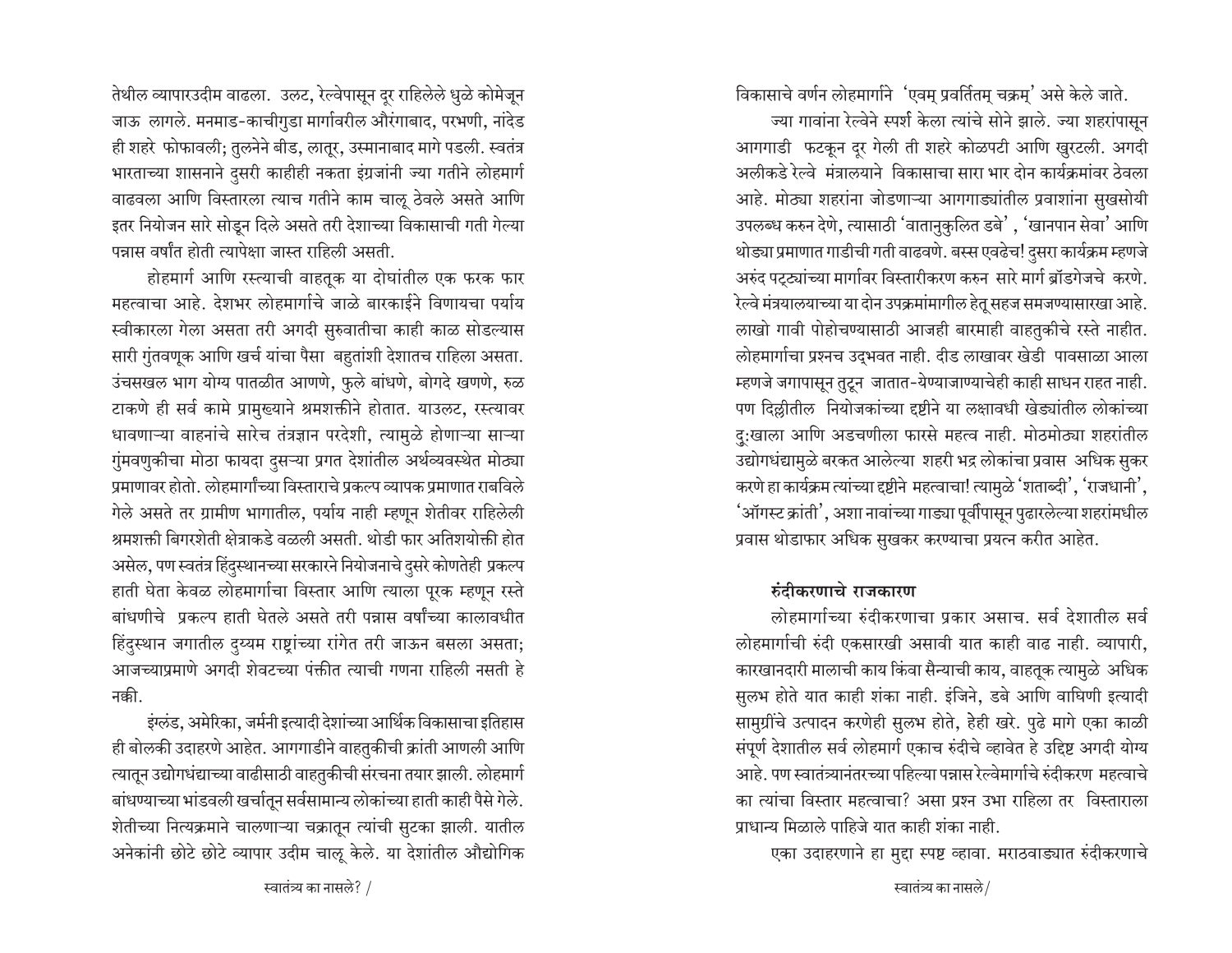आंदोलन मोठे लोकप्रिय झाले; मराठवाड्याची सारी 'अस्मिता' पणाला लावून आंदोलन झाली. त्यात उत्साहाने भाग घेतला ते मनमाड-काची<u>गु</u>डा रेल्वेमार्गावर असलेल्या प्रदेशातील लोकांनी. नाव मात्र साऱ्या मराठवाड्याचेच. मनमाड-काचीगुडा मध्यम रुंदीचा मार्ग बांधला गेला आणि औरंगाबाद, जालना, परभणी, नांदेड हे, मार्गाच्या दोन्ही बाजूचे प्रदेश उजळून निघाले. त्यांच्या तुलनेत बीड, उस्मानाबाद, लातूर मार्ग नव्याने सुरु करणे या दोन विकल्पांची तुलना केली तर काचीगुडा मार्गावरील मध्यम हंदीचा मार्ग कायम ठेवून रुंद मार्ग बीड, उस्मानाबाद, लातूर या पट्ट्यात तयार करणे कितीतरी पटीने अधिक फायद्याचे ठरले असते. नव्याने रेल्वे आली तर मागे पडलेला हा सारा भूप्रदेश झपाट्याने आर्थिक प्रगती करु लागला असता. पण बीड, उस्मानाबाद, लातूर या प्रदेशांच्या विकासाची निकड स्वातंत्र्योत्तर काळातील शासनाला वाटली नाही. त्याऐवजी औरंगाबाद, नांदेड प्रदेशातील, तुलनेने अधिक पुढारलेल्या प्रदेशातील लोकांच्या गरजा पुरवण्यास प्रधान्य दिले गेले. जुने अरुंद रुळ भंगार ठरले. त्याच जागी नवीन रुळ घालण्यात आले. हीच नवीन साधनसामुग्री वापरुन मराठवाड्यात नवा मार्ग टाकण्यात आला असता तर त्याचा अगदी वेगळा परिणाम दिसून आला असता. नवे लोहमार्ग टाकण्यासाठी काही नियोजन आणि दूरदृष्टी लागते. स्वातंत्र्योत्तर काळात या प्रकारचे निर्णय तातडीने पडणाऱ्या राजकीय दबावाखाली घेतले गेले. परिणाम असा की इंग्रज गेले तेव्हा कार्यक्षमतेसाठी साऱ्या जगातील गाजलेली भारतीय रेल आज निकृष्ट अवस्थेत जाऊन पोहोचलेली आहे.

### रस्ता-वाहतुकीचे प्रस्थ

स्वातंत्र्योत्तर काळात वाहतुकीसाठी रेल्वेऐवजी रस्त्यांकडे आणि पेटोल-डिझेलवर चालणाऱ्या गाड्यांकडे महत्व आले. श्री. स. का. पाटील यांच्या आत्मचरित्रात एक मोठा मजेदार किस्सा सांगितला आहे. पहिल्या आणि दुसऱ्या पंचवार्षिक योजनांच्या काळात धरणांसाठी मोठ्या प्रमाणावर सिमेंटची आयात करण्यात आली. काही प्रमाणात देशातील उत्पादनही वाढवण्यात आले. सिमेंट जमले पण धरणांसाठी त्याबरोबरीने लोखंडपोलादही <u>लागते त्याचा उत्पादनाचे नियोजन कच्चे राहिले. जागोजाग सिमेंटच्या</u> पोत्यांचे ढीग साठून राहिले. लोखंड उपलब्ध होईपर्यंत सारी पोती तशीच पडून दिली असती तर पावसापाण्यामुळे सारे सिमेंट घट्ट होऊन फुकट गेले असते. कोणी बुद्धिमंताने दिल्लीहन फतवा काढला, शक्य तेथे सिमेंटचे रस्ते त्वरेने बांधण्यात यावेत. सिमेंटचे रस्ते बांधायला फारसे लोखंड लागत नाही, *खडी आ*णि सिमेंट यांचे मिश्रण करुन ओतले की झाले रस्ते तयार! अशा रस्त्यांचे बांधकाम देशभर मोठ्या प्रमाणावर करण्यात आले. गेल्या १० वर्षांत जागोजाग सिमेंट कॉक्रीट फोडून काढून नवे रस्ते बांधण्याचा उपद्व्यास अनेक ठिकाणी करण्यात आला. ते सारे रस्ते, स. का. पाटील सांगतात त्या काळात बांधलेले आहेत.

रेल्वेमार्गाऐवजी रस्ते बांधण्यात स्वातंत्र्योत्तर काळातील राज्यकर्ते आणि त्यांचे भाईभतिचे कारखानदार यांची एक मोठी सोय होती. रेल्वे जाळे तयार करण्यासाठी नियोजन लागते. रस्त्यांचे तसे नाही. भिलाईला कारखाना काढला आणि त्या कारखान्यापासून सगळ्यात जवळच्या महामार्गापर्यंत जोडणार प्रशस्त, शानदार, चौपदरी रस्ता बांधला की प्रश्न भिलाईपुरता मिटला. सारेच नियोजन हातातोंडाशी हिशोब करुन चलत असल्यामुळे इंग्रजांच्या काळातील वाहतुकीसंबंधी धोरण टाकूण दिले गेले-रेल्वेऐवजी रस्ते आणि ट्कगाड्या यांचे महत्व वाढले. पंजाबपासून केरळपर्यंत किंवा द्वारकेपासून गोहत्तीपर्यंत मालवाहतूक करण्यासाठी ट्क-गाड्या अहोरात्र धाव लागल्या.

रेल्वेऐवजी रस्त्याला महत्व देण्याच्या धोरणाचे काही परिणाम अटळ होते. रेल्वे वाहतूक कमी खर्चाची. त्यासाठी लागणारा कोळसा आणि वीज ही इंधने देशातल्या देशात तयार होणारी. याउलट, ट्क गाड्या, बस किंवा प्रवासी गाड्या आणि त्या पलीकडे आजकाल चौफेर दिसणाऱ्या दुचाकी गाड्या एक मोठी समस्या उभी करतात. त्यांची इंजिने छोटी त्या<u>मु</u>ळे त्यांची कार्यक्षमताही कमी. पंजाबपासून निघालेला एक दर शंभर सव्वाशे किलोमिटरवर ऑक्ट्रॉय भरण्यासाठी थांबत आणि वाटेवरील पोलीसाच्या हाती चिरीमीरी देत त्रिवेंद्रला पोहोचेपर्यंत खर्च होणारी ऊर्जा लोहमार्गाच्या तुलनेने कितीतरी पट अधिक. इंजिन जितके लहान तितके ते अधिक अकार्यक्षम. खाचखळग्यांनी भरलेल्या आपल्याकडील रस्त्यांवरुन लक्षावधी गाड्या पेट्रोल आणि डिझेल यांच्या अकार्यक्षम वापर करीत धावत आहेत.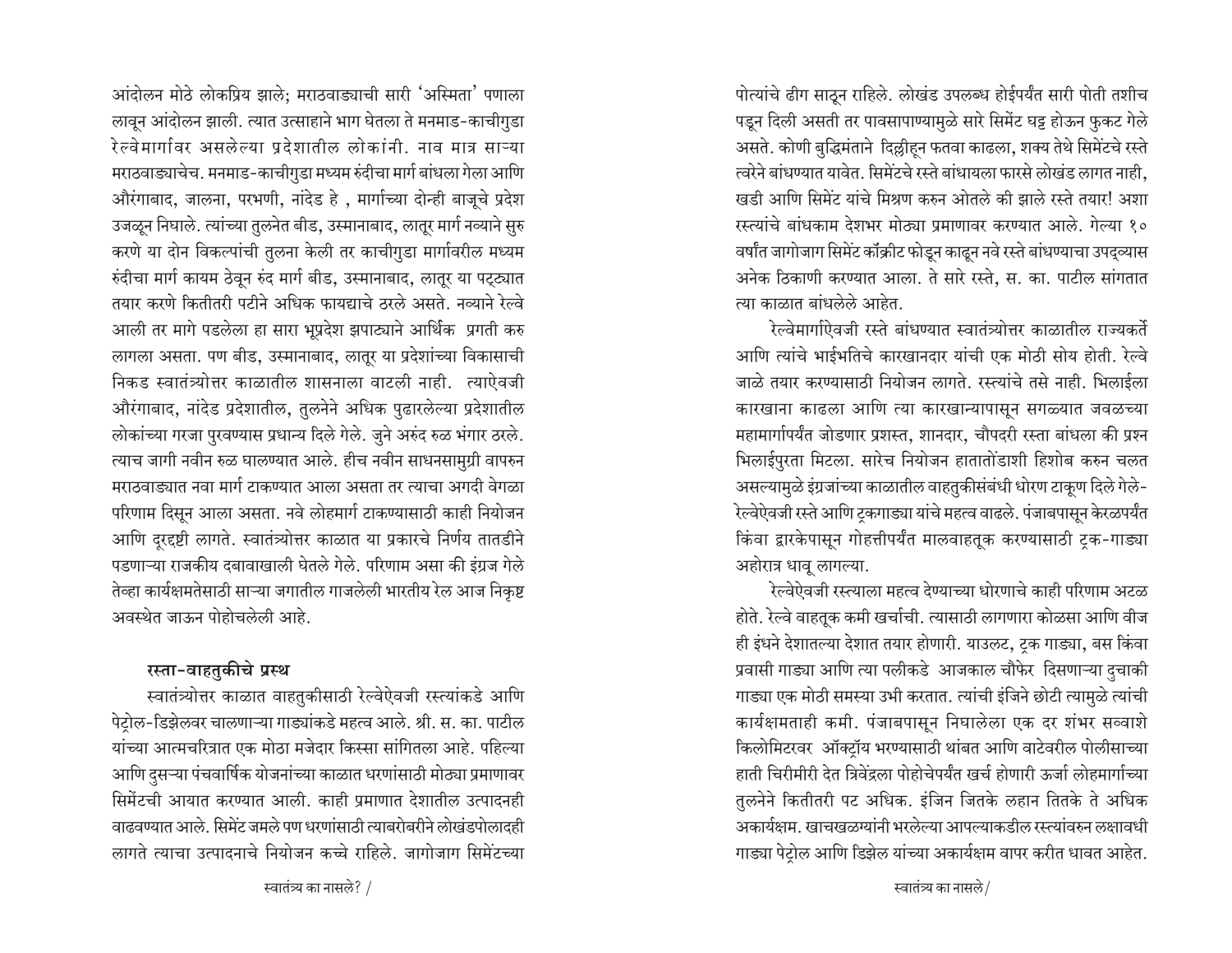यातून देशापुढे एक मोठे 'संकट' उभे राहिले.

अमेरिकेत एकेकाळी रेल्वे वाहतुकीचे मोठे महत्व होते. खंडप्राय देश. एका टोकापासून दुसऱ्या टोकापर्यंत आगगाड्या मोठ्या दिमाखाने प्रवासी आणि सामान यांची वाहतुक करीत. आता तेथील रेल्वेव्यवस्था मोडकळीस येत आहे आणि त्याऐवजी रस्त्यावरील वाहतुकीस जास्त महत्व येत आहे. रशियातही काहीशी अशीच परिस्थिती आहे. भारतातील आंग्लविद्याविभूषित तज्ज्ञांच्या दृष्टीने पाश्चिमात्य देशांत जी काही लाट असेल तीच योग्य. तेव्हा तेथील नियोजनकर्त्यांनी अमेरिका रशियाची नक्कल करावी आणि लोहमार्गांकडे दुर्लक्ष करुन रस्त्यांच्या वाहतुकीस महत्व देण्याचा कित्ता गिरवावा हे समजण्यासारखे आहे. परंतु, हिंदुस्थानातील परिस्थिती एका महत्वाच्या बाबतीत अमेरिका व रशिया यांच्यापेक्षा अगदी वेगळी आहे. हे दोन्ही देश पेट्रोलियम खनिजांच्या क्षेत्रात स्वयंपूर्ण आहेत. अमेरिका आज मध्यपूर्वेतून पेट्रोलियम पदार्थांची आयात करते हे खरे; पण त्याचे कारण त्यांच्या देशात पेट्रोलियम उपलब्ध नाही हे नाही. आपल्या खनिजांचा साठा शाबून ठेवावा आणि तुलनेने मध्यपूर्वेत आफ्रिकेत व लॅटित अमेरिकेत स्वस्त किंमतीत उपलब्ध होणारे पेट्रोल वापरावे अशा विचारपूर्वक आखलेल्या धोरणाने अमेरिका पेटोलियम पदार्थांची काही अयात होऊ देते.

हिंदुस्थानची परिस्थिती अशी नाही, आपल्याकडील कोळसा कमी प्रगतीचा हे खरे; पण आगगाडीच्या कामाला चालून जाईल असा आहे. याउलट, पेटोलियम खनिजांचे आपल्याकडील साठे अगदीच किरकोळ. दरवर्षी हजारो कोटी रुपयांच्या पेट्रोलियम पदार्थाची आयात केल्याशिवाय आता देशाचे चालूच शकत नाही. पेट्रोलियम ऊर्जेसाठी आयातीवर अवलंबून असलेल्या देशात हजारो किलोमीटरचे प्रवास ट्रक-गाड्या रांत्रदिवस करत असतात आणि अत्यंत कमी कार्यक्षमतेच्या दुचाक्या शहरातील रस्त्यांवरुन गोंगाट घालीत फिरत असतात. हे चित्रच. त्याचा परिणाम भयानक नसता तर, मोठे हास्यापद आहे. विकासाच्या कार्यक्रमात अगदी सुरुवातीपासून परकीय चलनाचा तुटवडा ही एक मोठी समस्या राहिली आहे. देशाचे नशीब असे बलवत्तर की वेळोवळी अकस्मात मदतीचा हात मिळाला आणि परकीय चलनाच्या तुटवड्याचे संकट देश पार करुन गेला! इंग्लंडने अभूतपूर्व औदार्याने हिंदुस्थानातील इंग्रजी शासनाने दुसरे महायुद्ध चालवण्यासाठी केलेला खर्च भरुन दिला. अमेरिकेने' PL४८०' अन्नाच्या पुरवठ्याकरिता देय रक्कम माफ केली. देशात काही तुटपुंजे पेटोलचे साठे सापडले. परदेशात जाऊन राहिलेल्या अनिवासी भारतीयांनी इकडे पैसे पाठवून परकीय चलपाची चणचण थोडी सुसह्य केली. तरीही, परकीय चलनाचा तुटवडा गेली पन्नास वर्षे देशाला भेडसावीत आहेच. रुपयाची किमत सतत घसरत आहे याचे एक महत्वाचे कारण म्हणजे स्वतंत्र हिंदुस्थानच्या सरकारने जाणीवपूर्वक स्वीकारलेले पेट्रोलियम पदार्थाच्या आयातीवरील. परावलंबीत्व.

स्वातंत्र्यानंतर ५० वर्षे उलटली. आजही रुपयाची घसरण चालूच आहे. देशातील उद्योगधंदे परदेशी स्पर्धेपुढे टिकाव धरु शकत नाहीत याची कारणे अनेक आहेत. त्यांतील एक महत्वाचे कारण-इंग्रजांनी खंडप्राय देशातील वाहतुकीसाठी सार्वजनिक वाहतुक व्यवस्था आणि विशेषत: लोहमार्ग यावर भर दिला. स्वतंत्र हिंदुस्थानच्या नियोजकारांनी इतकी दूरदृष्टीने ठेवली नाही. 'इंडिया' तील आपल्या दोस्त उद्योजकांचे लगबगीने हित साधण्यासाठी चुकीचे वाहतूक धोरण राबविले हे देशाच्या आर्थिक घसरगुंडीचे एक महत्वाचे कारण यात काही संशय नाही.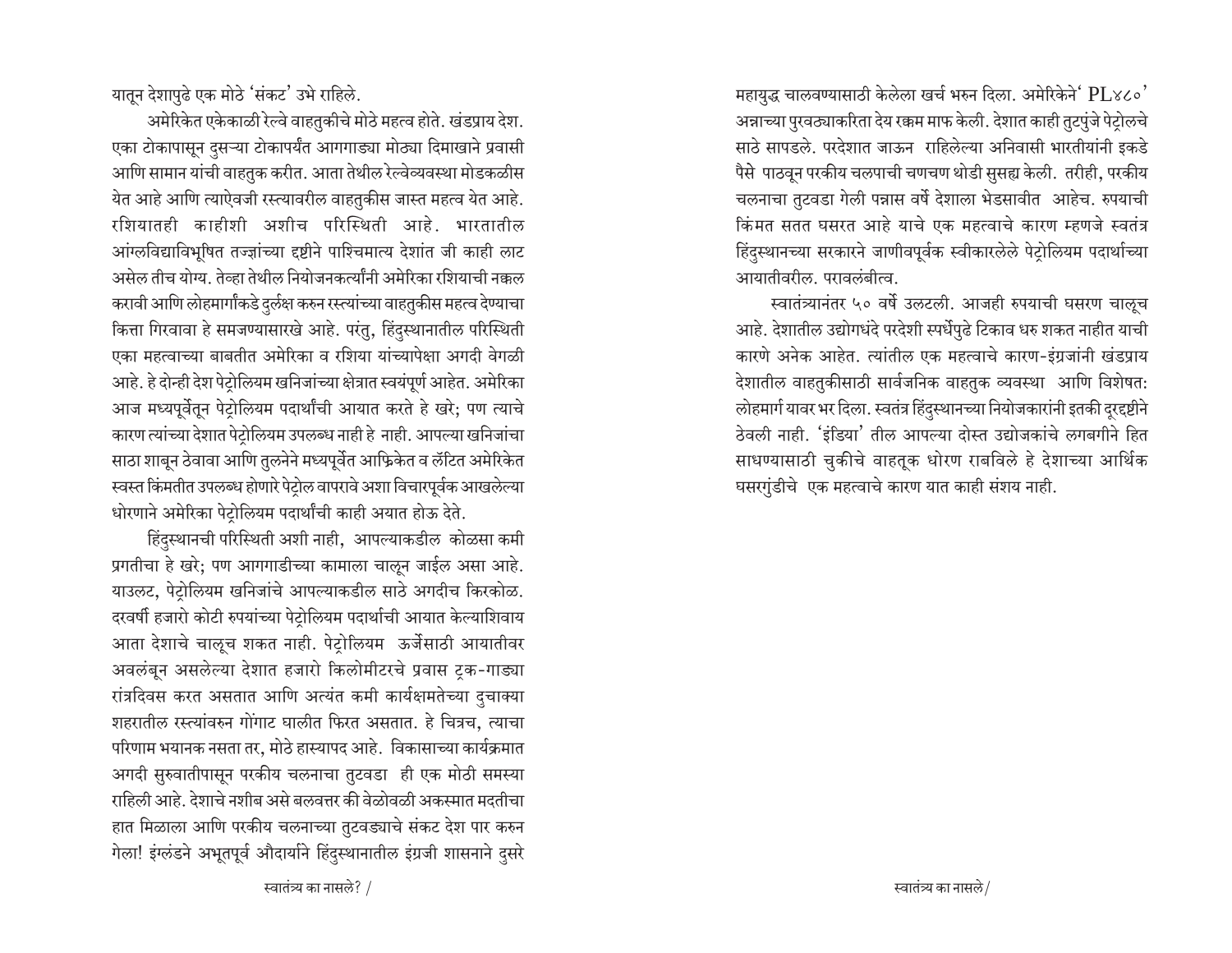## सुरक्षाव्यवस्थेतही 'अग्रेजियत'च राहिली

## सारी गोऱ्यांचीच पिलावळ

महात्मा गांधीनी एका परदेशी पत्रकाराला दिलेल्या एका मुलाखतीतील वाक्य सर्वश्नुत आहे. पत्रकाराने विचारले, 'तुम्ही आणि तुमचे शिष्य जवाहरलाल नेहरु यांच्यामध्ये मोठे मतभेद आहेत असे बोलले जाते. या मतभेदांचे नक्की स्वरुप काय?'

गांधीजी म्हणाले. 'अगदी थोडक्यात फरक सांगतो. माझे स्वप्न आहे की येथून इंग्रजांची नीती हटली पाहिजे, भले इंग्रज येथे राहिले तरी चालतील. याउलट, जवाहरची भूमिका आहे. त्याला वाटते इंग्रज येथून हटले पाहिजेत, भले इंग्रजांची व्यवस्था येथे चालू राहो.'

महात्म्याचे हे वाक्य दृष्ठेपणे एक विदारक सत्य सांगून गेले. स्वातंत्र्याच्या ५० वर्षानंतर या वाक्यात सुधारणा करायची झाली तर एवढीच-.....जवाहरच्या मते इंग्रज गेला पाहिजे पण त्याची व्यवस्था अबाधित राहिली पाहिजे.'

काँग्रेसच्या स्थापनेपासून शहरी, इंग्रजी बुके वाचलेल्या सुखवस्तू मंडळींची महत्वाकांक्षा स्पष्ट झाली होती. इंग्लिश भाषानाम वाघिणीच्या दुधाची थोडीशी चव ओठाला लागताच त्यांच्या मनात एक विशेष महत्वाकांक्षा जागी झाली होती. 'इंग्रजी राज्याने कायदा सुव्यवस्था प्रस्थापित केली, टपालाची व्यवस्था आणली, तारयंत्रे कडकट्ट करु लागली, लोखंडी रुळावर वाफेच्या ताकदीवर आगगाड्या धावू लागल्या. हे सुराज्य मोडकळीस येऊ नये; त्याची सूत्रे, हळूहळू का होईना आपल्या हाती यावी. प्रथम सनदी नोकरशाहीत प्रवेश मिळावा. मग, स्थानिक स्वराज्य संस्थात. नंतर कायदे-कौन्सिलात आणि तदुनंतर राजकीय सत्तेत.' पण एवढा धीर सगळ्यांनाच नव्हता. काहींना हा सारा बदल तातडीने व्हावा असे वाटल होते. इंग्रज जावेत आणि त्यांच्या खुर्च्यांवर चटकन चढून आपल्याला बसता यावे अशी त्यांची तीव महत्वाकांक्षा होती.

जॉर्ज ऑरवेलच्या 'ॲनिमल फार्म' मध्ये दुष्टकर्मा शेतकऱ्याला मळ्यातील सारी जनावरे एकत्र बंड करुन हाकून लावतात. बंडाचे नेतृत्व करणारी डुकरे जनावरांना संपूर्ण स्वातंत्र्य देणारी व्यवस्था तयार करण्याऐवजी डुकरांचे आधिपत्य स्थापन करु पाहतात आणि शेवटी माणसाप्रमाणे दोन पायावर चालू लागतात. 'अंग्रेजियत' कायम ठेवावी, फक्त गोऱ्यांच्या ऐवजी गहवर्ण नेटिवांनी बसावे हा स्वातंत्र्याच्या आंदोलनाचे नेतृत्व करणाऱ्यांचा खराखुरा मनोदय होता. कोणाच्या मनात काय चालले आहे याचा तपास वर्तमानातही लागत नाही; पन्नसशंभर वर्षांपूवीच्या नेत्यांच्या मनात डोकावून पहावे कसे? त्यांच्या साऱ्या कार्यक्रमाचा प्रत्यक्ष परिणाम काय झाला यावरुनच त्यांच्या उद्दिष्टांचा अंदाज घेता येईल.

स्वातंत्र्यानंतर देशाचे औद्योगिकीकरण, शेतीसंबंधीचे धोरण, वाहतुकीची व्यवस्था या क्षेत्रांत स्वत:ला गोरेपान समजणाऱ्या काळ्या इंग्रजांच्या कारवायांचा काय परिणाम झाला हे आपण पाहिले. अर्थकारणात आपापला स्वार्थ साधण्याची बुद्धी भल्याभल्यांना होते, ते एकवेळ समजण्यासारखे आहे. परंतू, देशाभिमानाच्या गाथा गाणाऱ्या, राष्ट्रीय स्वातंत्र्याची महती सांगणाऱ्या नेत्यांची देशाच्या संरक्षणाच्या क्षेत्रातही स्वार्थबुद्धी वापरली आणि जे निर्णय घेतले त्यामुळे देश सतत कमकुवत राहिला आहे. आणि, आजही संरक्षणाची स्थिती अशी आहे की पाकिस्तानसारख्या, एक नवमांश आकाराच्या राष्ट्राबद्दलसुद्ध सर्वांना मोठी धास्त वाटते.

## इंग्रजी फौजेची व्यावसायिक परंपरा

प्रत्येक देशाच्या लढाऊ फौजा आणि जवान हा त्या त्या देशाचा अभिमानाचा विषय असतो. आपल्या जवानांच्या आत्मविश्वासाला. निर्धाराला धक्का पोचेल असे कोणी काही बोलू नये, लिह नये असा संकेत आहे. देशाकरिता प्राण धोक्यात घालणाऱ्या आणि प्रसंगी रक्त सांडणाऱ्या जवानांचा तेजोभंग होईल असे काहीही करणे ही नीचपणाचेच कृत्य आहे. स्वातंत्र्याच्या पन्नास वर्षांत देश, कसा का होईना, जिवंत आहे याचे श्रेय लाल बहादुरशास्त्रींच्या 'जय जवान, जय किसान' या घोषणेला आहे. पण सरहद्दीवर मारण्यामरण्याच्या ईर्षेने पुढे जाणाऱ्या सैनिकाच्या मागे एक मोठी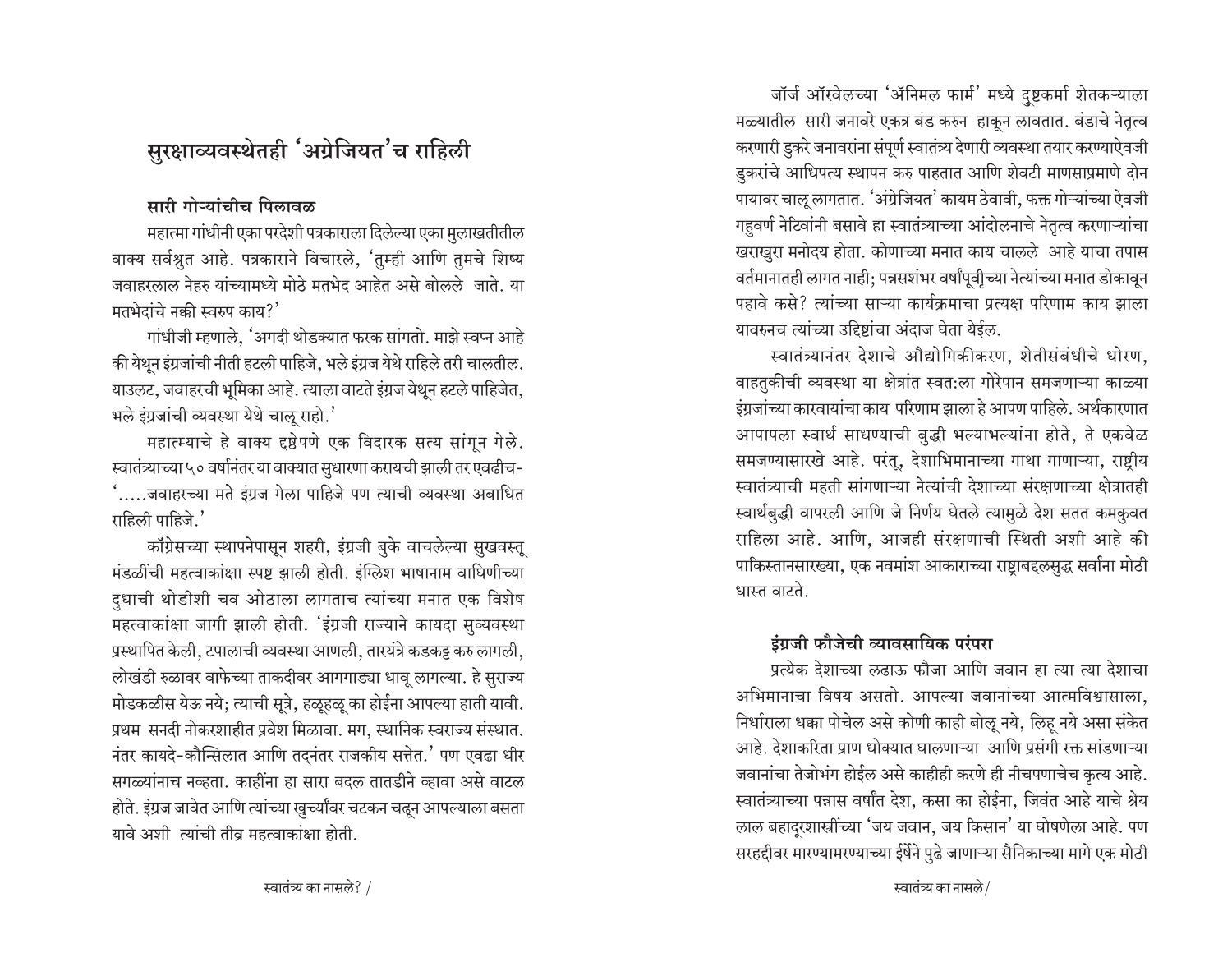प्रचंड बांधणी, यंत्रणा आणि संघटना लागते; ती संघटना कार्यक्षम ठेवणे ही राजकीय नेतृत्वाची जबाबदारी आहे. ती जर सर्वोत्कृष्टपणे पार पाडली नाही तर जवानांचा घात केल्याचे पाप आहे. जवानांची स्तुतिस्तोत्रे गायत्री, त्यांची स्मारके उभारायची, शाहिरी पोवाडे, कवने गायची; पण, सरहद्दीवर लढणाऱ्या जवानाचे पाय ओढायचे, रसद तोडायची असे कारणे राष्ट्रद्रोहाचे कृत्य आहे. स्वातंत्र्यानंतर ज्यांच्या हाती सत्ता आली त्यांनी संरक्षणाची काय तरतूद केली हे पाहाणे मोठे मनोरंजक ठरेल.

इंग्लंडचे सारे लष्कर, नौदल आणि वायुसेना पूर्णत: व्यावसायिक आहे. म्हणजे, फौजेतील नोकरीकडे एक जीवनमार्ग आणि 'करिअर' या दृष्टीने पाहणारे नागरिक सैन्यात जातात. तरुणपणी भरती होतात, कठोर प्रशिक्षण घेतात आणि लष्करी तयारीची ही मंडळी देशाच्या सर्वसाधारण काळातील संरक्षणाची व्यवस्था बघतात. प्रत्यक्ष युद्ध पेटले तर ते लढण्याचे काम व्यावसायिक सैन्याच्या आटोक्याबाहेरचे असते. अशा वेळी ठरावकि वयोगटातील तरुणांना युद्धसेवेसाठी सैन्यात दाखल व्हावे लागते. शक्य तितक्या लवकर प्रशिक्षण संपवून आघाडीवर लढण्यास हे तरुण खाना होतात. युद्ध चालू असते तेव्हा प्रत्येक घरातील, प्रत्येक कुटुंबातील कोणी ना कोणी सरहद्दीवरच्या धुमश्चक्रीत आपला जीव धोक्यात घालत असतो. त्यामुळे देशावचे आक्रमण हा साऱ्या जनांच्या जिव्हाळ्याचा विषय होऊन जातो.

#### हिंदुस्थानातील इंग्रजी लष्कर

ईस्ट इंडिया कंपनीने हिंदुस्थानात राजकीय सत्ता संपादन करण्याच्या दृष्ठीने पावले टाकायची ठरवली. केवळ इंग्लंडातून आलेल्या पलटणींवर अवलंबून राहून नेटिव्ह नबाब, राजे आणि सरदार यांच्या गावठी आणि बेशिस्त फौजांनाही तोंड देणे शक्य झाले नसते; त्यांचा पाडाव करणे तर दुरच राहिले. कंपनीच्या पलटणी उभ्या राहिल्या त्यात सैनिकांचा भरणा इंग्रजांशी निष्ठा बाळगणाऱ्या एतद्देशीय मागासवर्गातील समाजातील तरुणांचा होता. येथील समाजात आपल्याला माणूस म्हणूनदेखील स्थान नाही म्हणून दुरावलेले हे समाज मुसलमान बादशहांच्या सेवेतही होते. बादशहांच्या दरबारी उच्चवर्णीय सरदारमसबदारांचीही हजेरी होती. त्यामुळे एकसंघ फौजा उभ्या राहिल्याच नाहीत. मोगलांचे सैन्य म्हणजे मोठा गदळ कारभार. इंग्रजांनी पलटणी उभ्या केल्या, त्यांना लष्करी शिस्तीचे आणि त्या काळातील आधुनिक शस्त्रास्त्रांचे शिक्षण दिले. आणि, अशा तऱ्हेने उभ्या राहिलेल्या फौजांनी आपले काम निष्ठेने बजावले आणि साऱ्या मोगलसत्तेचा व उच्चवर्णीय राजेरजवाड्यांचा पाडाव केला. इंग्रजांचे राज्य प्रस्थापित झाले याचे फार मोठे श्रेय हिंदुस्थानातील मागासवर्गीयांस आहे. डॉ. बाबासाहेब आंबेडकरांनाही व्हाईसरॉय लाटसाहेबांनी हे वारंवार निक्षूर सांगितले. हिंदुस्थानातील इंग्रजी फौजा पूर्णपणे व्यावसायिक राहिली.

हे साहजिकच होते. ज्या देशावर आधिपत्य गाजवायचे तेथील नेटीव्ह मंडळींना सैन्यात सरसकट येऊ दिले तर त्याचे परिणाम काय होतील याची इंग्रजांना चांगली जाणीव होती. 'सैन्यात शिरा, हातात बंदुका घ्या आणि प्रसंग पडेल तसे बंदुकांची तोंडे फिरवा' असा कार्यक्रम स्वातंत्र्यवीर सावरकरांनी उघड दिला होता. या धोक्याकडे काणाडोळा करण्याइतके इंग्रज काही अजागळ नव्हते. सैन्यात भरती होणाऱ्या प्रत्येक जवानाची निष्ठा पारखून घ्यावी, जातीचा, पूर्वी सैन्यात मर्दुमकी गाजवलेल्या आपल्या कुळातील एखाद्या पूर्वजाचा अभिमान पाहनच भरती करावी असा दंडक होता. म्हणजे, कंपनीच्या आणि त्यानंतरच्या इंग्रजी राज्याच्या हिंदुस्थानातील फौजा पूर्णत: व्यावसायिक राहिल्या. येथील जनतेचा आणि त्यांचा संबंध राहिला नाही. एवढेच नव्हे तर, त्यांच्यामध्ये सतत एकक दुरावा राहिला, इंग्रजांच्या हिंदुस्थानातील पलटणींनी पहिल्या आणि दुसऱ्या महायुद्धात मोठी मर्दुमकी गाजवली, नाव कमावले, पण हिंदुस्थानातील आम जनतेच्या मनात मात्र या सैनिकांविषयी परकीयांचे भाडोत्री फौजी अशी एक तिरस्काराची भावना राहिली.

लष्कराबद्दल जी स्थिती तीच नागरी पोलीस खात्याबद्दलही. आम जनतेपासून दुर राहणारे, त्यांच्या भावनांची कदर न करता आवश्यक तर जुलूमजबरदस्ती करणारे असे पोलीसखाते उभे राहिले. जिल्ह्याजिल्ह्यात फार तर एखादा दुसरा गौरकाय अधिकारी; अन्यथा, बाकी सारे येथेच भरती केलेले, पण इंग्रजी राज्यविषयी प्रचंड निष्ठा बाळगणारे नेटिव्ह.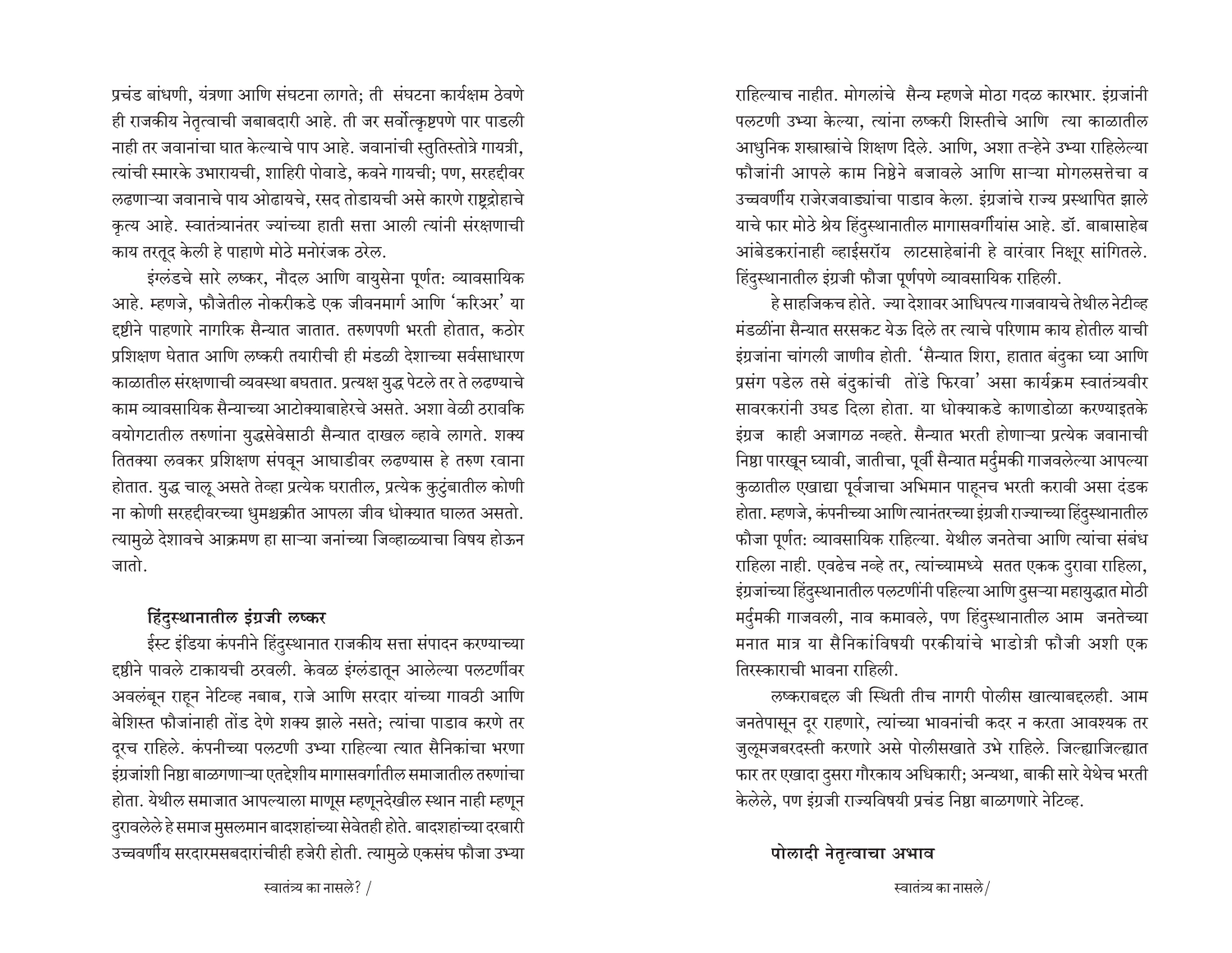१८५७ चे बंड, त्यानंतर वासुदेव बळवंत फडके किंवा बंगालमधील शेतकऱ्यांची बंडे, विसाव्या शतकाच्या सुरुवातीचे बॉंब व पिस्तुलाचा वापर करणारे पंथ आणि शेवटपर्यंत शस्त्रास्त्रांनी इंग्रजी राज्याशी झूंज घेणारे भगतसिंग, चंद्रशेखर आजाद यांसारखे नरपुंगव स्वातंत्र्याच्या आंदोलनातील एक छोटे प्रकरण होते. महात्मा गांधीच्या नेतृत्वाचखाली स्वातंत्र्य आंदोनाचा मध्यप्रवाह तयार झाला तो अहिंसात्मक सत्याग्रह आणि विधायक कामांचा. आंदोलन उभे राहिले म्हणजे सरकार ठेवील त्या तुरुंगात राहावे आणि सरकार सोडेल तेव्हा बाहेर येऊन जनतेच्या प्रेमळ स्वागताचा आस्वाद घ्यावा: अधिकाधिक वीरश्रीपूर्ण घोषणा , भाषणे करावी एवढीच स्वातंत्र्यलढ्याच्या नेत्यांची लष्करी तयारी होती. दुसरे महायुद्ध उभे राहिले. जपान झपाट्याने पुढे सरकू लागला. कलकत्यावर बॉब पडू लागले. पर्याय नाही म्हणून 'करो या मरो' या आंदोलनाची घोषणा झाली. पण ही घोषणा करण्यापूर्वी कोणतेच नियोजन झालेले नव्हते; ना करण्याचे ना मारण्याचे. स्वातंत्र्य मिळाले ते इंग्रजांच्या मजबुरीने आणि आंतराष्ट्रीय दबावाच्या रेट्याने.

## आझाद हिंद फौज फितूर ठरली!

सैन्याच्या बांधणीसंबंधी एक मोठा विचित्र प्रश्न स्वातंत्र्याची पहाट उगवत असतानाच नेत्यांच्या पुढे उभा राहिला. सुभाषचंद्र बोस तुरुंगातून सुटून निघालेख अफगाणिस्थानमार्गे जर्मनीत पोहोचले. तेथे आझाद हिंद सरकारची स्थापना करुन ते जपानला गेले. ब्रह्मदेशाच्या आघाडीवर जपान्यांनी इंग्रजांचा पाडाव केला तेव्हा ब्रिटीश फौजेतील भारतीय सैनिक हजारोंच्या संख्येने युद्धकैदी बनले. 'गुलाम देशाला कसले आले आहे परराष्ट्रीय धारेण? इंग्रजांविरुद्ध जो जो लढेल तो आपला मित्र. इंग्रज गेल्यानंतर जपानी सत्ता गाजवू लागले तर त्यांच्याविरुद्ध पुन्हा लढता येईल. पण, खोलवर पाळेमुळे रुजलेली इंग्रज साम्राज्यशाही उखडणे हेच आमचे धोरण'. सुभाषबाबूंच्या या शब्दांनी हजारो हिंदी सैनिक त्यांच्या आझाद हिंद फौजेत सामील झाले. हत्यारे नाहीत, वहाने नाही, दाणगोटाही नाही अशा अवस्थेत सरहद्दीकडे कूच केले. जपान्यांचा पाडाव झाला त्याबरोबर आझाद हिंद फौजेचाही. सुभाषबाबू विमान-अपघातात मरण पावले आणि त्यांचे सैनिक युद्धकैदी म्हणून हिंदुस्थानात आणले गेले. प्रश्न पडला तो असा की स्वतंत्र भारताचे च खरे लष्कर कोणते? ब्रह्मदेशच्या सरहद्दीवर आझाद हिंद फौज हरली असेल, पण दिल्लीवर तिरंगा फडकतो आहे ना? म्हणजे आझाद हिंद फौजच विजयी झाली ना? मग<sup>''</sup>नव्या प्रजाकसत्ताकाची अधिकृत फौज आझाद हिंद फौजच विजयी झाली पाहिजे. इंग्रजांची साम्राज्यसत्ता राबवण्यासाठी ज्या अधिकृत फौजेने काम केले तिचे विसर्जन व्हावे किंवा थोडीफार तपासणी चाचपणी करुन त्यांनाच**ं** आझाद हिंद फौज' असे नामाभिधान द्यावे<sup>''</sup> असा प्रस्ताव पुढे आला.

इंग्रजांनी आणि लष्करी अधिकाऱ्यांनी या प्रश्नावर मोठी ताठ भूमिका घेतली. 'आझाद हिंद सेनेतील फौजी स्वामिनीष्ठेची शपथ मोडून शत्रूला फितूर झाले आहेत. त्यांच्याकडे सैन्याचे आधिपत्य देण्याची गोष्ट दुरच, स्वतंत्र भारताच्या सैन्यात त्यांना पुन्हा प्रवेश देणेही अशक्य आहे. त्यांना सैन्यात घेतले तर फितुरांना सन्मान केल्यासारखे होईल. त्यामुळे आम सैनिकांचे नीतीधैर्य खचेल. लष्करात असंतोष पसरेल, बंडाळी माजेल.' असे युक्तिवाद झाले. ''फितुरीच्या आरोपाखाली सुभाषबाबूंच्या सैनिकांवर *खटले चालले पाहिजेत, त्यांना शिक्षा सुनावल्या गेल्या पाहिजेत. फार फार* तर गव्हर्नर जनरल लाटसाहेब मोठ्या उदार मनाने त्यांच्या शिक्षा माफ करतील. यापलीकडे, या 'फितूरा'ना अधिक चांगली वागणूक देणे शक्य नाही $'$ . असे आग्रहाने मांडले गेले.

## आंतरराष्ट्रीय राजकारणाचे थोतांड

स्वतंत्र भारताच्या नेत्यांनी या भूमिकेपुढे मान तुकवली. आझाद हिंद फौज बरखास्त झाली. हिंदुस्थानातील इंग्रजी फौजत स्वतंत्र, भारताची फौज ठरली.

या निर्णयाचे अनेक तऱ्हांनी समर्थन करता येईल. नेताजी सुभाषचंद्र बोस यांच्याबद्दल अनेक पुढाऱ्यांच्या मनात मत्सर होता, आकस होता. 'नाझी हकूमशाहीने उभ्या केलेल्या ब्रह्मराक्षासाला तोंड देण्यासाठी जगातील लोकसत्तावादी दोस्त राष्ट्रांची बाजू नैतिकद्द्य्या श्रेष्ठ आहे, तिचाच पाठपुरवा करणे भारताच्या संस्कृतीस आणि इतिहासात शोभणारे आहे. साऱ्या जगभूर हुकूमशाही पसरली आणि हिंदुस्थानला जपान जर्मनीच्या मदतीने स्वातंत्र्य मिहाले तर त्या काय मोठे श्रेय मिळणार आहे?' हा नेहरुप्रणित विचार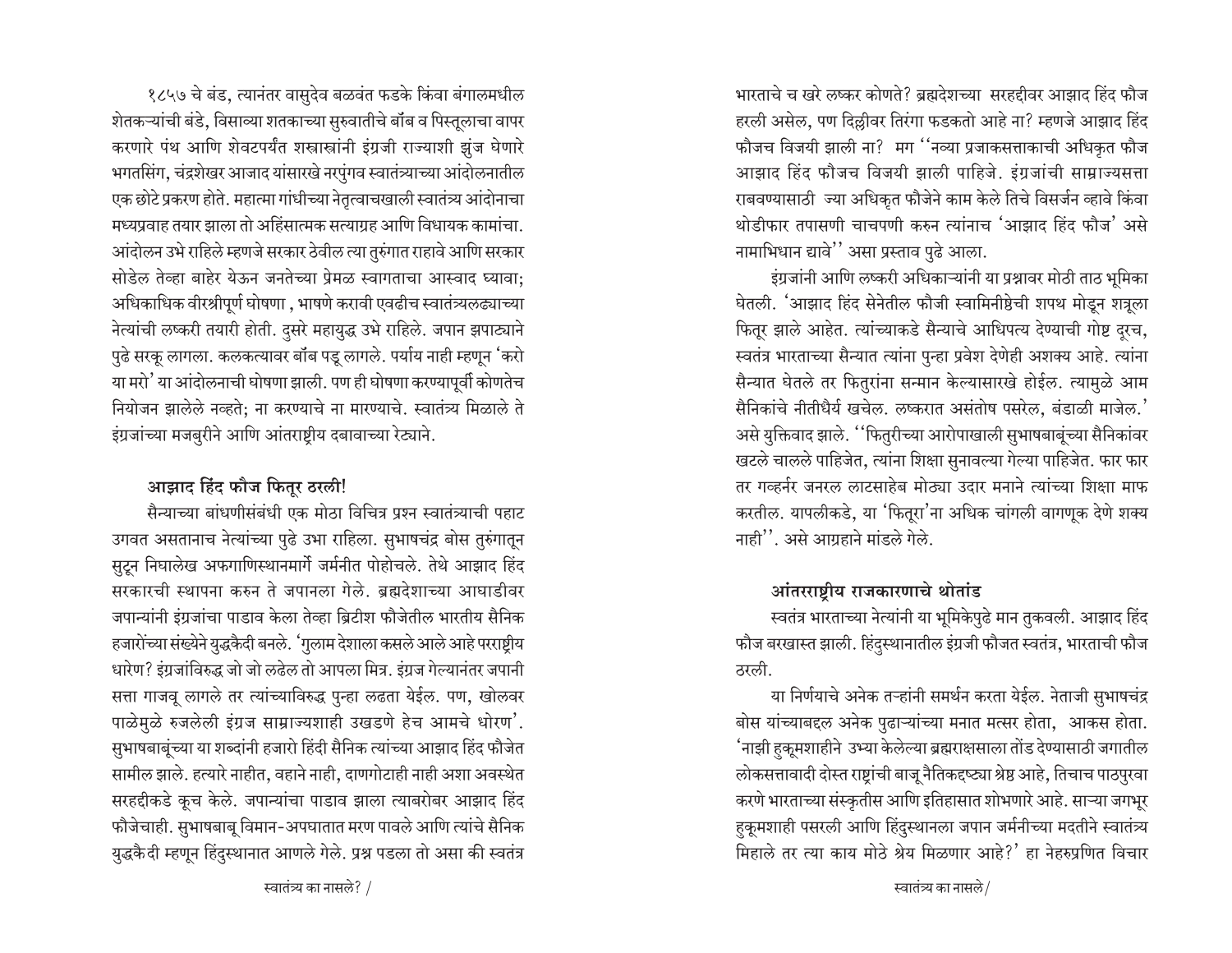चांगलाच प्रभाव धरुन होता. स्वातंत्र्याच्या आधीपासून देशभर दंगली माजल्या, फाळणीनंतर तर युद्धापेक्षाही भयणा दंगली पेटल्या. लक्षावधी लोक निर्वासित झाले. देशात शांतता पुन्हा प्रस्थापित करायची कोणी आणि कशी? आहे या सैन्याला नाराज केले तर सारीच बेदिली माजेल, तेव्हा इंग्रजी फौज जशीच्या तशी स्वीकारावी असे ठरले. पहिल्या स्वातंत्र्यदिनीदेखील मोठी विचित्र दृश्ये देशभर दिसली. ध्वजवंदन झाले ते अनेक ठिकाणी स्वातंत्र्यसैनिकांना चाबकाने फोडणाऱ्या आणि बुटाने तुडवणाऱ्या सनदी नोकरांच्या हस्ते. लष्करी शिस्तीचय कवायतींच्या मानवंदना मिळाल्या त्यावेळी सुभाषबाबूंचे सैनिक अंग चोरुन कोपऱ्यात उभे राहिलेले. इंग्रजी फौज आत्मसात करण्याचा हा निर्णय काही एकांडा नव्हता. सारी सनदी नोकरशाही, सारे जुने कायदेकानून यासंह स्वतंत्र भारताच्या सरकारची स्थापना झाली. 'अंग्रेजियत' जशीच्या तशी राहिली: इंग्रज निघून गेले एवढेच काय ते! जवाहर जिंकला. महात्माजी हरले.

## फौजांची अंगेजीयत

स्वातंत्र्याच्या पहाटेच्या साऱ्या दंगली संपल्या, शांतता प्रस्थापित झाली. त्यानंतरही लष्कराच्या रचनेच्या प्रश्नाकडे पुन्हा एक दृष्टी टाकणे शक्य होते. तसे काही झालेले दिसत नाही. तेलगंणात शेतकरी उठले, सैन्य पाठवा. नक्षालवाद्यावर सैन्य पाठवा. पंजाब कश्मिरमध्ये सैन्य पाठवा. कोठेही बारीकसारिक दंगली उठल्यावर आपल्याच जनतेविरुद्ध त्यांचा असंतोष तोडून काढण्यासाठी सैन्य पाठवा. असे सातत्याने चालूच असते. स्वतंत्र भारताने स्वीकारलेल्या इंग्रजी फौजाचा वापर काळे इंग्रज करतात तो गोऱ्यांप्रमाणेच!

हिंदुस्थानातील इंग्रजांची फौज आपण स्वीकराली. स्वातंत्र्याच्या काळात इंग्लंडमधील इंग्रज फौजेचा नमुना का स्वीकारता आला नाही? निदान, आणीबाणीच्या युद्धप्रसंगीतरी देशभरच्या तरुणांनी देशसंरक्षणार्थ लष्करी सेवेसाठी पुढे यावे अशी तरतूद करणचे का टाळले गेले? भारतातील लष्कर एक वेगळा समज बनून राहिला. भारतीय जनतेशी त्यांचा काही रोजमर्राचा संबंध राहिला नाही. भारतीय लष्करी अधिकाऱ्यांचे एका गोष्टीकरिता कौतुक केले पाहिजे. सारे नागरी शासन हाती घेणे त्यांना सहज

शक्य होते. तिसऱ्या जगातील बहुतेक साऱ्या लष्करशहांनी बंडे उभे करुन सत्ता काबीज केली. भारतीय लष्करी सेनानींनी असा प्रत्यनही केला नाही. नागरी अधिकार श्रेष्ठ की लष्करी असा काहीसा वादाचा मुद्दा व्ही. के. कृष्णमेनन यांच्या काळात उभा राहिला होता, पण तो पेटला नाही.

भारताच्या लष्कराची रचना कशी असायला हवी? प्रचंड लोकसंख्येचा हा देश. भांडवल नाही, साधने नाहीत, शस्त्रास्त्रे बनवण्यासाठी तंत्रज्ञान नाही. अशा परिस्थितीत सैन्यामध्ये अधिकाधिक मुनष्यशक्तीचा वापर होईल अशी बांधणी करणे शक्य झाले असते. सातूऱ्या पिठाच्या पिशव्या पाठीशी बांधून आलेला चिनी फौजांनी भारतीय सैन्याला सळो की पळो करुन सोडले. अमेरिकी बॉबवर्षावला तोंड देणे वियतनामी पोरासोरांना सहज शक्य आहे.

उंदीरघुशींप्रमाणे जमिनीत बिळे पाडून राहणाऱ्या व्हिएटनामी फौजांनी सर्व शस्त्रास्त्रांनी सज्ज अमेरिकेस शरणागती पत्करण्यास भाग पाडले. खऱ्याखुऱ्या प्रदीर्घ चालणाऱ्या लढाईत हिंदुस्थानचे संरक्षण करायचे असेल तर मनुष्यशक्तीचा वापर हाच उपयोगी ठरु शकतो.

स्वातंत्र्य मिळाले तेव्हा किरकोळ बंदुका, तोफगोळे, काडतुसे सोडल्यास सर्वच शस्त्रसामुग्रीकरिता आपण परदेशांवर अवलंबून होतो. आता त्या परिस्थितीत बरीच सुधारणा झाली आहे. तिसऱ्या जगातील इतर देशांच्या तुलनेत आपण अधिक स्वावलंबी आहोत हे खरे, पण एका देशातून घेतलेला टॅक, दुसऱ्या देशातून घेतलेला ट्रक, तिसऱ्या देशातून घेतलेल्या तोफा, आणखी केाठून मिळवलेली विमाने यांत कितीही फेरफार करुन देशी उत्पादन केले तरी अशी सामुग्री महासत्तांशी झुंज घेण्यास उपयोगी पडणार आहे? त्यांच्यात शस्त्रास्त्रांची भलीबुरी नक्कल करुन तयार केलेला साठा टिकणार किती दिवस? हे सारे केवळ कल्पनेतील बोलणे नाही. चीन आपला शेजारी देश आहे. हिंदुस्थान-चीन वादात सत्याची बाजू कोणती या विचारातही जाण्याचे कारण नाही. 'भारतास सर्वात मोठा धोका चीनचा आहे' असे उद्गार नुकतेच भाजप शासनाच्या संरक्षण-मंत्र्यांनी काढले. कोणत्या एका वादावरुन चीनशी युद्ध पेटले किंवा चीन पाकिस्तानच्या मदतीच धावला तरी आपली फौज, शस्त्रास्त्रे यांचा निभाव किती दिवस लागेल?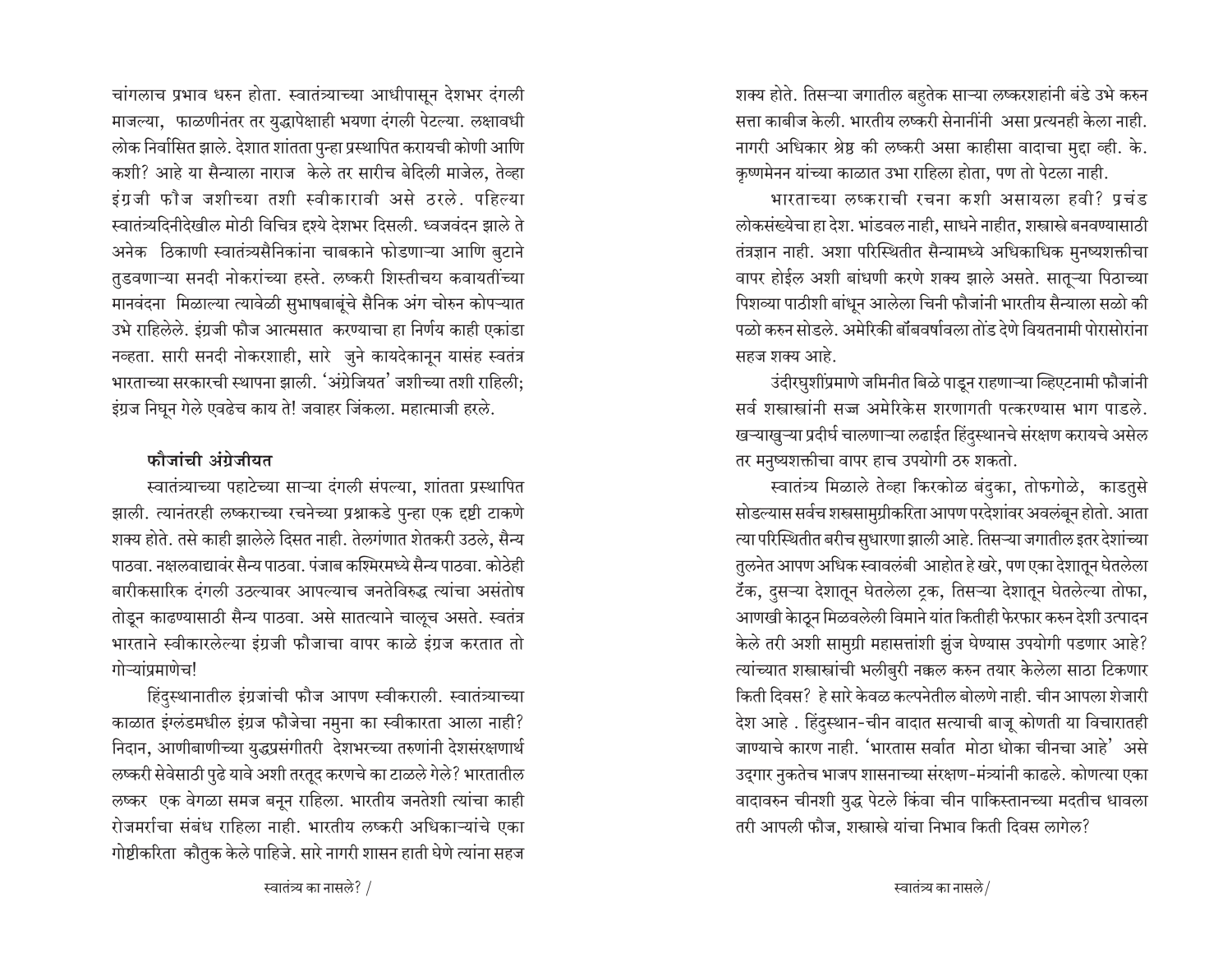## २१ दिवसांची युद्धतयारी

महासत्तांची गोष्ट बाजुला ठेवा. पाकिस्तान तर किरकोळ देश आहे: लोकसंख्या, आर्थिक बळ पाहिले तर तुलनेने अगदीच किरकोळ. पाकिस्तानशी युद्धप्रसंग आला. तर त्याला तोंड कसे द्यावे याची एकूण योजना दिसते ती अशी -युद्ध पेटल्यास विमाने, अस्त्रे, विमानवेधी तोफा यांच्या सहाय्याने दिल्ली, अमृतसर यांसारख्या मोठ्या शहरांचे फार नुकसान होऊ द्यायचे नाही. सरहद्दीवरची धूमश्रक्री होती होईतो तीनचार आठवले चालू ठेवायची आहे. सरहद्दीच्या थोडे इकडे तिकडे फूटबॉलची मॅच चालल्याप्रमाणे युद्ध चालते. आणि देशभरचे नागरिकही क्रिकेटच्या मॅचचा स्कोअर विचारावा तसे 'लष्कर कुठापर्यंत गेले हो' अशा चौकशा ट्रान्झिस्टर कानाला लावून बसलेल्यांकडे करत असतात. आंतरराष्ट्रीय संघाचा दबाव चार आठवड्यांपलिकडे युद्ध चालु देणार नाही; दोन भांडणाऱ्या मुल्लांना दुर करतात त्याप्रमाणे ही झोंबी सोडवेल आणि दूर द होणारे मुल्ले जसे आपण काय बाजी मारली आणि लोकांनी दूर केले नसते तर दुसऱ्या मुल्लाची काय अवस्था करुन टाकली असती याच्या वल्गना करतात त्याप्रमाणे दोघांना दूर केले जाईल या हिशेबाने हिंदुस्थान आणि पाकिस्तान या दोघांचीही संरक्षण धोरणे ठरली. जातात. जमा केलेली सारी शस्त्रसामुग्री तीनचार आठवड्यांच्या लढाईत, उनाड पोरांनी दिवाळीचे फटाके पाहिल्याच एकदोन दिवसात उडवून टाकावे तशी उडवून संपते आणि पुन्हा शस्त्रसंपादन करण्यास आणि त्यातील कमिशन मिळवण्यास संबंधित लोक मोकळे होऊन जातात. हे भारताच्या संरक्षाणव्यवस्थेला बाधक आहे. स्वातंत्र्य मिळाल्यानंतर. काही स्थिरस्थावर झाल्यानंतर सर्वसामान्य तरुणाला सैन्यात वर्षभरती प्रशिक्षण मिळाले असते आणि आवश्यक पडले तर ते पाच कोटी तरुण किरकोळ शस्त्र हाती घेऊनही मातृभूमीच्या संरक्षणार्थ सज्ज होतील अशी योजना असती तर पाकिस्तान तर सोडाच, पण चीनचीसुद्धा हिंदुस्थानक डे तिरक्या डोळ्याने पाहण्याची हिम्मत झाली नसती. चिनी फौज चिनी जनतेची फौज आहे. व्यावसायिक लष्करशहांची नाही हेच तिच्या सामर्थ्याचे रहस्य आहे.

प्रश्न असा उभा राहतो की हिंदुस्थानी लष्कर हिंदुस्थानी जनतेचे लष्कर का झाले नाही? व्यावसायिक सैन्य ठेवण्यात अनेकांचे आर्थिक हितसंबंध

असतात. लष्करात सर्वसामान्य जनतेला प्रवेश देणे व्यावसायिक सैनिकांना आवडत नाही. पण, खरे कारण त्याहनही मोठे आहे. कोणाही हकुमशहाला सर्वसामान्यांच्या हाती शस्त्रे रहावी असे वाटत नाही. स्वित्झर्लंड हा चिमुकला, शांतताप्रिय देश. पण, ६५ वय वर्षे होईपर्यंत प्रत्येक स्वीस पुरुष २४ तासांच्या मुदतीत आघाडीवर हजर होण्यास तयार होतो. आघाडीवर घेऊन जायची शस्त्रेदेखील त्याच्या घरीच ठेवलेली असतात. हे स्वित्झर्लंडमध्येच शक्य आहे; स्टॅालिनच्या रशियात नाही व काळ्या इंग्रजांच्या हिंदुस्थानातही नाही. व्यावसायिक लष्कर ठेवावे लागते याचा अर्थ स्पष्ट आहे. येथील सरकारचा जनतेवर विश्वास नाही. साम्राज्यवादी शासनाप्रमाणे जनतेवर लष्कर वारंवार पाठवावे लागणार आहे, अन्यथा आपण चालवत असलेली अन्याय्य अर्थव्यवस्था टिकून राह् शकणारच नाही ही मनात दडलेली भावना असली की मग व्यावसायिक सैन्याची व्यवस्था बदलण्याची इच्छा होत नाही.

लष्कर जनतेपासून दूर, पोलीसखातेही ब्रिटीशांच्या काळाप्रमाणेच जनतेवर अंमल चालवण्याच्या ताठ्यात वागणारे. स्थानिक ठाण्यावरचा जमादारदेखील बाहेरुन आलेला. स्थानिक जनतेशी ना संबंध, ना तिच्याबद्दल सहानुभूती. सर्वदूर कायदा सुव्यवस्था कोसळली तरी पोलीस अंमलदारास त्याचे काही सुखदु:ख नाही. हे असे स्वतंत्र देशात असत नाही. हिंदुस्थानची संरक्षण आणि कायदा सुव्यवस्था यंत्रणा एवढे स्पष्ट करते की हा देश खऱ्या अर्थाने स्वतंत्र झालेलाच नाही; गोरे इंग्रज गेले, त्यांच्या जागी काळे इंग्रज आले. 'ॲनिमल फार्म' मधील शेतऱ्याला हाकून लावल्यानंतर राज्य डुकरांकडे आले, ती दोन पायांवर चालण्याचे प्रयत्न करीत आहेत, एवढेच स्पष्ट होते.

स्वातंत्र्याच्या ५० व्या वर्षात भा.ज.पा. शासनाने एक भलतीच छलांग मारली मे महिन्यांत पाच अणुस्फोट घडवून आणले. हा प्रश्न राष्ट्राच्या सुरक्षिततेचा आहे आणि आम्ही निर्णय घेऊ ते राष्ट्रहिताच्या दृष्टीने घेऊ अशी शासनाची भूमिका आहे. पाकिस्तानचे पंतप्रधानही हीच 'री' ओढतात. अण्वस्त्रे तयार केल्यामुळे देशाची सुरक्षितता कितपत सुधारते? संरक्षणमंत्री जॉर्ज फर्नांडिस यांचे अलिकडचे एक विवदेन 'चीन हाच आमचा सर्वात मोठा शत्र आहे.' सोडल्यास पाकिस्तान हेच प्रमुख शत्रराष्ट्र आहे. त्याच्याशीच आतापर्यंत तीन मोठी युद्धे लढावी लागली. आजही कश्मिर,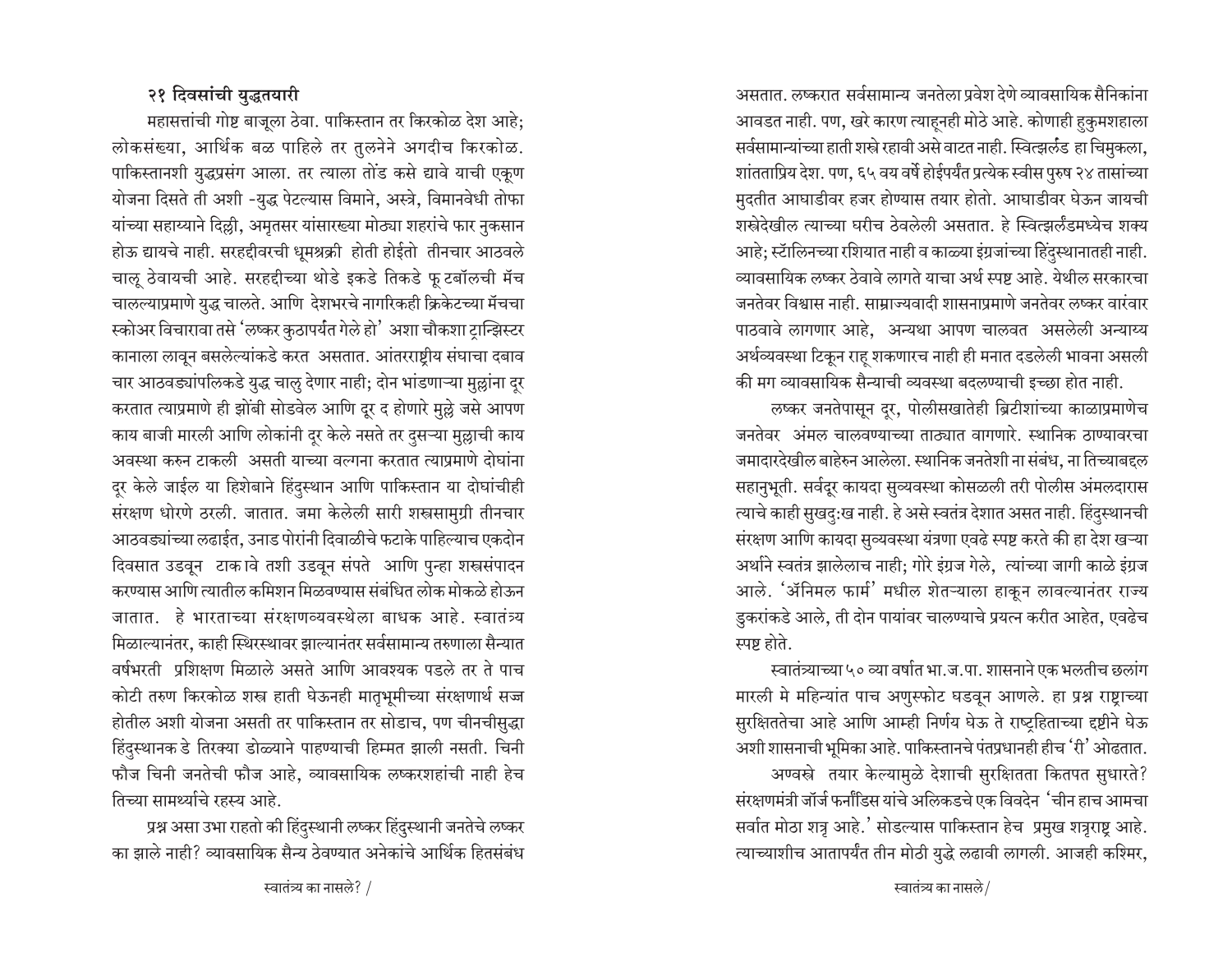पंजाब आणि इतरत्र पाकिस्तानचय अतिरेकी आणि घातपाती कारवयांना तोंड द्यावे लागत आहे. गेली पन्नास वर्षे हिंदुस्थान व पाकिस्तान यांच्यात एक अघोषित युद्ध सतत चालूच आहे. चीन अण्वस्त्रांच्या क्षेत्रात आपल्यापेक्षा कितीतरी पुढे आहे. पारंपरिक शस्त्रास्त्रांनी चीनशी खुले आम युद्ध लढवेणही मोठे दुष्कर होईल; अण्वस्त्रांच्या बाबतीत तर चीनशी तुलना करण्याचा प्रश्नच निर्माण होत नाही. थोडक्यात, अण्वस्त्रांच्या विकासाने हिंदुस्थानच्या सुरक्षा व्यवस्थेत मजबुती येईल असे म्हणणाऱ्यांत मनात शत्रुराष्ट्र म्हणून फक्त पाकिस्तानच असू शकते.

हिंदुस्थानी लोकांच्या डोक्यात पाकिस्तानविषयी एक अगदीच अजागळ गंड आहे. आकाराने, अर्थसामार्थ्याने आणि लष्करी तयारीत पाकिस्तान ही ताकद हिंदुस्थानच्या तुलनेत वीस टक्केसुद्धा नाही. काही आधुनिक विमाने आणि अस्त्रे यांबाबतीत प्रमाण कमी व्यस्त आहे. पण कोणत्याही युद्धात पाकिस्तान हिंदुस्थानवर मात करु शकेल ही गोष्ट केवळ अशक्यप्राय आहे. या परिस्थितीची पाकिस्तानी नेत्यांना चांगली जाणीव आहे. त्यामुळेच, पाकिस्तानी अंदाजपत्रक आणि अर्थव्यवस्था या दोघांवरही लष्करी खर्चाचा बोजा फार मोठा आहे. तेथील राजकारणावही लष्कराचे प्रभुत्व सतत राहाते याचे कारण हिंदुस्थानविरुद्ध लष्करी तयारी हे त्यांच्या अंतर्गत आणि परराष्ट्रीय धोरणांचे मुख्य सूत्र आहे.

अणुबाँब संपादन केल्यामुळे पाकिस्तानबरोबरच्या संघर्षातील परस्पर बलात काय फरक पडू शकतो? आजमितीस तरी त्यामुळे पाकिस्तानची बाजू वरचढ झालेली दिसते. आंतरराष्ट्रीय क्षेत्रातील हिंदुस्थानची एक शांतताप्रिय लोकशाही राष्ट्र म्हणून प्रतिमा आणि प्रतिष्ठा होती. इस्लामिक देशसुद्ध या प्रतिमेमुळे काही मर्यादेपलिकडे हिंदुस्थानाविरोधी भूमिका घेण्यास धजत नसत. गौतमबुद्ध, महात्मा गांधीपासूनच्या या परंपरेची दोन दिवसातील पाच स्फोटांनी वासलात लावून टाकली आहे.

साऱ्या इस्मालिक देशांचाच आता पाकिस्तानवर दबाव वाढणार आहे. इस्लामी देशांच्या हाती अणुशक्ती असावी असा अनेक वर्षे तेथील जहाल हुकुमशहांचा प्रयत्न चालू आहे. अशी शस्त्रे हाती आली तर बिनदिक्कतपणे इम्रयलविरुद्ध त्यांचा उपयोग करण्यास ते कचणार नाहीत . इस्लामी अणुबॉब हर प्रयत्नाने तयार होऊ न देणे हे पाश्चिमात्य राष्ट्रांच्या परराष्ट्रीय धोरणाचे मोठे सूत्र आहे. मध्यपूर्वेतील, त्यातले त्यात आर्थिकद्द्या प्रबळ असलेली मुस्लिम राष्टे केवळ अमेरिकेच्या दबावामुळे अणुस्फोट करण्यास धजावत नाहीत. पण, गद्दाफी आणि सद्दाम हे काही फक्त दोनच माथेफिरु नेते नाहीत. 'हिंदुस्थानपासून संरक्षण करण्यासाठी बाँब तयार करणे हा आमच्या राष्ट्रीय अस्मितेचा आणि सुरक्षेचा प्रश्न आहे' असा कांगावा करुन पाकिस्तानने अणुसामर्थ्य मिळविले तर ते थोड्याच काळात साऱ्या अरब लष्करांना उपलब्ध होईल यात काही शंका नाही. पाकिस्तानी बॉब तया होऊ नये यात पाश्चिमात्य देशांना प्रचंड स्वारस्य आहे.

पाकिस्तानने हिंदुस्थानी चाचण्यांना उत्तर म्हणून अणुस्फोट करु नयेत यासाठी सर्वतोपरी प्रयत्न पाश्चिमात्य राष्ट्रे करतील. पाकिस्तानच्या अणुकार्यक्रमाला चेपण्यासाठी, पाकिस्तानने खरेदी केलेली एफ-१६ विमाने देखील अमेरिकेने कित्येक वर्षे अडवून ठेवली, एवढेच नव्हे तर खरेदीची रक्कमही गोठवून टाकली. हिंदुस्थानी अणुचाचण्यानंतर आता ही विमाने पाकिस्तानला देण्याचे अमेरिकेने ठरविले आहे. हिंदुस्थानच्या हुंब भूमिकेचा फायदा घेऊन पाकिस्तान पारंपारिक शस्त्रस्रसज्जतेत भरगच्च मजबुती आणेल असे दिसते आहे. प्रत्युत्तर म्हणून अणुस्फोट करण्यापेक्षा अणुस्फोट करण्याची भाषा बोलत राहणे आणि त्या धमकीपोटी आधुनिकतम शस्त्रास्त्रे मिळवीत राहणे हा खेळ पाकिस्तानला मोठा फायद्याचा ठरणार आहे. पाकिस्तानी पुढऱ्यांचेही डोके फिरले आणि त्यांची स्फोट केला की शस्त्रसामुग्रीच्या मदतीची ही गंगा आटून जाईल. येत्या काही काळात तरी सोन्याची अंडी देणारी कोंबडी कापण्याचा अजागळपणा पाकिस्तान करणार नाही. कारण उघड आहे. खरोखर युद्धाचा प्रसंग उद्भवला तर अण्वस्त्रांचा तसा काहीच उपयोग नाही. हिंदुस्थान अण्वस्त्रधारी देश झाला. अण्वस्त्रांचा वापर करण्याचा आदेश देण्याचे एक बटन पंतप्रधानांच्या हाती आले तर त्याचा ते उपयोग कधी आणि कमा करु शकतील?

पाकिस्तानातून काश्मिरात घुसलेल्या आतंकवाद्यांनी पाचशेहजार हिंदुची कत्तल केली; पंतप्रधान अणुबटाण दाबतील? काश्मिरमध्ये घातपात्यांच्या झुंडीच्या झुंडी पाकिस्तानने पुन्हा एकदा घुसविल्या, स्थानिक लोकांच्या पाठिंब्यामुळे ते यावेळी श्रीनगरपर्यंत चालून आले; पंतप्रधान अणुबटाण दाबतील? पाकिस्तानची विमाने अमृतसर-लुघियाना-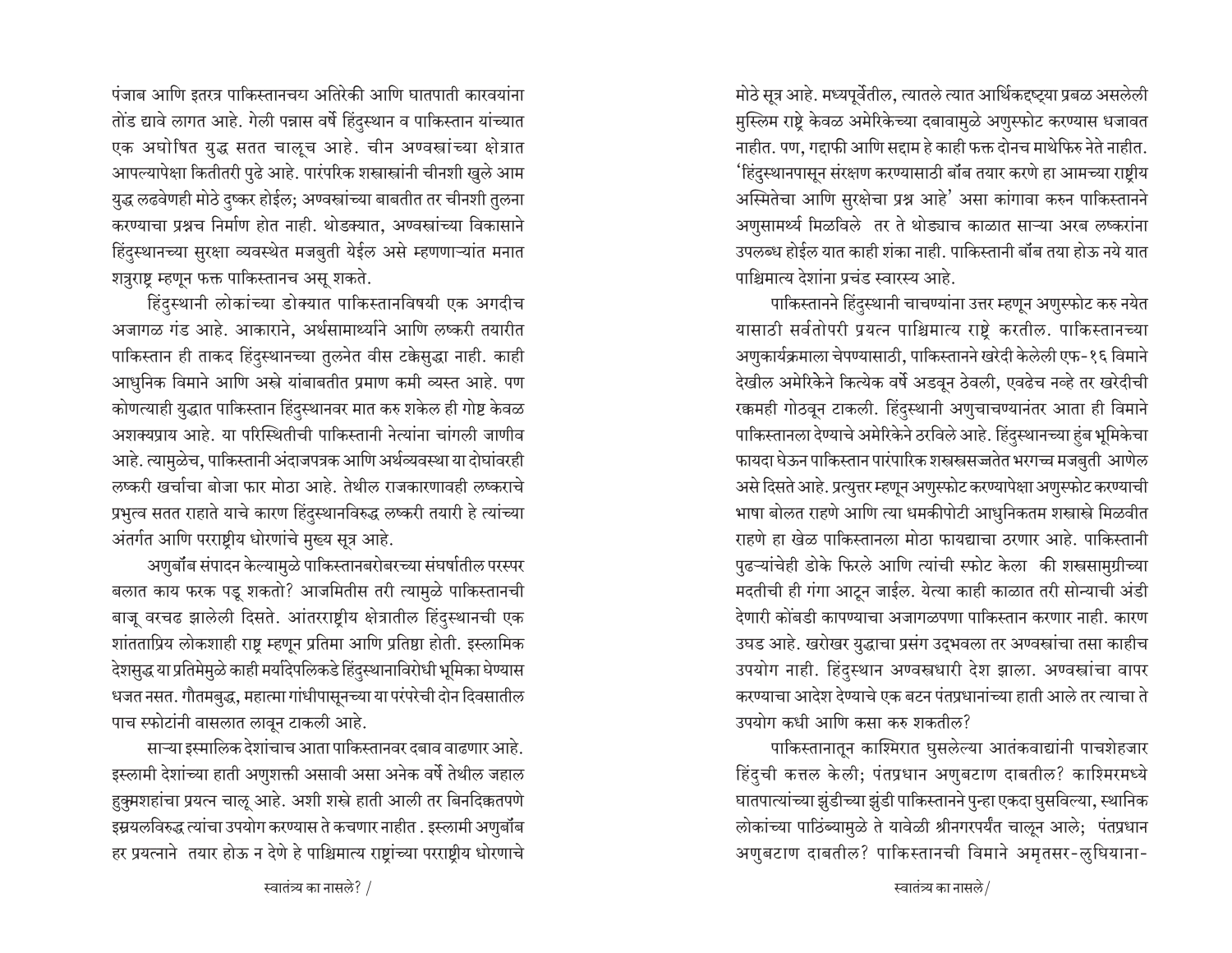अंबालापर्यत बॉबवर्षाव करु लागली? पंतप्रधान अणुबटा दाबतील?

दोन्ही देशातील युद्धाचा शेवट एकाचा सपशेल पाडाव आणि दुसऱ्या देशाने त्याचा सर्व मुलूख व्यापणे आणि तेथे आपली सत्ता बसवणे अशा तऱ्हेने होणेच शक्य नाही. तेव्हा, अगदी निर्वाणीचा मार्ग म्हणूनदेखील युद्धप्रसंगात अणुबॉबचा काही उपयोग नाही. भाजपा सरकारला राष्ट्रीय सुरक्षेची खरी चिंता असती तर त्यांनी अणुचाचण्या किंवा आधुनिक विमाने, तोफा यांच्या उपयोगावर आधारलेली संरक्षणनीती सोडून साऱ्या लष्कराची पुर्नर्रचना करण्याचे काम हाती घ्यायला पाहिजे होते. हिंदुस्थानची संरक्षण दले पूर्णत: व्यावसायिक रचनेची आहेत. युद्ध सुरु झाले की फोजा लढतात, लोक बातम्या ऐकत राहातात. ही शस्त्रास्त्रांची 'मॅच' देनतीन आठवड्यांपलिकडे चालणार नाही याची सर्वांना खात्री असते. १८ ते २५ वयोगटातील सर्व तरुणांना सक्तीचे लष्करी शिक्षण आणि युद्धकाळात प्रत्येक तरुणास आघाडीवर जाण्यासाठी बोलावण्याची व्यवस्था आणून लष्कराची पुनर्रचना केली तर छोट्या स्वयंचलित बंदुकांच्या वापरानेही भारताची संरक्षण व्यवस्था अधिक मजबूत झाली असती. उत्तम स्वयंप्रेरित बंदुका हर जवानाच्या हाती देणे ही गोष्ट राष्ट्रीय सुरक्षेच्या दृष्टीने अणुबॉबपेक्षा कितीतरी पटीने परिणामकारक ठरेल. पण, अणुस्फोट केल्याची घोषणा करण्यात जो थाटमाट आहे आणि राजकीय भांडवल करण्याची शक्यता आहे ती अशा घोषणेने थोडीच होणार आहे? जवान लढतात तोपर्यंत सुरक्षेची महती गाणारे आपल्या पोटच्या पोरांना किंवा स्वत:ला आघाडीवर जाण्याची वेळ येणार आहे हे समजले तरी त्यांचा सूर कायम ठेवतात काय, हे पाहाणे मोठे मनोरंजक होईल.

## अणुंच्या आतषबाजीची किंमत

एका बाज़ुला अर्थमंत्री, व्यापारमंत्री जगभरचे दौरे करतात, परदेशी गुंतवणूकदारांनी हिंदुस्थानात धन ओतावे, तंत्रज्ञान आणावे म्हणून विनवणी करीत फिरतात: पावसाने थोडे डोळे वटावले तर दक्षिणोत्तर चारपाचशे शेतकऱ्यांना विष पिऊन जीव देण्याखेरीज पर्याय राहात नाही. अशा देशाने, दुसऱ्या बाजूला अणुक्षेत्रातील आपली मस्ती दाखविण्यापूर्वी काही विवेक केला पाहिजे. प्रमुख श्रीमंत देशांच्या उच्छिष्टावर पिंड पोसलेल्या दरिद्री देशांच्या यादीतील हा भणंग देश, विज्ञानाच्या क्षेत्रात उगाचच काही आग्लविद्याविभूषित संशोधनतस्करांचे अहंकार गोंजारण्यासाठी मिशीला तूप लावून फिरतो हा जागतिक कुतुहलाचा किंवा करमणुकीचा विषय राहिला आहे. पण, या माकडचेष्टा प्राणघातक मर्यादा ओलांडून पलीकडे जाऊ लागल्या तर जग त्याची गांभीर्याने दखल घेईल. आवश्यक तर बडगा दाखवेल हे सहज समजण्यासारखे आहे.

पाच अणुस्फोट घडवल्यानंतर जगातील प्रबळ राष्ट्रांनी भारताविरुद्ध आर्थिक कार्यवाही केली तर त्याबद्दल तक्रार करण्यास हिंदुस्थानला जागा नाही. इराकचा सद्दाम आणि हिंदुस्थानचे 'अटलबिहारी' यात फरक करणे कठीण आहे.

आंतरराष्ट्रीय बहिष्काराचा धोका चाचणीचा निर्णय घेण्यापूर्वी वाजपेयी शासनाच्या लक्षात आला नव्हता असा युक्तिवाद बाष्कळपणाचा होईल. परिणामांची पुरेपूर जाणीव ठेवून घेण्यात आलेला हा निर्णय आहे. आंतरराष्ट्रीय व्यापारातील हिंदुस्थानने लादलेल्या प्रतिबंधाबद्दल जागतिक व्यापार संस्थेच्या दरबाराज अनेक प्रकरणे चालू आहेत. त्यातील बहुतेकांचा निर्णय भारताच्या विरुद्ध लागत आहे. अशा परिस्थितीत आपल्या माथी दोष न घेता आर्थिक क्षेत्रात जगापासून फारकत ठेवण्याचा हा जाणीवपूर्वक घेतलेला निर्णय आहे.

आतापर्यंतच्या लक्षणांवरुन तरी, ही रणनीती यशस्वी आणि लोकप्रिय होत असल्याचे दिसत आहे. कोणत्याही विरोधी पक्षाची अणुचाचण्यांविरुद्ध 'ब्र' काढण्याची हिम्मत झालेली नाही. सर्वांनी हा मुद्दा राष्ट्रीय सुरक्षेचा असल्यामुळे आपली सहमती दाखविली आहे. सर्वचजण देशी विज्ञान आणि वैज्ञानिक यांच्या स्तुतिस्तोत्रपाठात सामील झाले आहेत.

आजमितीस जगातील सर्व प्रमुख सातही देशांची भारतावर व्यापार आणि मदत या दोनही क्षेत्रातील संबंध तोडण्याचे जाहीर केले आहे. याचे परिणाम विभावृन नेण्याची आणि सोसण्याची भारतीय शासनाची आणि जनतेची कितपत तयारी आहे हा मुद्दा खरा महत्वाचा. इराकच्या सद्दाम हुसेनने गेली १० वर्षे कठोर आंतरराष्ट्रीय आर्थिक बहिष्काराचा सामना चालवला आहे. अशा बहिष्काराला चिवटपणे तोंड देण्यासाठी लागणारी कुवत आणि नेतृत्व आपल्याकडे आहे? भारतातील अणुशक्ति संस्थाने नष्ट करण्यासाठी लष्करी कारवाईचा निर्णय संयुक्त राष्ट्रसंघाने घेतला तर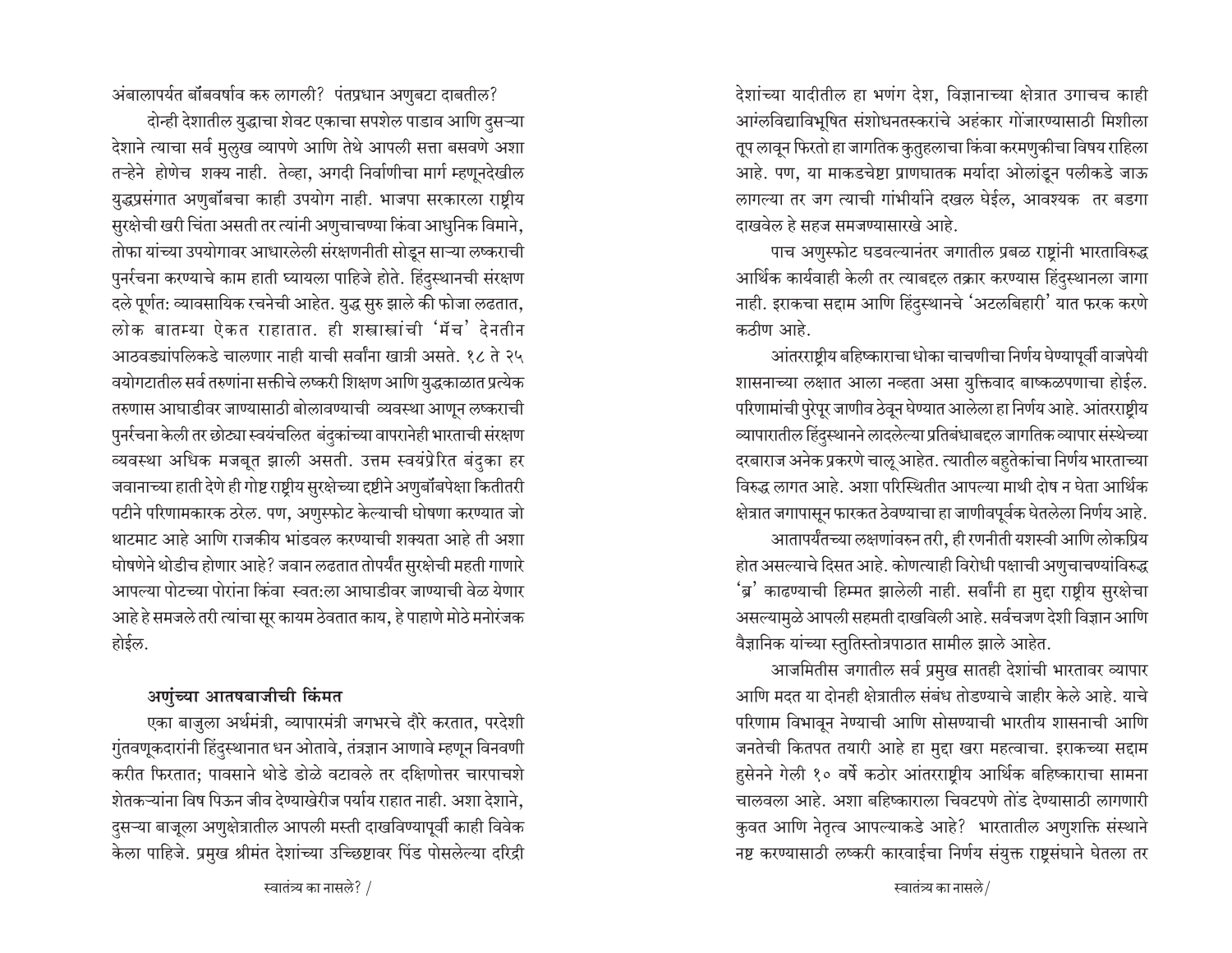त्याला आपण किती दिवस तोंड देऊ शकू. राष्ट्रीयत्वाच्या गर्जना आणि वल्गना वातावरणात विरुन जाऊ लागल्या आणि स्वदेशी राष्टभावनेच्या वल्गनांचा जोश ओसरु लागला म्हणजे इराकसदृश्य परिस्थितीचा सामना आपण किती समर्थपणे करु शकू हा खरा प्रश्न आहे. सरकारी नियुक्तीने दुरदर्शनवर मुलाखती देणारे स्वयंमान्य तज्ज्ञ 'जागतिक बहिष्काराचा देशाच्या अर्थव्यवस्थेवर काहीच परिणाम होणार नाही' असे बजावून बजावून सांगत आहेत. 'देशाचा जागतिक व्यापार राष्ट्रीय उत्पादनाच्या एक टक्कासुद्धा नाही, तेव्हा बहिष्काराचा परिणाम होऊन होऊन होणार किती? पुष्कळसे देश बहिष्करात सामील होणारच नाहीत' असा त्यांचा युक्तिवाद आहे. पण, 'जागतिक व्यापाराचे प्रमाण कमी आहे आणि जागतिक गुंतवणूक नगण्य आहे हेच भारतीय अर्थव्यवस्थेच्या कमकुवतपणाचे कारण आहे' असे सर्व मान्यवर अर्थशास्त्रज्ञ मांडतात; व्यापार आणि गुंतवणूक वाढली तरच देशावरील आर्थिक अरिष्ट दूर होईल असे मानतात. थोडक्यात, आर्थिक संकट टाळण्याचा जो मान्यवर महामार्ग त्याचा या बहिष्कराने 'रस्ता रोको' होतो आहे. त्याचे नेमके परिणाम काय होतील? भारतीय ग्राहक आणि शेतकरी यांनी स्वातंत्र्यानंतरची ५० वर्षे सरकारी धोरणांचा काच सतत सहन केलाच आहे. खुलेपणाच्या वाऱ्याचा थोडा अनुभव घेतल्यानंतर ते पुन्हा आपली मान समाजवादाऐवजी राष्ट्रवादाच्या गोंडस नावाच्या जुवाखाली देण्यास तयार होतील काय?

या विषयावर विद्वान, पंडित काहीही अकांडतांडव घालोत; खरे उत्तर बाजारपेठेने दिले आहे. शेअर बाजार कोसळत आहे. एका दिवसात रुपया ७० पैशाने पडला. येत्या पाच सहा महिन्यात तो कोठपर्यंत कोसळेल हे सांगणे कठीण आहे. डिसेंबर १९९८ पर्यंत डॉलरची किंमत ६० रुपयांवर जाईल असे भाकीत मी १९९५ सालापासून सांगत आहे, ते खरे ठरण्याची सारी लक्षणे दिसत आहेत. स्वदेशीच्या जपमाळा ओढणारे कारखानदार प्रत्यक्षात सर्वच बाबतीत पाश्चिमात्य देशांवर अवलंबून आहेत. समाजवादाच्या काळात ५० वर्षे त्यांना हरतऱ्हेने आंजारले गोंजारले तरी ते खरेखुरे उद्योजक बनले नाहीत. अशा परभूतांच्या आधाराने स्वदेशीचे गलबत पाण्यात सोडणे हा मोठा विलक्षण प्रकार आहे.

अटलबिहारी पंतप्रधान आहेत; देशाचे मान्यवर नेते आहेत. राष्टीय

सुरक्षेच्या ललकारीने देशात आणि देशवासियांत काय चैतन्याचा हुंकार भरता येतो याबद्दल त्यांच्या अनुमानाला आव्हान देणे धाष्ट्र्याचे होईल. आणीबाणीचा उत्साह सात महिने टिकला, अणुचाचणीतून निघालेली उन्मादावस्था तितकी टिकली तरी पुरे झाले.

समजा, भारतावरील व्यापारी बहिष्कारामुळे पेट्रोलियम, वरखते, रसायने यांचा पुरवठा तुटला तर त्याची काही पर्यायी व्यवस्था आहे? भारतीय लष्कराकडे पुरेसे पेट्रोल, डिझेल नसेल तर त्यांच्या हाती अणुबॉब देऊन काय फायदा होणार आहे? आणि सारी अर्थव्यवस्था कोसळत असेल तर लष्कराच्या हातातील दोनचार अणुबॉब देशाचे संरक्षण करु शकतील?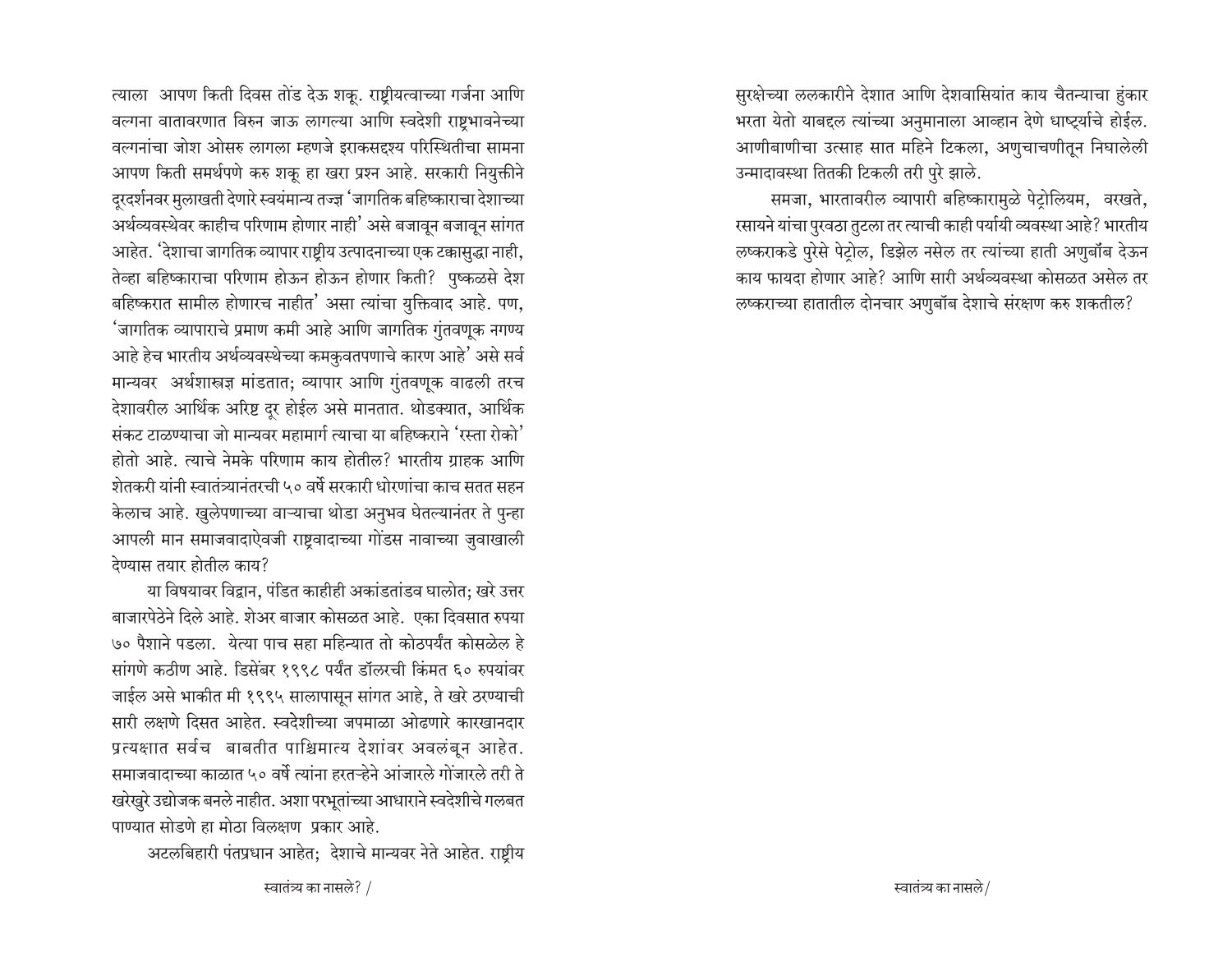## स्वातंत्र्याचा झेंडा फडकण्याआधीच लूटला गेला

## स्वातंत्र्य आले. मिळवले नाही

दुसऱ्या महायुद्धातील विजयासाठी इंग्लंडला प्रचंड किंमत मोजावी लागली. अनेक शहरे उद्ध्वस्त झालेली, लक्षावधी तरुण युद्धात मारले गेलेले. अर्थव्यवस्था कोलमडलेली अशा परिस्थितीत वसाहती राखण्यासाठी पुन्हा एकदा लष्करी कारवाई करण्याची इंग्रजांची मानसिक तयारी नव्हती. आशिया खंडातील जपानच्या चढाईने एक वेगळे वातावरण तयार झाले होते. आझाद हिंद फौज, नौसैनिकांचे बंड, जहाल गटांची देशव्यापी आंदोलन छेडण्याची तयारी हे लक्षात घेता हिंदुस्थानवर वसाहती राज्य चालू ठेवणे जवळजवळ अशक्य होते. शंभरावर वर्षे एतद्देशीय सैनिक, शिपाई आणि नोकरदार यांच्या भरवशावर इंग्रजी राज्य चालले. या समाजांच्या इंग्रजनिष्ठेवर अवलंबून राहाणे आता शक्य उरले नव्हते. इंग्लंडमधील सार्वत्रिक निवडणुकांत युद्धाखोर चर्चिल यांच्या हुजुर पक्षाचा पराभव झाला; मजूर पक्ष सत्तेवर आला आणि लवकरात लवकर वसाहती राज्य संपविण्याचे ठरविण्यात आले.

## राष्ट्र नाही, नेतृत्व नाही

देशाची फाळणी करण्याचे ठरले. देहाचे तुकडे झाले तरी देशाचे तुकडे होऊ देणार नाही असे म्हणणारे पुढारी मोठ्या चपळतेने फाळणीसाठी तयार झाले. हे परीवर्तन एकदम कसे घडले? सत्तांतर आताच झाले नाही तर सर्व देशभर अहिंसेला न मानणारे जनआंदोलन उभे राहील. नि:शस्त्र, गरीब निरक्षर लोकांना इंग्रजी साम्राज्याशी टक्कर देण्याकरिता गांधीजींनी सत्याग्रहाचा आणि राजकारणारच्या अध्यात्मीकणाचा मार्ग सांगितला. त्यांच्या पेरणीला उदंड पीक आले. लोक लढ्यासाठी तयार झाले. पण, तो लढा आता गांधी छापाचा राहणार नाही; त्यात प्रचंड रक्तपात होईल. अशा लढ्याचे नेतृत्व मोठे कणखर असावे लागते. त्याची निपज गांधीवादी सत्याग्रहाच्या आंदोलनात होण्याचा काही संभव नव्हता. आंदोलन पेटले तर पुढाऱ्यांची जुनी पिढी मागे पडेल आणि बहजन समाजाशी लागेबांधे असलेले नवे नेतृत्व रक्ताची प्रचंड किंमत देऊन उभे राहील हे सर्वांनाच कळून चुकले होते. उगवत्या स्वातंत्र्यसमरात जाती आणि धर्म यांच्या अभिमानाची सारी घाण वाहन गेली असती; पाकिस्तानच्या निर्मितीचा विषयच अप्रस्तुत ठरला असता. देशाची फाळणी टळूही शकली असती. नेहरुपठडीतील नेत्यांना हे भावणारे नव्हते. फाळणी लादुन का होईना, इंग्रज आज निघून गेले, सारी सत्ता, मानमरातब यांचे भरले ताट समोर येत आहे, वीसपंचीवस वर्षे केलेल्या धावपळीचे आणि सोसलेल्या तुरुंगावासाचे फळ समोर वाढून येत आहे; फाळणीसकट स्वातंत्र्य नाकारले तर आपणास काहीच भविष्य नाही हे त्यांना कळून चुकले होते. नवीन स्वातंत्र्यसमराचे सेनानी गांधीजींना आदरपूर्वक वंदन करतील, पण गांधीवाद्यांना मात्र जवळ करणार नाही. अशा परिस्थितीत गांधीजींनी निर्णय नेहरुंवर सोडला; त्यांच्या शिष्योत्तमाने फाळणीसकट स्वातंत्र्य स्वीकारले. ज्यासाठी काँग्रेसच्या झेंड्याखाली स्वातंत्र्याचे आंदोलन झाले ते सारे काही साध्य होत होते. देशातील सर्वसामान्य जनतेवर आपला पगडा राहावा, त्यांचे मागासलेपणा कायम राहावे, त्यांच्या श्रमाचा आपल्याला फायदा घेता यावा: थोडक्यात, इंग्रजांच्या सिंहासनावर आपण चढून बसावे या, उच्चवर्णीय सुखवस्तू लोकांच्या मनिषेतून कॉंग्रेसी स्वातंत्र्य आंदोलन उभे राहिले. 'याचसाठी केला होता अट्टहास'. फक्त ही स्वप्नपूर्ती साऱ्या इंग्रज -हिंदुस्थानभर होणार नव्हती; त्यातून पाकिस्तानात जाणारे तीन-सोडतीन प्रांत सोडून द्यावे लागणार होते, एवढेच.

स्वातंत्र्याचा आणि फाळणीचा माऊंटबॅटन साहेबांनी केलेला पस्ताव कॉंग्रेसने स्वीकारल त्यामागे इंग्रजांपासून लवकरात लवकर स्वतंत्र व्हावे या भावनेपेक्षा हिंदुस्थानातील बहुजन समाजाची सत्ता देशात येऊ नये, प्रस्थापित श्रेष्ठींचेच राज्य पुन्हा स्थापन व्हावे ही बुद्धी अधिक प्रबळ होती. थोडक्यात, जोतिबा फुल्यांच्या शब्दात 'एकदम लोक' या अर्थाने 'राष्ट' उभे राहिले नसताना इंग्रज निघून गेले; त्यामुळे पुन्हा एकदा थोड्याफार फरकाने 'पेशवाई' ची स्थापना होण्याची तयारी झाली. इंग्रजी अंमल चालू असताना सामाजिक, आर्थिक सुधारणांपेक्षा राजकीय स्वातंत्र्याला महत्व देऊन आणि नंतर देशाच्या फाळणीची किंमत देऊन 'इंडियन' भद्र लोकांनी बहजन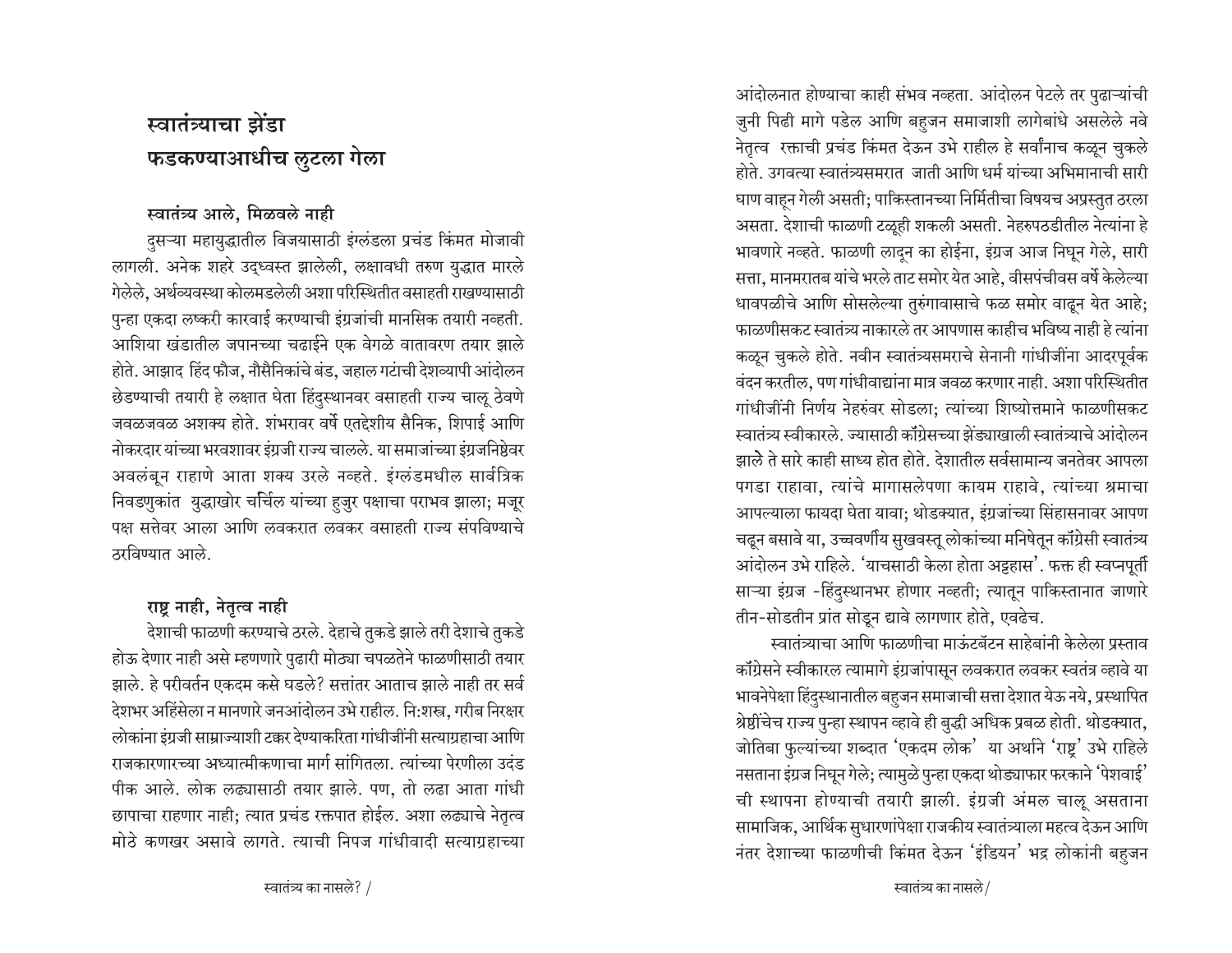समाजाचा पराभव केला.

### 'भटशाही' चा नव अव**ता**र

स्वातंत्र्यप्राप्तीनंतर ग्रामीण शेतकरी समाजावर सातत्याने झालेला क्रूर अन्याय, शहरी कारखानदारीचे कौतुक हा काही अपघात नव्हता. हे करता यावे याचसाठी काँग्रेसी स्वतंत्रता आंदोलनाची धडपड होती. इंग्रज गेले पण, इंग्रजी लष्कर कायम राहिले, प्रशासन व्यवस्था कायम राहिली, पोलीस यंत्रणा तीच राहिली. इंग्रजांनी देशभर रेल्वेचे जाळे पसरुन वाहतूक खुली करण्याचा प्रयत्न केला. तेवढ्या बाबतीत मात्र त्यांच्या 'इंडियन' वारसदारांनी धोरण बदऌन टाकले. हिंदुस्थानचा परदेशी व्यापार वाढत होता. जगाच्या एकूण व्यापारापैकी तीन ते चार टक्के हिंदुस्थानचा होता. राष्ट्रीय स्वावलंबनाच्या नावाखाली 'इंडियना' नी दोन पडदे उभे केले. रशिसन कम्युनिष्टांनी उभे केलेले पडदे भेदण्यास अत्यंत कठीण. इकडून तिकडे ना मालाची वाहतूक, ना माणसांची. म्हणून त्याला 'लोखंडी पडदा' म्हटले जाते. असली तत्वनिष्ठा 'इंडियना'च्या पचनी पडणारी नव्हती. व्यापारी माल आणि तंत्रज्ञान यांची आयात खुलेआम झाली तर त्याचा फायदा बहुजन समाजाला मिळाला असता. तेवढीच आयात फक्त बंद करुन 'इंडियन' भद्र लोकांना लागणारी कारखानदारी यंत्रसामुग्री आणि तंत्रज्ञान मात्र आणता यावे यांसाठी त्या पडद्यात फटी आणि भगदाडे होती. आंग्लविद्याविभूषित नागरी जनांना परदेशी जाण्यायेण्यात काही फार अडचण नव्हती. स्वातंत्र्यानंतर हिंदुस्थानच्या सरहद्दीवर एक बांबूचा पडदा उभा केला गेला आणि देशाच्या आत. कोणत्याही भौगोलिक. राजकीय सरहद्दी न आखता शेतीसंबंधित सर्व क्षेत्राला वसाहतींची वागणूक दिली गेली. जॉर्ज ऑरवेलच्या शब्दात, 'डुकरे दोन पायावर चालू लागली'.

बहुजन समाजापर्यंत पाश्चिमात्य विचार, विज्ञान आणि तंत्रज्ञान येऊन पोहोचू नये यासाठी मोठी जबरदस्त रणनीती तयार झाली.

### भाषेच्या प्रश्नाचे घोंगडे

स्वातंत्र्य आंदोलनाच्या काळात हिंदी ही राष्ट्रभाषा झाली पाहिजे अशी सर्व नेत्यांची एकमुखी स्पष्ट मांडणी होती. नव्या स्वातंत्र्याच्या उत्साहात

देशातील इतर भाषिकांची भूमिकाही 'हिंदी राष्ट्रभाषा होणे योग्य आहे, पण म्हणजे आमची मातृभाषा मरणार आहे असे नाही; आम्ही आमच्या आमच्या भाषा सर्व साधनांनी संपन्न करीत राह $'$  अशी होती.

## *" जरी मान्यता आज हिंदीस देई,*

- $3$ देले नये राष्ट्र हे हिंदवी।
- *तिचे पुत्र आम्ही, तिचे पांग फेड़ ॥''*

ही भावना जशी महाराष्ट्रात तशी इतरत्रही होती. स्वातंत्र्य नासू लागले. नेतृत्व प्रतिभाशून्य झाले. त्यानंतर. दक्षिणेकडील राज्यांत हिंदीला विरोध होऊ लागला. पन्नास वर्षांपूर्वी अशी स्थिती नव्हती. त्याच वेळी जन्माला आलेल्या इम्रायल राष्ट्राने मृत समजली जाणारी हिब्रू राष्ट्रभाषा म्हणून स्वीकारली; त्यांना कोणतीही मोठी अडचण आली नाही. फाळणीनंतरच्या दंगलीत उठलेल्या किंकाळ्यांच्या ध्वनिप्रतिध्वनींतही राष्ट्रभक्तीची उर्मी इतकी प्रबळ होती की स्वतंत्र हिंदुस्थानच्या शासनाने देशातील बहुतेक भाषांची माऊली संस्कृर्त जरी राष्ट्रभाषा म्हणून जाहिर केली असती तरी त्याला फारसा विरोध झाला नसता.

पण, 'इंडिया' सरकारची उलटीच खूण! एकाच्या ऐवजी दोन भाषांना राष्टभाचेचा दर्जा देण्यात आला. त्यातील एक हिंदी असावी हे समजण्यासारखे आहे. राष्ट्रीय सहमतीसाठी दुसरी भाषा म्हणून दक्षिणेकडील एखादी भाषा घेतली असती तरी समजण्यासारखे होते. राज्यघटनेत दुसरी राष्ट्रभाषा म्हणून मान्यता मिळाली ती वसाहतवादी राज्यकर्त्यांच्या मातृभाषेला, म्हणजे इंग्रजीला. स्वातंत्र्याच्या पन्नास वर्षानंतर इंग्रजी दूर होण्याची काही शक्यता दिसत नाही, उलट हिंदीचेच महत्व चालले आहे.

इंग्रजी भाषा स्वीकारल्याने सोय कोणाची झाली? नोकरदार आणि शहरी सुशिक्षित अशा चारपाच टक्के भद्र लोकांची. समाजातील बहसंख्य लोक भाषेसंबंधीच्या या एका निर्णयामुळे विचार-विज्ञानाच्या जागतिक प्रवाहापासून तोडले गेले. ग्रामीण बहुजनांना इंग्रजी भाषा फारशी कधी पेलली नाही. अगदी आजही बहजन समाजातील सुशिक्षित इंग्रजीचा वापर करताना बावरतात आणि गुदमरतात. जपान, चीन हे आशियाई देश आणि विकसित जगातील फ्रान्स, जर्मनीसारखे युरोपीय देश यांना कोणालाच इंग्रजीचे फारसे <u>कौतुक नाही. परदेशासी संबंध येणारे काही मोजके लोक इंग्रजी शिकतात.</u>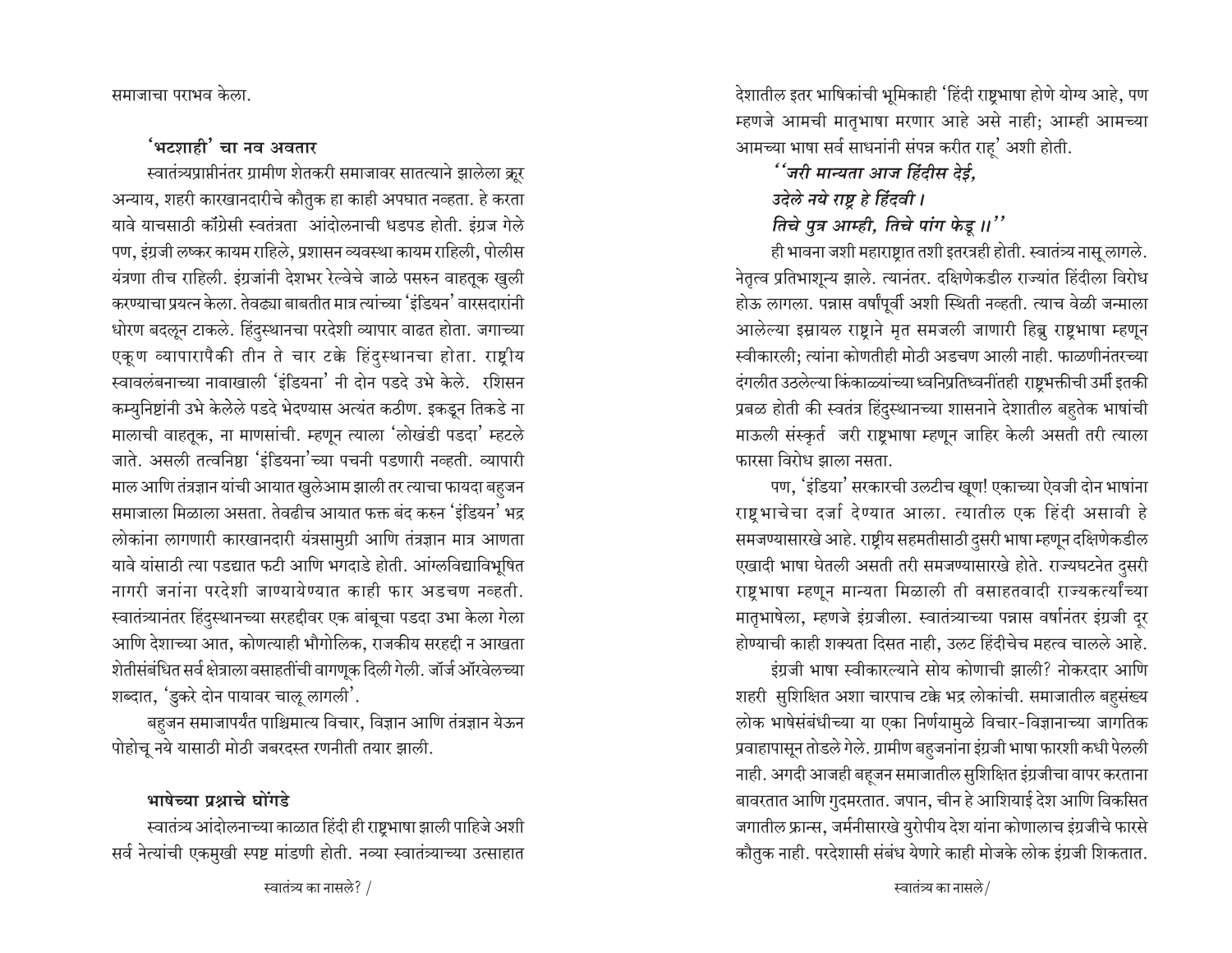त्यांच्या भाषेचा त्यांच्या प्रगतीत कोठे अडसर आलेला दिसत नाही. मनुष्यप्राणी विचार करतो तो फक्त मातृभाषेतच. नंतरच्या वयात शिकलेल्या भाषा कितीही आत्मसात केल्या तरी त्या भाषात मूलग्राही विचार होऊ शकत नाही. असे असूनही 'इंडिया' ने इंग्रजीचा स्वीकार केला, कारण 'इंडियना'ना मूलग्राही विचार करण्याची महत्वाकांक्षाच नव्हती. परदेशी साहित्य, कलासंस्कृती, विचार, विज्ञान, तंत्रज्ञान यांची मोजकी मोजकी आयात व्हावी, ती आपल्या 'आडती' च्या दुकानातून व्हावी आणि बहुजनांनी आपल्या ओजळीतूनच हे पाणी प्यावे, एवढीच त्यांची इच्छा.

राज्यकारभार लोकभाषेतच चालावा ही मागणी नेहरुंनी कधीच स्वीकारली नसती. भाषावार प्रांतरचनेला अजूनही 'इंडियन' बुजुर्ग कडाडून विरोध करतात. नानी पालखीवालांसारखे तथाकथित विचारवंत, स्वातंत्र्याच्या पन्नास वर्षांत ज्या घोडचुका झाल्या म्हणतात, त्या भाषावर प्रांतरचनेचा समावेश करतात. सरकारी दप्तरशाही पसरत चालली तसतसे हिंदी किंवा इंग्रजीत कारभार करु शकणारे नेते आणि कारकून यांचा तुटवडा पडू लागला तेव्हा भाषावर प्रांतरचना करावी लागली. राज्य सरकारांच्या अधिकारकक्षेत असलेले विषय तसे किरकोळ महत्वाचे. राज्यभाषेत त्यांचा व्यवहार चालल्याने 'इंडियना'ना फारसे दु:ख होणार नव्हते. राजकीय सत्तेच्या स्पर्धेत ग्रामीण विभागातील पुढारी 'इंडिया'च्या बाजून उभे करण्यात भाषावार प्रांतरचना मोठी उपयोगी ठरली. प्रांताची फेरआखणी होऊन चाळीस वर्षे झाली पण सर्व राज्यांत विज्ञान, तंत्रज्ञान आणि अर्थकरण या क्षेत्रांत इंग्रजीच हुकुमत गाजवत आहे.

#### इंग्रज संस्कृतीच कायम

राष्ट्रभाषेसंबंधी एक निर्णयाने शहरी सवर्ण सुखवस्तुंना चरायला कुरण मोकळे झाले. लष्कर, पोलिस, प्रशासन सारे इंग्रजी तोंडवळ्याचेच राहिले. 'वंदे मातरम्' बाजूला पडून इंग्रज बादशहाच्या अभिवादनाप्रित्यर्थ लिहिलेले कवन राष्ट्रगीत बनले. स्वातंत्र्यदिनी आणि प्रजाकसत्ताकदिनी झेंडावंदन, कवायती आणि झेंडा उतरविण्याचा कार्यक्रम इंग्रजांनाही लाजवेल इतक्या इंग्रजी धाटणीने होऊ लागले. 'गरीबी हटवा', 'ग्रामीण जनतेचे आरोग्य, शिक्षण यांना सर्वोच्च प्राधान्य द्या' अशा वल्गना झाल्या, पण शिक्षणाची सारी व्यवस्थाच सत्तेवर आलेल्या, 'काळ्या इंग्रजां' च्या पोरांना सोयीस्कर अशी बनविण्यात आली. शिक्षणव्यवस्था तीन पायऱ्यांची झाली.

देशातील काही मोजकी विद्यापीठे आणि आयू. आयू. टी. सारख्या संस्था सत्ताधाऱ्यांच्या मुलांना दुय्यम जागतिक दर्जाचे शिक्षण देऊ लागल्या. या संस्थांत शिकून तयार झालेले विद्यार्थी मोठ्या प्रमाणावर परदेशात पैसा मिळग्गियासाठी निघून जातात किंवा देशातील संस्था आणि शासन यांत उच्चपदी विराजमान होतात.

दुसऱ्या पायरीवर सर्वसाधारण विद्यालये, महाविद्यालये येतात. यांत मध्यमवर्गीय समाजाच्या शिक्षणाची सोय होते. शिक्षणाचा दर्जा अगदी निकृष्ट. शिक्षणसंस्था बहुतांशी राज्यकर्त्यांच्या दोस्तमंडळींच्या हाती. महाविद्यालये म्हणजे गडगंज पैसा कमावण्याचे साधन. उत्तीर्ण झालेल्या मुलांची निपुणता काय याला काहीच महत्व नाही. त्यांना नोकऱ्या मिळणार आहेत ते समाजवादी व्यवस्थेत. समाजवादी कारखान्यात आणि कार्यलयात कार्यकुशलता ही आवश्यक मानली जातच नाही.

तिसऱ्या आणि शेवटच्या पायरीवर खेड्यापाड्यातील जिल्हा परिषदेच्या शाळा ग्रामीण विद्यालये, महाविद्यालये यांची गणना. धड इमारतींचाच पत्ता नाही; गुरुजी हजर असल्यास दैवयोग; गुरुजींचे ज्ञान अकटोविकट; शिक्षणाची साधने म्हणजे फळा आणि खडू.

स्वतंत्र भारताच्या लोकप्रतिनिधींनी शिक्षाणक्षोत्रातही जातिव्यवस्थेप्रमाणे वर्गवारी केली. तळागाळातील समाजाचा शिक्षणाशी आजही संबंध नाही. आजही पन्नास टक्यांवर लोक निरक्षर आहेत. गाववस्तीवर रस्ता नाही, पाणी नाही तसा मास्तरही नाही आणि डॉक्टरही नाही, तेथे कोणी आजारी पडला. बाळंतीण अडली तर जुजबी वैद्यकीय ज्ञान असलेलाही कोणी आरोग्यसेवक नाही. चांभार अजून जुन्या पद्धतीनेच कातडे कमावतो, जोडे शिवतो. बुरुड त्याच्या बापजाद्यांनी पिढ्यान् पिढ्या विणल्याप्रमाणे टोपल्या विणतो. लोहार जुन्याच भात्यावर बैलगाड्यांच्या धावा ठोकतो आणि कुऱ्हाडी, कोयते, विळ्यांना धार लावून देतो. पण, त्याच देशातील दुसरे भाऊ, पहिल्या पायरीचे शिक्षण घेतलेले लोढ्या लोंढ्याने परदेशी जातात. इंग्लंड, अमेरिकेत कोणी आजारी पडले तर त्याची देखभाल करणारा डॉक्टर हिंदुस्थानी असतो. कारखानदारी, संशोधन अशा